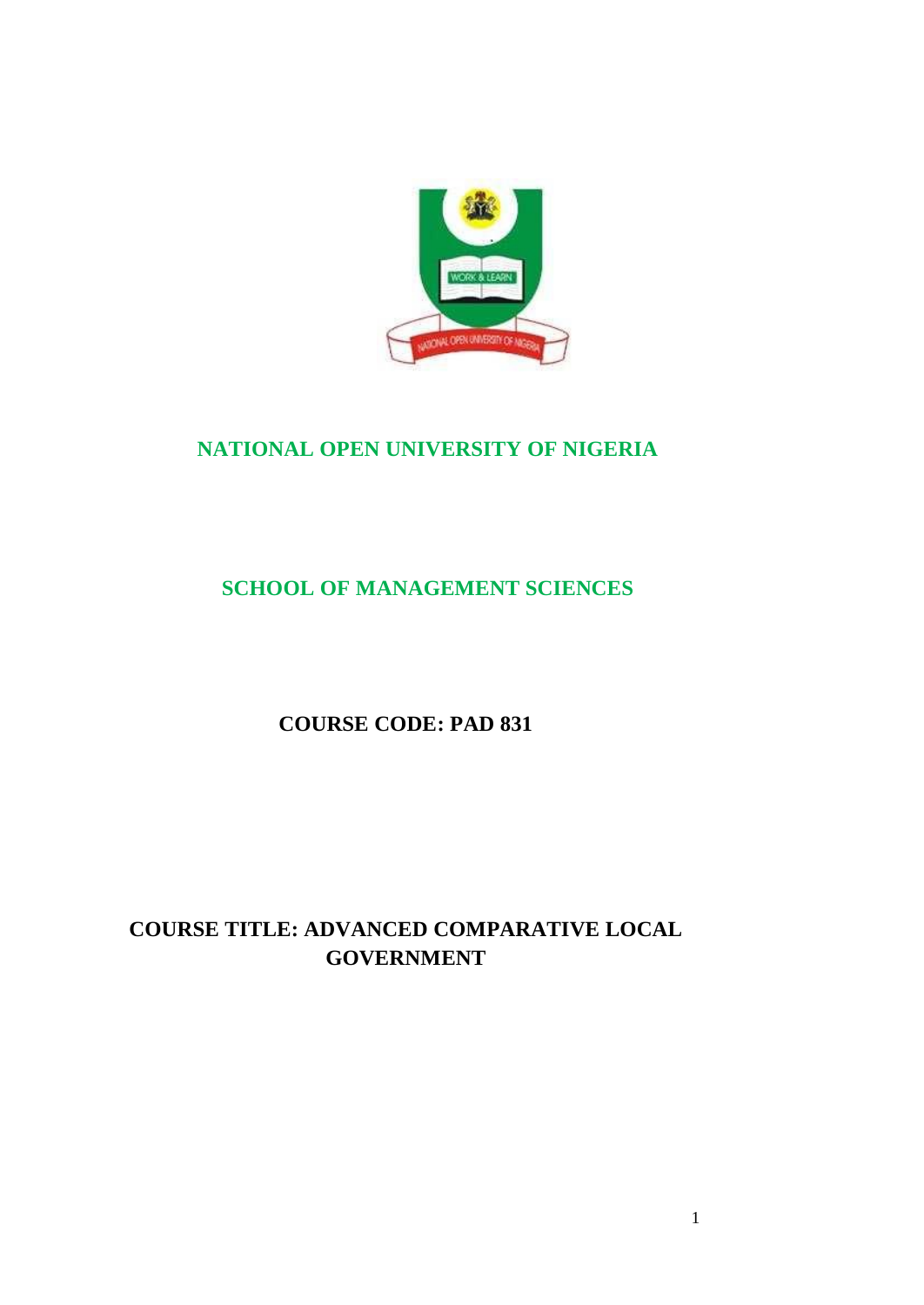| <b>MAIN</b><br><b>COURSE</b>                   |                                                                                                                                                                                        |                          |
|------------------------------------------------|----------------------------------------------------------------------------------------------------------------------------------------------------------------------------------------|--------------------------|
| <b>CONTENTS</b>                                |                                                                                                                                                                                        | <b>PAGE</b>              |
|                                                |                                                                                                                                                                                        | 1                        |
| Unit 1<br>Unit 2<br>Unit 3<br>Unit 4<br>Unit 5 | The Idea of Local Government<br>Conceptual Analysis of Local Government<br>Theories of Local Government<br>Decentralisation and Related Concepts<br>Justification of Local Governments | 1<br>7<br>11<br>17<br>24 |
|                                                |                                                                                                                                                                                        | 29                       |
| Unit 1<br>Unit 2                               | Structure of Local Governments<br>The Structure of Local Government in                                                                                                                 | 29                       |
| Unit 3                                         | The Structure of Local Government in                                                                                                                                                   | 36<br>42                 |
| Unit 4                                         | The Structure of Local Government in                                                                                                                                                   | 49                       |
| Unit 5                                         | The Structure of Local Government in                                                                                                                                                   | 56                       |
| Unit 6<br>Unit 7                               | The Structure of Local Government in<br>India<br>The Structure of Local Government in                                                                                                  | 65                       |
| Unit 8                                         | The Structure and Functions of Local                                                                                                                                                   |                          |
|                                                |                                                                                                                                                                                        | 81                       |
|                                                |                                                                                                                                                                                        |                          |
| Unit 1<br>Unit 2<br>Unit 3                     | Efficiency Theory of Local Government<br>Democracy Theory of Local Government<br>Accountability Theory of Local Government                                                             | 88<br>92<br>95           |
|                                                |                                                                                                                                                                                        |                          |
| Unit 1                                         | Imperatives and History of Comparative                                                                                                                                                 |                          |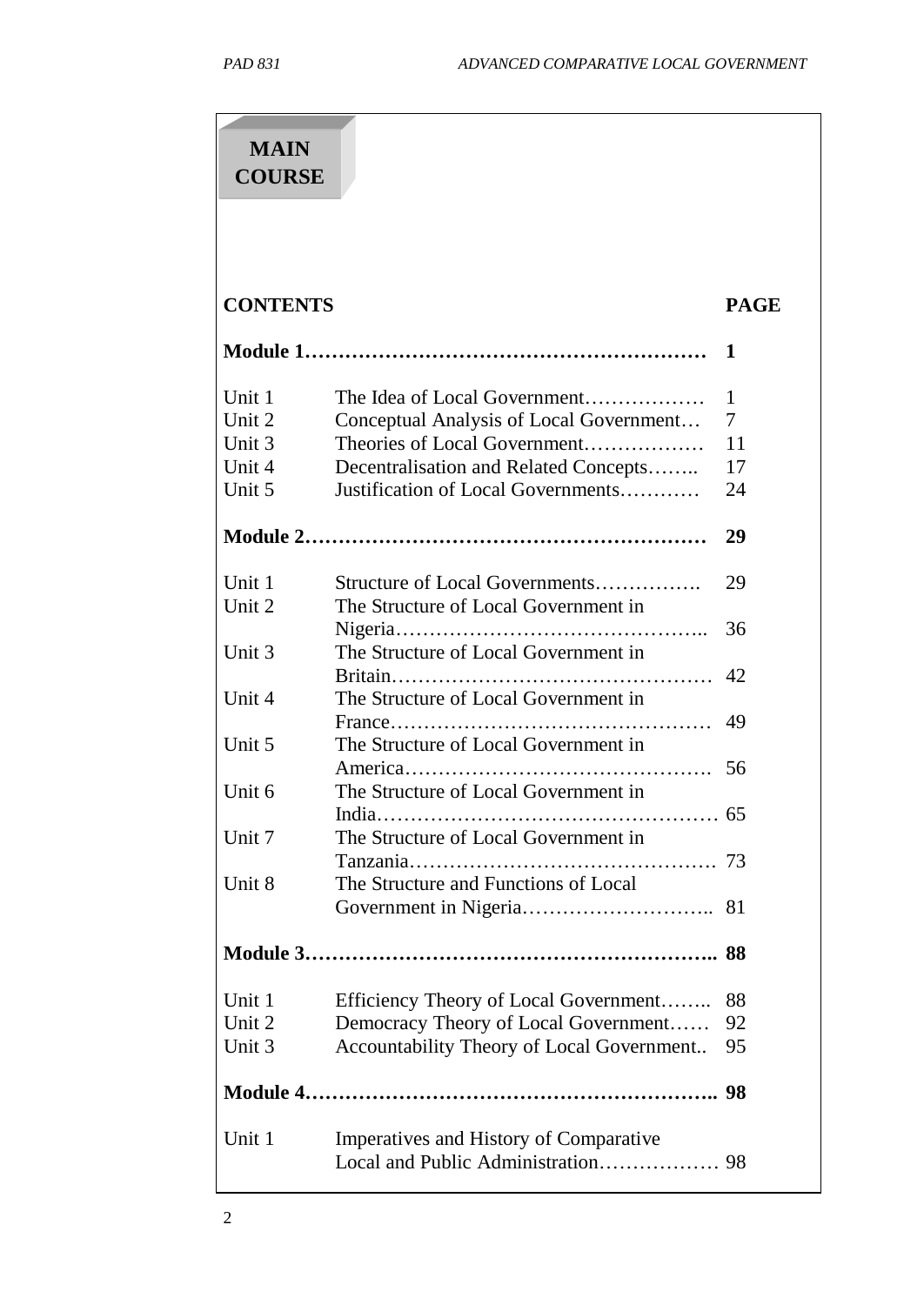| Unit 2 | Nature, Utility and Problems of            |     |
|--------|--------------------------------------------|-----|
|        | Comparative Local Government               | 105 |
| Unit 3 | Differences and Similarities in Strategies |     |
|        | of Comparative Local Government            |     |
|        |                                            | 111 |
| Unit 4 | Experimental, Statistical and              |     |
|        | Case-Study Strategies of Comparative       |     |
|        |                                            | 115 |
|        |                                            | 120 |
| Unit 1 | Local Government as an Instrument of       |     |
|        |                                            | 120 |
| Unit 2 | Problems of Development at the Local       |     |
|        |                                            | 127 |
|        |                                            |     |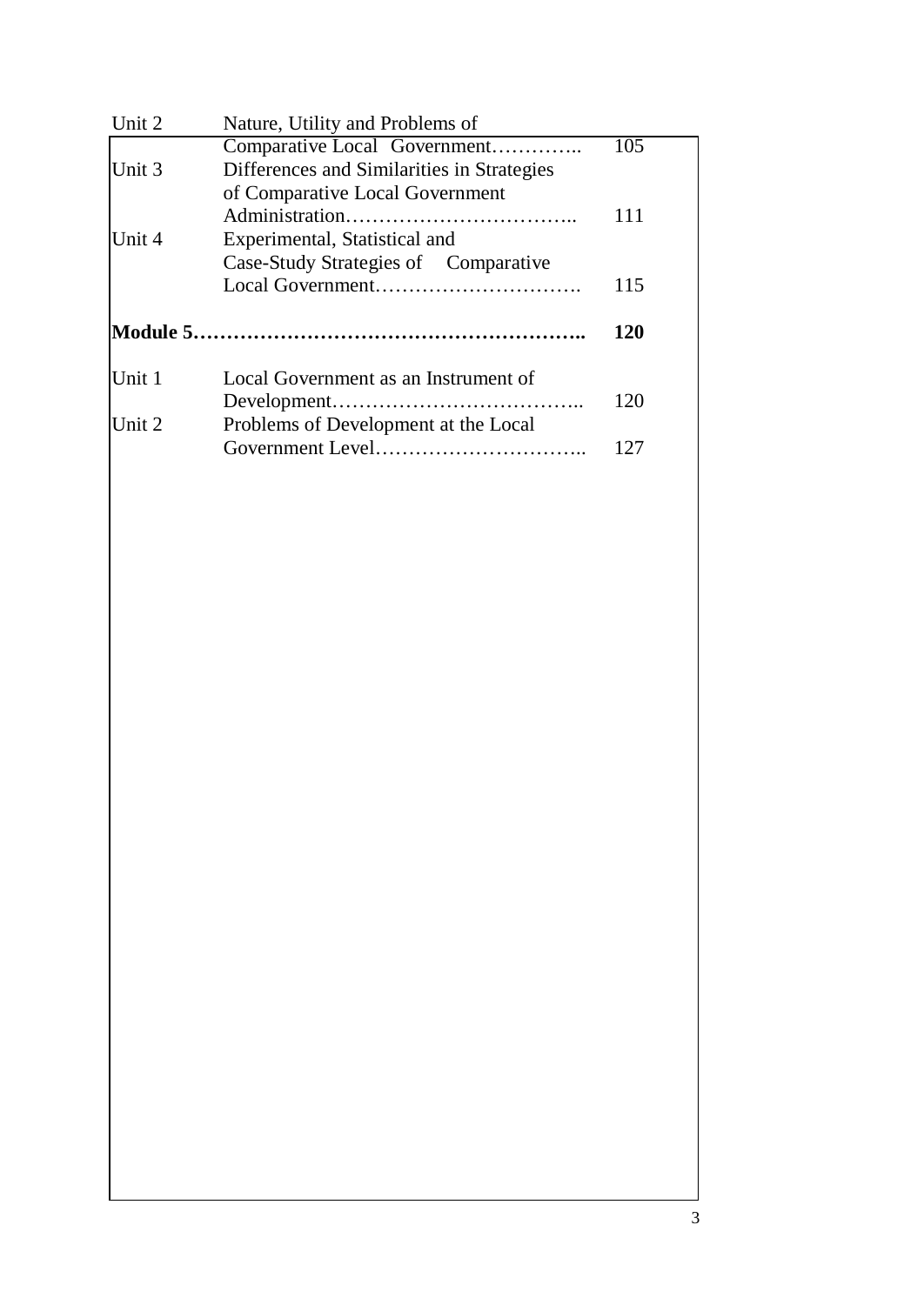### **MODULE 1**

- Unit 1 The Idea of Local Government
- Unit 2 Conceptual Analysis of Local Government
- Unit 3 Theories of Local Government
- Unit 4 Decentralisation and Related Concepts
- Unit 5 Justification of Local Government

### **UNIT 1 THE IDEA OF LOCAL GOVERNMENT**

#### **CONTENTS**

- 1.0 Introduction
- 2.0 Objectives
- 3.0 Main Content
	- 3.1 The Place of Local Government in a Nation
	- 3.2 The Need for Local Government
	- 3.3 The Meaning of Local Government
	- 3.4 The Role of Local Government
		- 3.4.1 Political Role
			- 3.4.2 Socio-Economic Role
- 4.0 Conclusion
- 5.0 Summary
- 6.0 Tutor-Marked Assignment
- 7.0 References/Further Reading

## **1.0 INTRODUCTION**

In this unit, attempt is made to present the basic idea about the local government. This includes the philosophy, need for the institution, definition, and role of local government. You will need to understand these to be able to appreciate the specific issues you will follow in subsequent units. These issues here are actually background issues. The other way of stating all these, is what are local governments? Why do we need them? What role do they play in the life of individual and communities? What type of development do they facilitate?

#### **2.0 OBJECTIVES**

At the end of this unit, you should be able to:

- advance five reasons why local governments are necessary
- define local government from the perspectives of two authors
- state five characteristics of local government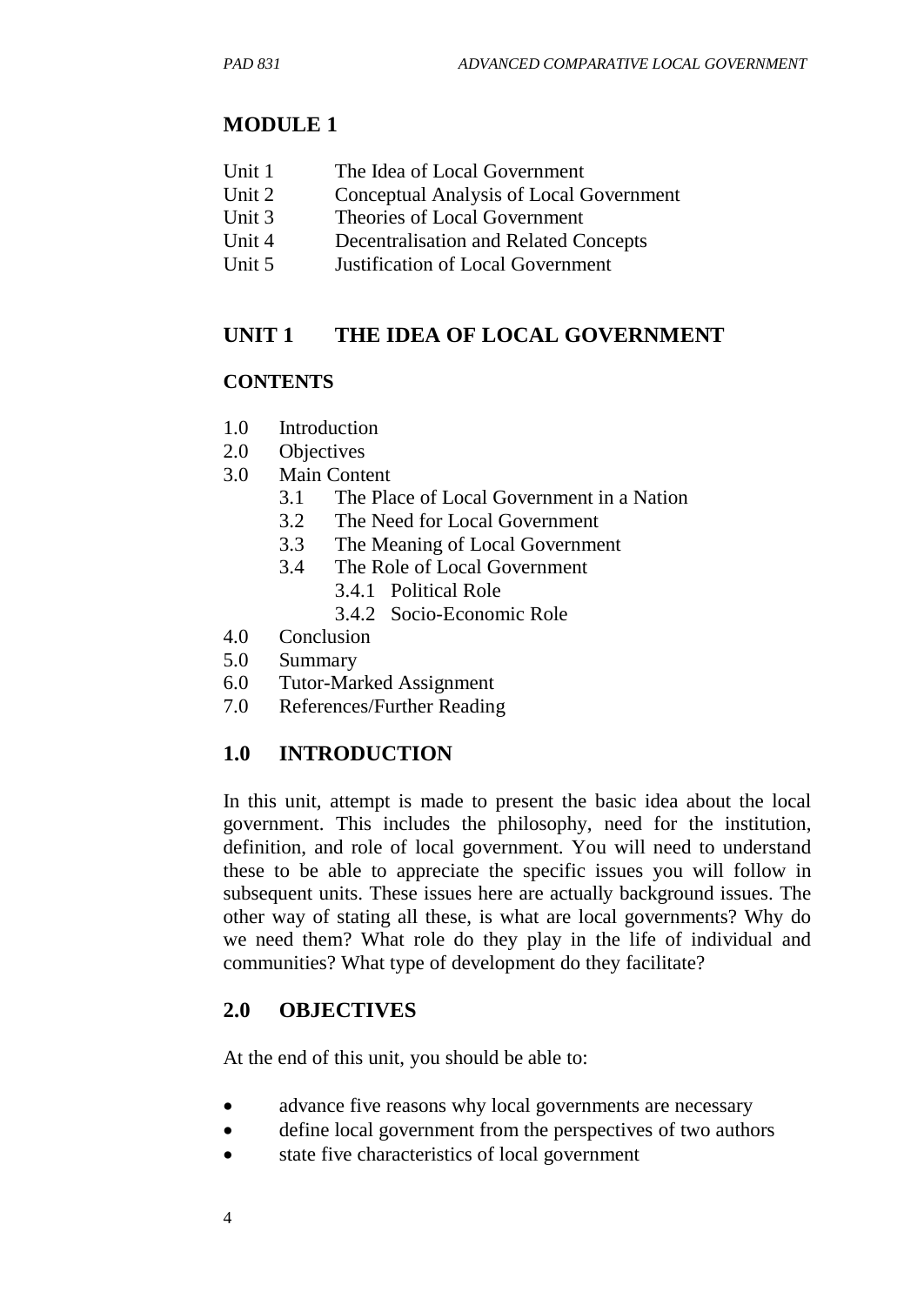• outline the key issues on the political and socio-economic role of local government

# **3.0 MAIN CONTENT**

## **3.1 The Place of Local Government in a Nation**

Local government is the closest tier of government to the people. In a unitary system, power is shared between the central government and the local government. In a Federal system, power is shared among federal, state and local governments. Generally, we talk of a central-local relationship. In a Federal system however, the relationship is largely between the state or regional government and local government because, constitutionally, local government are within the constitutional mandates of the state or regional governments. Basically, in any system, local governments are created to decongest the functions and burden of central governments and to provide services that are local in character. The rest of this unit looks at the meaning of local governments, the specific purposes of local government and role of these institutions.

## **3.2 The Need for Local Government**

The need for local government may be stated specifically as follows:

- a. it is more democratic. This is referring to the fact that it increases the scope for citizenship participation in the government of their locality
- b. it provides valuable political education. This type of education exposes citizens to power and authority. Its acquisition, its use and its risk
- c. it trains people for higher public offices. Local government becomes a platform or a springboard for acquiring experiences for higher career in government
- d. local knowledge is brought to bear on decisions by local government
- e. it is more sensitive to local opinion. Councilors and representatives are closer to the people and respond much easily to their demands or be voted out
- f. local initiative can easily be identified and taken on board especially in mobilising the community to gain local support for projects
- g. power is more widely dispersed which is a safeguard against tyranny. The local government system protects citizens against this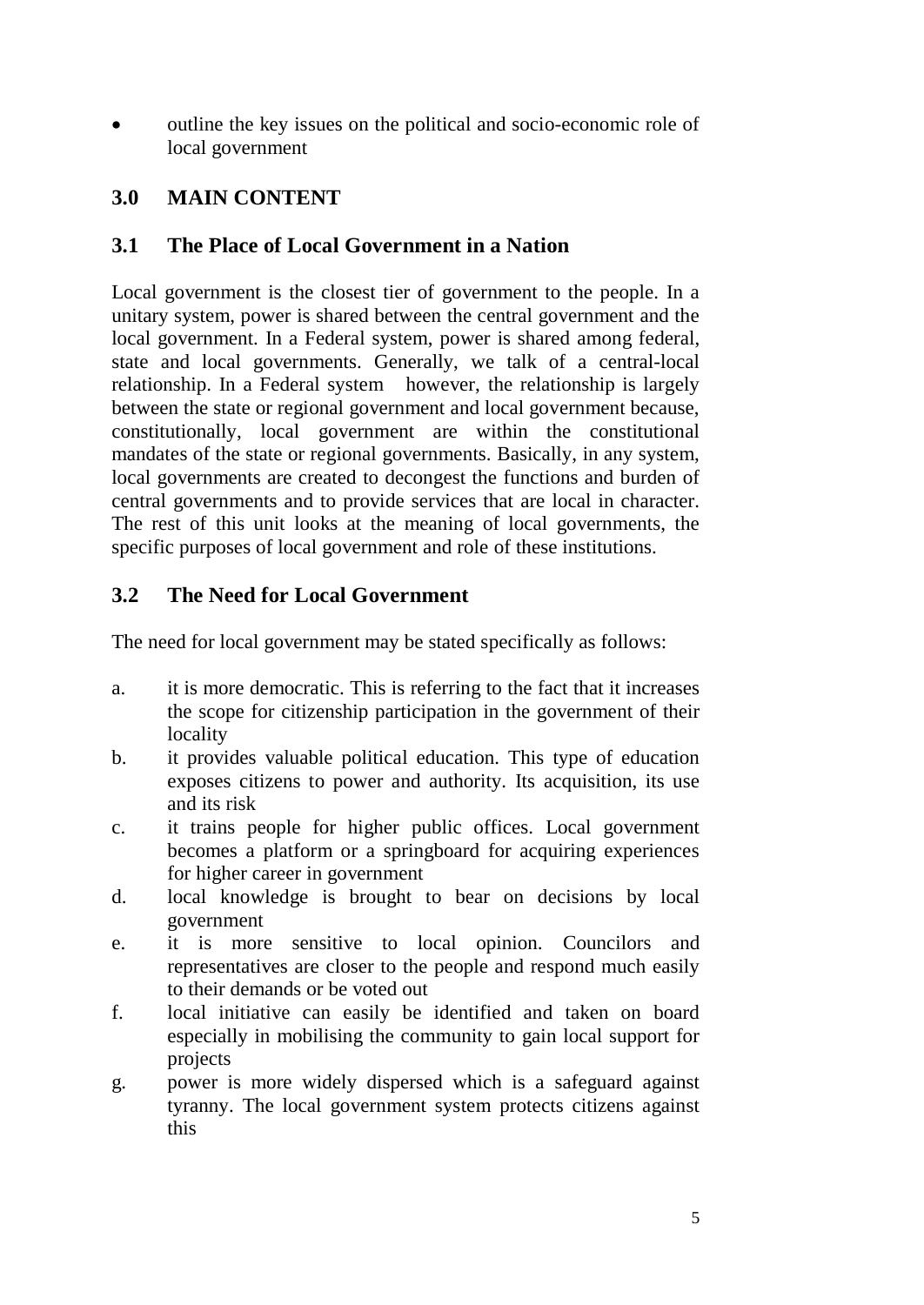h. local variations and needs in service provision can better be handled by local government since it understands the needs of its own locality.

#### **SELF-ASSESSMENT EXERCISE**

Now that you have seen the need for local government, identify three contributions local government can make to your community and two negative things it can do to you and your community.

## **3.3 The Meaning of Local Government**

Local government is grassroots government recognised by law. It is defined severally by authors and bodies. Let us look at the definition of local government from the perspective of one author and two bodies or documents.

Maddick (1963) defines local government as 'a sub-unit of government controlled by a local council which is authorised by the central government to pass ordinances having a local application, levy taxes or exact labour on the limits specified by the central government'.

The United Nations Article of Declaration (1948) defines local government as 'a political sub-division of a nation (or in a federal system, or state) which is constituted by law and has substantial control of local affairs, including the power to impose taxes or to exert labour for prescribed purposes. The governing body of such an entity is elected or otherwise locally selected'.

The Nigeria Local Government Reform document (1976) defines local government as 'government at a local level exercised by representative council, established by law to exercise specific power within defined areas'.

From the three definitions above, certain characteristic of local government stands out:

- a. the local government is a subordinate system of government
- b. it has both legal and constitutional power to perform certain legislative, administrative and quasi judicial function
- c. has the power to make policies, prepare budgets and a measure of control over its own staff
- d. its council could be elected or selected
- e. it has legal personality (can sue and be sued)
- f. it exercises authority over a given territory or population.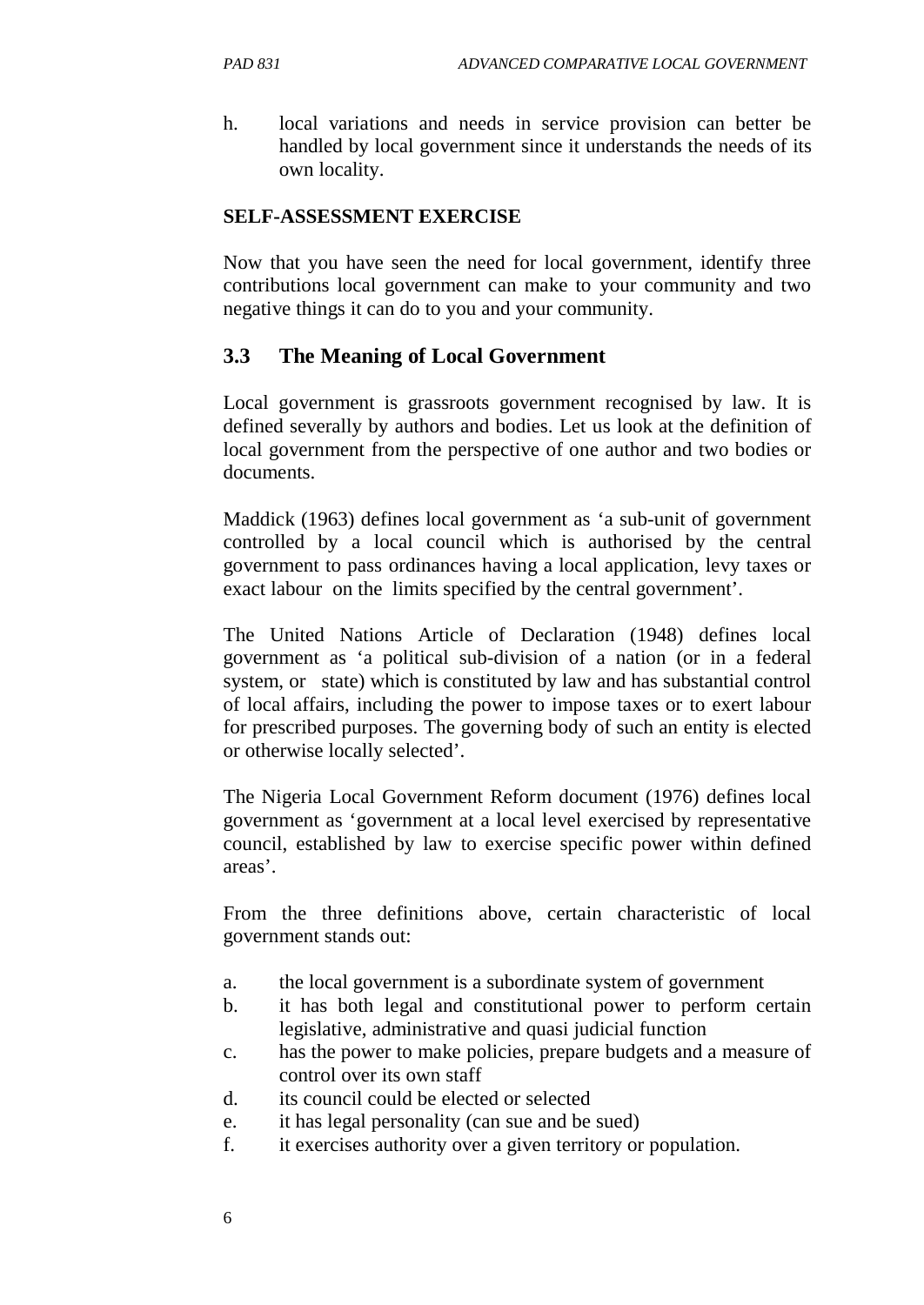These definitions point to local government as having government character with limited powers. This can be further broken down more specifically as follows:

- a. legal entity which can sue and be sued for wrong doings
- b. power to make its own laws, policies, plans and budgets on what to do, how, why, where and when, for who and at what cost
- c. legislative body called a council composed of elected councilors and a chairman to make laws and policies
- d. executive body called the committee composed of appointed or elected officials and the chairman to formulate policies and laws
- e. administrative body called the local government services, composed of career civil servant to assist in formulating and in implementing laws and policies
- f. power to tap human, financial and material resources for public use within the geographical area
- g. answerable to a higher level of government (national or state or regional) on certain powers and functions it carries out (especially concurrent function). This is to say that a local government is not absolutely autonomous but semi-autonomous.

## **SELF-ASSESSMENT EXERCISE**

From the characteristics of local governments, state five powers local governments enjoy.

# **3.4 Roles of Local Government**

The roles of local government are in some ways similar to those of the central government. The central government exists to provide for development services to the people and provide security for the citizenry and ensures participation of the citizens in government.

To some extent, local government performs such roles even though with some varying degree of intensity. For easier understanding, such roles could be classified into two viz: political and socio-economic roles.

# **3.4.1 The Roles of Local Government**

Local governments are veritable and appropriate institutions for promoting democracy at the local level. They are well-placed to mobilise the people politically through political education, political enlightenment and political actions. Local government has become very useful tool for the conduct of election at all levels of government. With such, the process of political recruitment is institutionalised and the institution can then help to train people for higher responsibilities.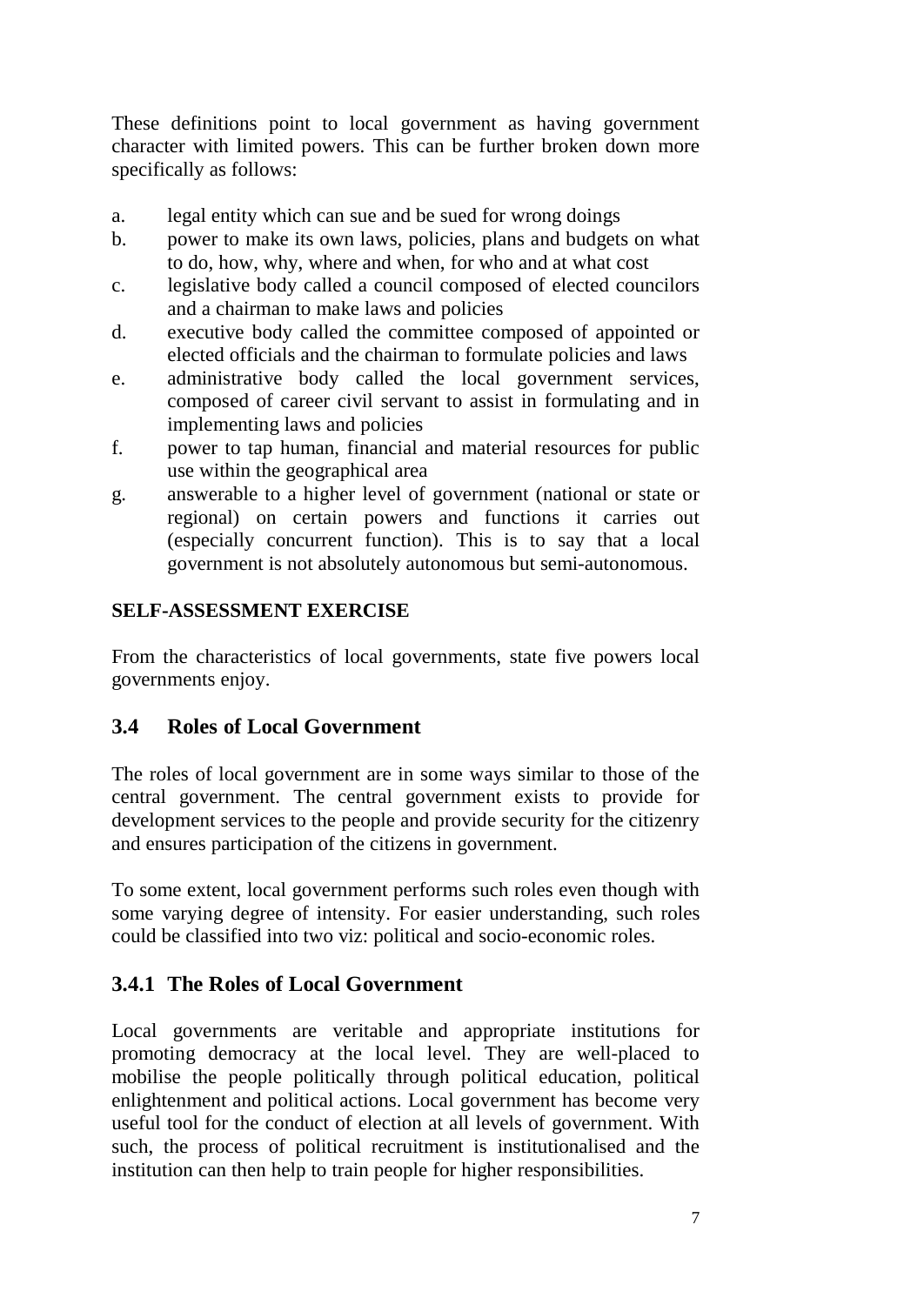Another political role is that of maintenance of law and order. Local governments have the instrumentality of the police at their disposal and therefore work with its leadership at the local level to enforce law and order and maintain security. Moreover, certain committees such as the security committees and the police committees, facilitate such exercises. Furthermore, to enhance responsive governance, local governments serve as a two-way channel of communication between the government and the governed. Just as it transmits the decision of governments to the local people, it also conveys or channel their demands and feedbacks on policies to government (local or central).

#### **3.4.2 Socio-Economic Role**

The exercise of democracy and human rights can only be meaningful if demands and policies can be translated into physical development, including the provision of basic socio-economic services. Services of local government are primary or basic in nature as reflected in their functions. Some of these are basic health, basic education, agriculture and revenue raising and regulatory functions. People expect such services to be delivered to make any meaning of democracy and bureaucracy at the local government. Whether it is a municipal council or a rural council, the complexity may depend on the level of urbanisation or the availability of funds.

In providing socio-economic services, local governments have to work with community groups and the citizenry to harness community energies and input into development. A greater part of the developmental initiatives and effectiveness in local government is a function of community development or self help groups.

These two roles of local governments will be revisited in another form when in a later unit; we take a look at the theories of local government and the argument for each of these roles, highlighting the importance of each.

#### **4.0 CONCLUSION**

Local governments, from the brief discussion on need, definition and roles above can be seen as the government at the grassroots level designed to decongest the activities of higher tiers, transmit policies and demands and promote democracy. Very importantly, it is supposed to bring about the development of communities, be they urban or rural.

It should be noted that in doing this, they enjoy some powers and at the same time some constraints. They are not autonomous or independent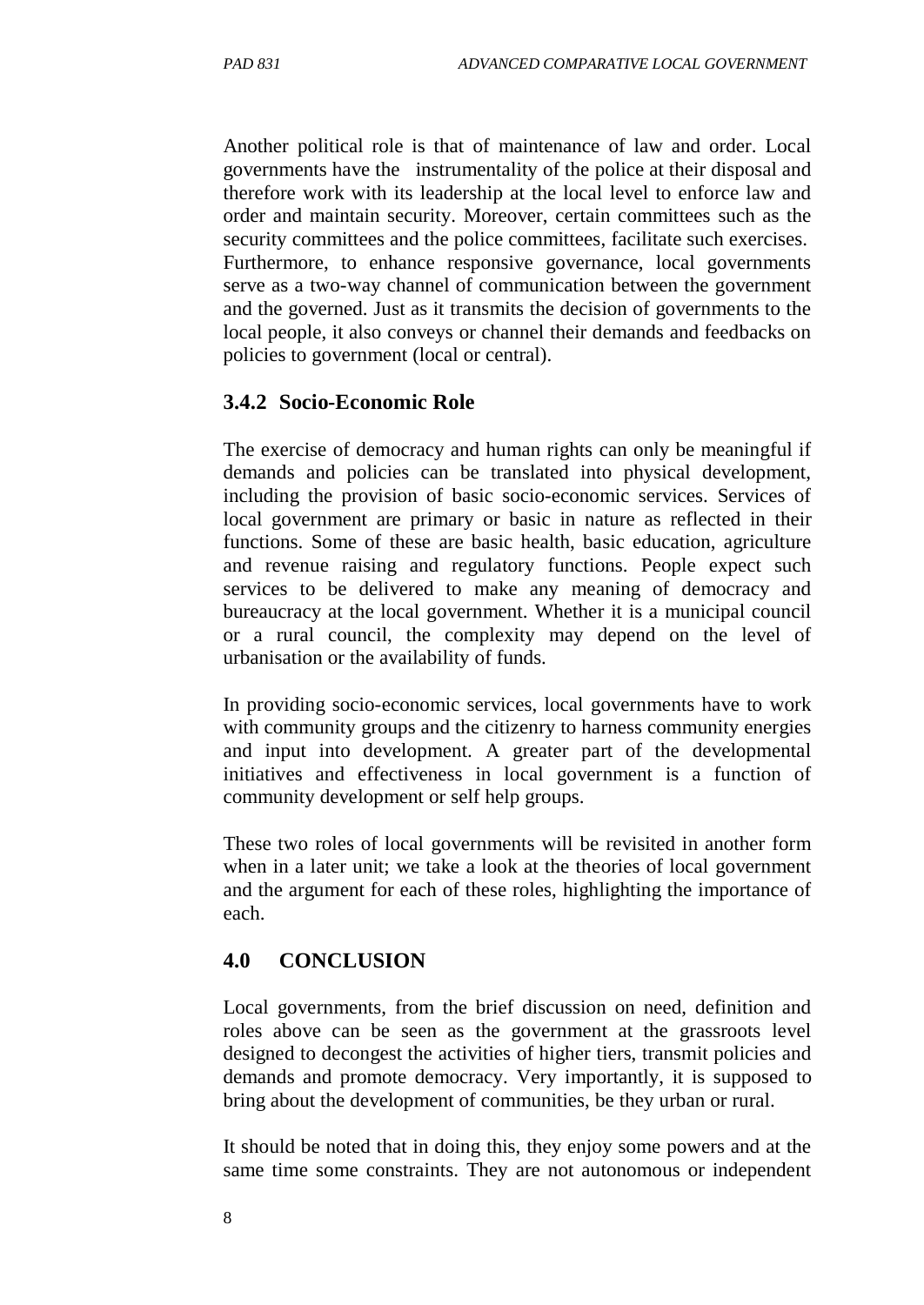entities but subordinate governments, subject to various forms of dictates and controls. Local government becomes indispensable because of what they do to affect the lives of rural communities and how their activities can also contribute to national development.

All these issues of need, roles and meaning will receive expansion in the subsequent units as we discuss powers, structure, function, personnel and finance etc.

## **5.0 SUMMARY**

Let us recall the major things we have talked about in this unit. Local governments are the closest government administration to communities. They enjoy political, legal, constitutional, administrative, financial and territorial powers. Local governments help to enforce democracy at the local level while bringing about socio-economic development in rural areas.

## **6.0 TUTOR-MARKED ASSIGNMENT**

Discuss the political, social and economic reasons why you feel your local government is important?

## **7.0 REFERENCES/FURTHER READING**

- Akpan, P.C. (1984). 'Modern Local Government Administration in Nigeria.' (Unpublished: 1984, ch.1).
- Barber, H. (1974). *Local Government*. (3rd ed.). London: Macdonald & Evans Ltd.
- Maddick, H.A. (1963). *Democracy, Decentralisation & Development*. Bombay: Asia Publishing House.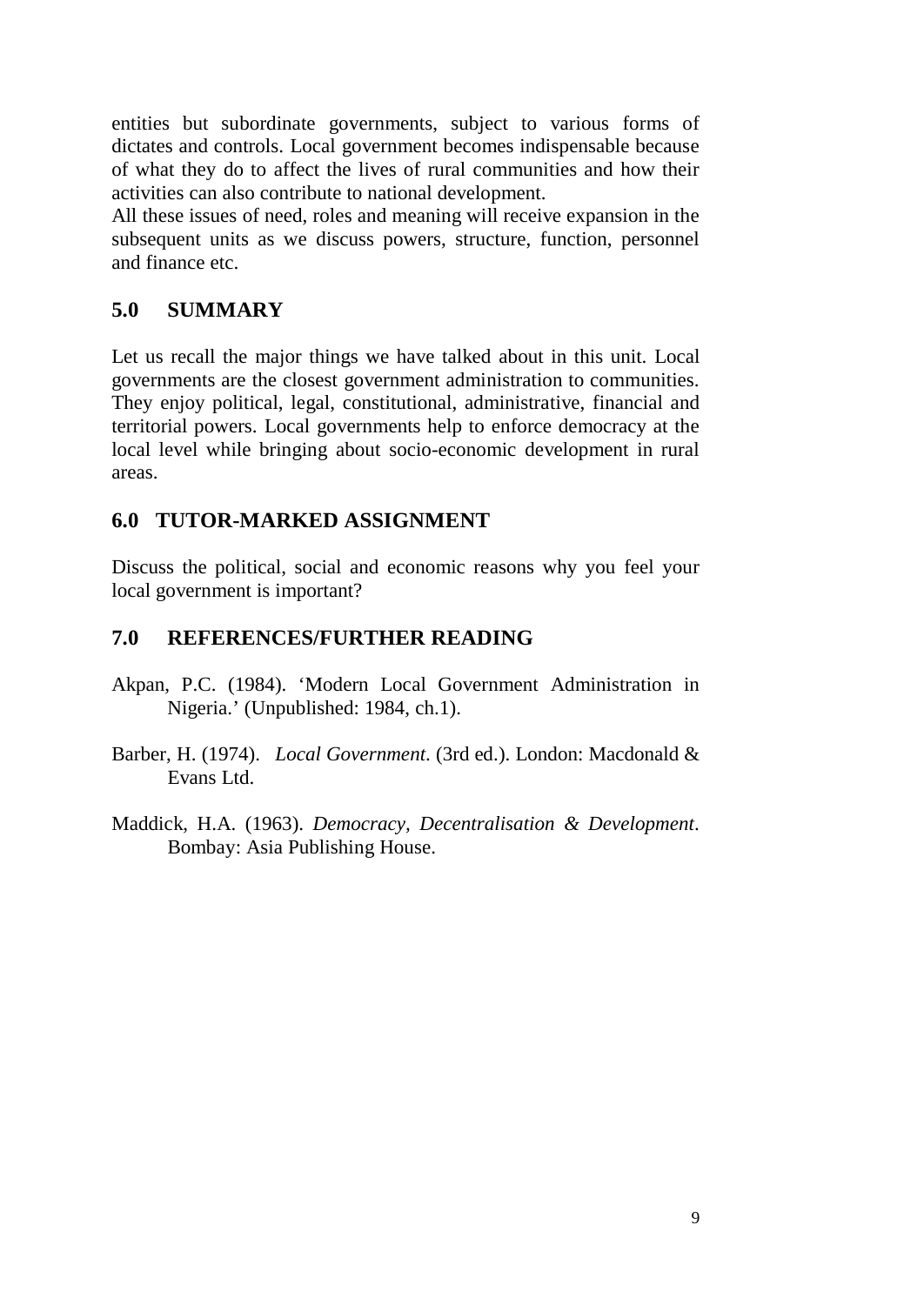# **UNIT 2 CONCEPTUAL ANALYSIS OF LOCAL GOVERNMENT**

#### **CONTENTS**

- 1.0 Introduction
- 2.0 Objectives
- 3.0 Main Content
	- 3.1 Conceptual Analysis
		- 3.1.1 Definition of Decentralisation
		- 3.1.2 Local Government
- 4.0 Conclusion
- 5.0 Summary
- 6.0 Tutor-Marked Assignment
- 7.0 References/Further Reading

# **1.0 INTRODUCTION**

This unit familiarises you with two key concepts that are important to our discussions in the course. The definitions/interpretation of the two words is analysed in such a way that your understanding of the discussion will be facilitated and enhanced. Consequently, the conceptual analysis will focus mainly on the clarifications of decentralisation and local government.

# **2.0 OBJECTIVES**

At the end of this unit, you should be able to:

- explain the concept of decentralisation which is an essential term in the study and understanding of local government
- describe the concept of local government as a different level of government
- appreciate local government as a grassroots level of governance that is closest to the rural people
- recall the definitions of decentralisation and local governments.

# **3.0 MAIN CONTENT**

# **3.1 Conceptual Analysis**

## **3.1.1 Definition of Decentralisation**

You will recall that each national capital, for instance, national capital of Nigeria, Britain, Ghana, France and Russia are respectively Abuja,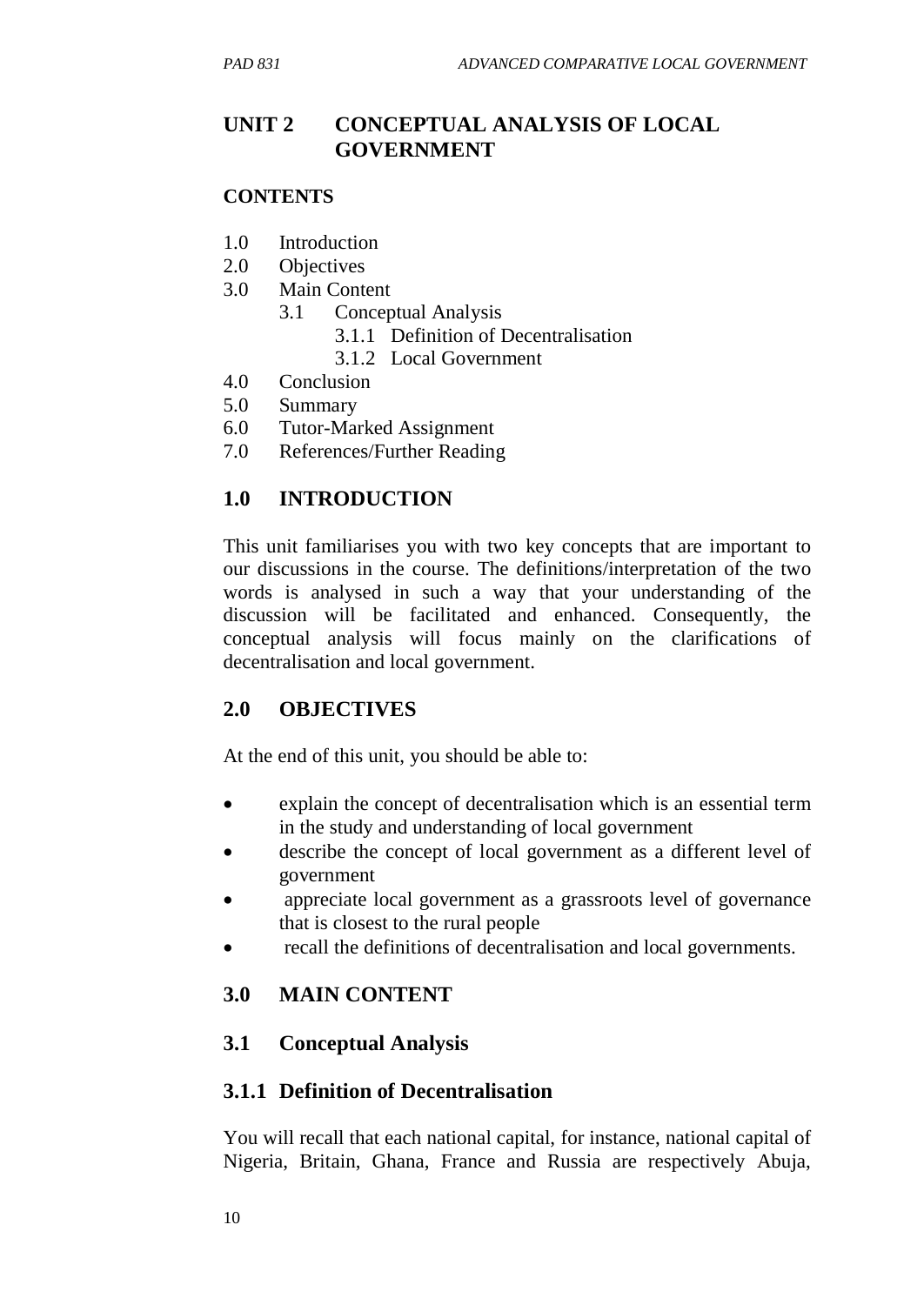London, Accra, Paris and Moscow. Other levels of capital (tiers) may exist in a state depending on the political arrangement adopted by the country.

In a federal state, in addition to national capital, we also have regional or state capitals. For instance, in Nigeria, in addition to Abuja, thirty-six (36) other state capitals exist. National diversities usually inform the need for adopting a federal arrangement.

The largeness of a country in terms of geographical spread may further call for a lower form of government so as to make the work of government easier and make service delivery faster. Modern governments therefore decentralise authority and power to lower levels in order to facilitate efficiency and administrative conveniences.

Decentralisation, according to Osaghae (1990: 84) means a system of dispersal of power from a central government to other units or agencies of government. This implies that government power and authority are not concentrated but rather shared between the existing levels of government. Decentralisation of power lessens the burden of responsibilities on the higher levels of government. It is not everything that happens that respective higher levels of government may bother themselves with.

## **3.1.2 Local Government**

As you have just learnt, decentralisation is about dispersal of power to other levels of authority. Local government is a form of decentralisation of power to the lowest level of government.

Local government is therefore defined by the United Nations document on public administration as a "political sub-division of a nation or state which is constituted by law and has substantial control of local affairs, including the power to impose taxes or to enact prescribed bye-laws" (Ajayi, 2000:1).

The 1976 Local Government Reforms Guidelines also defined local government as "government at local level exercised through representative council established by law to exercise specific powers within defined areas".

Very clear from these interpretations is the acknowledgement that local government is a government at the local level, established by law to perform specific functions within defined areas or jurisdiction. The definitions also reveal that local government is a lower-tier of government depending on the political arrangements in place.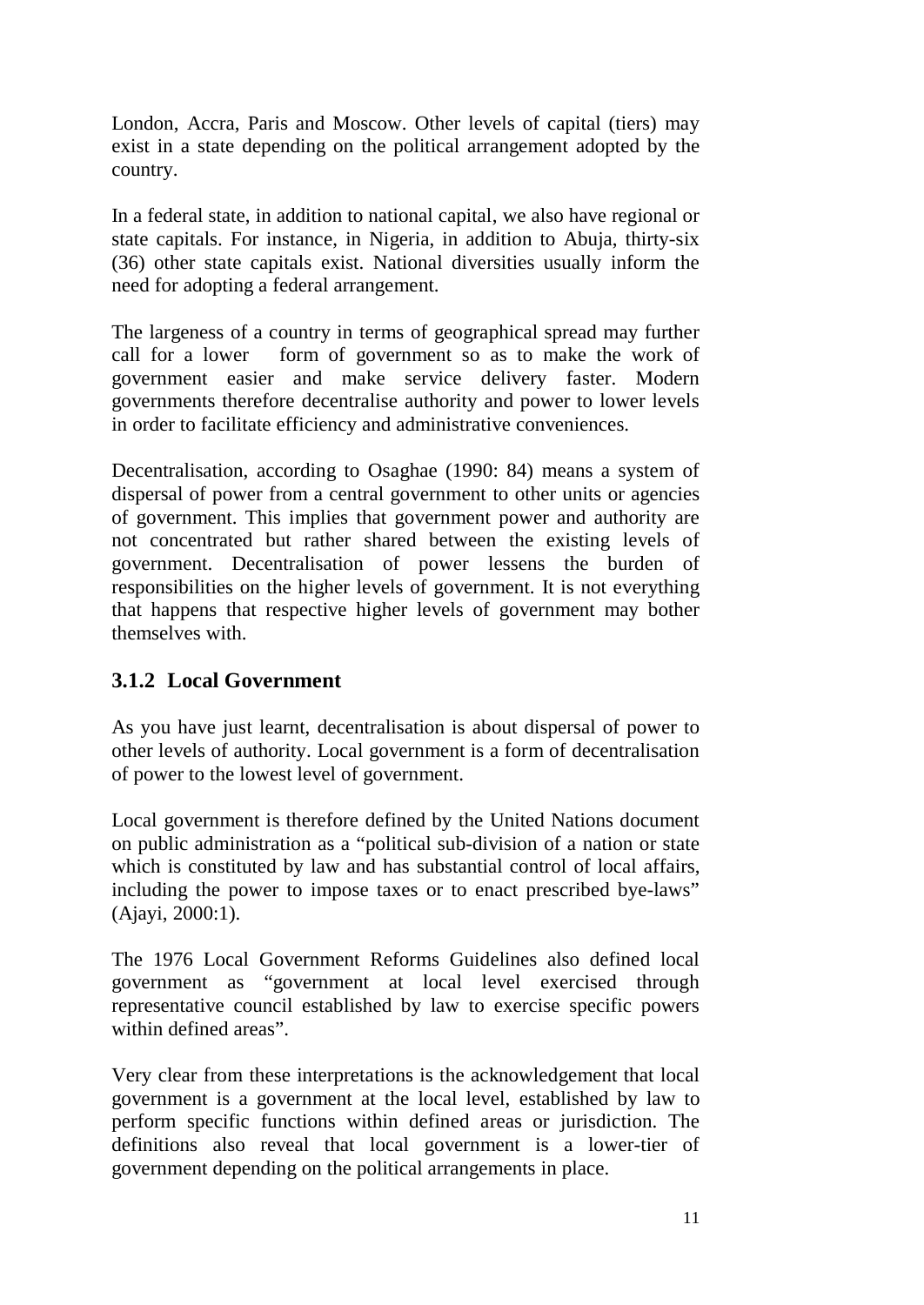Therefore, in a federal system, local government is the third-tier level of government while in a unitary, and non-federal states, local government takes the place of second-tier level of government.

Local government is also regarded as grassroots government for, it is the closest to the rural people, and in most cases, it is the most known level of government to the rural areas where most citizens live, particularly in the developing world where rural dwellers account for about 70% of the national population.

### **SELF-ASSESSMENT EXERCISE**

- i. What is meant by the concept of decentralisation?
- ii. What is local government?
- iii. Why is local government described as grassroots government?

## **4.0 CONCLUSION**

In this foundation unit, the conceptual interpretations of decentralisation have been examined. Decentralisation is seen as a way of making government easier by dispersing power and authority to lower level centers, agencies or government. Local government is seen as a form of decentralisation. It is a grassroots government, established by law to perform specific functions. The essence of decentralisation and establishment of local government is to bring government to the doorstep of citizens and more importantly to promote and enhance service delivery efficiency of government.

# **5.0 SUMMARY**

In this unit, you have learnt that decentralisation is about decongesting the central or upper level of government of some burdens by dispersing power and authority to lower level governments, agencies and other units. You also learnt that local government is a form of decentralisation, a grassroots government established by law to perform certain functions. It is referred to as grassroots government because it is the closest to the rural people and the most known level of government in most countries of the world. The essence of decentralisation and local government is to provide administrative convenience for upper levels of government.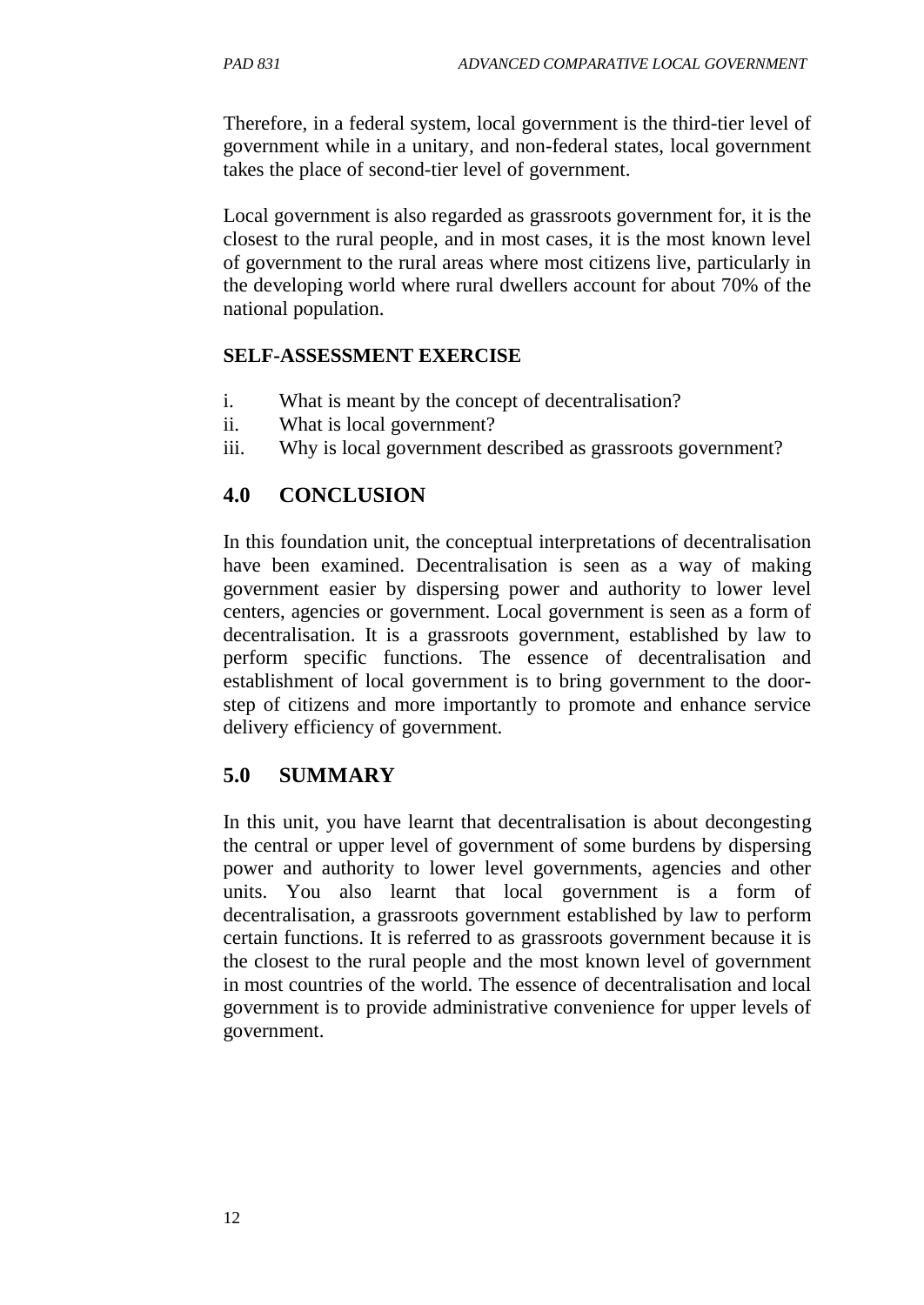## **6.0 TUTOR-MARKED ASSIGNMENT**

- i. Clarify the concepts of decentralisation and local government.
- ii. In what ways is local government regarded as grassroots government?

# **7.0 REFERENCES/FURTHER READING**

- Ajayi, K. (Ed). (2000). *Theory and Practice of Local Government.* Ado-Ekiti: Ado Ekiti University Press.
- Gboyega, A. (1987). *Political Values and Local Government in Nigeria*. Lagos: Malthouse Press.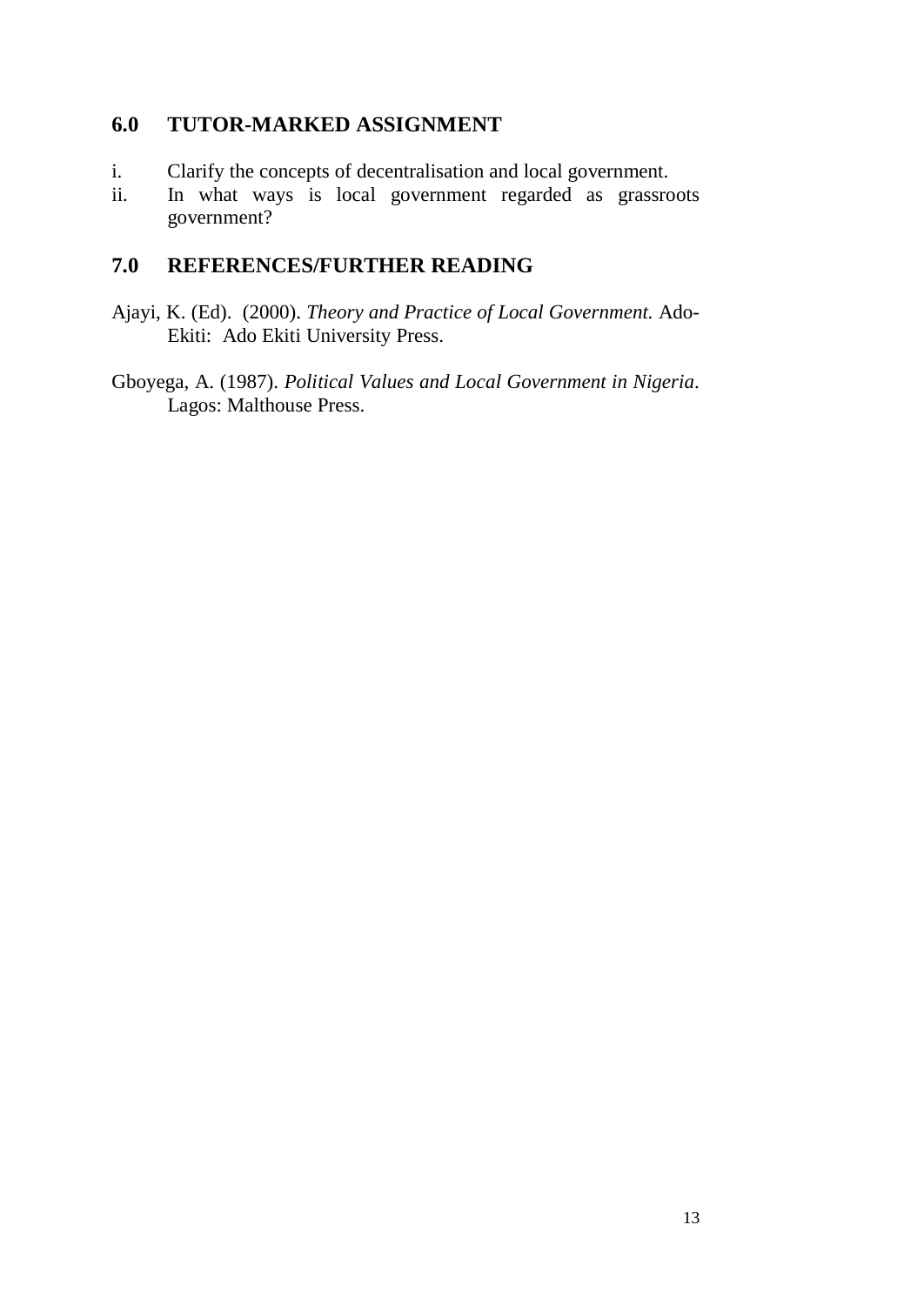# **UNIT 3 THEORIES OF LOCAL GOVERNMENT**

## **CONTENTS**

- 1.0 Introduction
- 2.0 Objectives
- 3.0 Main Content
	- 3.1 Utility and Focus Theories
	- 3.2 Democratic Participatory School
	- 3.3 Efficiency Services School
	- 3.4 Comment
- 4.0 Conclusion
- 5.0 Summary
- 6.0 Tutor-Marked Assignment
- 7.0 Reference/Further Reading

# **1.0 INTRODUCTION**

In this unit, we are interested in knowing the main purpose of local government. There has been a debate between two schools of thought (or theories). This unit addresses this debate and comes out with the different views. Knowledge of those theories will broaden your basic understanding of local government.

# **2.0 OBJECTIVES**

At the end of this unit, you should be able to:

- identify the two schools of thought on local government
- highlight three major points advanced by the schools
- explain the proposition put forward on these schools of thought
- apply both theories to the Nigerian situation based on findings from research.

# **3.0 MAIN CONTENT**

## **3.1 Utility and Focus Theories**

Theories deal with explanations. In this case, it is about how to understand local government or what local governments are meant for. It is important to understand this so that we become clear in our minds what the institution really stands for and what its priority should be. People also form their attitude to the institution based on their knowledge of the institution and what it should be doing. Furthermore, it will enable us appreciate the problems of the local government institution.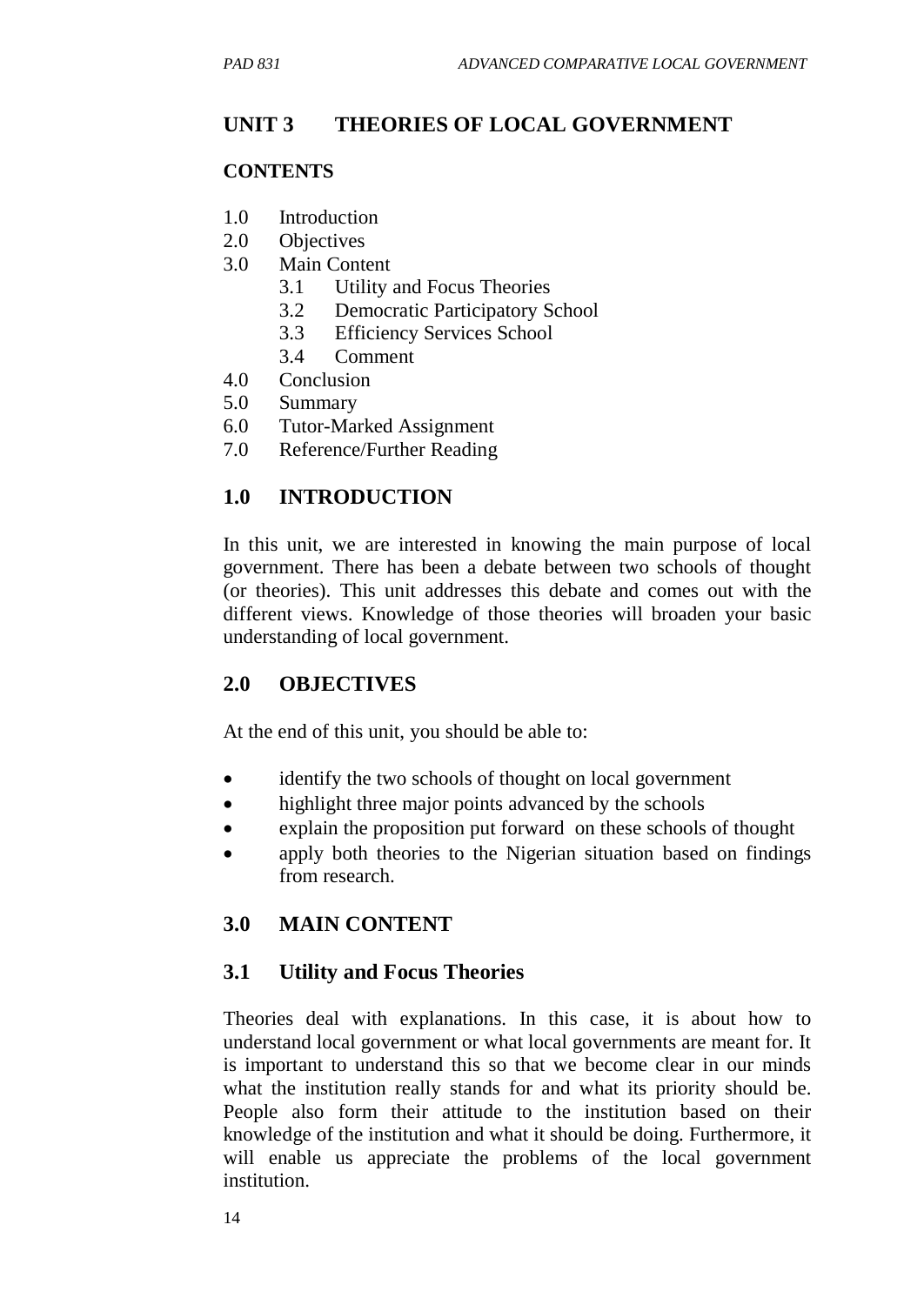Some scholars argue that local government exists essentially as a democratic institutions and their job is to foster representative and participatory democracy at the local level. Other scholars feel local governments should focus more on services delivery for those tangible things communities require. The various arguments are presented below.

## **3.2 Democratic Participatory School**

The influence on this school has largely been the work of John Stuart Mills, especially his work on utilitarianism, liberty and representative government. In it, he claims that the good form of government was representative government because it promoted liberty, equity, and fraternity, made men look beyond their immediate interest. Further, it recognised the just demands of other men; promote political education, participation and communication. Furthermore, he asserts that local government is a prime element of democracy and demonstrates the intrinsic values of democracy, irrespective of the services it provides in it. Government is truly representative when all types of people can take part. The local government level offers the closest things to widespread consultation and participation.

British and America governments are based on the tenets of democracy and representative government and the local government level is a haven for such activities. Local governments in such entities and indeed other advanced western countries, function to bring about democracy and to provide opportunities for political participation to the citizenry as well as to educate and socialise them politically. Politics, indeed development, is about making choices through informed opinion, conflicts and conflict resolution and these should be the priorities of local government. According to Panther (1953), participation is vital to democracy since it is in the community that people appreciate and tolerate each other's view and learn the art of practical politics. Local governments have become the training ground for political elites and higher level officers of government. Studies have been carried out to buttress this position. For example, Keith Lucas in an English study concluded that the number of British members of parliament, who had served on local government councils, demonstrated the importance of local government as a recruiting ground for the British Parliament. Specifically, David Butter found out in the 1964 general elections that 53% of the Labour members of parliament and 45% of the defeated members had been local government councilors. The figure is 29% and 40% respectively for the conservative party.

This point on parliamentarians benefiting from political apprenticeship at local government level is replete in these advanced democracies as confirmed by Mackenzie (1954) in his work entitled *Local Government*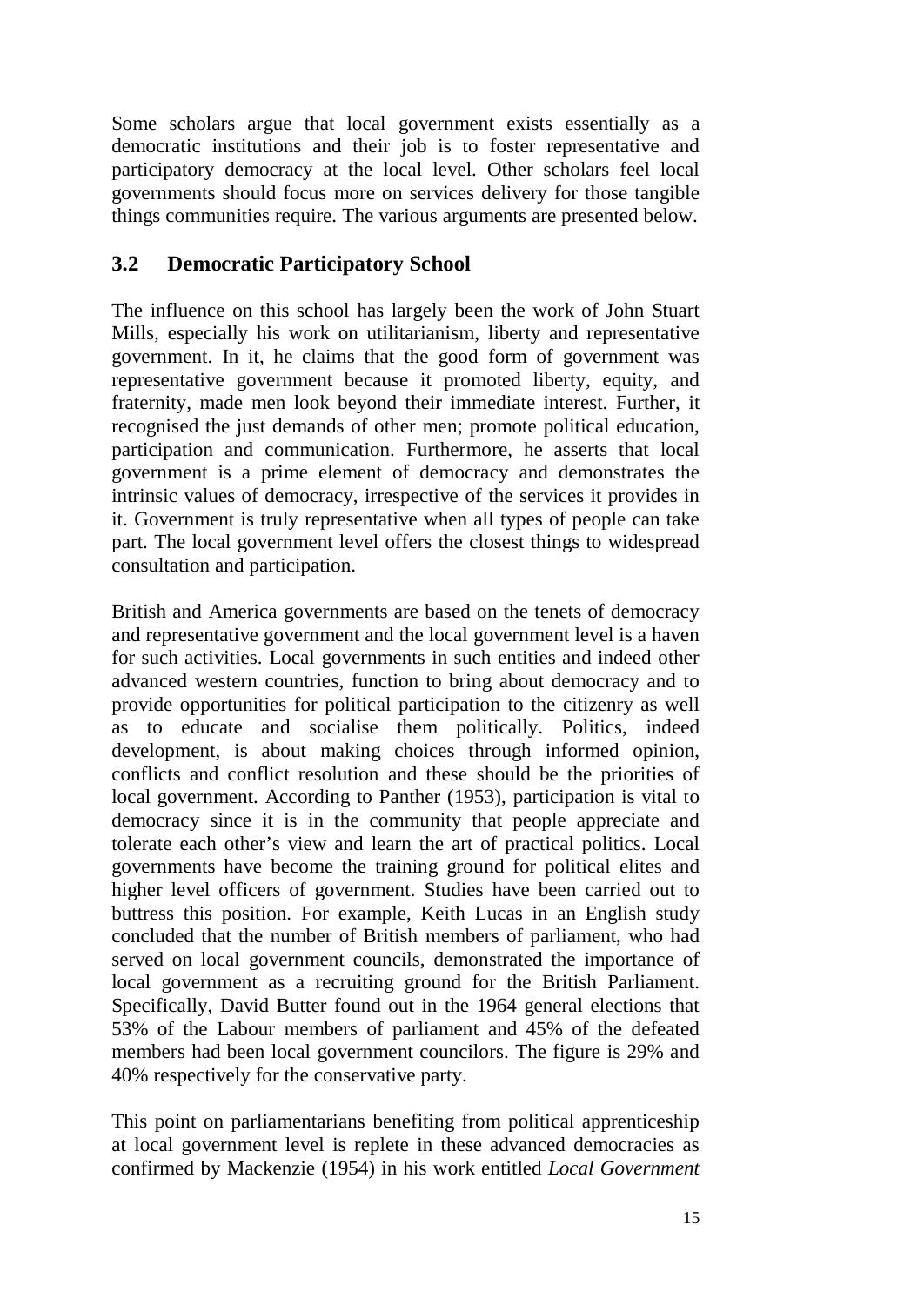*in Parliament*. A very important part of this democratic role is the opportunity it creates for political activity and social interaction. Such a forum helps to inculcate the ideals of democracy like election or selection of local government committee and boards, public debates, pressure and interest group activities, and community mobilisation. Local governments must continue to buttress democracy through these ideas.

## **3.3 Efficiency Services School**

The advocates of efficiency services believe that the idea of democracy advocated by Mills and Bricks do not apply to different political system in the same manner, especially in the face of modern realities.

The crux of this theory is that the main purpose of local government is to provide services to the local people. Foremost among the advocates is the French scholar Langood (1953) who opined that democracy was the affairs of the nation state as a whole and that issues of majority rule, equity and uniformity are the norm. Local self-government by contrast was parochial and concerned with local differences and separation. The two are opposed and it was only a historical accident that they had developed together in the 19th century. He went on to say that it was equally false to see local government as a setting for political education and democracy. To him, the local government has only succeeded in breeding few national leaders. Local politics is more likely to reinforce narrow sectional interest than an appreciation of democracy. The citizen is more likely to learn about democracy from national politics and national issues.

Arguing in the same vein, Moulin points out that local government is so restricted while national goals are wider in scale. Local experience and knowledge is hardly appreciated to national affairs. Sharpe (1970) provided a very strong case for local governments on the grounds that it was the most efficient agent for providing those services that are essentially local. He suggested that the efficient performance of these services is so compelling that if local government does not exist, something else will have to be created in its place, meaning the institution is indispensable. Even a decentralised form of national government cannot be undertaken by such an alternative. The main functional responsibility of local governments therefore is to efficiently carry out local duties allocated to it, at the highest efficiency rate.

#### **SELF-ASSESSMENT EXERCISE**

List three key issues raised by the democratic school in its argument.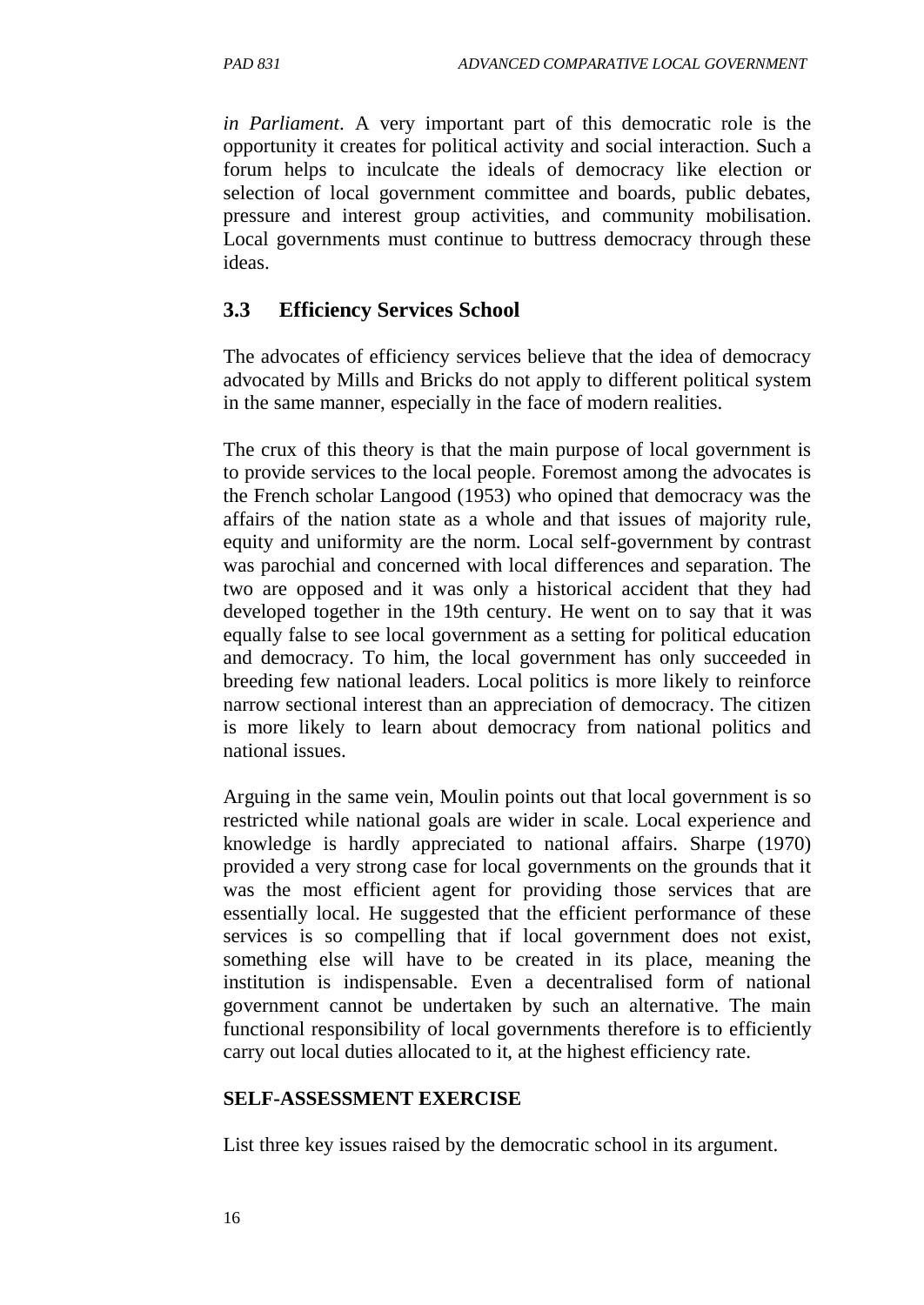## **3.4 COMMENT**

These two schools of thought on local governments appear to be extremes of the role local governments should play. Most of the advocates of the democratic theory are from the societies with the strong tradition of democracy i.e. Britain and America. A lot of the efficiency school is championed by French scholars with background of strong unitary (centralising) influences. (The role of the prefects in France before the 1982 reforms can attest to this).

These arguments look attractive. The point however is that one argument needs the other. Even some Third World or developing countries have looked at democracy in local government as a luxury and an expensive venture. They say developing countries need money to carry out services, not paying allowances and entitlements of councilors in local government. At the same time, representative government, which is a hallmark of democracy is not a luxury because various interests within the community have to be represented in government and their views articulated. Policies and programmes will have to be well debated before they are approved and implemented. Popular participation has to be mobilised.

These two theories therefore need each other. In developing societies, people are in a hurry to develop but, priorities must be set right and people's interest must be carried along. The question as Maddick puts it is "the clash between efficiency and popular control". How much of democracy is needed to provide efficient services at the local level. This is about "optimum administration", Maddick sums up the crossfertilisation between democracy and service delivery.

The argument is that there is need in society for civic consciousness and political maturity if programs for both the locality and the state are going to be carried through adequately, with enthusiasm and in fact in some cases without the outbreak of violence. The spread of political maturity should bring with it thorough political participation and responsive governments which translate needs into politics, which can harness local energies, because it is a popular government, and which is acceptable by periodically having to show results for its activities.

#### **SELF-ASSESSMENT EXERCISE**

This author adopts what looks like a middle of the road approach. What is the main argument?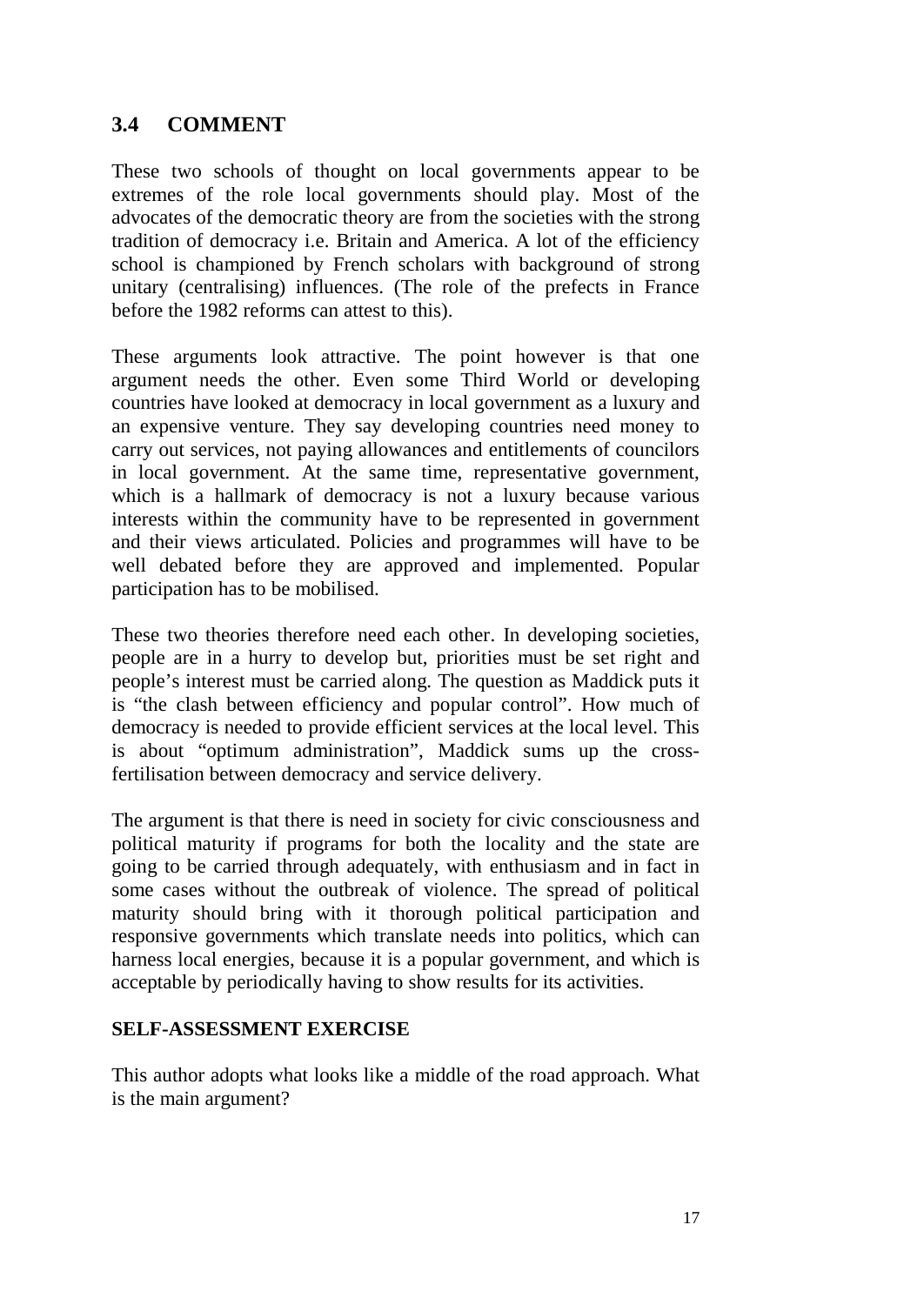## **4.0 CONCLUSION**

We would like to conclude by giving an example of what has happened on the Nigerian scene as regards the contending schools of thought since 1976. In Nigeria, the military paid attention to local governments during their tenure. There was an attempt at one stage or the other to make the institution autonomous and therefore viable. It got to a stage where people started questioning the efficacy of party politics in turning local government around. In a study carried out in 1989/90, people started having more faith in the performance of local governments under military administration than those under civilians (70%). To make matters worse for the advocates of local government as a tool for democracy, (62%) of the people claimed that party politics was undesirable in local governments because of its divisive nature. To them, it creates problems for communities which had lived peacefully before and breaks the peace of the communities. With the results from the military and the opinion of people, scholars and also workers in local governments started questioning the unity of democratic leadership in local government with all its cost of maintenance and the patronage system which endangers the lean resources of local government. To them, the sole administrator or the management committee systems were more effective for service delivery in local government and they saw no reasons why the democratic leadership has been brought back. Since 1999, the same complaints about its inverse relationship with service delivery and institutional development plus all the patronage politics have resurfaced. It therefore appears that democratic leadership in local government is a norm, a strong index of devolution and must not therefore be avoided despite public opinion. The panacea is to educate citizens to learn the virtue of this leadership which on its own should have no alternative because of its inherent virtues. Democracy must be the vehicle through which the resources should be fairly allocated, policies formulated and implemented in local governments and indeed higher government.

## **5.0 SUMMARY**

You have been taken through the two contending schools of thought on what the purpose of local governments should be. The democraticparticipatory school says local government is created to promote democracy and in doing so create the right political culture at the local level, which in turn reinforces what is done at the national level. The efficiency services school feels, emphasising democracy at the local level is unnecessary, duplicative and a luxury. Local resources cannot be channelled to such. It should be committed to efficient delivery of services which is of primary importance to people at the grassroots level. Efficiency services may be primary but the way they are decided,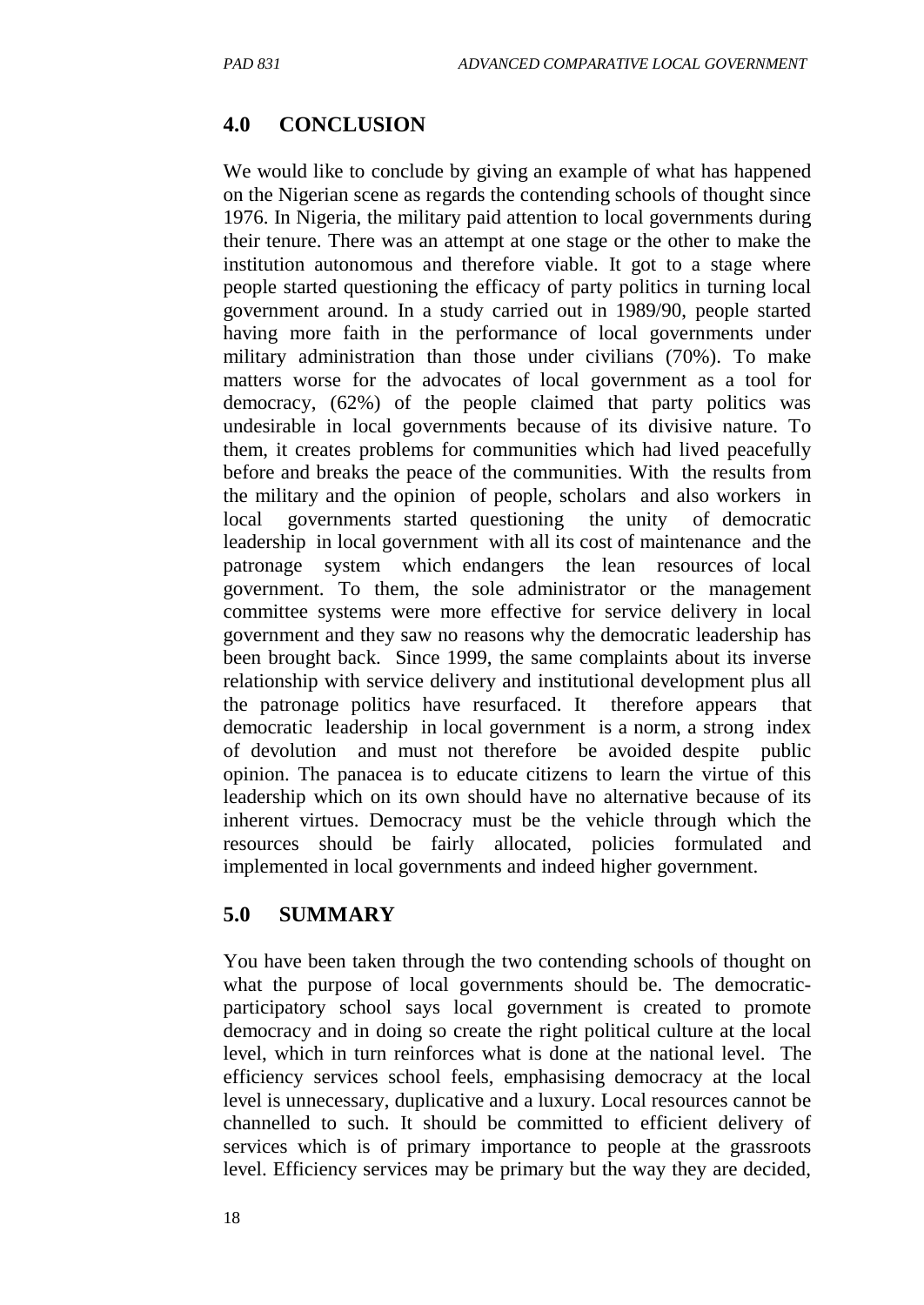allocated and implemented will require representation and participation for equity and fairness.

# **6.0 TUTOR-MARKED ASSIGNMENT**

Maddick came up with a statement that captures the essence of the argument of both schools thus 'the center of the problem however is the clash between efficiency and popular control'.

- i. To what extent can we consider the two schools of thought a clash?
- ii. To what extent can we blend these schools for a better conception and organisation of local governments?

# **7.0 REFERENCE/FURTHER READING**

Hill, D.M. (1974). *Democracy, Theories and Local government.* Allen & Unwin.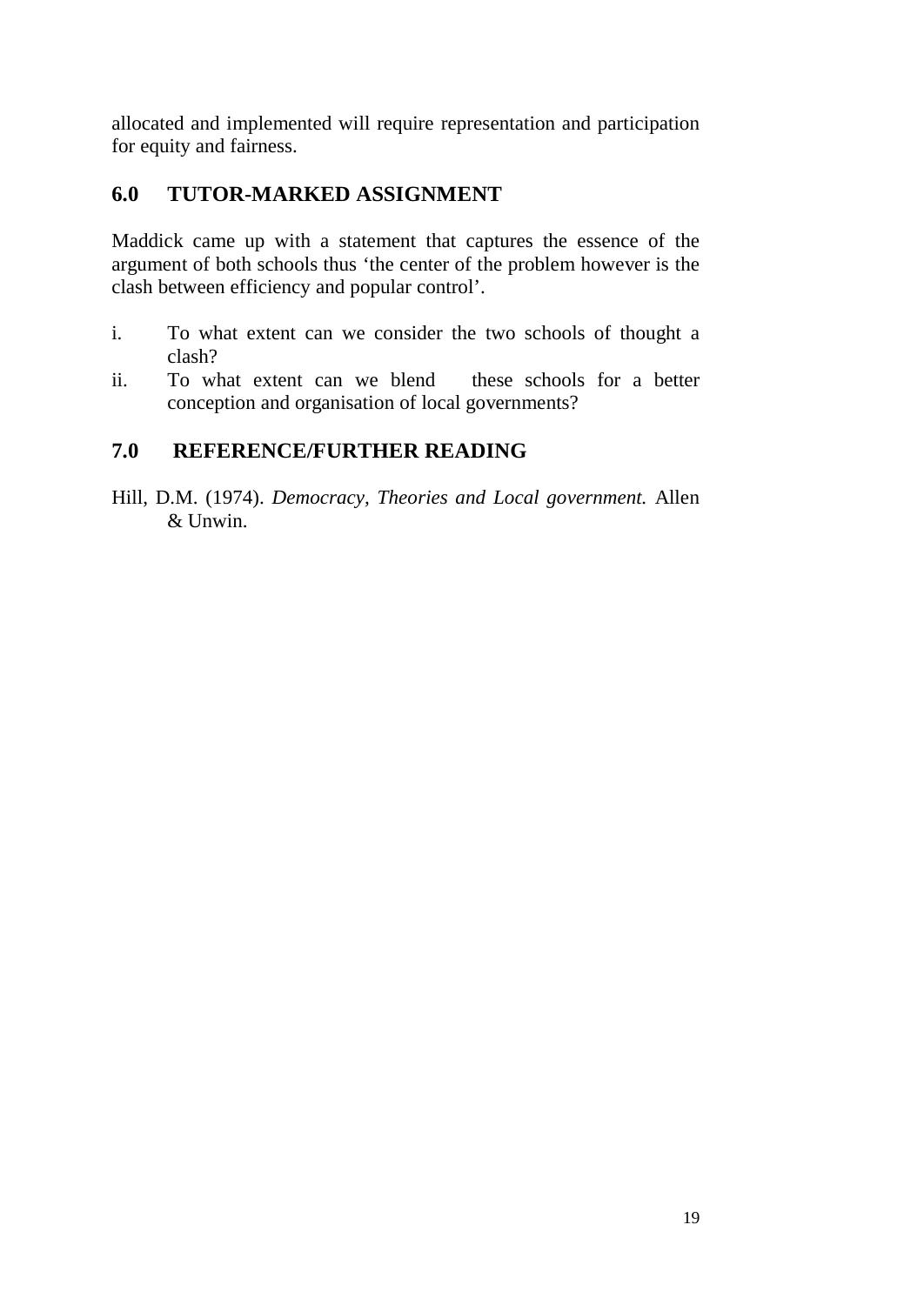## **UNIT 4 DECENTRALISATION AND RELATED CONCEPTS**

#### **CONTENTS**

- 1.0 Introduction
- 2.0 Objectives
- 3.0 Main Content
	- 3.1 The Nature of Decentralisation
	- 3.2 The Meaning of Decentralisation
	- 3.3 Why Decentralisation
	- 3.4 Objectives of Decentralisation
	- 3.5 Factors Affecting Decentralisation
	- 3.6 Contribution of Decentralisation
	- 3.7 Other Related Concepts
- 4.0 Conclusion
- 5.0 Summary
- 6.0 Tutor-Marked Assignment
- 7.0 References/Further Reading

### **1.0 INTRODUCTION**

In this unit, you will be introduced to some basic concepts that describe local governments on the bias of how much power local government enjoy *vis a vis* the central government. It is on this basis, that local governments are classified.

The major concept is that of decentralisation. Other associated words are defined and in some cases applied. You are required to familiarise yourself with meanings and usage of these concepts because this will be useful at a comparative level. For example, if we say local governments in France before 1982 was a deconcentration, we expect you to figure out the meaning without much stress (watch out for the question that applies to Nigeria at the end of the unit).

#### **2.0 OBJECTIVES**

At the end of this unit, you should be able to:

- define decentralisation and the various associated with it
- differentiate between decentralisation, devolution and deconcentration
- differentiate between local authority, local government and local self government
- appreciate the element of power in all the above definition and differentiation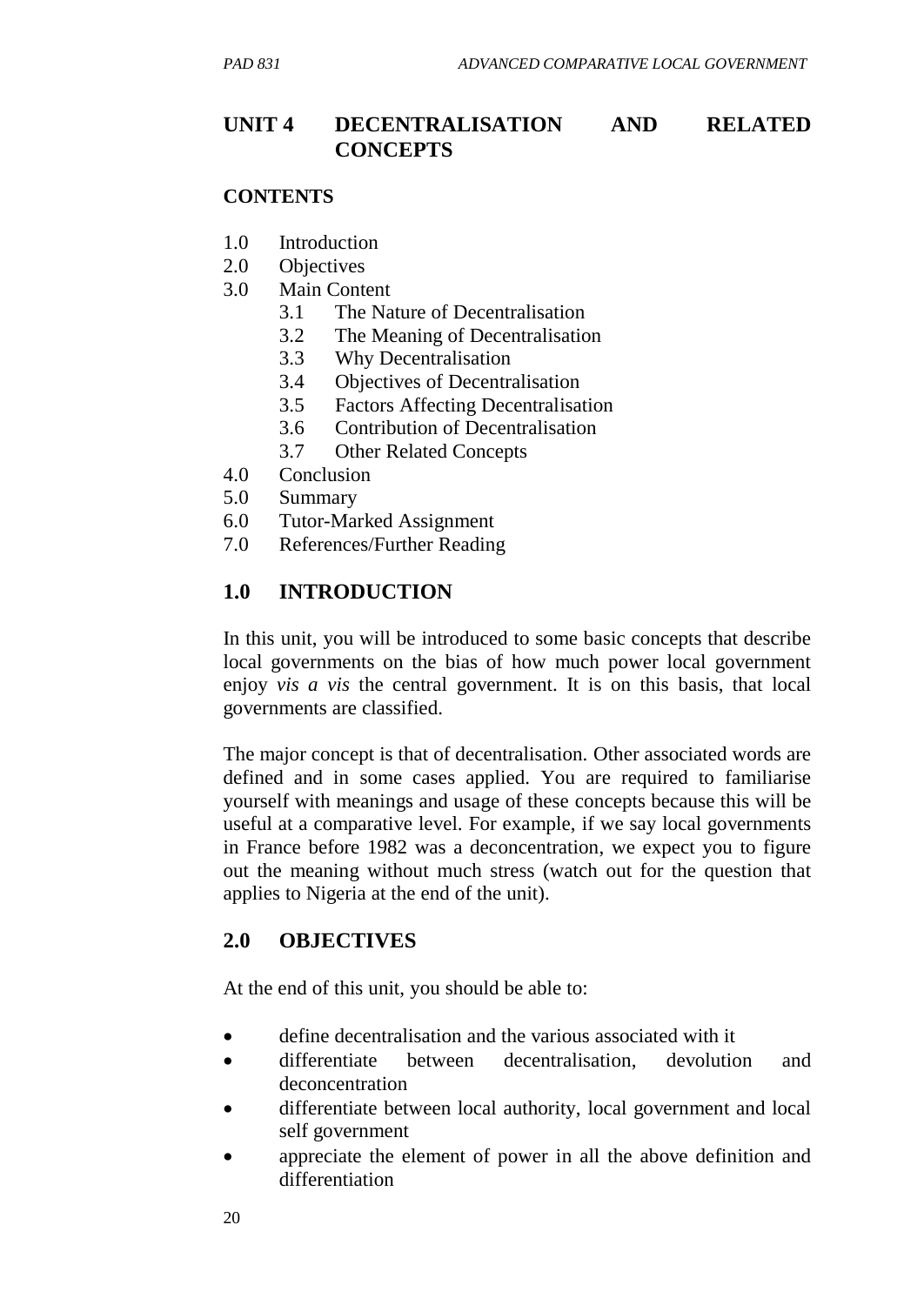list five contributions of decentralisation to developing governments

## **3.0 MAIN CONTENT**

### **3.1 The Nature of Decentralisation**

Local government is a decentralised political entity. You may recall in the first unit how we identified what types of power local governments enjoy, including constitutional, legal, political and administrative etc. The powers of local governments are subject to various forms of control by the central government etc. The balance of this control is the power enjoyed by local government (which is technically referred to as autonomy). It is therefore possible to say that the less control on local government by the central government, the more autonomy conceded to these units. In this same vein, the tighter the control of local government affairs by the central government, the less the autonomy of local government powers.

Decentralisation is a term that summarises this spectrum of power relations or levels of institutional powers. In some systems, local governments enjoy greater control over their affairs (especially federal system) while in unitary system, the tendency is for greater control of local government.

The concept of decentralisation refers to the transfer of government functions and power to both agents and units of government in a given country. What makes this term or concept important for local government is its types. There are two types of decentralisation: deconcentration and devolution.

Deconcentration is the delegation of authority, adequate for the discharge of specified functions to staff of central departments who are situated outside the headquarters. Aldermen (1967) adds that it is the transfer of powers to subordinate authorities, whether offices, individuals or field units.

Devolution is the legal function instrument of conferring powers to discharge specified or residual power upon formally constituted local authorities. Local governments can therefore be classified as a deconcentration (deconcentrated units) or devolution (units with substantial power). Local governments that enjoy devolution of powers are likely to be more autonomous (or exercise greater powers over its local affairs) than local governments that are deconcentrated.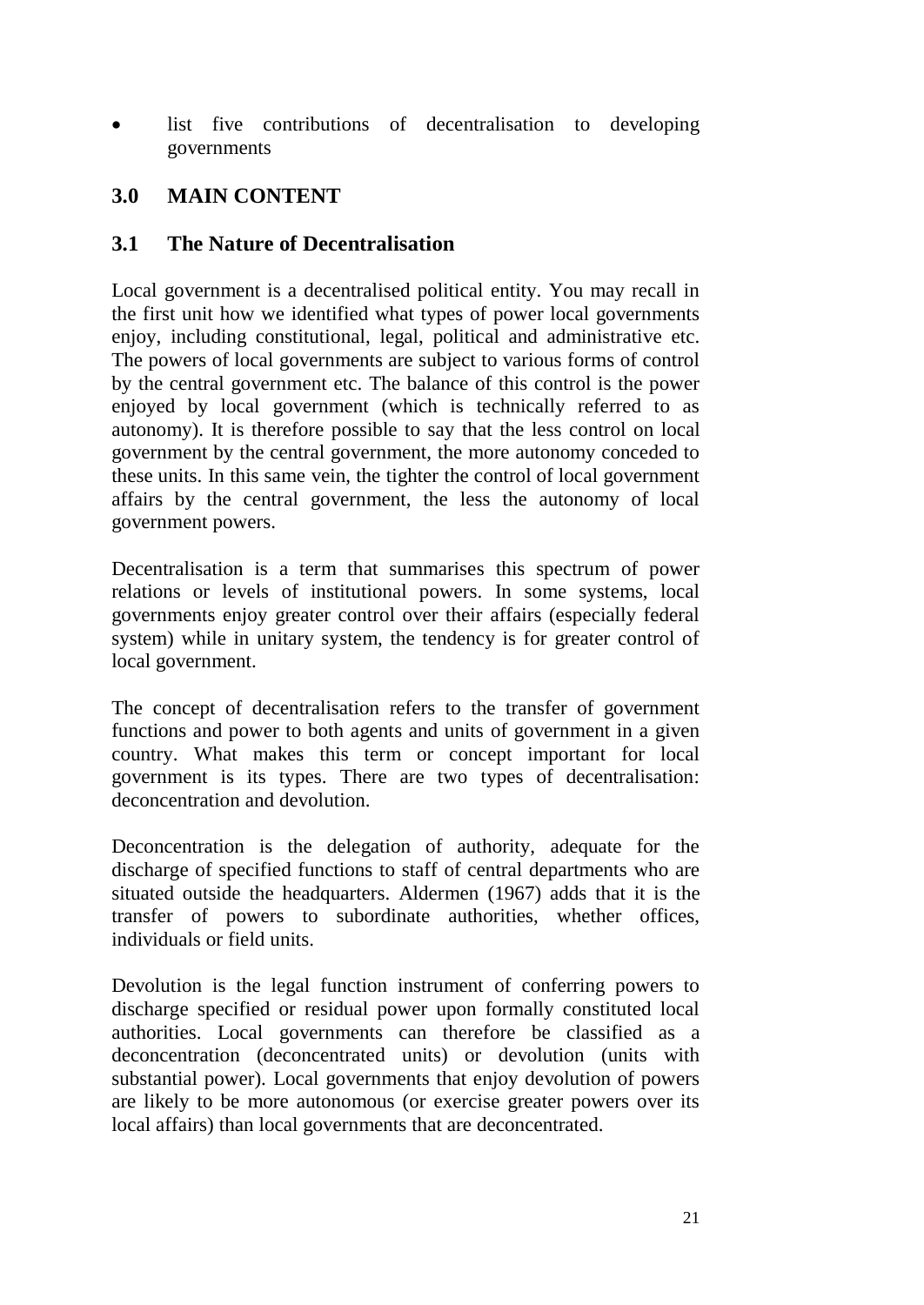Local governments that enjoy devolution are likely to exhibit the following characteristics:

- its existence is constitutionally guaranteed
- it also has constitutional backing to perform certain statutory functions
- exercise power or control over policies, budget preparation, its revenue and its staff
- the council is democratically constituted and therefore accountable to the people (the people become a primary source of power).

A deconcentrated arrangement denies local governments of the powers enjoyed especially in (c) above.

# **3.2 The Meaning of Decentralisation**

As can be appreciated by now and as a matter of fact, local governments are forms of decentralisations. We have also explained the two forms of decentralisation, namely, deconcentration and devolution and their meanings. Some authors will equate devolution with decentralisation because it is closer in usage to local governments. Remember deconcentration means transfer of powers to subordinate authorities, whether offices, individuals or field units. Such transfer of powers is done by central governments for ease of administration. Such arrangement is close to what is referred to as Field Agency i.e. any organisation or ministry or department of the central government operating outside the headquarters. The characteristics of devolution or decentralisation outlined above explains why they are synonymous with local governments, especially the attribute of elected leadership and measure of control over staff and finance, all of which are lacking in field agencies. One thing we can say is that the more the devolution of powers the more autonomous local government will become.

## **3.3 Why Decentralise?**

- a. Decentralisation becomes imperative because of the need for social change (especially in developing countries) and the difficulty of communication
- b. There is need to establish local governments to serve as a nuclei of local energies, enthusiasm and initiative for a more virile system of local authorities. Such units will take care of diversity, local variations and the difficulty in (a) above.
- c. Not all functions can be performed by the centre, some functions are local in nature. Decentralisation therefore is a devise to aid the achievement of the ends of government or aid development.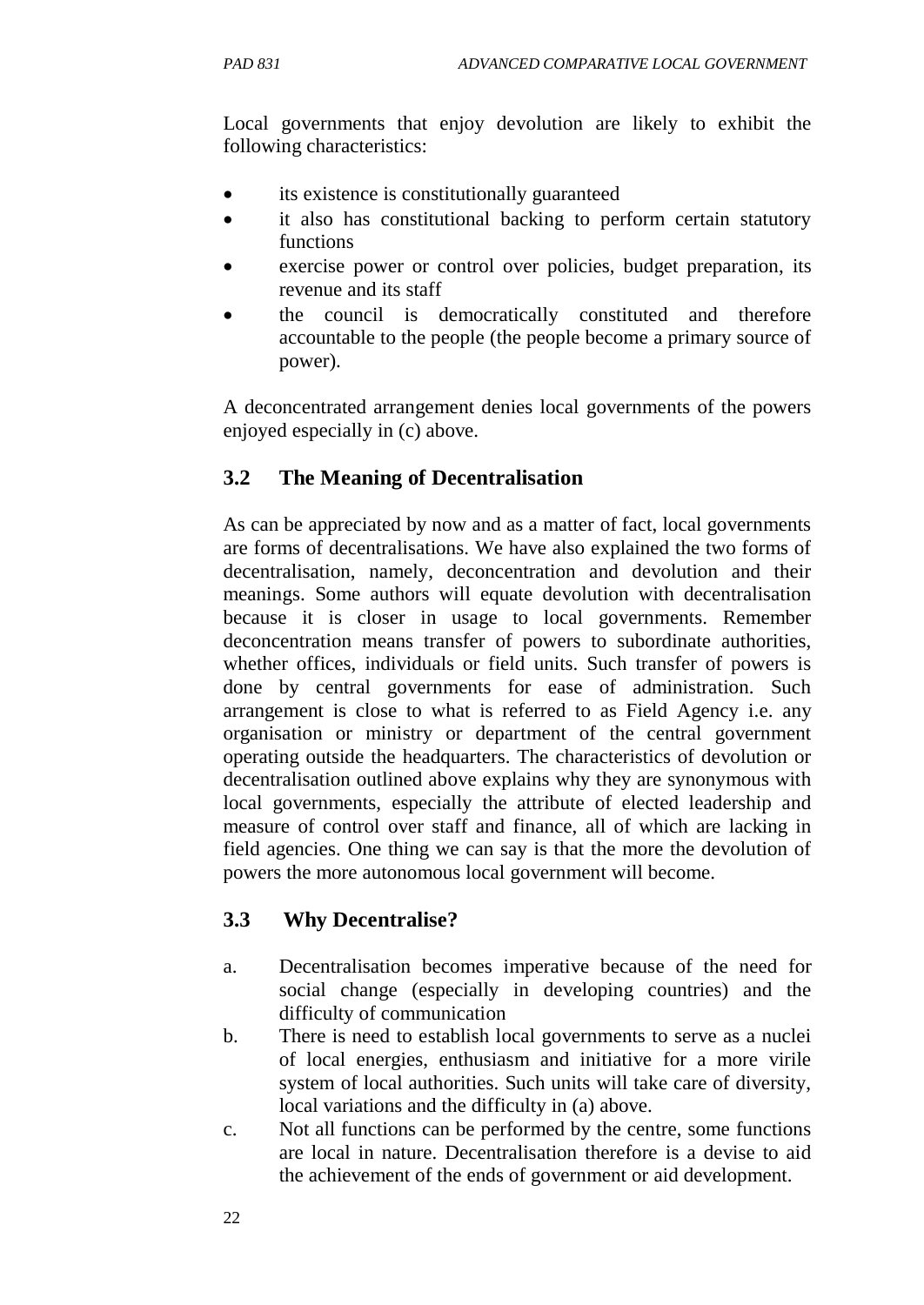# **3.4 Objectives of Decentralisation**

The objectives of both deconcentration and devolution are:

- a. to decongest the functions of government from one centre to various parts of a country or state
- b. to provide government services and facilities to every nook and corner of a country or state i.e. to promote even development of all parts
- c. to involve all citizens of a country and or state in governance through political means and policy making
- d. to tap human, financial and material resources from all parts of a country or state for public use
- e. to take care of peculiar needs and or problems of each parts of a country or state.

## **3.5 Factors Affecting the Decision of Government to Decentralise**

For government to be able to carry out its domestic services, it requires organisations outside its headquarters. This applies to traditional centered functions like tax collection, policing, post and telecommunication, to personal services of citizens such as agriculture, education, health and welfare or the supporting services of these, such as irrigation, forestry and trunk road construction. The level of decentralisation will depend on the general conditions or the phase of development in which the administration and the people are in each country.

# **3.6 The Contribution of Decentralisation**

The most important contributions that agencies can make to the tremendous problems facing governments are as follows:

- a. the provision of services in the area where they are required, matching central government policy and local need
- b. close contact with the local area, enabling detailed plans to be evolved
- c. economy in men, materials, and equipment
- d. flow of information recurring from the rural areas and outwards to the headquarters
- e. intimate association with local people to aid societal and economic change
- f. protection of rural inhabitants and aid in emergencies
- g. maintenance of infrastructures and capital work
- h. development of local government system.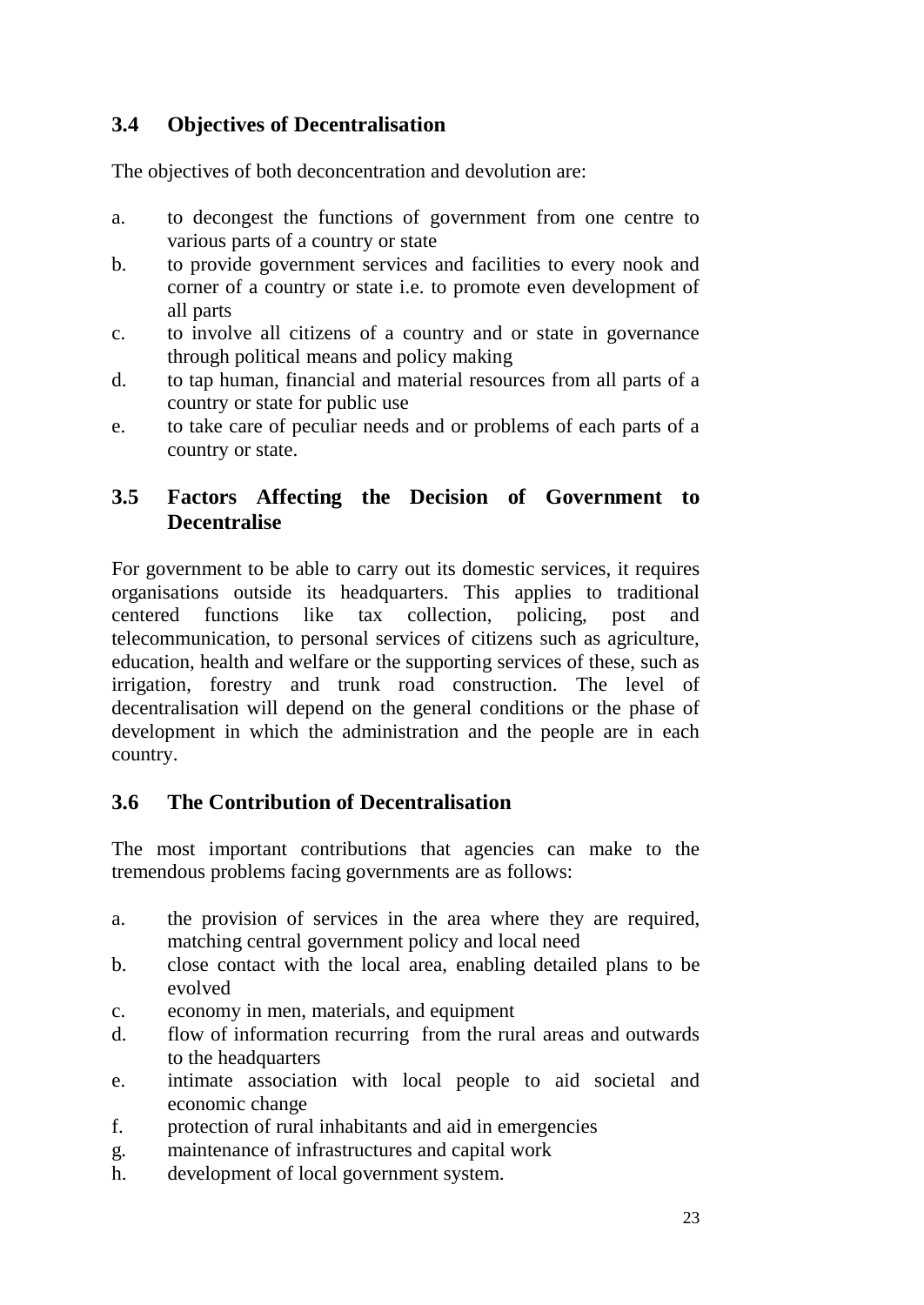### **SELF-ASSESSMENT EXERCISE**

List two advantages and two disadvantages of decentralisation.

# **3.7 Other Related Concepts**

- Centralisation is the concentration of powers in the hands of the central government. Inability or unwillingness to delegate or decentralise power, as a result of constitutional or institutional constraints or attitude of higher civil servants and political officials.
- Local Government: the system of local authorities
- Local Authority: a system of government controlled by a local council which is authorised by the central government to pass ordinances having a local application. Levy local taxes or exact labour within the limit specified by the government, vary centrally decided policy and applying it locality
- Note that in a unitary system where local governments are created by acts of parliament and not enshrined in the constitution, the term local authorities is often used to describe these units
- Local Self-Government: traditionally associated with local government in England, Wales and Germany and a principal feature of the English local government system. Very crucial is the idea of the electoral basis of the system which shields it from becoming purely dependent elected existence. The electoral feature mitigates it existence as mere local administration or just local organ of the central government. This shows that even though these are local authorities, they are safeguarded in their right to regulate under their own responsibility all the affairs of their local community within the limits of law.
- Field Agency: any sub-organisation or ministry, department, or administrative agency, operates in the field that is outside headquarters
- Community Development: the process by which the effects of the communities themselves are united with those of governmental authorities, to improve the economic, social and cultural conditions of communities, to integrate these communities into the life of a nation and to enable them to contribute fully to national progress.

# **SELF-ASSESSMENT EXERCISE**

The following are five statements. March the appropriate statement with the concepts defined in the unit.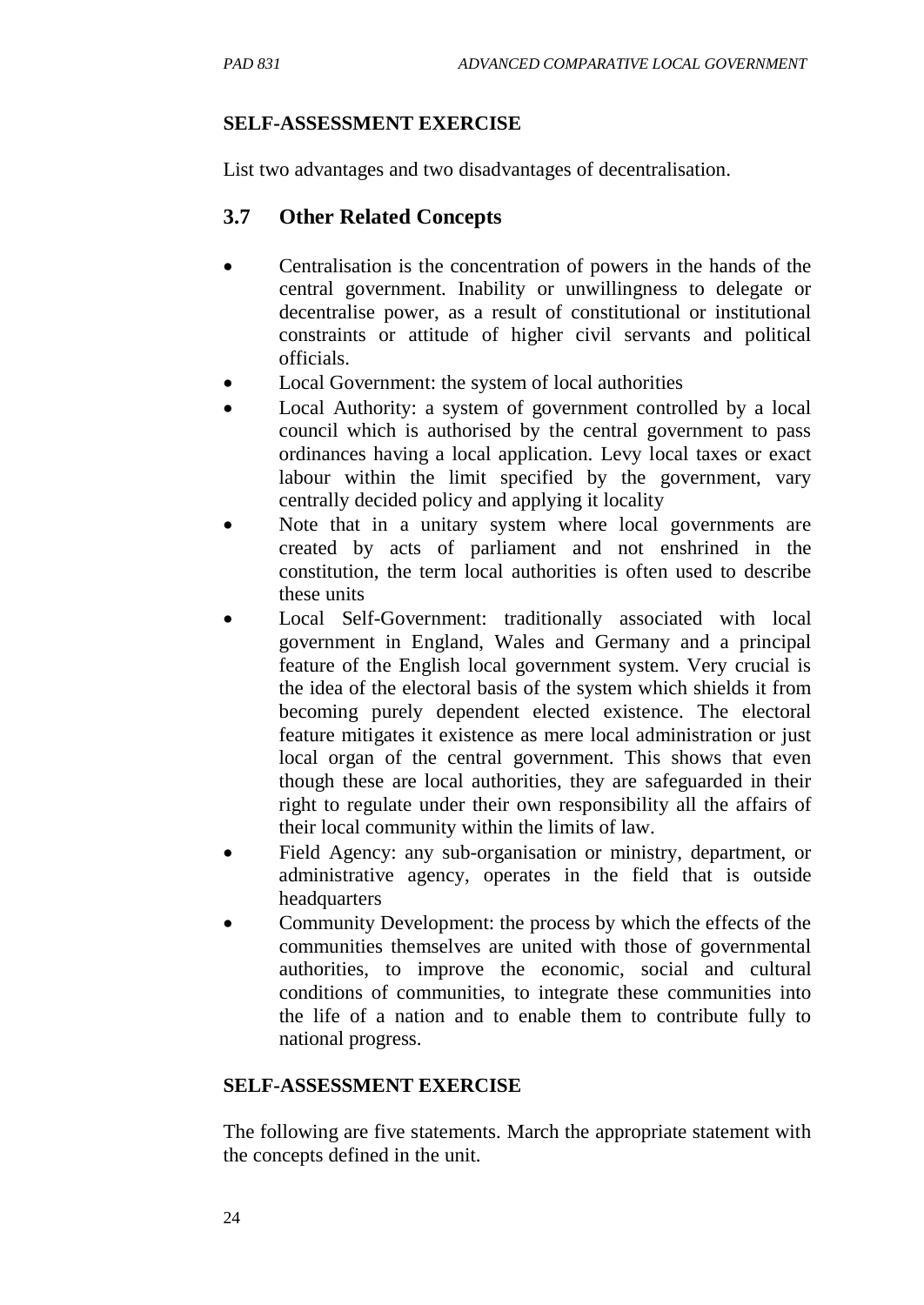- i. Power exercised by local government is enhanced by electoral basis of the system
- ii. The people and government interest are united for development purpose
- iii. Tendency for more powers to be concentrated at the centre
- iv. The twin concept of deconcentration
- v. Created by Act of parliament

## **4.0 CONCLUSION**

This unit has attempted to define some basic terms or concepts essential to the understanding of local government. Of special note have been decentralisation and its twin concepts. From decentralisation to community development, the idea has been that of control over resources (power) and power relations. In any polity, local government is at the lower rung and indeed the receiving end. It is therefore important to appreciate these power relations so as to understand the classification of local governments and you have to learn and differentiate this. One feature that stands out is that despite all these administrative and political powers or decentralisation, electoral power is very important because that will be the basis for relating to the community and it is also the basis for political accountability and other facets of accountability. As we saw in the local self-government, it is the point at which central control and local administration is mitigated. This is therefore the major source of power and autonomy for local government.

## **5.0 SUMMARY**

You have come across the following concepts in this unit:

- decentralisation
- devolution
- deconcentration
- centralisation
- local government
- local authorities
- local self-government
- field agency
- community development

All these concepts as you have seen have to do with power relationship. It is the amount of power enjoyed by local government that determines its classification. Remember however that local government that enjoys devolution are more likely to be viable and autonomous (i.e. enjoy more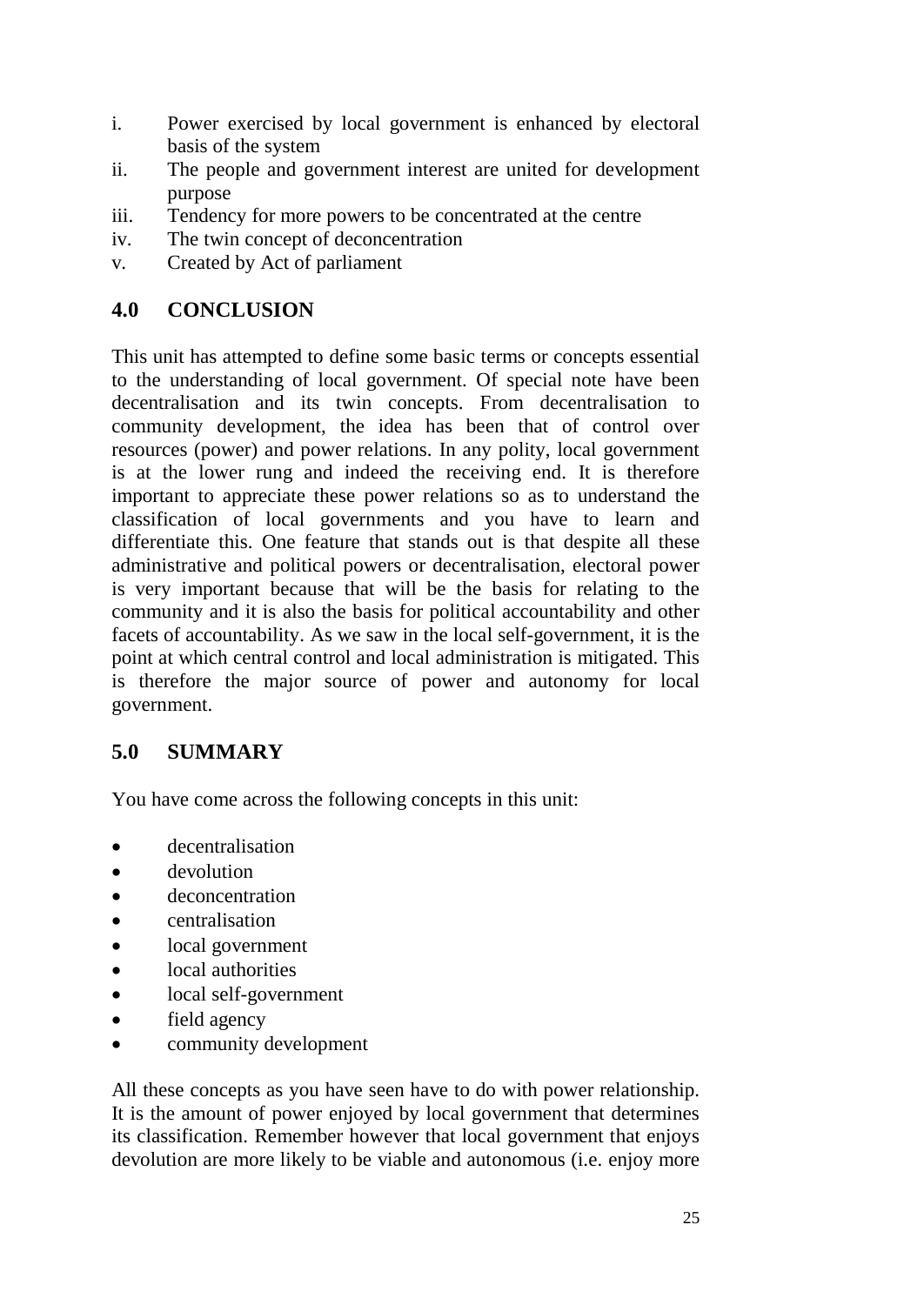power and control over its resources) than those that are deconcentrated. Can you apply the above statement to Nigeria local governments since independence?

## **6.0 TUTOR-MARKED ASSIGNMENT**

- i. State and explain four characteristics of local government that enjoy devolution of powers
- ii. Explain the term deconcentration and how it relates to field agencies

# **7.0 REFERENCES/FURTHER READING**

- Barber, P. (1975). *Local Government* (3rd Edition). Macdonald & Evans Ltd.
- Madicck, H. (1965). *Democracy, Decentralisation & Development*. Bombay: Asia Publishing House.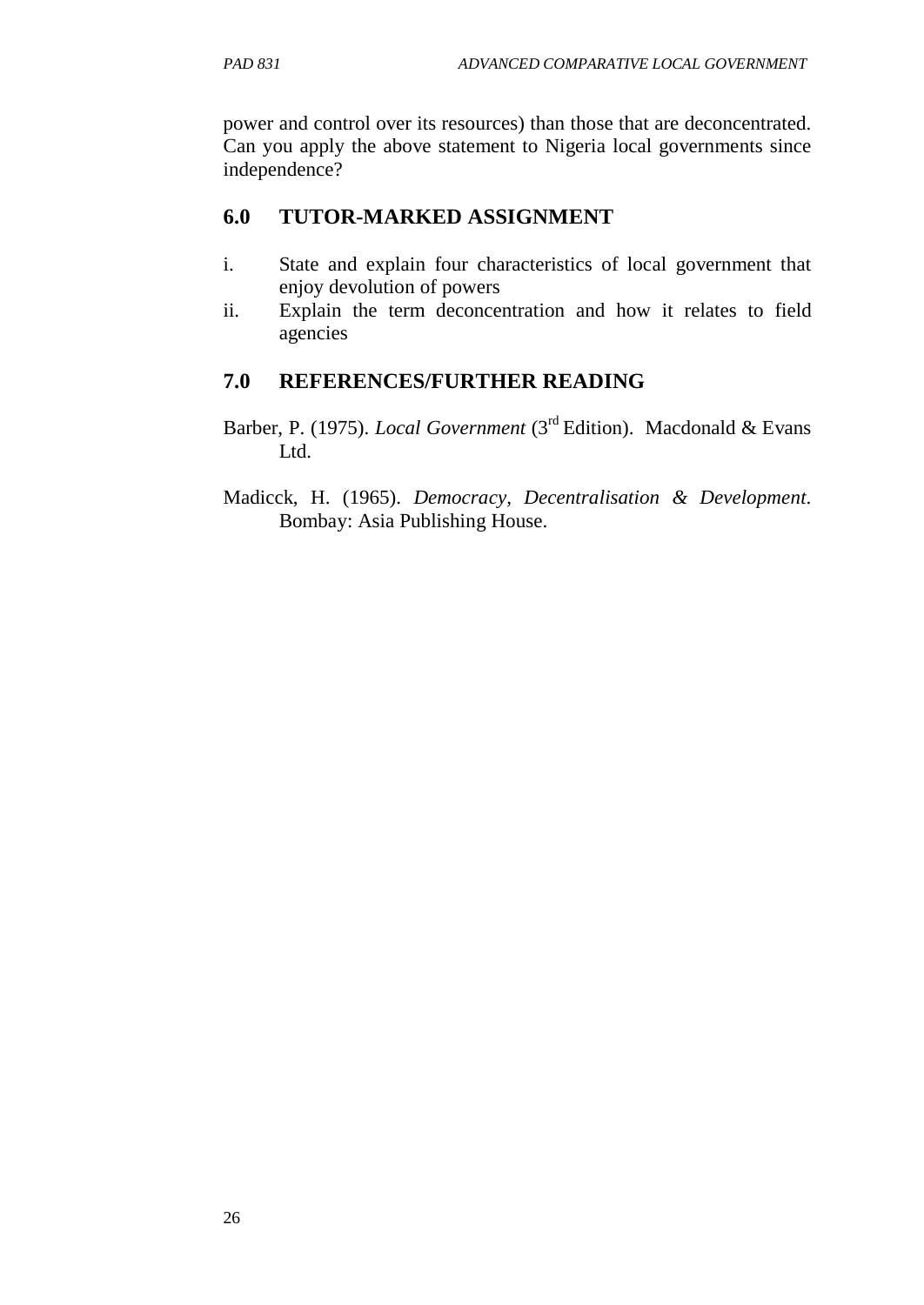# **UNIT 5 JUSTIFICATION OF LOCAL GOVERNMENT**

## **CONTENTS**

- 1.0 Introduction
- 2.0 Objectives
- 3.0 Main Content
	- 3.1 Justification of Local Governments
		- 3.1.1 Justification
- 4.0 Conclusion
- 5.0 Summary
- 6.0 Tutor-Marked Assignment
- 7.0 References/Further Reading

# **1.0 INTRODUCTION**

This unit deals with the reasons why local government has become an attractive level of administration in most countries of the world. Contemporary states see it as ideal to provide for the welfare and happiness of their citizens through efficient provision of services. Grassroots local government has the potentials to be more efficient because of the smallness of the geographical area and population they cover.

# **2.0 OBJECTIVES**

At the end of this unit, you should be able to:

- recall the definitions of local government
- describe decentralisation in relation to local government
- explain reasons for the desirability of local government
- explain the inter-connecting role of local government between the grassroot people and the upper tiers of government
- appreciate the development role of local governments at the grassroot level.

# **3.0 MAIN CONTENT**

# **3.1 Justification for Local Governments**

# **3.1.1 Justification**

Let us recall what you learnt in unit 1 of this course. In the unit, you learnt of the concepts of local government and decentralisation. Decentralisation was described as a system of delegating power and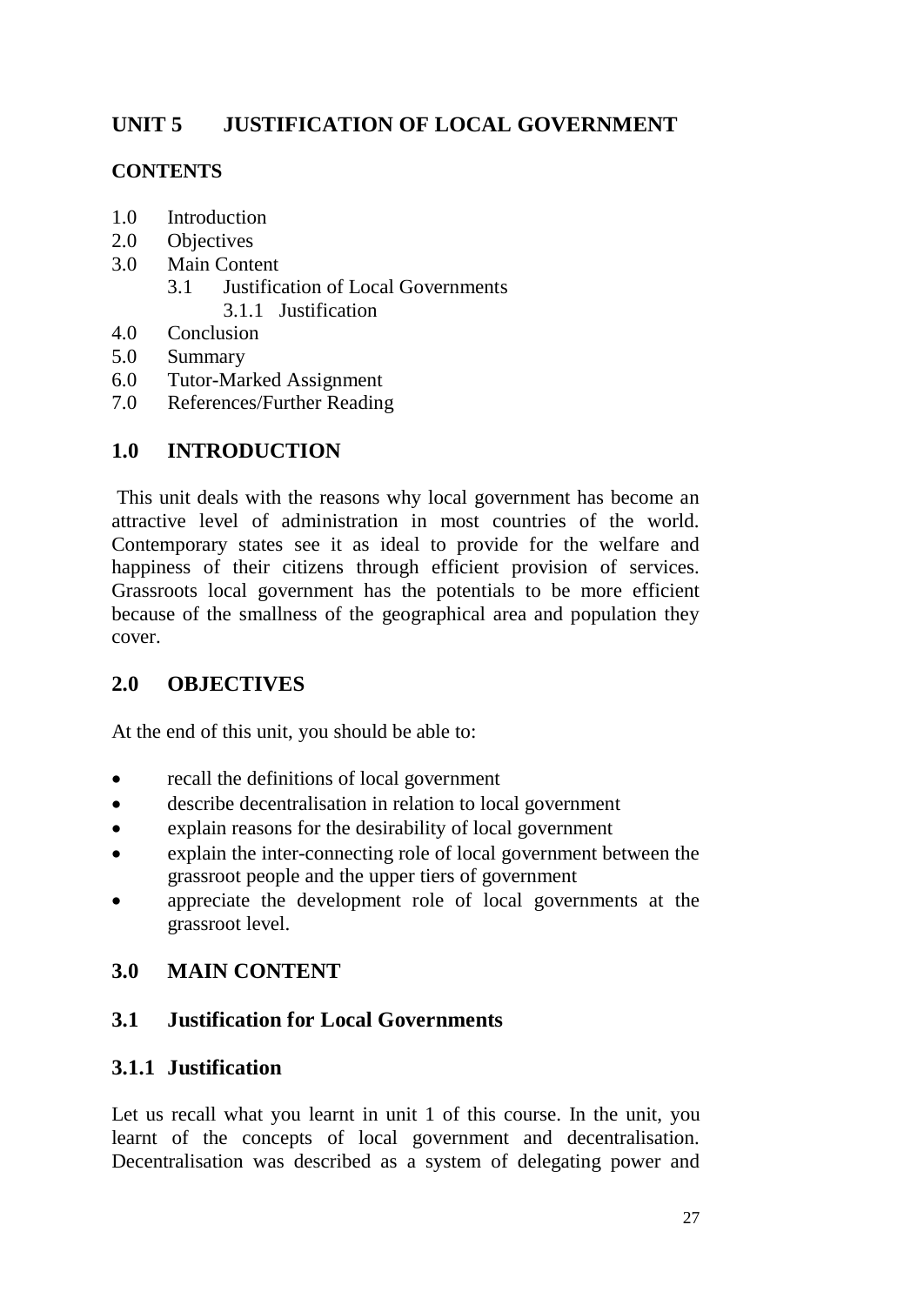authority from a central government to other units or agencies of government. You learnt that the implication of decentralisation of power is that power rather than being concentrated on a single focus of administration, is shared among other lower levels unit of government. You also learnt that local government is a form of decentralisation which can be defined as a political sub-division of a state as approved by law and for specific functions. It is a government at the grassroots level exercised through representative council, established by law to perform specific responsibilities in defined areas. Decentralisation and local government have their purpose in promoting administrative efficiency. There are some other globally acknowledged reasons why local government has become an attractive administrative system.

#### **1. The Need for Decentralisation**

The first justification for local government is the need for decentralisation due to largeness in terms of geographical area as well as large population. For instance, let us take Nigeria as our unit of analysis. Nigeria as a very large country geographically and demographically, would have been very difficult for government to effectively rule directly from Abuja, the Federal Capital. Therefore, there is the need for decentralisation for the purpose of administrative efficiency and effectiveness so as to be able to satisfy the basic needs of the people. Government realised this fact and consequently divided the country into 774 local governments. State governors have started creating more local governments in the states, though not approved by the federal government.

#### **2. Trends in Contemporary Administrative Practice**

Decentralisation of political and administrative powers has been the vogue throughout the world which has resulted into the creation of local governments. This global trend of which Nigeria has become a part is made possible because of contemporary dynamics. New problems are emerging for government's attention every day, the population is growing, new diseases such as AIDS is in the increase, there are interethnic and national wars, problems of hunger and internally displaced people to mention a few, have all pre-occupied government and subsequently brought up the need for administrative decentralisation.

#### **3. Grassroots Accelerated Development**

Nigerian leaders also realised that local government as the closest government to the people, will easily know the problems of its people to cope with because of their closeness, small population and geographically united area. That local government will respond quickly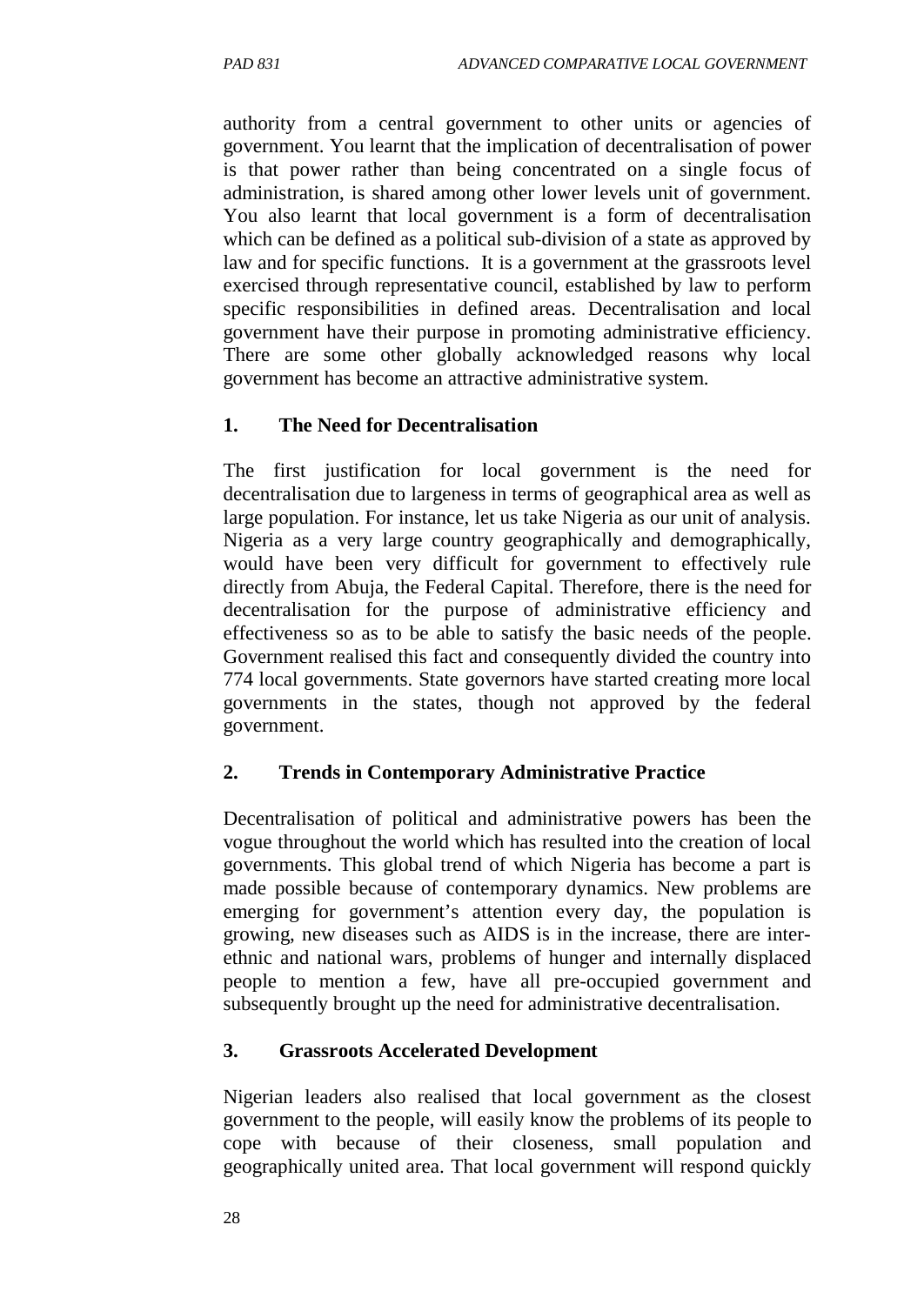to their development aspirations than the other higher levels of government, that is, state and federal governments makes it imperative.

# **4. Bridging Communication Gap**

You should recall that we said that Abuja is too far away to people at the remote areas of Nigeria. The president and the governors do not know many of these areas. A gap of communication therefore exists between the grassroots people and the two higher levels of government. Therefore, local governments serve to bridge the communication gap that exists. Therefore local governments act as the link in terms of knowing the problems of the people by government on one hand, and what government is doing about the plight of the people on the other hand.

## **5. Training of Future Leaders**

Local government is seen as a training school for future national leaders. It is the belief that entering into political leadership right from the local level, either as chairman or councilor, will confer the necessary leadership training that will enable them to lead at the state regional level and from that level to the federal level. Passing through from local to state government would have conferred the necessary leadership qualities and training for a higher task at the federal level. You will recall that many of our relatives or friends are now either chairmen of local governments or councilors of their wards in their respective local governments. These political office holders at the grassroots are indirectly being groomed for higher political calling (Ajayi, 2000: 1-7).

## **SELF-ASSESSMENT EXERCISE**

- i. Examine the concepts of decentralisation and local government?
- ii. Account for the reasons why local government has become attractive as an administrative system to most countries of the world.
- iii. In what ways can local government be regarded as a political training school?

# **4.0 CONCLUSION**

The acceptance and practice of local government as a lower level of government in most state of the world is a reflection of the utility of the administrative system in some ways. Local government is first seen as a means of decentralisation of power to lower levels in order to ensure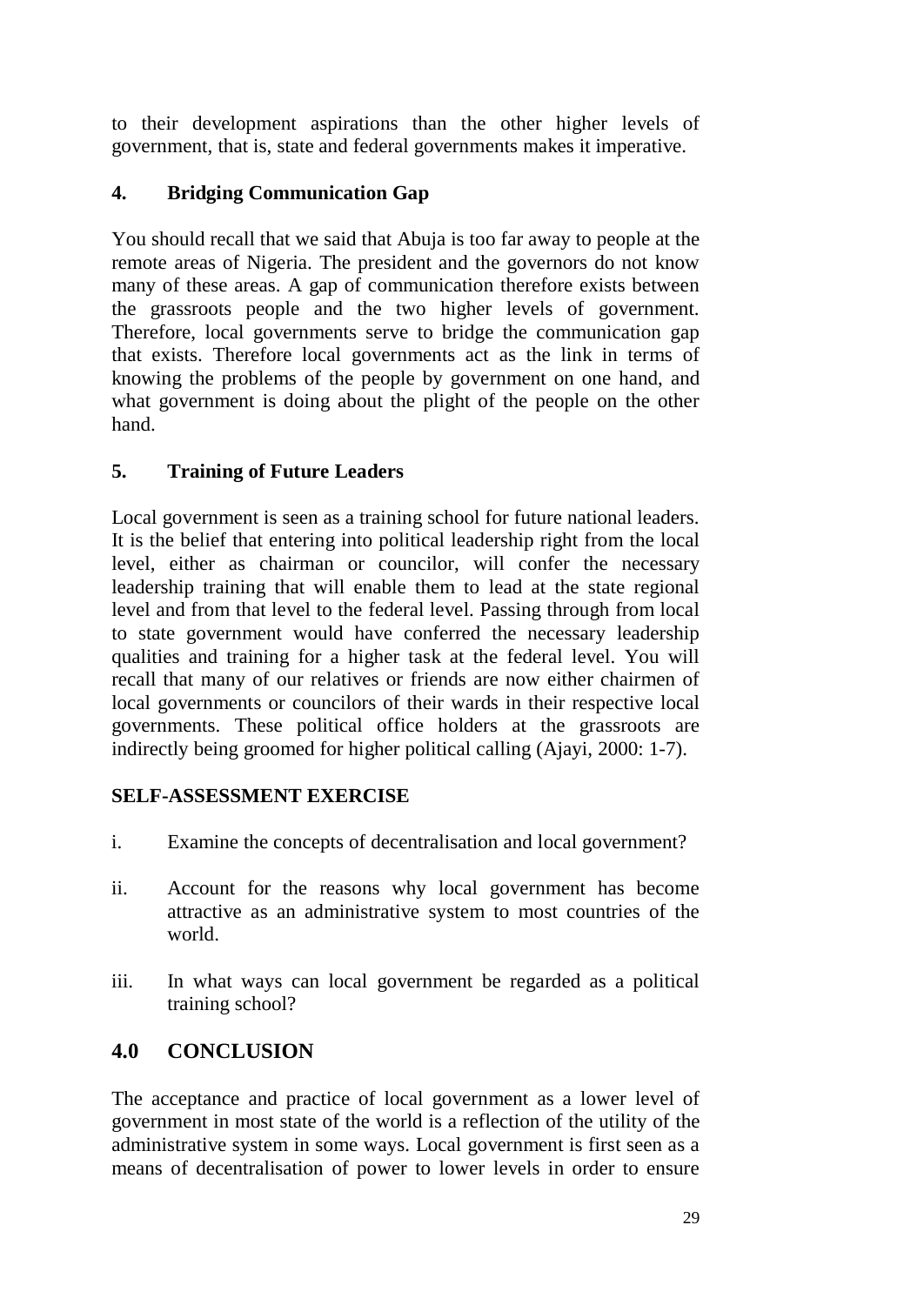efficiency in social service delivery especially for the rural people. The rural people most often are not aware of the existence of the higher levels of government, and on the other hand, the higher levels of government are ignorant of the needs and problems of the rural people. The local government therefore acts as the connecting bridge between the higher level governments and the rural people. It bridges the communication between the two ends. Local governments, in modern times, have transcended beyond a mere administrative centre. More importantly, they are now regarded as political schools for the training of future political leaders who will eventually take up the mantle of leadership. Local government offers the necessary training and provides the initial knowledge and experience for such tasks.

## **5.0 SUMMARY**

You learnt in this unit that local government has become an enduring administrative system as it provides the need for decentralisation of power to lower levels in order to provide for administrative efficiency.

You also learnt that developments in contemporary states, involving increased complexities of governance arising from new problems emerging everyday and calling for government attention make local government indispensable. These problems are more often than not very difficult for the central authority alone to handle without involving lower levels of government and external assistance. Therefore, it becomes very imperative for higher levels of government to decentralise power.

You also learnt that local government is an engine of facilitating accelerated grassroots rural development. The remoteness of the rural areas is a disadvantage to the rural dwellers who on many occasions are forgotten by the scheme of development by the central authorities. The local government is to correct the development negligence of the rural people by the central authorities. The local government is primarily empowered to engineer development at the rural area. This is made possible because of the smallness of the local government areas.

## **6.0 TUTOR-MARKED ASSIGNMENT**

- i. Justify the place of local government as an engine of development in the rural areas.
- ii. Account for the reasons why local government system has become attractive to modern states.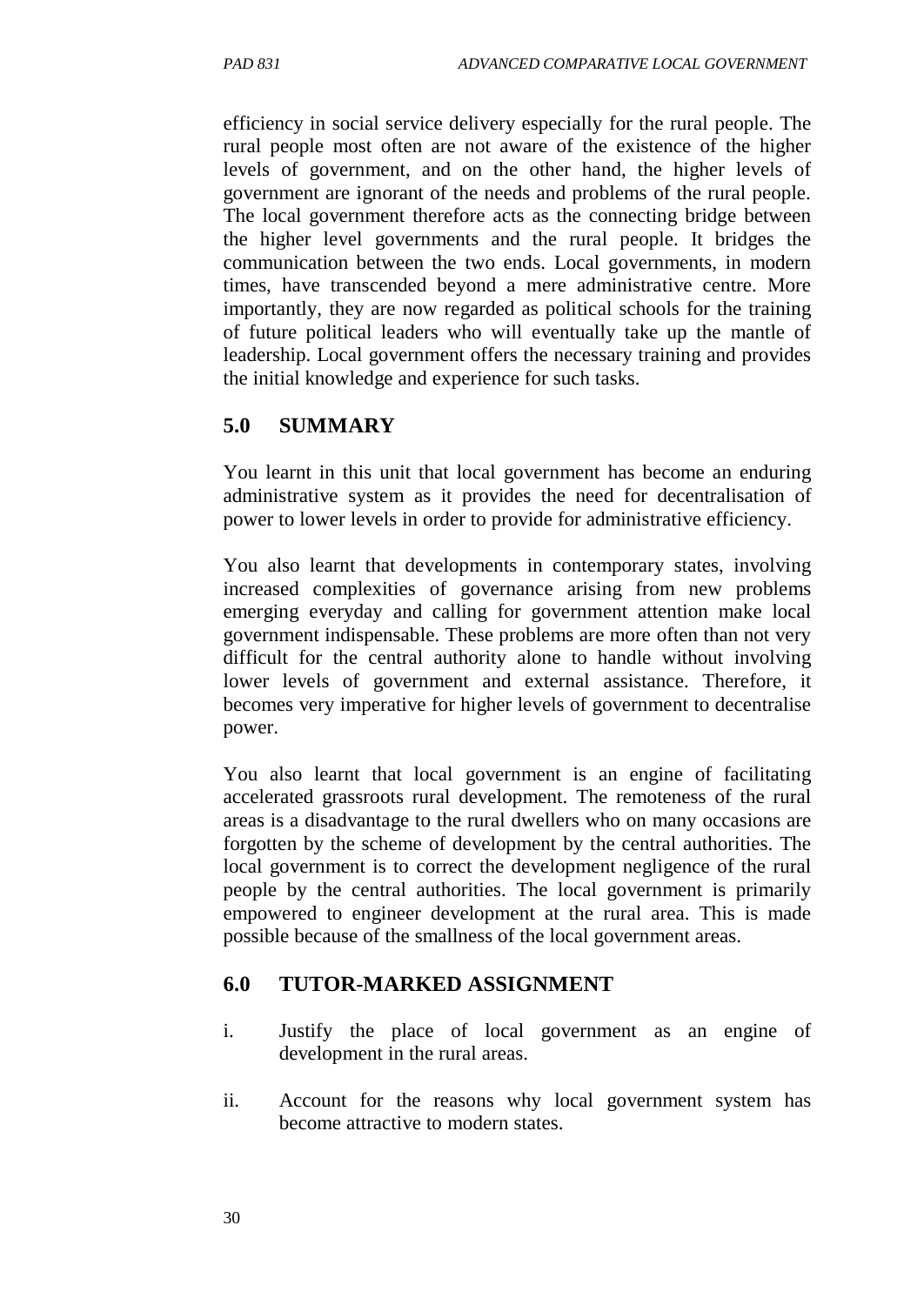#### **7.0 REFERENCES/FURTHER READING**

- Adewale, A. (1990). *Issues on the Practice of Local Government in Nigeria,* Ikeja: Comfort Press.
- Ajayi, K. (2000). *Justification and Theories of Local Government*. Ekiti: University of Ado Ekiti Press.
- Gboyega, A. (1987). *Political Values and Local Government in Nigeria*. Lagos: Malthouse Press.

Kolawole, D. (1997). *Readings in Political Science.* Ibadan: Dekaal.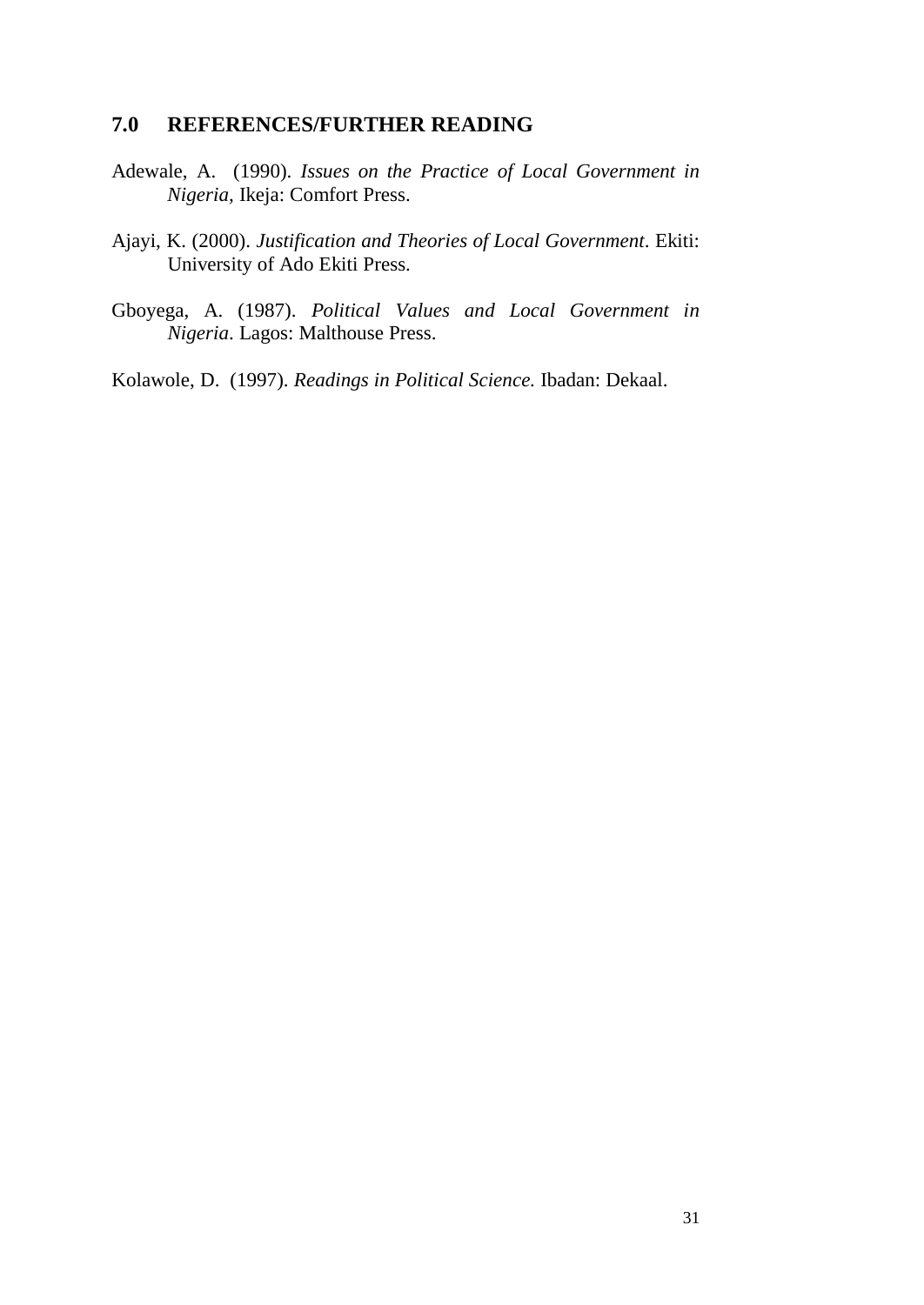# **MODULE 2**

- Unit 1 The Structure of Local Government
- Unit 2 The Functions of Local Government
- Unit 3 The Structure of Local Government in Britain
- Unit 4 The Structure of Local Government in France
- Unit 5 The Structure of Local Government in the United States of America.
- Unit 6 The Structure of Local Government in India
- Unit 7 The Structure of Local Government in Tanzania
- Unit 8 The Structure and Functions of Local Government in Nigeria

# **UNIT 1 THE STRUCTURE OF LOCAL GOVERNMENTS**

## **CONTENTS**

- 1.0 Introduction
- 2.0 Objectives
- 3.0 Main Content
	- 3.1 Types of Structure in Local Government
		- 3.1.1 Tiers of Local Government (as Structure)
		- 3.1.2 Political Structure in Local Government
		- 3.1.3 Administrative Structure in Local Government
	- 3.2 Relationship between the Political and Administrative Structure in Local Government
- 4.0 Conclusion
- 5.0 Summary
- 6.0 Tutor-Marked Assignment
- 7.0 References/Further Reading

# **1.0 INTRODUCTION**

Now that you have understood the basic concepts underlying local government and what local governments stand for, let us look at the structure of local government. Understanding the structure of local government will provide the basis on how these institutions operate. In this unit, two types of structures are presented viz: political and administrative. You will also to see the relationship between the political and administrative structures. A diagram of these structures and their relationships is also presented. An understanding of this unit will facilitate the understanding of local government in other countries.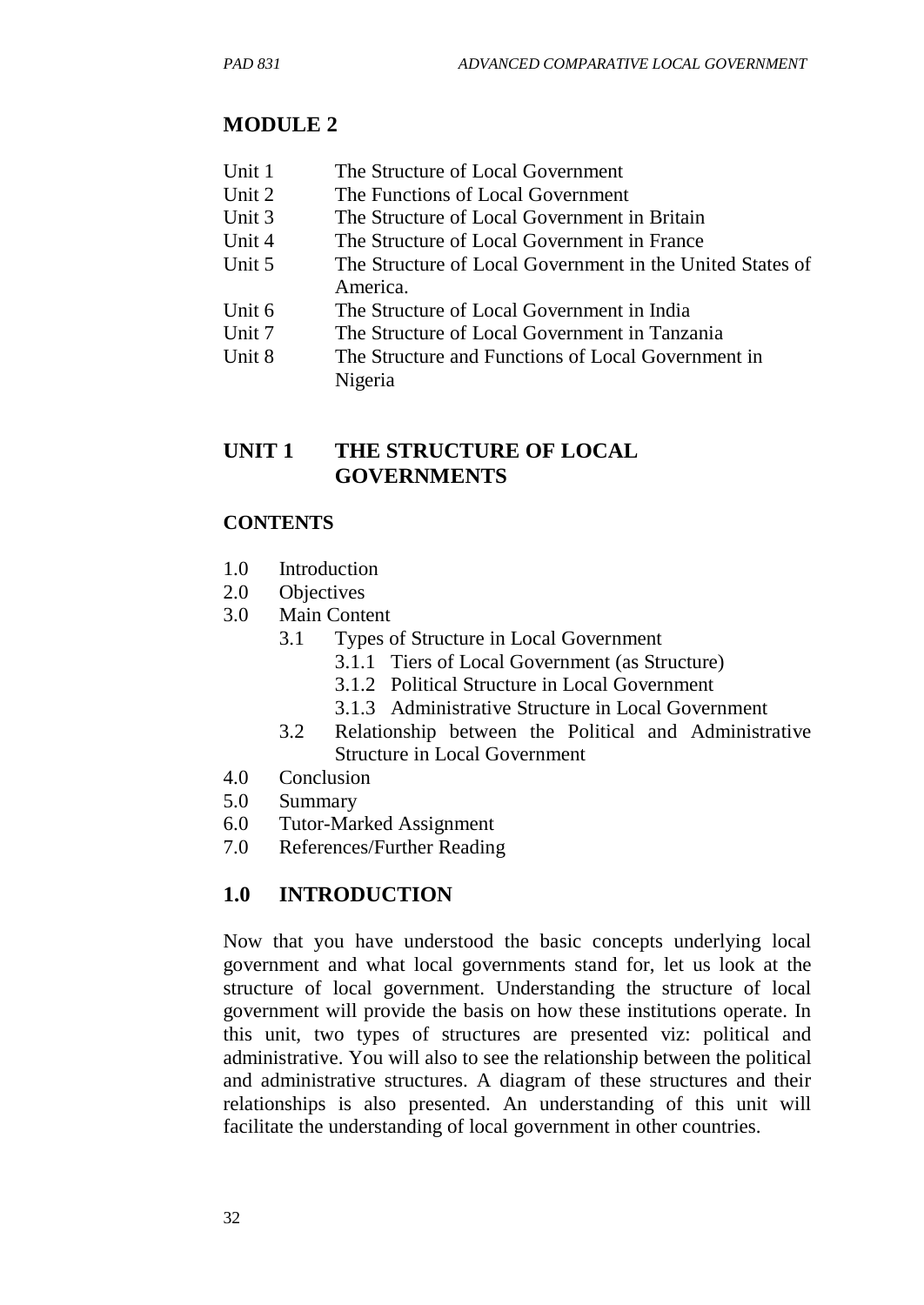## **2.0 OBJECTIVES**

At the end of this unit, you should be able to:

- differentiate between single and multi-tier structure of local government
- differentiate between politics and administrative structures of local government
- describe the composition of the political structure in a few countries
- describe how the administrative structure relates to the political structure
- present the political and administrative structure in a diagram.

## **3.0 MAIN CONTENT**

### **3.1 Types of Structures in Local Government**

Every organisation or institution has a structure. By structure we mean the components of an organisation that perform certain functions geared towards the achievements of organisational goals. In administration, these component or structures are hierarchically organised. This therefore entails that the structures offer positions that are stratified i.e a superior/subordinate relationship. In local government, just like in other governments, the administrative structure is patterned along these lines. Local government also has a political structure. All elected officials fall into this structure and it is principally made up of the legislature and the executive.

In the local government, there are also committee structures set up to look at issues and take decisions on behalf of the government – a lot of such decisions are subject to ratification by the council or the superior body as the case may be.

The structure of local government can also refer to the status of local government i.e whether it is all or multi-purpose or single tier local government or a multi-tier local government with layers of local authorities below the local government structure.

#### **SELF-ASSESSMENT EXERCISE**

State three levels at which we can look at the structure of local governments.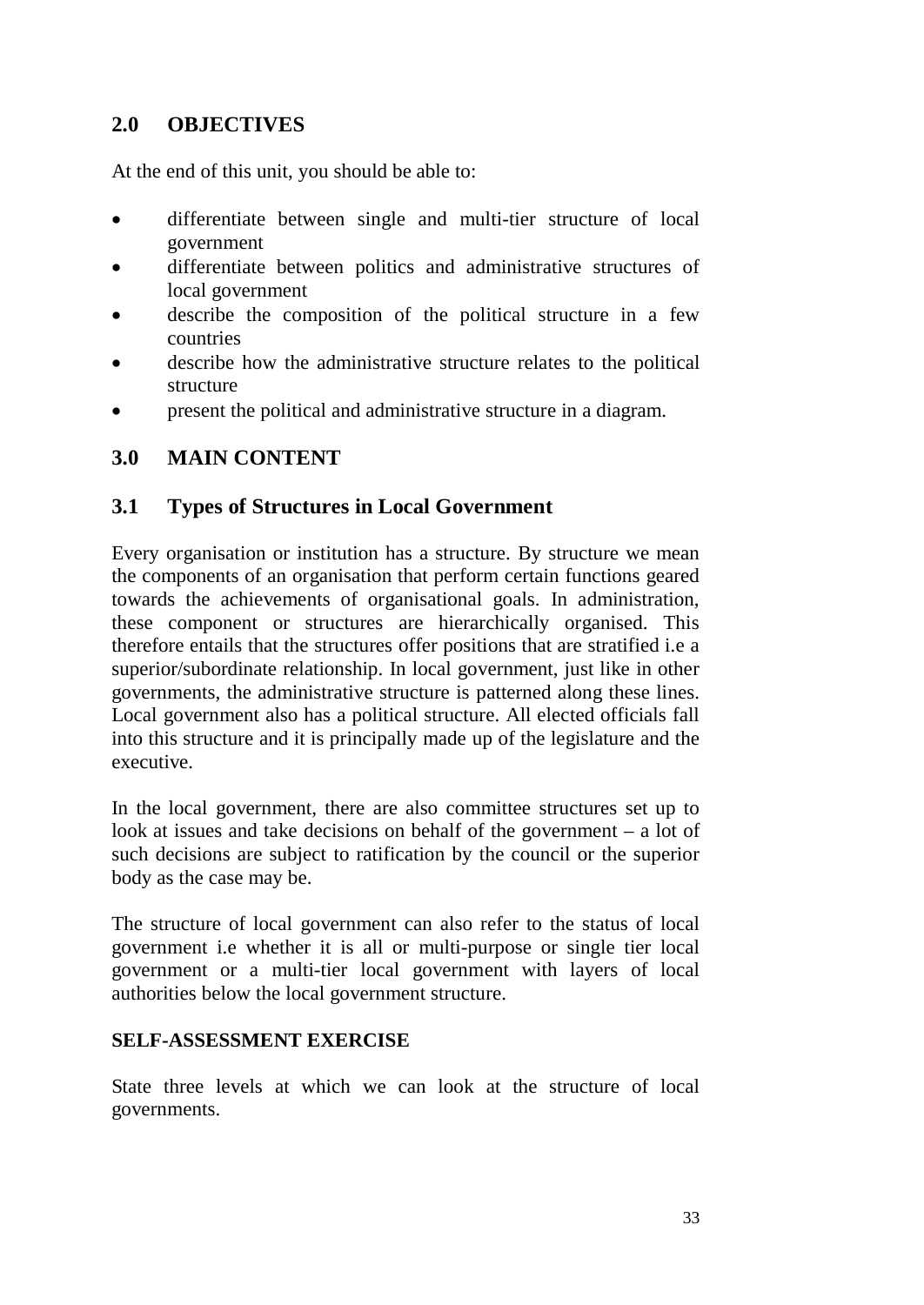### **3.1.1 Tiers of Local Government**

There are two types of structure related to the status of local governments. First is a single-tier (multi-purpose) structure in which only one authority is recognised by law at the local level. Any other arrangement under local government is a matter of administrative convenience. A good example of this is the Nigeria local government system which is described as single tier. Only this level of authority is recognised by the 1979 and 1999 constitution. Districts, villages, wards and even area development authorities are just for administrative purpose and thus vary from state to state.

The multi-tier system is one where the authorities under the local government like districts, counties, borough, special districts, home rule, etc are recognised by the Law and related with appropriately by the central/state governments. However, in some countries like Britain, the lower authorities are not responsible as such to the higher authorities i.e. within its own sphere. It enjoys a functional independence, meaning that it is responsible for the administration of a group of services or parts of services. In France on the other hand, the level of decentralisation makes the communes subordinate to the department in certain cases. So also are the sub-districts to the districts in India.

#### **SELF-ASSESSMENT EXERCISE**

Would you think there are unique advantages to be enjoyed operating a single tier as against a multi-tier structure of local government? (State two of these).

#### **3.1.2 Political Structure**

Local governments are politically structured and constituted. This is also a fall-out of the system of leadership in local governments. As pointed out earlier, the political structure is responsible for policy making, law making and even policy implementation at the local level. The major organs of the political structure are the executive, the legislature and committee. These committees can be standing committees (statutory) or house/executive committees set up to study issues and report to the parent body. The legislature is made up of councilors and in some cases alderman. The executive could be made up of supervisory councilors or supervisors together with the chairman.

The political structure varies from country to country depending, sometimes, on the system of leadership. Some systems advocate a strong chairman while others a weak one. Some have a large number of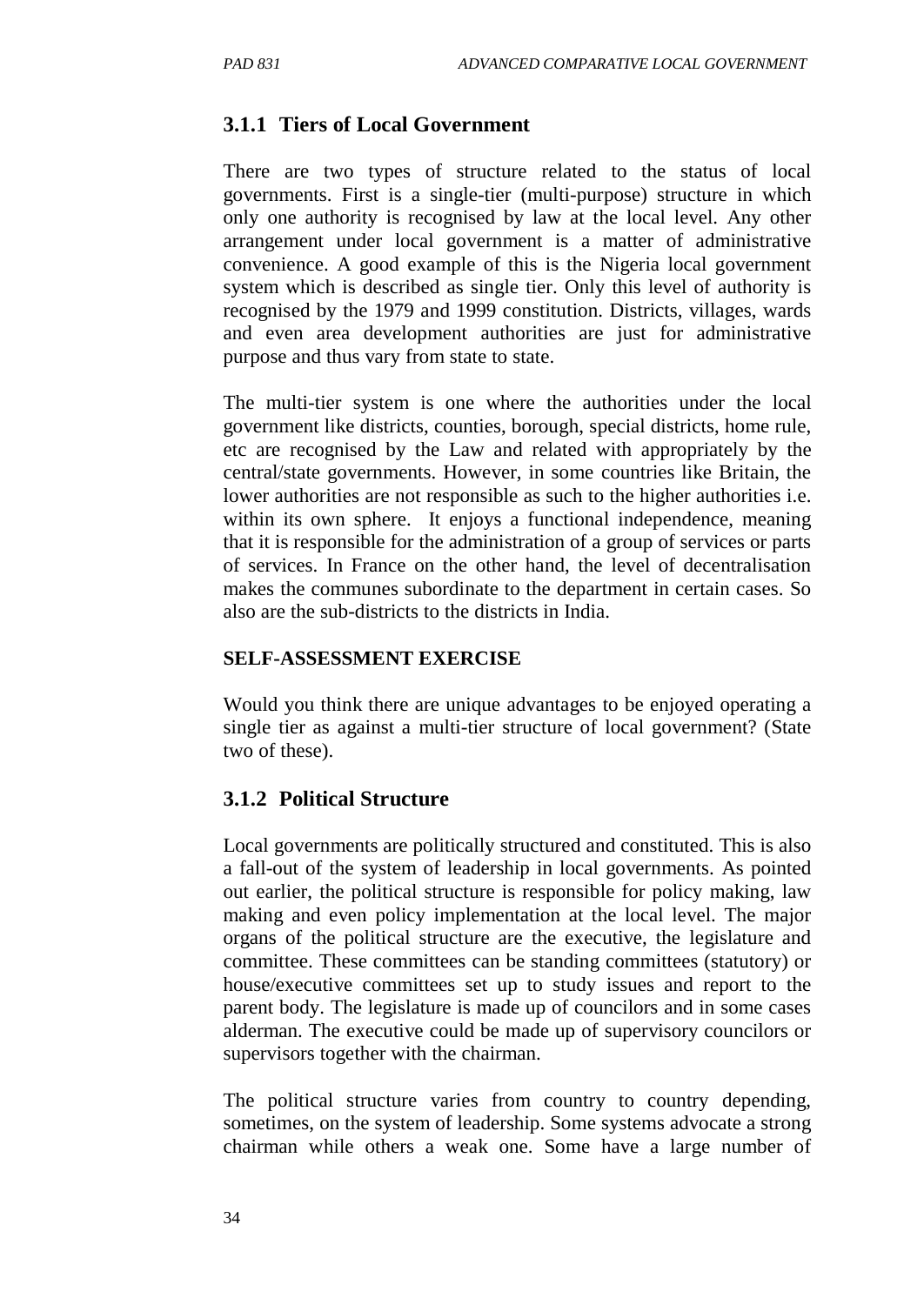councilors, others small. The executive may also follow the same pattern.

In the US, the political structure addressed four types of leadership, namely the strong mayor, the weak mayor, the commission system and the council or city manager system. Structure can also refer to the minimum population spelt out for the creation of local governments. In Nigeria, the 1976 Reform spells out a population of 150,000-800,000. This is done in such a way as to respect the issue of viability. On this basis, 301 local governments were created. In multi-tier system, the population of the smaller units is bound to be much less.

The administrative structure of local government is hierarchical as in any other government. At the head is a secretary to the local government (which in France is referred to as the prefect). In some local government systems (e.g. Nigeria) the secretary is the chief executive but through reforms he had come to be answerable to the chairman. He is the head of administration. Under the secretary, are departments which are headed by heads of departments. The departments in local governments are created in such a way that they perform a group of functions. Normally, such departments are those of finance, personnel (administration), agriculture, education, health, works, social welfare and community development, etc. The number of departments a local government should have will depend on the complexity of the local government (e.g. urban-rural) or the laws setting up local governments.

Sometimes these departments are classified as service and operational departments. The service departments are normally those that deal with staff and finance, both of which support service delivery. The operational departments deliver the services on the field.

Each department is organised in such a way that there are sections and units or divisions and branches which deal with particular services that add up to the entire services of the department. The operational departments also have their structure right into the community where they deliver these services. These are called field or extension workers and they could be of a technical, professional and administrative nature.

The sections and units are answerable to the heads of department while the local government secretary coordinates the activities of the heads of departments. The secretary in turn is largely responsible to the chairman in some system. The secretary is expected to be the watchdog for effective administrative practice at the local government level.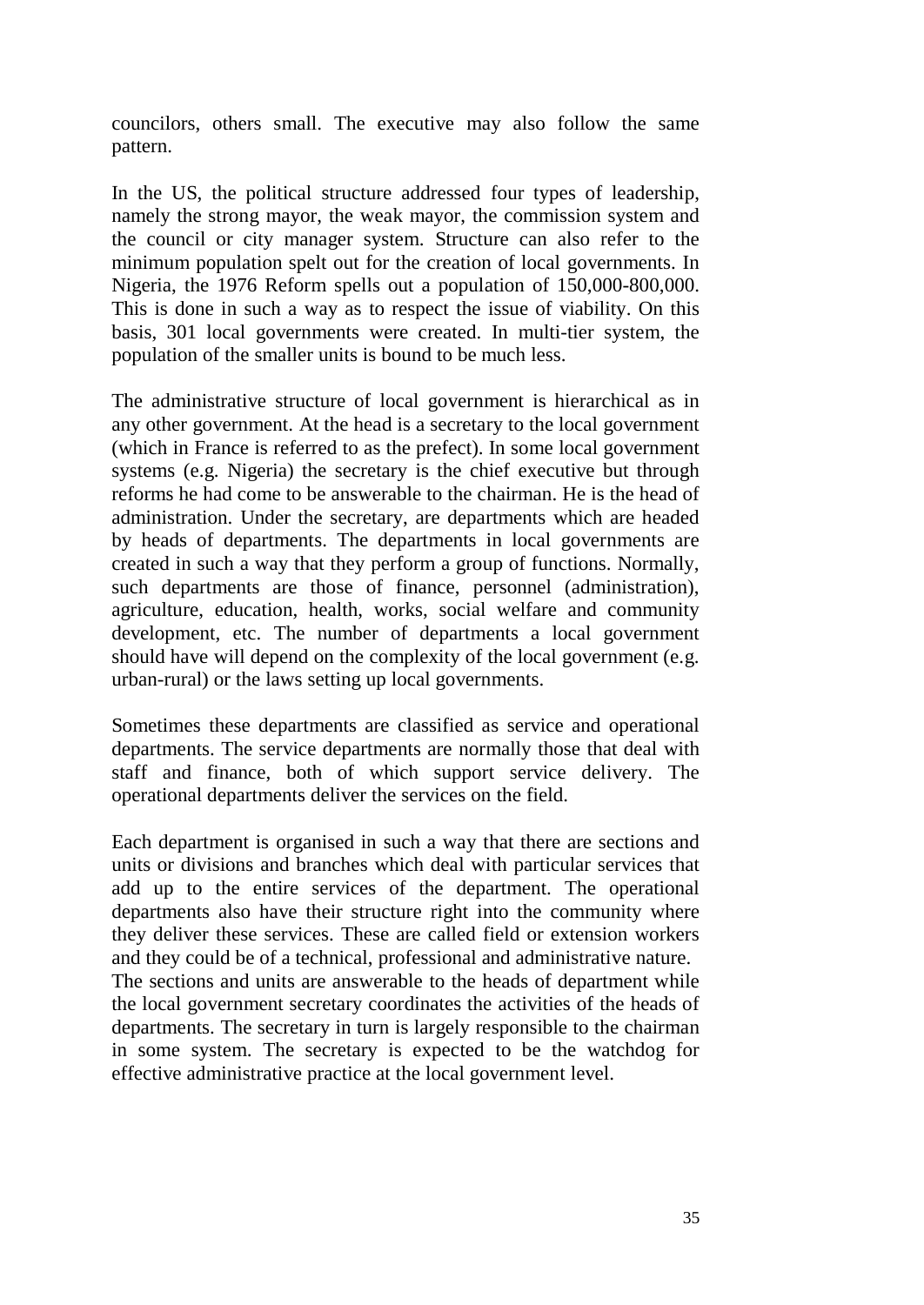# **3.1 Relationship between the Political Structure and Administration Structure**

As shown earlier in Unit 3 (i.e. theories of local government), local authorities are about democracy and service delivery. The political structure in local governments represents the democratic concern of local government while the bureaucracy or the administrative structure represents the instruments for effective services. The problem with local government is how the political structure can use the administrative structure for providing efficient service.

The political structure makes laws and policies for local government including approval of local government's estimates and budgets. The chairman works closely with the secretary and heads of departments to implement policies agreed at the executive and legislative councils. To forge a close link between the political and administrative structure, political heads are attached to each department. These are called supervisory councilors or supervisors (depending on the system of government). These supervisors control the activities of heads of departments. Policies agreed upon in the executive council are implemented by the supervisors through their heads of departments. These Heads also channel the needs and activities of their department to the council through their supervisors. The supervisors are therefore the eyes of the chairman at the level of the department.

In the same way, the secretary is the chief adviser to the chairman on local government administration. Such advises are on administrative procedure, planning, financial management, staffing and intergovernmental relations. The chairman may be eager to ensure the implementation of his programmes but the secretary is there to ensure proper implementation procedure.

In all these, there is bound to be friction between the political office holders and the key administrative functionaries (i.e. career officials). The challenge of administration at the local government level is how to forge more of cordial relationship between the political and administrative group as they perform their roles. A typical structure of local government will look like this: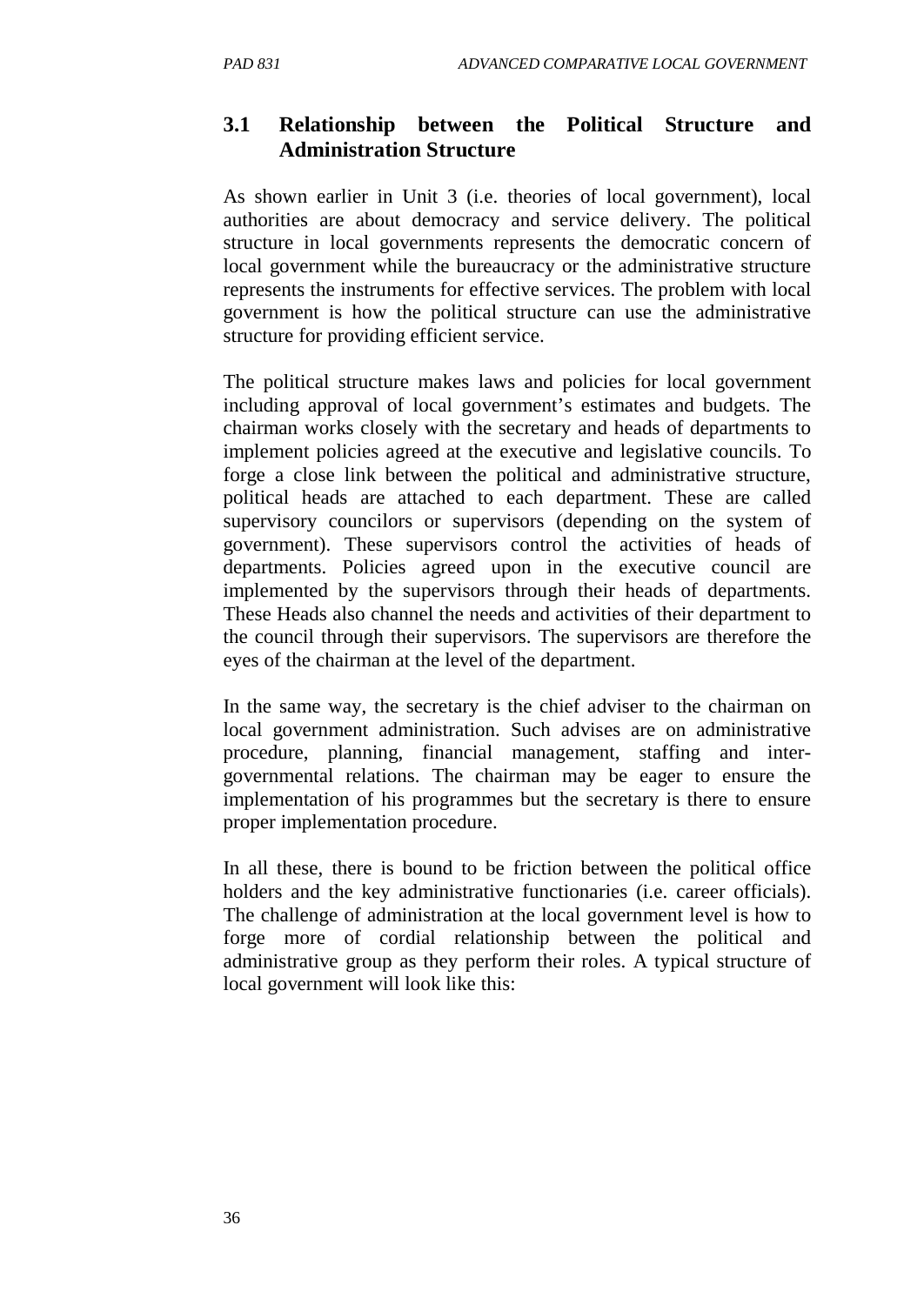#### POLITICAL OFFICE HOLDERS



#### **SELF-ASSESSMENT EXERCISE**

What is the composition of local government political structures and that of the administrative structures?

### **4.0 CONCLUSION**

You can now agree that understanding the structure of local government is the basis for understanding the composition and roles and even relationships of actors within this structure. The political structure is supposed to use administrative structure for translating political promises into services. How well this takes place depends on the type of relationship between the political and career staff of local government.

Sometimes, this relationship is cordial, other times the relationship is strained and conflictual, especially as a result of personality clash, and interpretation of guidelines. Other times, the political office holders are impatient with the regulations governing administrative practices especially financial management. Such crises slow down the operation of local government and this had become a big source of worry in local governments in developing countries. This is where qualities of good leadership are called into question. It may not be structures that create the problem but the people that manage it.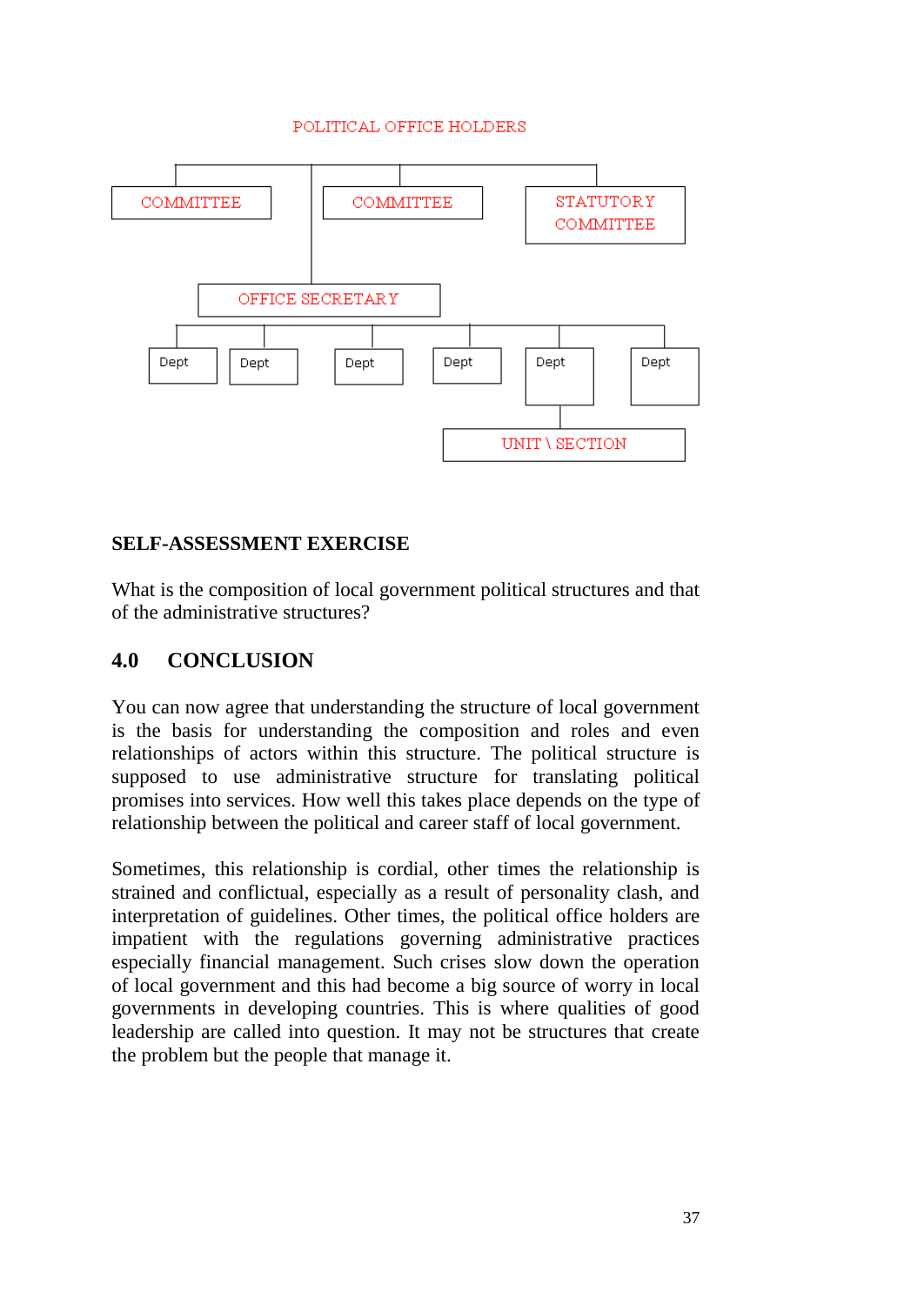## **5.0 SUMMARY**

In this unit, you have leant about the following that:

- structures are classified based on the status or system of local government-single tier or multi-tier
- political structures contain the legislature and executive organs of local government
- administrative structures deal with the office of the secretary and the departments, sections and units within the local government
- the political structure deploys the administrative structure policies into services and in so doing, actors in both structures must work towards a cordial relationship.

#### **6.0 TUTOR-MARKED ASSIGNMENT**

How does the political and administrative structures relate in the local government.

#### **7.0 REFERENCES/FURTHER READING**

- Barber, M.P. (1974). *Local Government.* London: Macdonald & Evans Ltd.
- Price, H.P. (1975*). Comparative Local Government*. London: Hutchinson & Co. Ltd.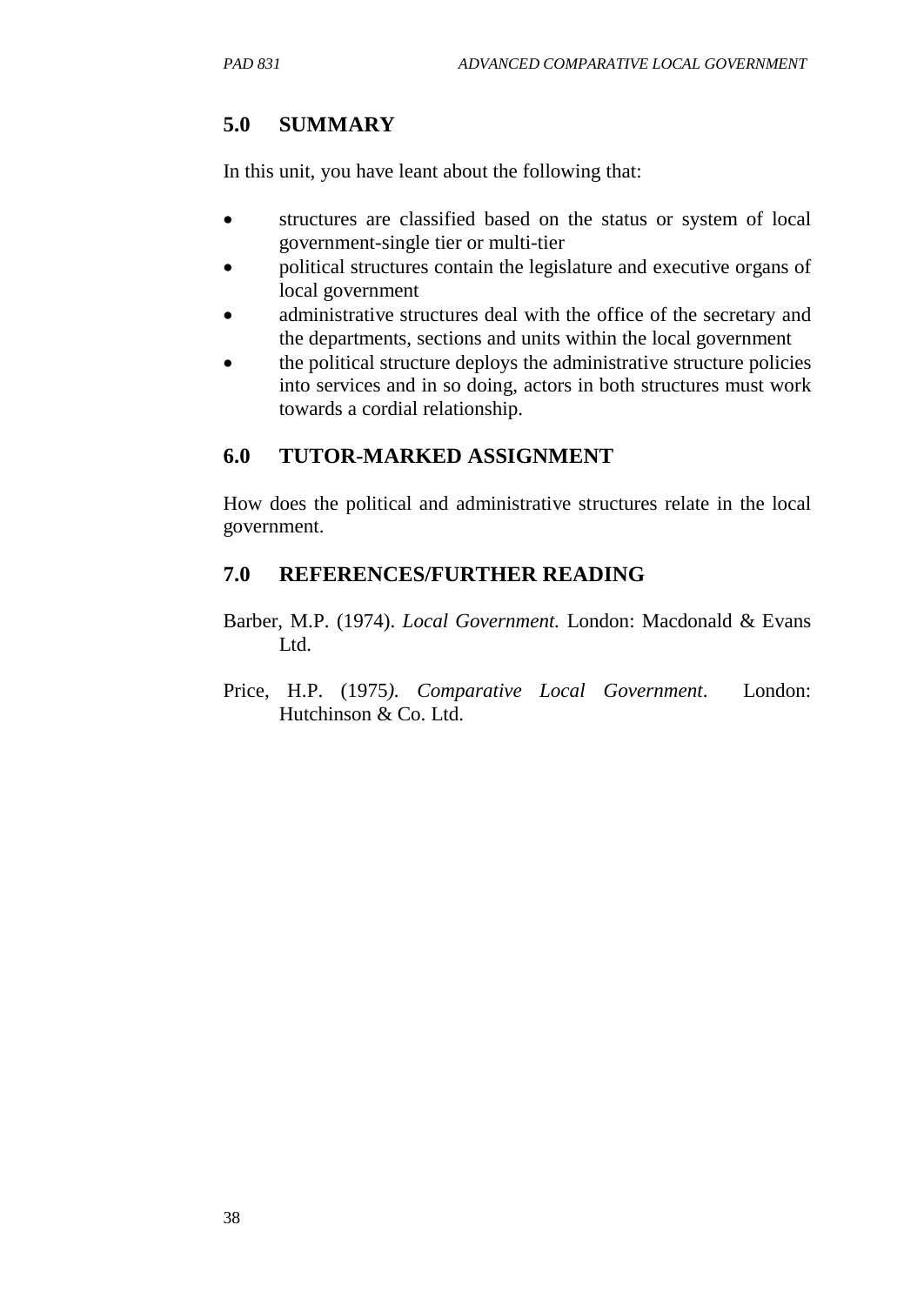# **UNIT 2 THE FUNCTIONS OF LOCAL GOVERNMENT**

## **CONTENTS**

- 1.0 Introduction
- 2.0 Objectives
- 3.0 Main Content
	- 3.1 Principles
	- 3.2 Comparative Perspective
	- 3.3 The Nigerian Example
- 4.0 Conclusion
- 5.0 Summary
- 6.0 Tutor-Marked Assignment
- 7.0 References/Further Reading

# **1.0 INTRODUCTION**

By now, you are supposed to be familiar with the concept and role of local government. Whichever way you look at local government, it is the functions they perform and how much of it they perform efficiently at a given point in time that matters. In this unit, you will be taken through what these functions are, how these functions are allocated and comparative experiences as to the classification and nature of these functions in a few advanced and developing countries. The function of local governments in Nigeria is also presented in full. Some of the problems associated with these functions are briefly highlighted.

# **2.0 OBJECTIVES**

At the end of this unit, you should be able to:

- identify three principles governing the assigning of functional responsibilities to local government
- differentiate between the various classification of functions in three countries
- list the various functions of local government in Nigeria under two classification.

# **3.0 MAIN CONTENT**

# **3.1 Principles in Functions Allocation in Local Governments**

There are certain principles to consider while allocating functions to local governments.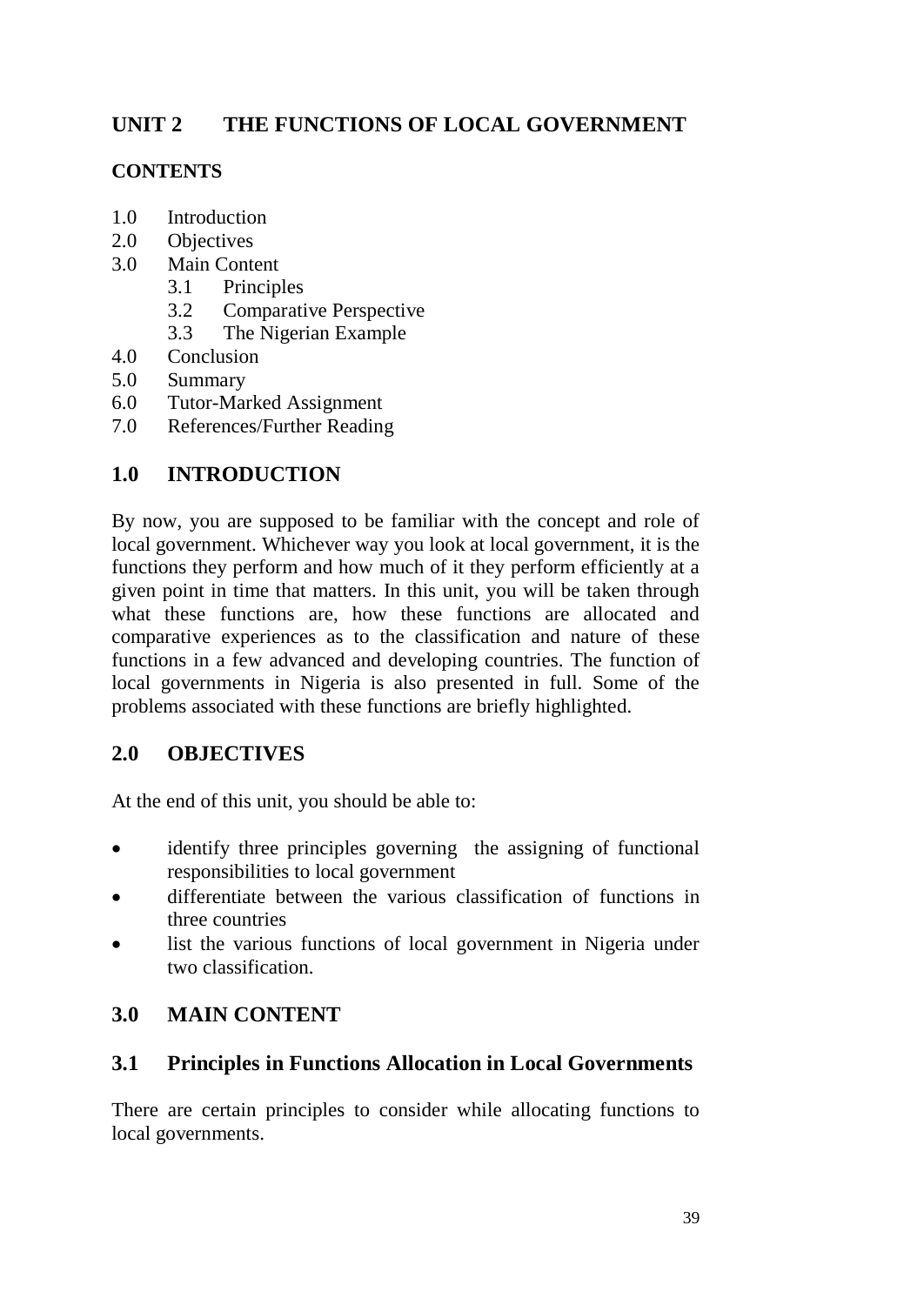- The nature of such local government urban or rural. The functions of rural local governments are more mundane and simple than urban ones.
- Viability of the local government. The question here is whether the local government has the capacity (human, material and financial resources) to discharge these functions.

The local government will be subjected to the standards required by the central government, especially in efficient services and planning management.

In general, the functions which local governments should perform are:

- 1. that which require detailed local knowledge for efficient performance;
- 2. that in which success depends on community responsiveness and participation;
- 3. that which are of personal nature requiring provision close to where the individuals affected live; and
- 4. that in which significant use of discretion or understanding of individuals are needed.

# **3.2 Comparative Perspective**

Local government as the lowest tier of government performs primary functions. This is deliberate since the central government controls more funds and has better competence and expertise to handle more secondary or gigantic programmes. However, city governments, borough and urban or municipal councils take up greater and more sophisticated functions than rural councils.

Most constitutions or statutory Acts establish functional areas that local governments can engage in. In such an exercise, some functions are concurrent between the local government and the state or regional governments while others are exclusive to local governments.

The Nigerian constitution makes these distinctions. While exclusive functions include planning, revenue-generation related functions, welfare-like services like maintenance of roads, street lighting; the concurrent ones include agriculture, health, education (especially primary education) and many other functions prescribed from time to time by the state house of assembly (Constitution 1999 – Schedule IV).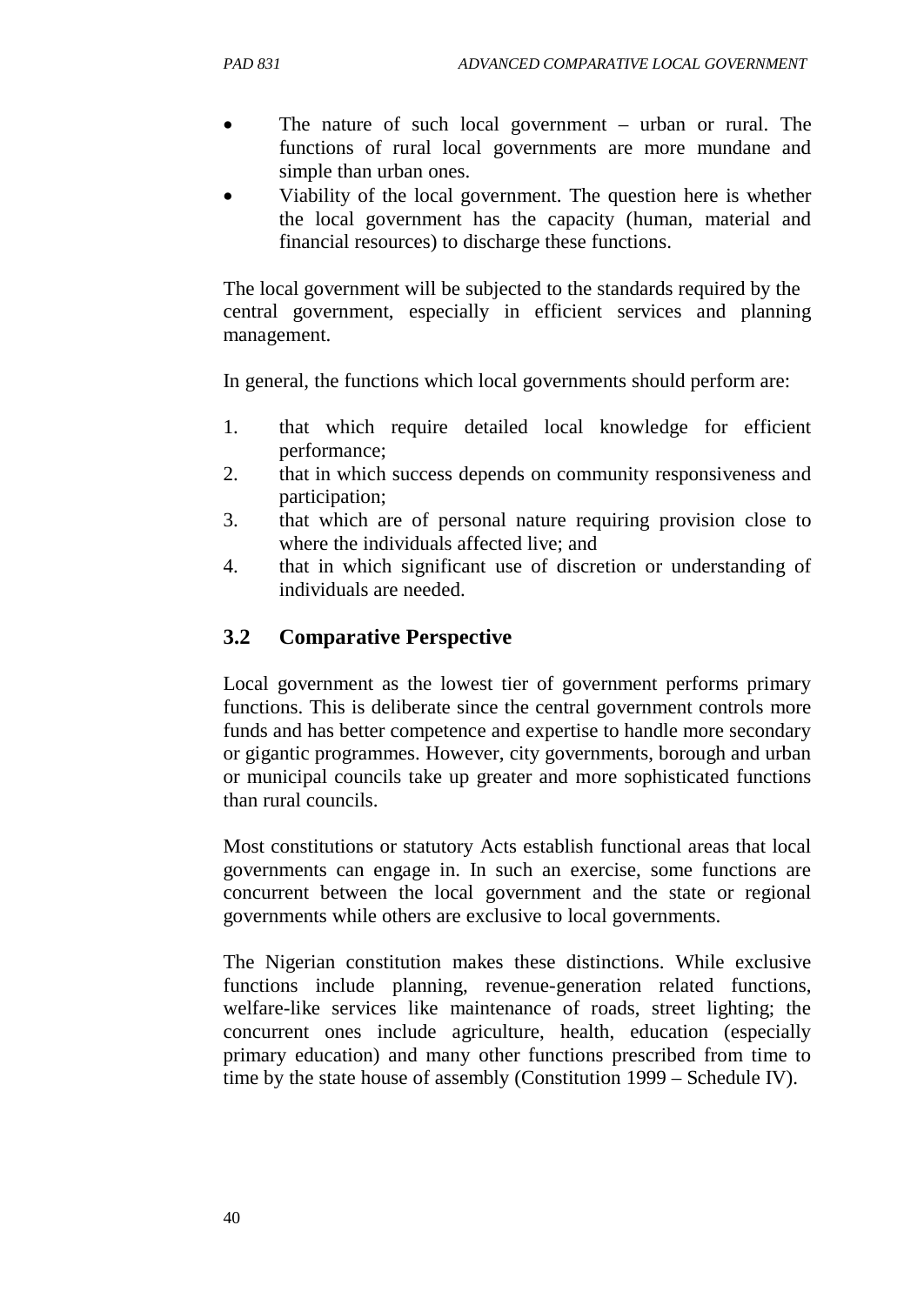In Britain, local authorities perform three broad functions:

- i. environmental
- ii. protective and
- iii. personal.

**Environmental functions** concern the citizens' immediate physical surrounding-road construction, provision and maintenance of street light, water supplies, recreational grounds, street clearing and refuse disposal.

**Protective functions** are those that deal with safety of citizens (police and fire services).

**Personal services** - deal with individual well-being such as housing, education, libraries and museum, schools and health services. It should be noted that in Britain today, the most significant, complex and cumbersome function of local authorities is housing. However, not all local governments can perform these functions. In rural districts, parish councils have limited control in matters of local interest such as allotments, burial grounds, lighting, and provision of amenities, such as recreational grounds, shelters and parish halls.

Local authorities can in addition acquire further power through delegated legislation or bye-law. They also have general powers to acquire land by agreement through the means of purchase, lease or exchange.

In the United States, special districts are created to carry on specific functions or projects. The most numerous of such is the management of the public school system.

Other functions performed by local governments in the US are policing and fire protection, public works, libraries and recreation, public utilities, city planning, public health, airports, harbour and housing. These are indeed gigantic functions which municipal, especially city governments can take on.

In India, the functions of the Panchayati Raj (i.e. local government) follow a similar pattern like the one above except for police and the gigantic function of harbours and airports. The functions here are similar to the Nigerian situation. Briefly, the functions can also be classified as obligatory and discretionary. Such functions include agricultural programmes, animal husbandry, buildings and communications,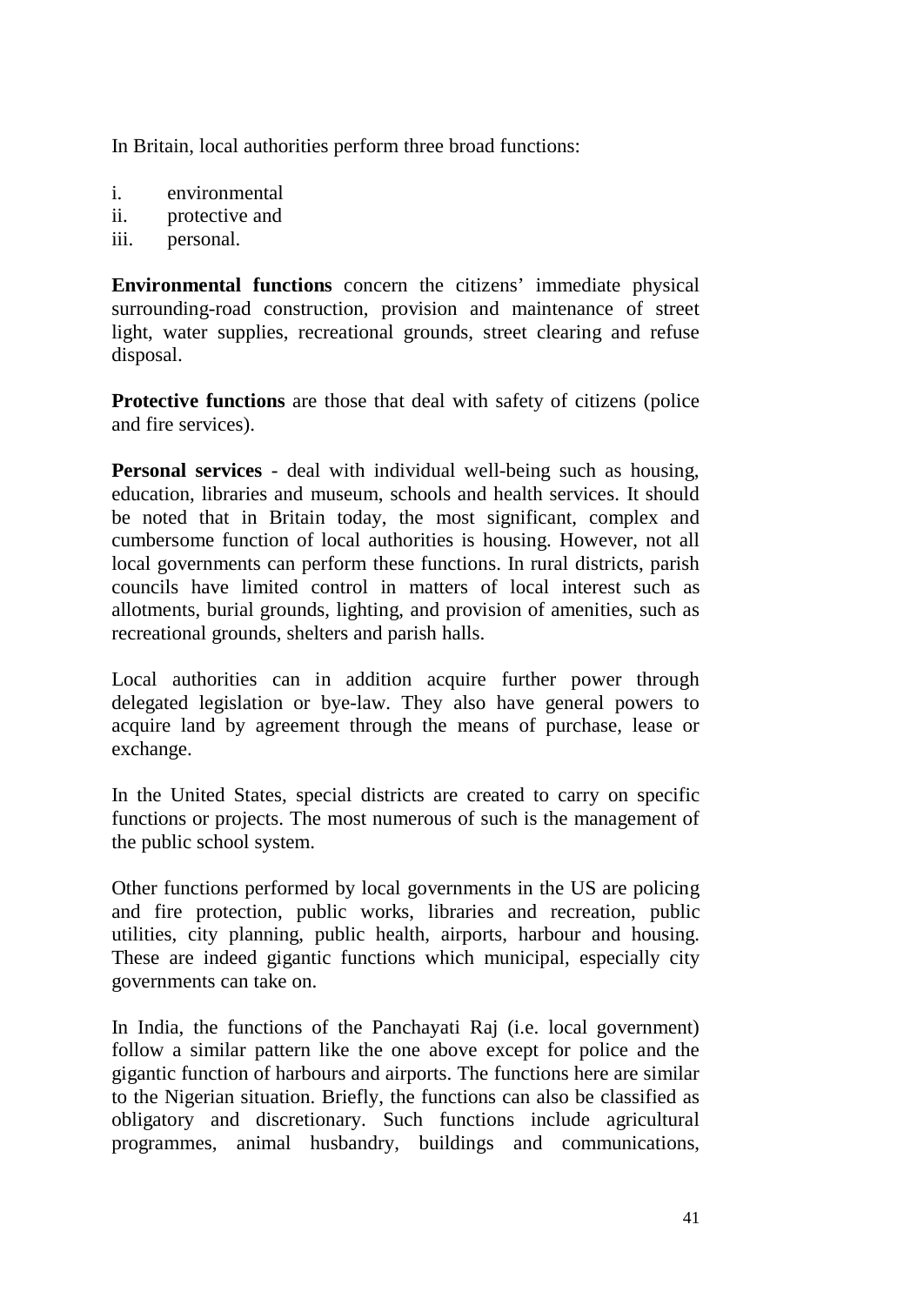education administration, fishery, forestry, small-scale industries, irrigation and medical services, etc.

The urban councils could perform obligatory functions like conservation, street lighting, drainage and construction and maintenance of roads. Larger ones could also engage in water supply, street cleaning, refuse disposal, fire service and being in charge of primary schools.

#### **SELF-ASSESSMENT EXERCISE**

Urban local government performs more complex functions than rural ones. List five of such functions.

### **3.3 The Nigerian Example**

To deliberate on this functional responsibility of local government, a rundown of the functions of local government in Nigeria is done below as contained in the 1999 constitution (fourth Schedule). The main functions of a local government council are as follows:

- a) the consideration and the making of recommendations to a state commission on economic planning or any similar body on the economic development of the state, particularly in so far as the area of authority of the council and of the state are affected, and proposals made by the said commission or body
- b) collection of rates, radio and television licenses
- c) establishment and maintenance of cemeteries, burial grounds and homes for the destitute or infirm
- d) licensing of bicycle, trucks (other than mechanically propelled trucks), canoe, wheel barrow and carts
- e) establishment, maintenance and regulation of slaughter houses, slaughter slabs markets, motor parks and public conveniences
- f) construction and maintenance of roads and street, street lightings, drains and other public highways, parks, gardens, open spaces, or such public facilities as may be prescribed from time to time by the House of Assembly of a State
- g) naming of road and street and numbering of houses
- h) provision and maintenance of public conveniences, sewage and refuse disposal
- i) registration of all births, deaths and marriages
- j) assessment of privately-owned houses or tenements for the purpose of levying such rates as may be prescribed by the house of assembly of a state, and
- k) control and regulation of:
	- i) out-door advertising and boarding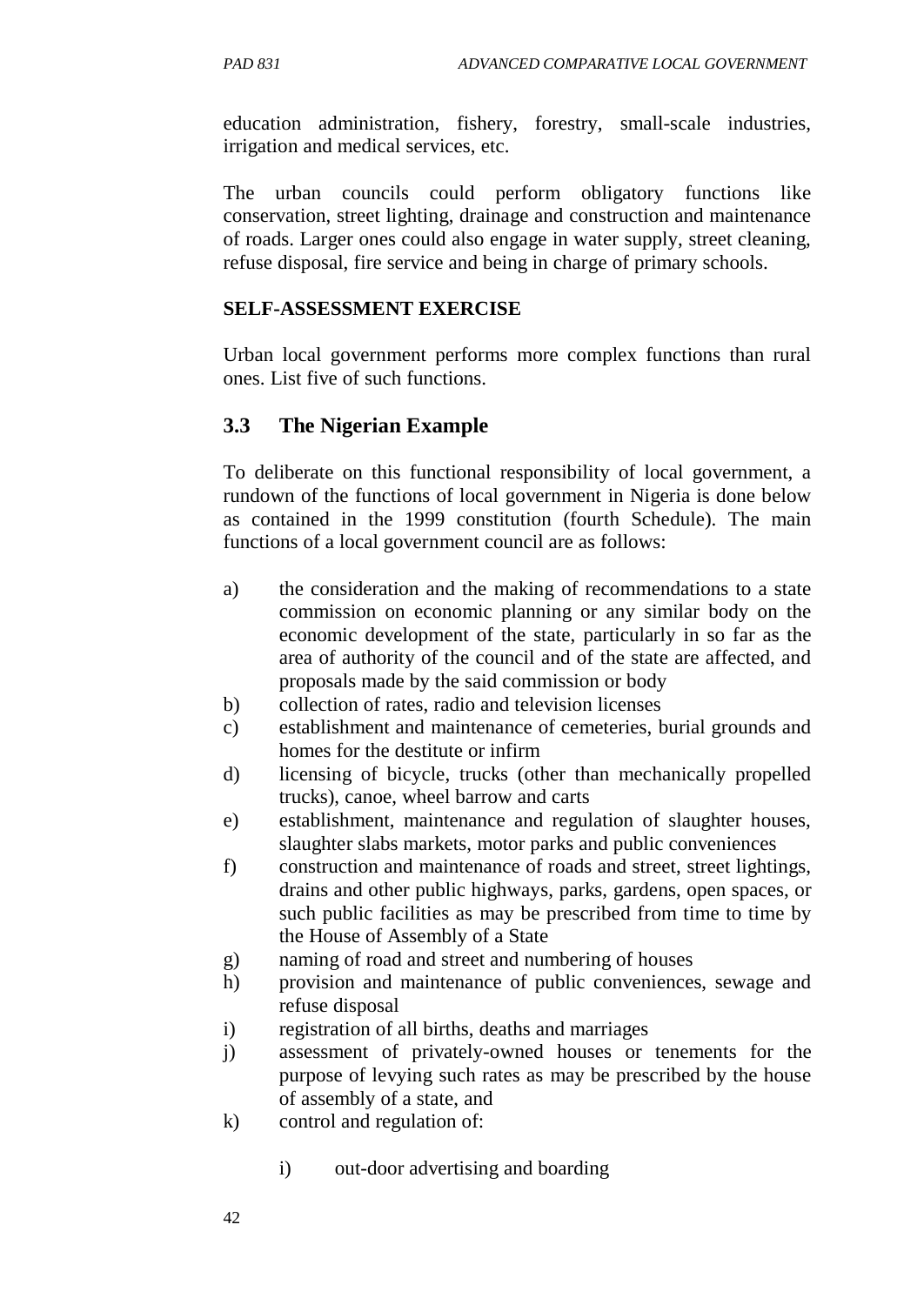- ii) movement and keeping of pets of all description, shops and kiosks restaurants, bakeries and other places for sale of food to the public
- iii) laundries; and
- iv) licensing regulation and control of the sale of liquor.

The functions of a local government council shall include participation of such councils in the government of a state in the following matters:

- provision and maintenance of primary, adult and vocational education centre
- development of agriculture and natural resources, other than minerals resources
- provision and maintenance of the health services, and
- such other functions as may be conferred on a local government council by the house of assembly of the state.

#### **SELF-ASSESSMENT EXERCISE 2**

List five mandatory and three concurrent functions of local governments in Nigeria.

#### **4.0 CONCLUSION**

Local government can be seen to be saddled with a lot of functions from the trivial to the gigantic. The problem in performing these functions is with the resources available to do them. Such resources may include financial and manpower. In the advanced countries, these worries are not as acute as in developing countries. Most developing countries depend on grant from the central governments to run these functions. To reduce such problem of funding, a lot of functions, especially the exclusive or mandatory functions have revenue attached to them. In most cases, these functions can be referred to as extractive functions because in performing them, local government is indirectly raising revenue for its services.

In Nigeria, the experience has been that the tax base of the rural community is very low and therefore local government experiences great difficulty in performing these functions. At times, it neglects such extractive functions and wait for grants to carry out the other functions. The implication had been low viability and low level of autonomy since these units are largely dependent on statutory allocations to function. This issue is raised again in subsequent unit under local government finance and problems of local government.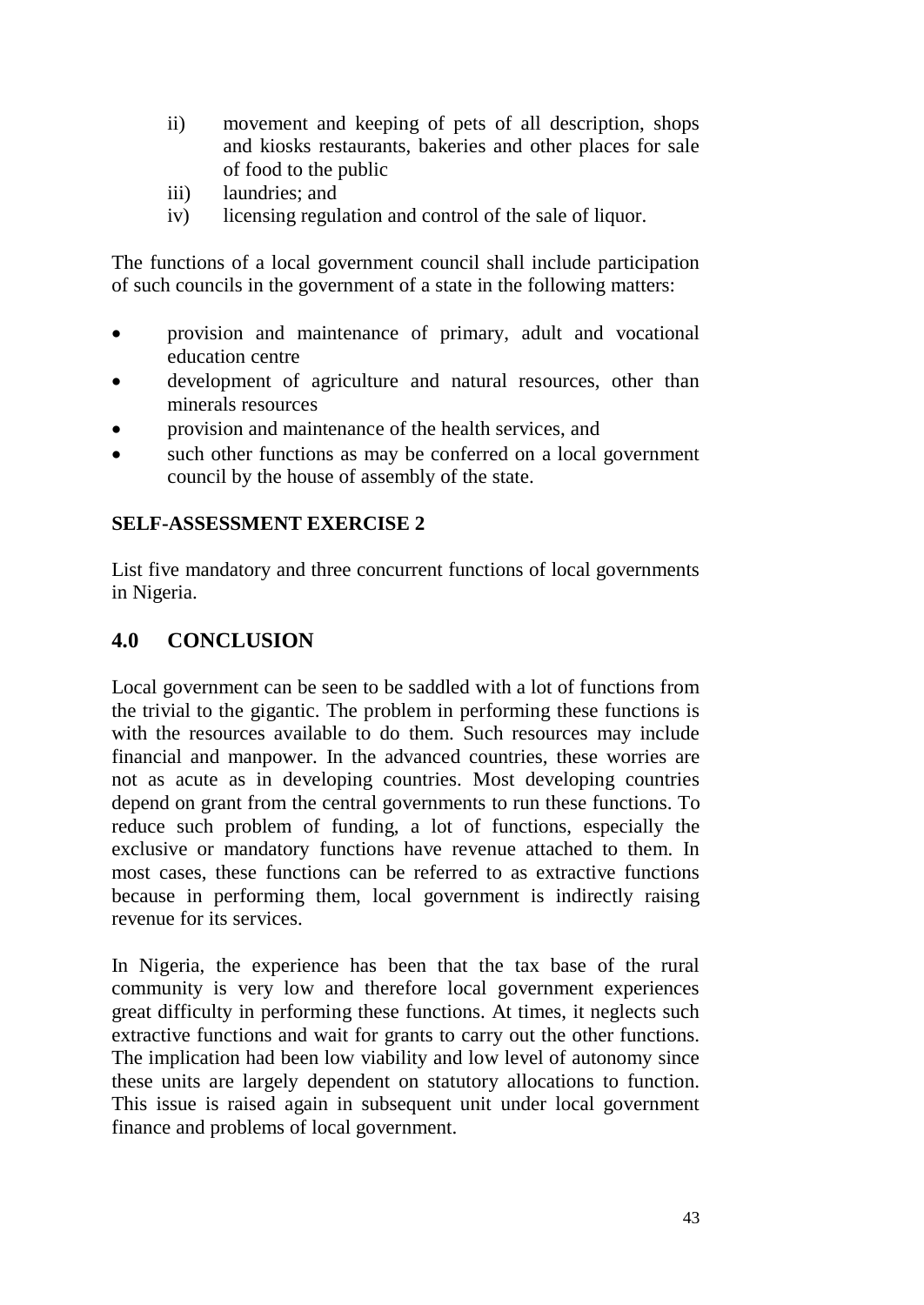### **5.0 SUMMARY**

You have come across different types of functions that local governments perform. On the one hand, they have been classified as exclusive (mandatory) and concurrent. In India, the classification of obligation is discretionary and similar to Nigeria's classification.

In Britain, the classification is on the basis of environmental, protection and personal. The United States' classification is close to this. Some of these functions irrespective of countries are mundane while others are complex (e.g. harbour, airports, etc.).

Performance of these functions requires lots of money. In developing countries, functions that ought to generate funds for local government are not as attractive as that of the advanced countries because of the law on taxable capacity of individuals, communities and their economies. However, the best way to judge a local government is through its functional performance.

#### **6.0 TUTOR-MARKED ASSIGNMENT**

What do you understand by executive (mandatory) and concurrent functions of local government in Nigeria and why are they so classified?

#### **7.0 REFERENCES/FURTHER READING**

Barber, M .P. (1974). *Local Government*. London: Macdonald & Evans Ltd.

Guidelines for Local Government Reform, 1976.

- Price, H.P. (1975). *Comparative Local Government*. London: Hutchinson & Co. Ltd.
- The 1999 Constitution of the Federal Republic of Nigeria. Federal Government Press.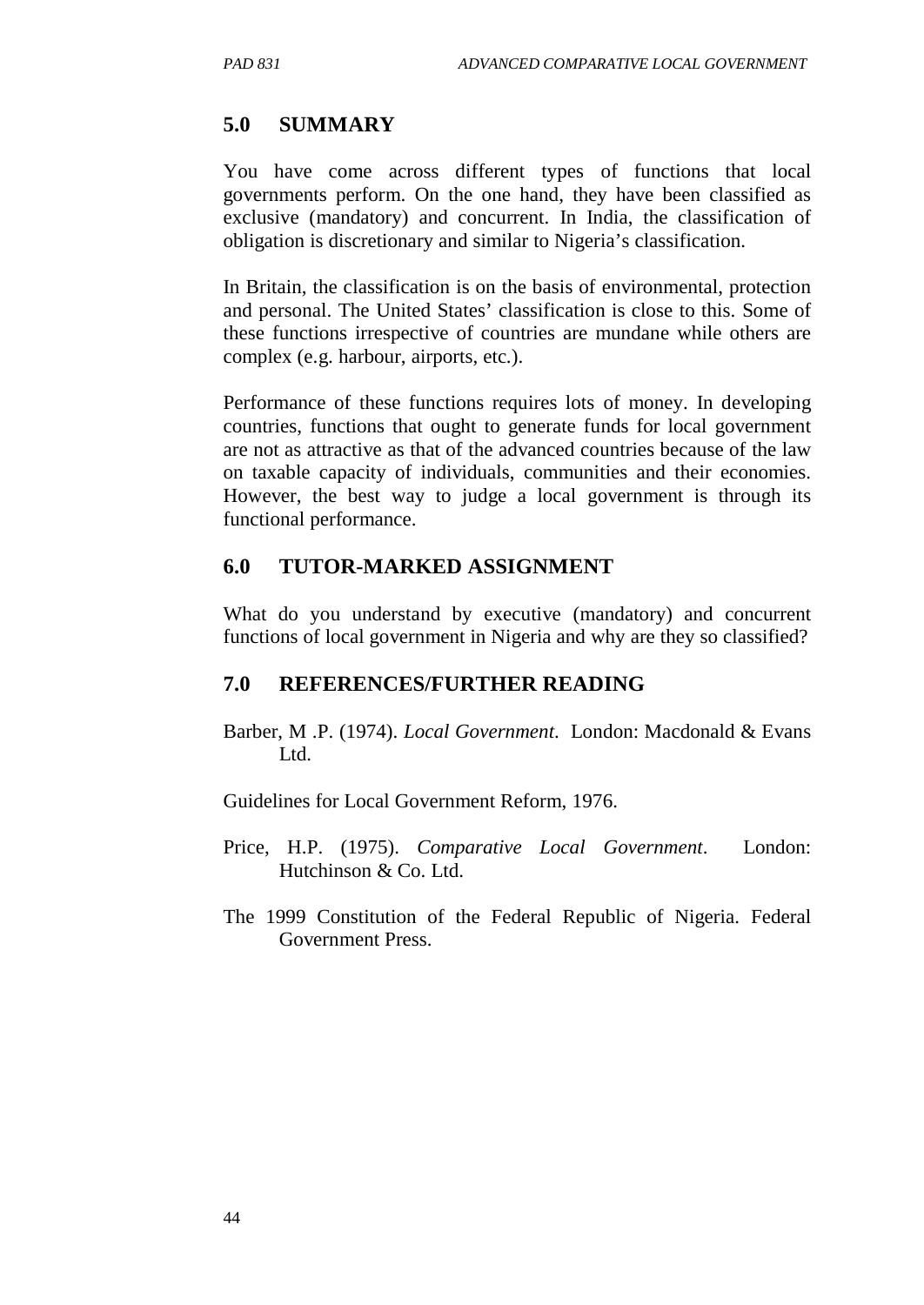# **UNIT 3 THE STRUCTURE AND RESPONSIBILITIES OF LOCAL AUTHORITIES IN BRITAIN**

### **CONTENTS**

- 1.0 Introduction
- 2.0 Objectives
- 3.0 Main Content
	- 3.1 The State of Local Authorities in Britain
	- 3.2 Units of Local Government
	- 3.3 Democratic Structure and Administration
- 4.0 Conclusion
- 5.0 Summary
- 6.0 Tutor-Marked Assignment
- 7.0 References/Further Reading

## **1.0 INTRODUCTION**

In unit 4, you were introduced broadly to the structure of local governments. In these series that follow,, we narrow down our focus to specific countries. For this unit, the United Kingdom (particularly England and Wales are examined). The major units of local government are identified, so also are their relationships. A diagram representing these structures is also presented.

### **2.0 OBJECTIVES**

At the end of this unit, you should be able to:

- identify the key units of local governments in Britain
- describe their functions
- describe their relationships
- represent these units diagrammatically

### **3.0 MAIN CONTENT**

### **3.1 The Status of Local Authorities in Britain**

Local governments in Britain are principally referred to as local authorities. They are created by an act of parliament. Even though there are various forms of control, the idea of democratic self-government is a serious form in the power structure of these authorities. The government however hesitates to give appreciable autonomy or independence to these units because such may act as distractions in the face of the social,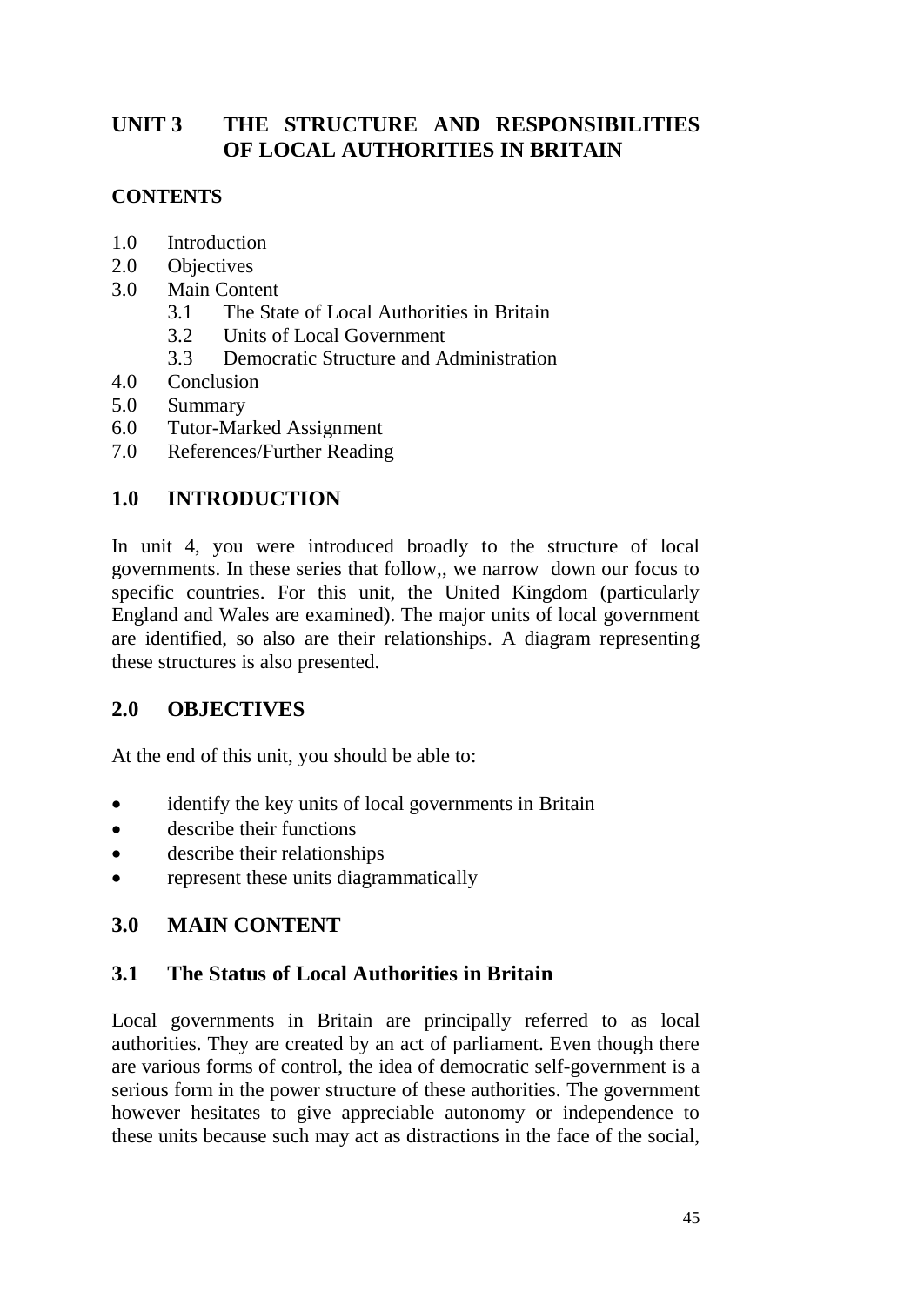economic and political unity needed by Britain as it forges integration democratically and with the rest of Europe.

Despite this fundamental hold on local governments, in practice, things are not as tight as it may seem (because of this general disposition to make the system work and the powers local governments derive from acting *intra vires*). For example, Pollard reports that:

Local authorities in Britain are not emanations of the State but are responsible bodies, competent to discharge their own functions and although they may be the statutory body through which government policy is given effect and may operate to a large extent with government money, they exercise their own responsibility in their own right, not ordinarily as agents of government departments.

This means that government, having given their local authorities certain powers and functions by statutes, thereafter allows these authorities to discharge their functions without interference as long as they do so effectively and justifiable.

## **3.2 Units of Local Government**

The main units of local governments are counties, urban municipalities and rural local authorities, (urban municipalities consists of county boroughs, a non-county and metropolitan boroughs councils). Traditionally, the main pattern of local government organisation in England and Wales outside Greater London is a division of the country into county boroughs and administrative counties.

County boroughs are mainly chartered towns with population of over 75,000. In other words, boroughs are based on charters granted at different times by the monarchy to small towns to exercise some right in its own justices and courts and settle dispute locally. Furthermore, provision was made for separate parliamentary representation which the other types of councils did not have. The county borough has the power over a non-county borough council, which a county council does not have. This also includes police affairs.

However, administrative counties are the more numerous and popular. Administrative counties can be broken into non-county borough and county districts. The latter consists of urban districts and rural districts, while rural districts are made up of rural parishes (or 20-30) in a district. This may be shown diagrammatically as follows: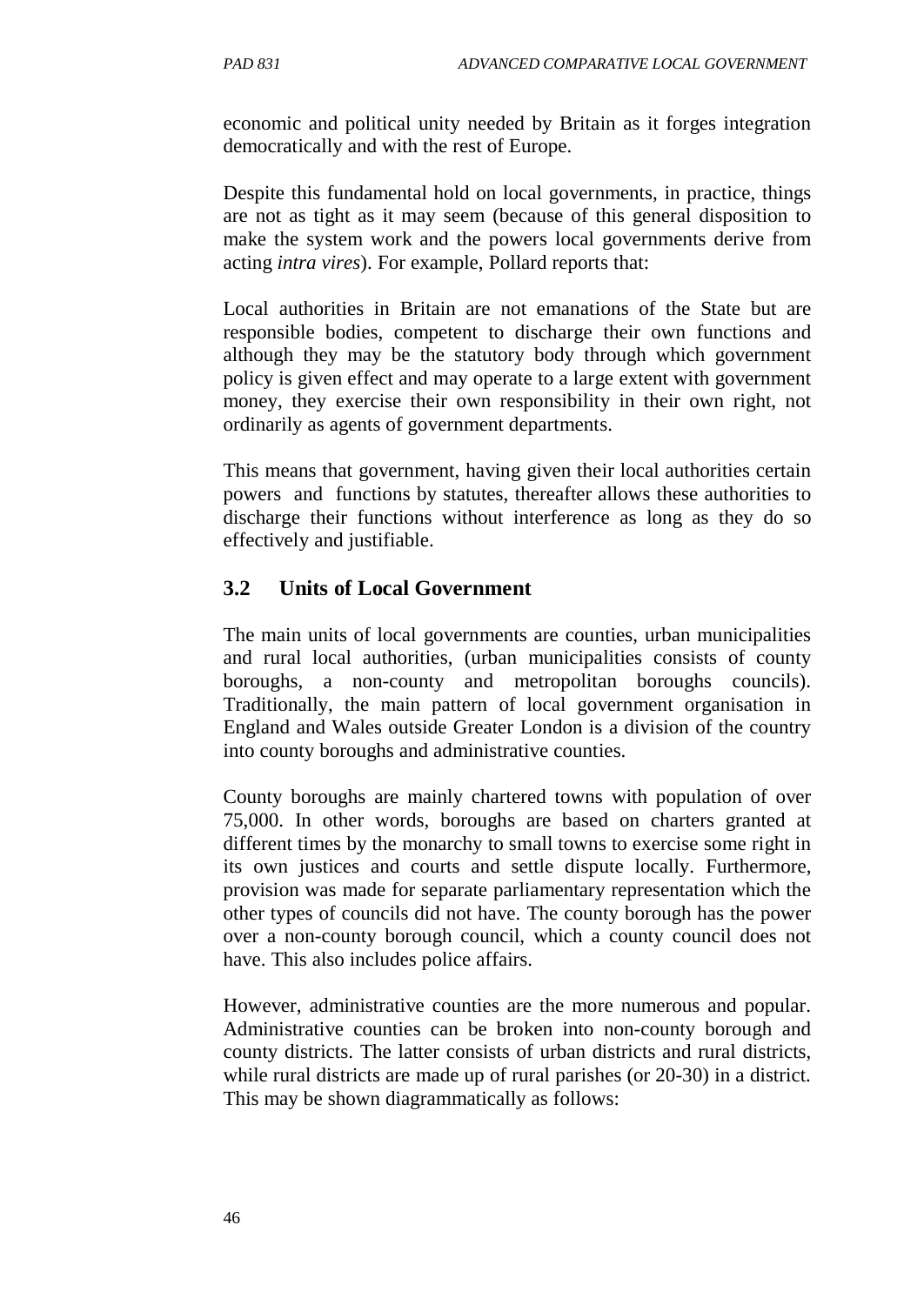

Each of these divisions or units has its own powers and duties and administration by its elected council. But meanwhile, the number of these units is as follows:

- 58 County councils
- 82 County borough councils
- 264 Non- county borough councils
- 532 Urban districts councils
- 3,300 Parish meetings

Greater London boroughs are responsible for such issues as, housing, water supply, sewage, minor roads and bridges buildings, etc. Services of urban and rural district councils are similar to those provided by noncounty borough councils except that the rural districts are not responsible for highways, bridges and libraries.

Parish councils are able to provide local amenities including allotments, village halls, playing field, street lighting upkeep of footpath, etc.

However, a new structure emerged as from 1974 even though it did not affect Greater London. This is diagrammatically represented below: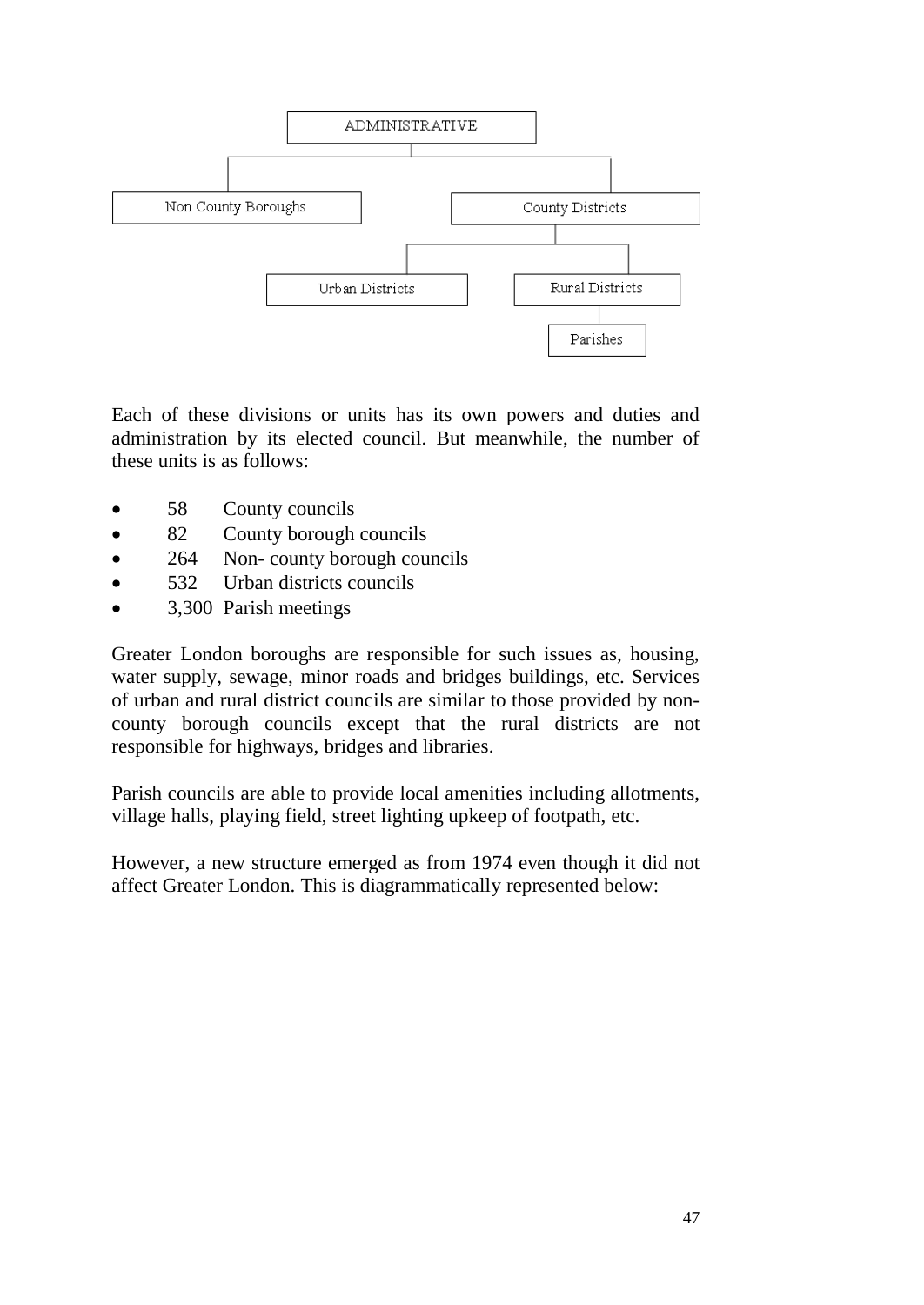| <b>ENGLAND</b><br>NON-METROPOLITAN<br><b>AREA</b><br>$(54.5\%)$ |                      | <b>ENGLAND</b><br>NON-METROPOLITAN<br><b>AREA</b><br>$(24.0\%)$ |  | WALES     |  |
|-----------------------------------------------------------------|----------------------|-----------------------------------------------------------------|--|-----------|--|
| <b>LEVEL</b>                                                    |                      | <b>AUTHORITY</b>                                                |  |           |  |
| <b>First Tier</b>                                               | MMCC (39)            | MCC <sub>(b)</sub>                                              |  | CC(8)     |  |
| Second Tier                                                     | <b>MMCDC</b> (296)   | C(39)                                                           |  | CDC (37)  |  |
| <b>Third Tier</b>                                               | Parish<br>Government | Virtually none                                                  |  | Community |  |

#### *Note:* **The structure of local government in Greater London left unchanged, (%) shows estimate in proportions of the population of England and Wales.**

Key: MMCC = Non-Metropolitan County Council MCC = Metropolitan County Council  $CC =$  County Councils (Wales only) MMCDC = Non-Metropolitan County Districts CDC = County Districts Councils (Wales only).

There has been no fundamental difference between the traditional and new structure. First, the structure of Greater London was untouched. Second, the plurality of administrative counties have been neatly divided into non-metropolitan which is now used to qualify the type of county council except that the use of "Urban" has been dropped with only "districts" retained. In Wales, there is no such broad distinction but the name "urban" is also dropped.

Generally, non-metropolitan area local governments parade a three-tier structure (just as in the traditional local government system). The same is true for Wales except that the name of the "parish" has changed to "community". For metropolitan areas in England, a two-tier system is still visible as in the traditional system, except that the term "urban" has been removed. Of course it should be noted that the number of councils has changed.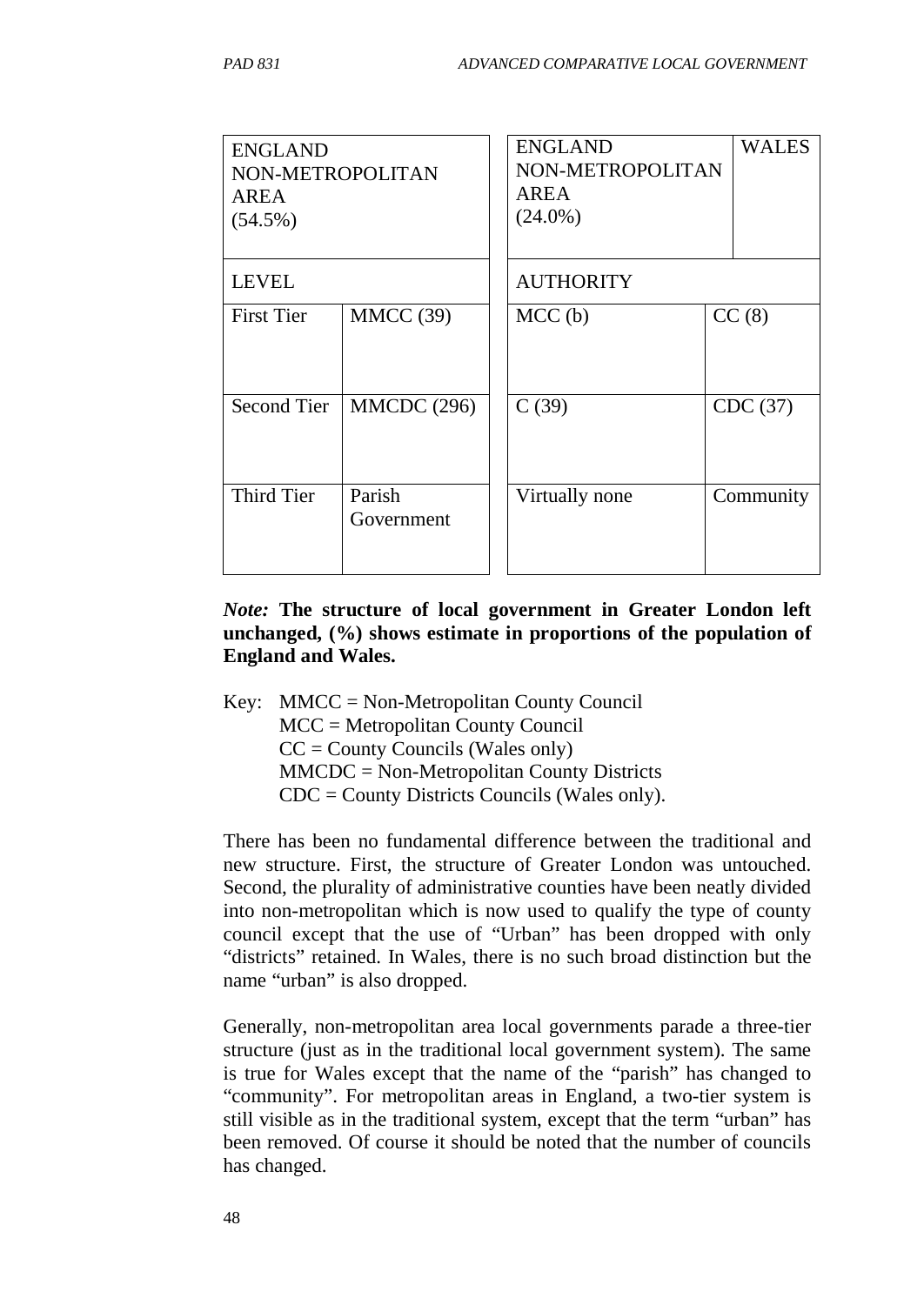#### **SELF-ASSESSMENT EXERCISE**

Present a diagram showing the structure of local government in England and Wales from 1974.

### **3.3 Democratic Structure and Administration**

Local government councils act on behalf of the people since they are elected bodies. The elective offices are mainly those of the chairman and councilor plus the alderman. Let us see how this operates.

In administration of counties, the post consists of chairman, alderman and councilors. The chairman is elected annually from council or alderman to hold that office. Alderman is actually drawn from the pool of individuals who possess sterling qualities, and who may not want to subject themselves to elections but whose contribution to local governance may be highly cherished. He possesses qualifications equivalent to a local government councilor. Alderman is elected for six years by the councilors in a proportion of 1.3 with half retiring every 3 years. Councilors are elected every three years and are all eligible for reelection. Note that by the time council is dissolved at the end of every three years, with half of the aldermen, the other half provides continuity in running the local government.

For urban and rural district counties, the chairman is also chosen from among council who is a justice of the peace of the county. Elections for district councilors take place either annually or tri-annually. On annual basis, 1/3 ceases to hold office unless re-elected so that by the end of the three years, the whole council must have been renewed. Normally meetings are held four times in a year.

Rural parishes with a population of 300 or more are under one parish council. However, a parish council consists of chairman and not less than 5 or not more than 21 members (as may be determined by the county council). They hold office for three years. The members are elected tri-annually as a whole.

County and non-county boroughs have councils along the lines of administrative counties i.e. who are elected from councils one in a year and exercises ceremonial powers while council determines his remuneration. The Mayor may appoint his deputy councilors who are elected for three years but 2/3 of them retire annually. Alderman consists of 2/3 of total number of councilors either elected from among councilors or persons qualified to hold office. Their tenure is 6 years, half of the number retiring every three years. (This is usually referred to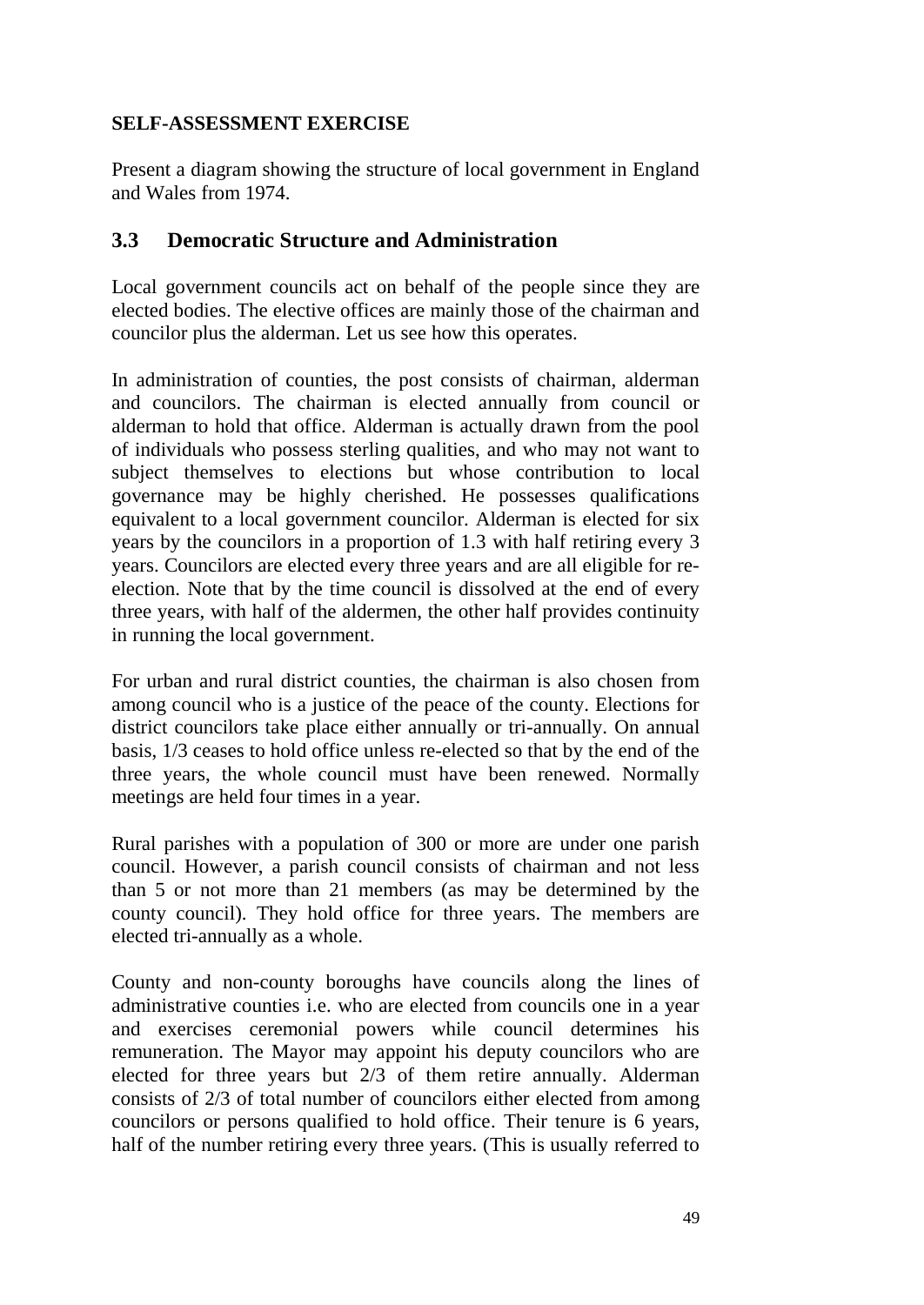as aldermanic elections). Meetings are normally held in these councils four times in a year.

Looking at the British democratic structure of council, there are certain striking features. First is that unlike the American strong mayor system, chairmen are chosen from among councilors. So also is the fact that his tenure is only for a year in each case. Second, the aldermanic factor is an innovation which combines democracy with merit and provides for continuity in administration. Third is the fact that 1/3 of councilor retires every year implying that such an exercise is capable of gingering them to brace up to their responsibilities squarely. The point of interest in either the American or British experiences, however, is that no matter the population of the local unit, councils are run through representative government.

#### **SELF-ASSESSMENT EXERCISE**

Make a list of political office holders at the local government level in Britain and express their roles in a sentence each.

### **4.0 CONCLUSION**

British local government system is multi-tier and each level is responsible for a ground of local functions. The plurality of authorities may have been confusing to you but the 1974 reform has simplified this. You can recall that in Britain today there is the three-tier system of county council, district council and parish council especially in the nonmetropolitan area which constitute 54.5% of councils. The metropolitan area including Greater London takes 24.0% but with a two-tier structure. There is no parish government because it is difficult to find such communities in metropolitan areas.

Note that in our discussion, the responsibilities of these councils have been stated. You have also seen the democratic basis for administration with actors like councilors, chairman/mayor and alderman.

### **5.0 SUMMARY**

Let us summarise this unit thus:

• that modern British Councils are structured into county councils. Districts councils and parish councils at the level of Nonmetropolitan councils while for metropolitan councils, we have only a two-tier structure of metropolitan county councils and metropolitan county districts councils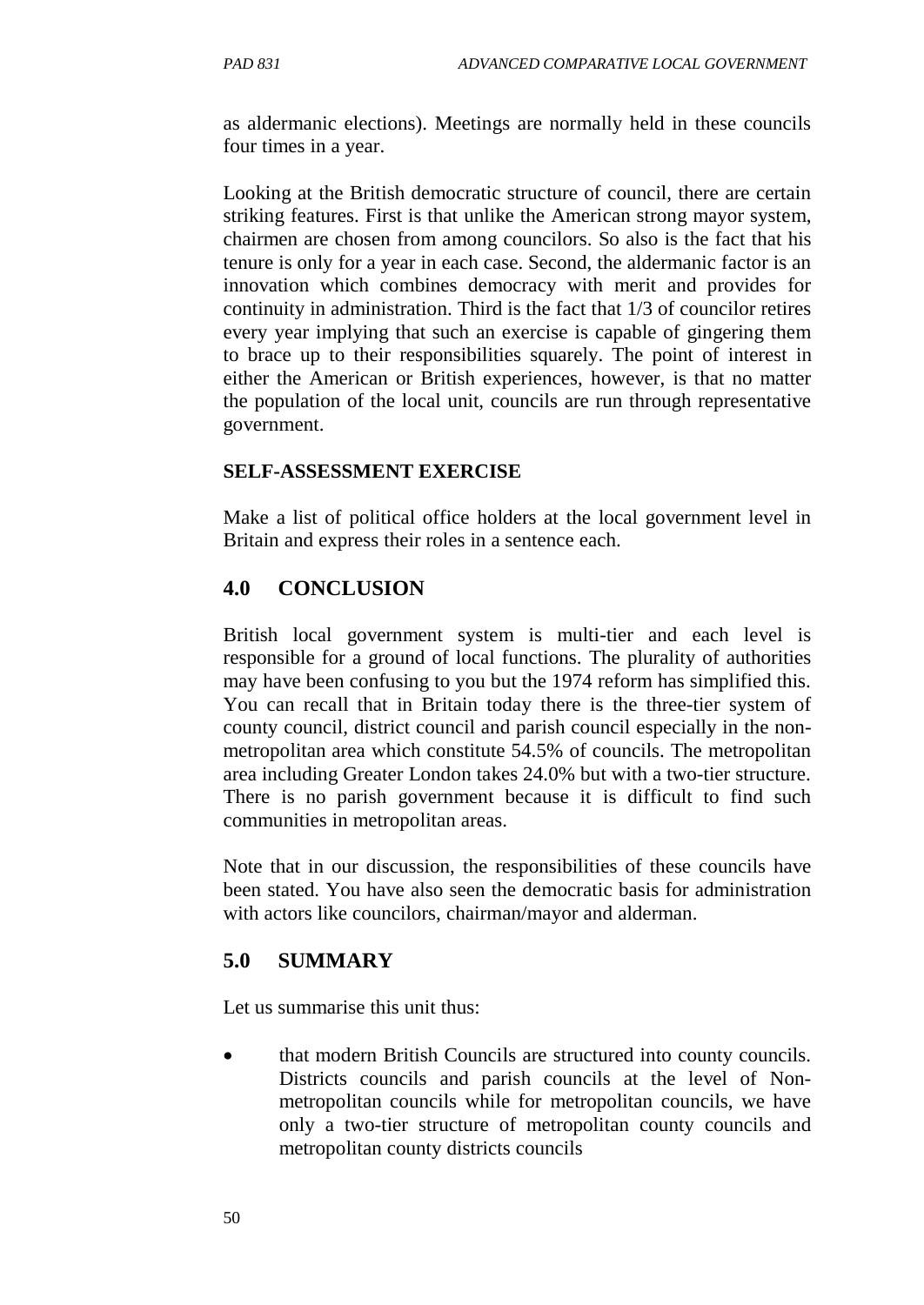- the most numerous councils are the administrative counties ranging from 58 county councils to 3,000 Parish meetings
- each council is responsible for a group functions with the parish performing the most basic functions
- the major political actors in British local authorities are the Mayor (Chairman) or the Lord Mayor (in London), the Councilors and the Alderman. Germany is provided in local administration by the latter as 1/3 or 2/3 of councilors retires every year, depending on the council.

#### **6.0 TUTOR-MARKED ASSIGNMENT**

Compare County Boroughs and Administrative Counties.

#### **7.0 REFERENCES/FURTHER READING**

- Humes, S. & Martins, E.(1961). *Structure of Local Government throughout the World.* The Hague.
- Price, H.P. (1965). *Comparative Government*.
- Punnett, R.M. (1971*). British Government and Politics*. London: Heinemann Press.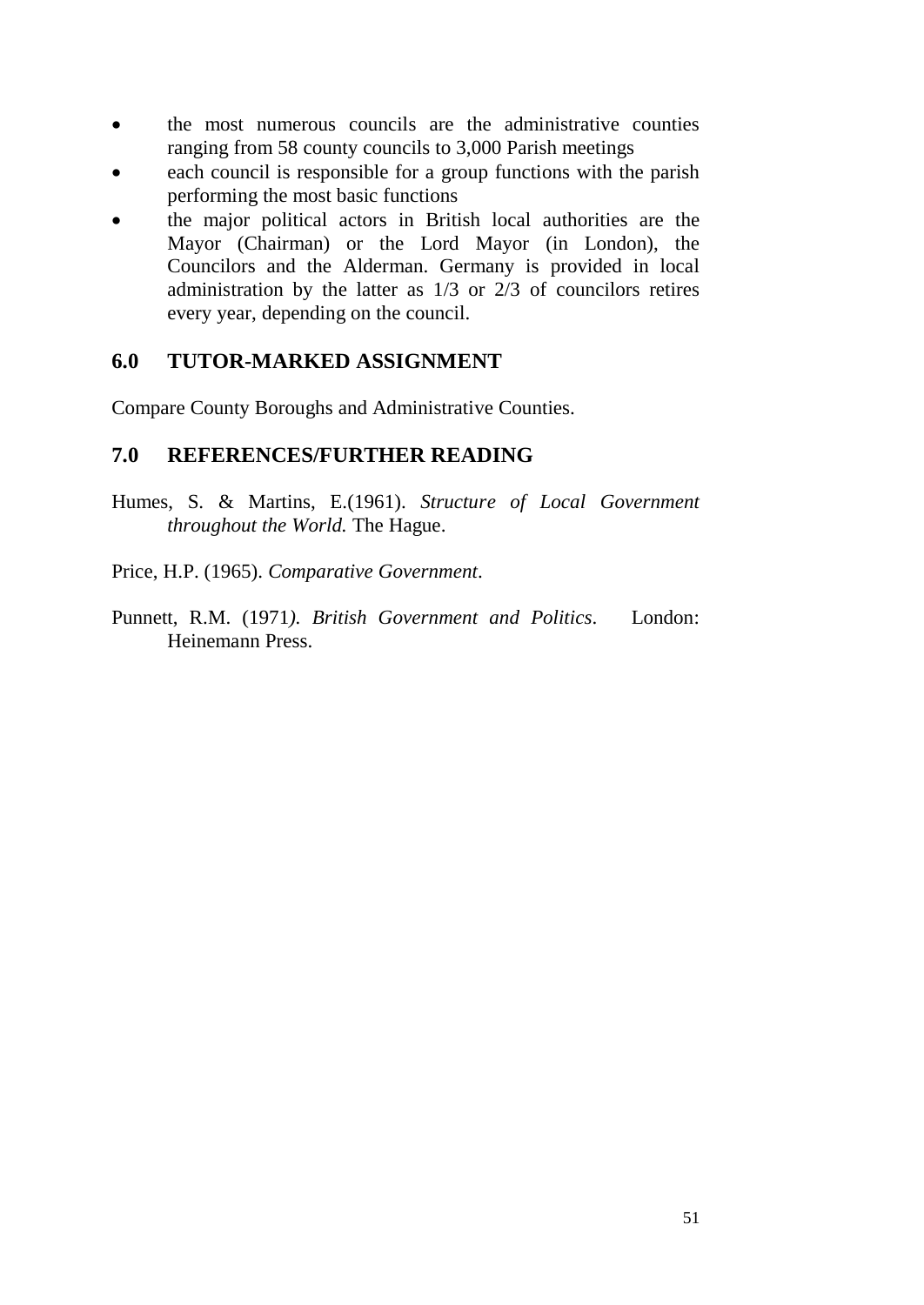# **UNIT 4 THE STRUCTURE AND FUNCTIONS OF LOCAL GOVERNMENT IN THE UNITED STATES OF AMERICA**

#### **CONTENTS**

- 1.0 Introduction
- 2.0 Objectives
- 3.0 Main Content
	- 3.1 System and Structure of Government
	- 3.2 Units of Local Government
		- 3.2.1 Counties
		- 3.2.2 Rural Municipalities
	- 3.3 Democratic Structure
- 4.0 Conclusion
- 5.0 Summary
- 6.0 Tutor-Marked Assignment
- 7.0 References/Further Reading

## **1.0 INTRODUCTION**

American local governments operate under the control of state governments. Despite this control, they have wide variety of powers. Such powers are informed by their democratic base and its attendant quality services and accountability.

The structure of American local government is like the British system, i.e. multi-tier. In this unit, you will be introduced to the various units of local government and their responsibilities. While emphasis in this unit is on counties and rural municipalities, the next will be devoted to city governments in America. Find out what is more unique and exciting about city governments in the next unit.

### **2.0 OBJECTIVES**

At the end of this unit, you should be able to:

- identify the major units of local governments in the US
- present the structure in a diagram
- appreciate the role of democracy in these units especially with the 'home rule'
- comment on the composition of the country executive and rural municipalities
- state some functions of these units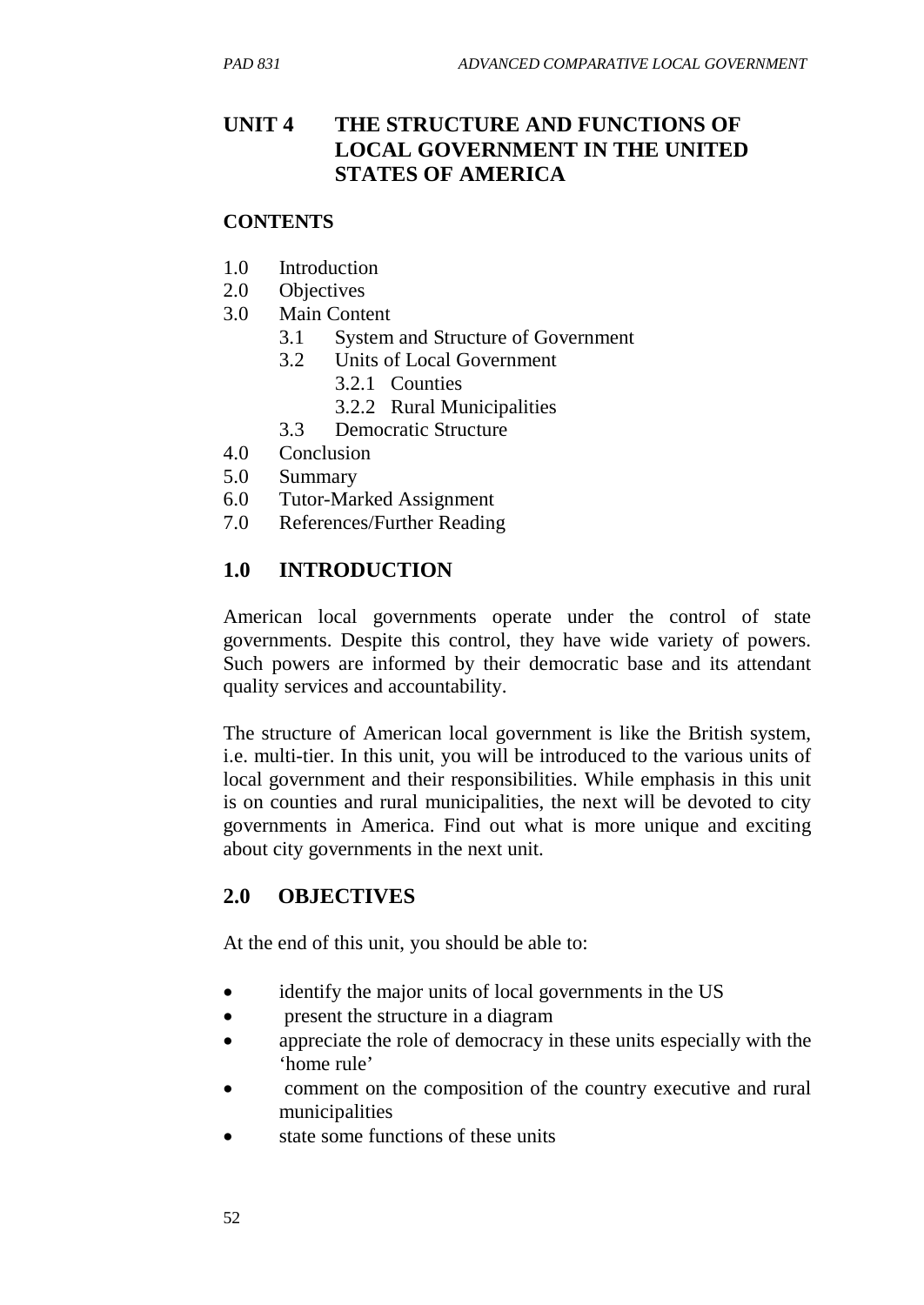## **3.0 MAIN CONTENT**

#### **3.1 System and Structure of Government**

The United States of America operates a federal system of government and as such powers are shared between the federal and state governments. (There are 54 States in all). Federalism was adopted as a way of reacting to the vast size of the territory, the nationality problem, the forces of diversity and very importantly, the most viable option for an amicable harmonious co-existence after the historic war between the northern and southern states in the country between 1861to 1865.

There is a Constitution of the United States of America which shares powers among the tiers of government in a way that federal-culture enjoys "exclusive and concurrent" power only. Local governments are created by the states even though they are the pillars of the entire state structure. They however receive mention in the constitution and they enjoy residual powers.

Government administration is manifested in such political institution as the executive and the legislature. The U.S. operates the presidential system of government where the president is an executive one  $-$  a chief executive and the whole nation is his constituency. His cabinet is separate from parliamentary status.

Parliamentary (or congress) at the national level consists of two houses – House of Representatives and Senate, the latter being the upper house. This bicameral legislature makes laws for the good governance of the state, sometimes having enormous powers to hold the president to ransom even in finance matters. The president of course evokes his veto on certain occasions.

The state has governors as chief executive running similar administration as in the centre. Parliament however is unicameral. It makes law for the good governance of the state, and like the centre, it is a "watchdog" over the executive.

One thread that runs through the organisation of government at the various levels is the fact that political activity is generated and governed by institutions like the political party. All elective posts in government are to very large extent filled through party candidature except for one or two independent candidates. Even appointive posts are largely colored by the incidence of party candidature and interest. Let us now look at how local governments operate within such a democratic and constitutional framework.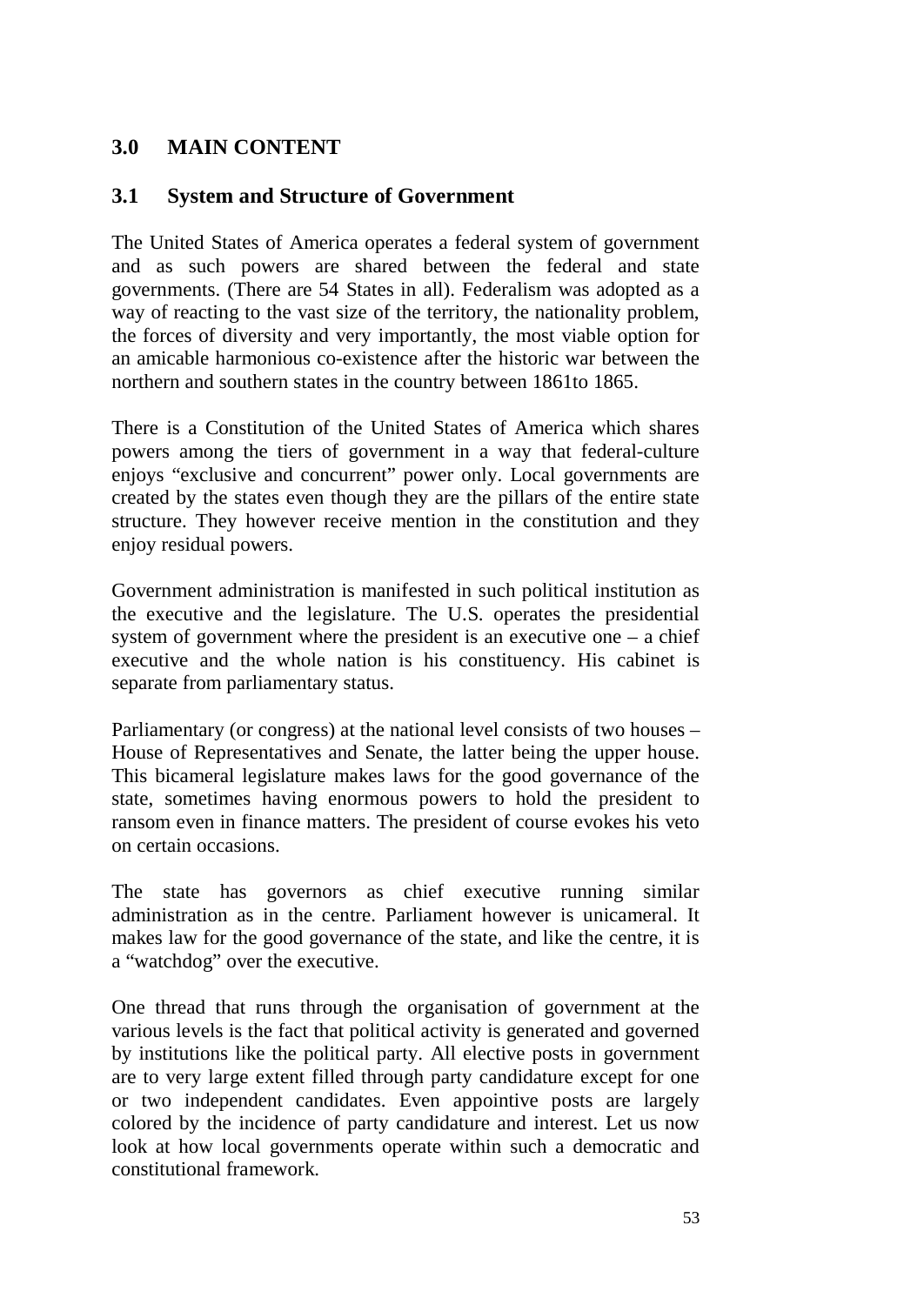#### **3.2 Units of Local Government**

Alderman captioned his book *80,000 Governments*. In it, he discussed the politics of sub-national America. This description is apt of the American system with one federal government, 54 states and the rest are local governments. This alarming figure arises not just out of the various units of local government, but also the closeness of these units to the common man. Prominent among these are the counties (most representative nomenclature for local government). Counties could consist of township (rural counterparts to municipalities and rural counties).

The second classification of the units of American local government is incorporated place or municipalities. This includes cities, boroughs village and incorporated towns. (Some of these were created at the instance of the people's desire for the provision of services).

It should be noted that although the municipalities are geographically included within the county, they are not administratively subordinate to the county government. County government has no power of review over municipal government activities. Where ever there are no rural municipalities the county becomes the basic unit of government.

#### **System of Administration**

Local governments in the US are governed by laws of the states and not those of the national government; therefore no national pattern of local government exists. The law and practice of local government varies from state to state.

State governments have direct legal control over the counties which operate as agencies of the state to enforce state law. Nevertheless, these local units are powerful because they enjoy enormous power by way of legal competence, financial resources (especially in cities) and their democratic base.

#### **SELF-ASSESSMENT EXERCISE**

Classify the major units of local government in the US.

#### **3.2.1 Counties**

American counties are agencies of state government which also may be abolished. The nature and functions vary from place to place. In the New England states, this unit of government is primarily a judicial district, in the southern and far western states; it serves as the primary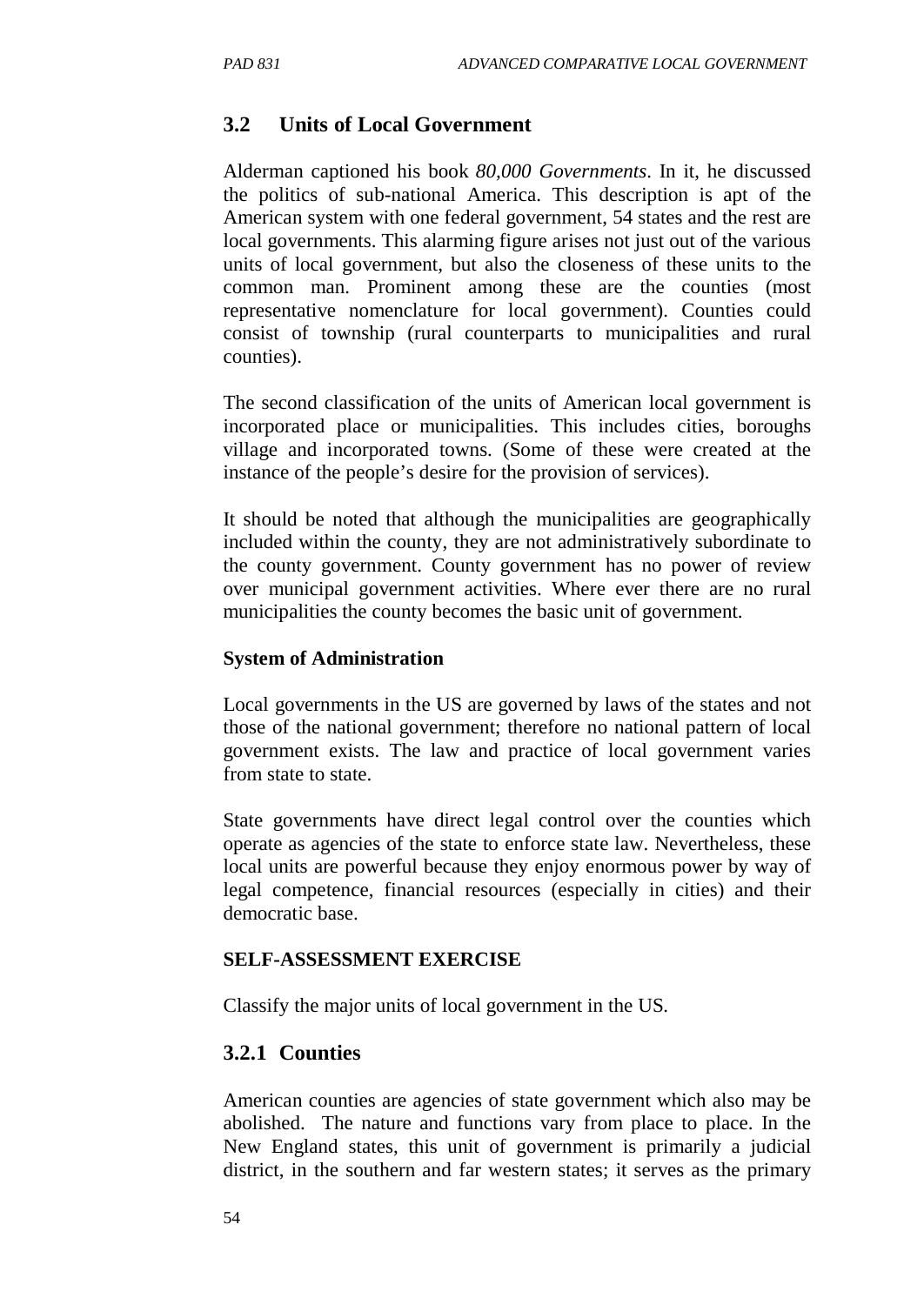rural units, controlling courts, education, health, public welfare works and roads. In a greater number of the state, urban municipalities are within the county and their residents pay taxes to support the county government as well as that of their municipalities. Councils are democratically constituted on the composition and size of membership could depend on the complexity of the county.

Generally, the governing organ of countries may levy taxes, appropriate money, issue bonds, maintain law and order, care for prisoners, maintain roads, record deeds and vital statistics, settle estates, care for dependent and negated children, advance agriculture and assume certain public education responsibilities. It can also execute optional powers granted to it by the state, such as county planning and zoning, various public health and recreation activities and housing.

Note that in the interest of good government, some counties have elected chief executive or presidents whose duties are similar to those of the strong mayor. In other small counties, the county council may appoint a county administrator, whose duties are similar to those of the manager. (the concepts of strong and city manager are explained in the next unit).

#### **SELF-ASSESSMENT EXERCISE**

State four functions performed by the county executives in the US.

### **3.2.2 Rural Municipalities of Towns**

The township or town exists in a large number of American states. A few of these town governments cover all rural areas. Generally, large densely populated areas are not included within township government although the smaller ones may be and their residents then pay township taxes and vote in township elections.

Some states having township governors, charge the township government with only the assessment and collection of taxes and acting as a judicial and election area. In other states, the townships have large urban areas and must provide many of the services of the incorporated municipality. In general, the townships assume such functions as maintaining roads and administering certain health and public welfare services. The trend had however been to transfer these functions from township to the county.

The town government is elected and headed by a superior of a trustee (but popularly called a chairman). He serves a two or three-year term and his primary concern is with coordinating township activities. Apart from three other people who may be elected with the chairman to serve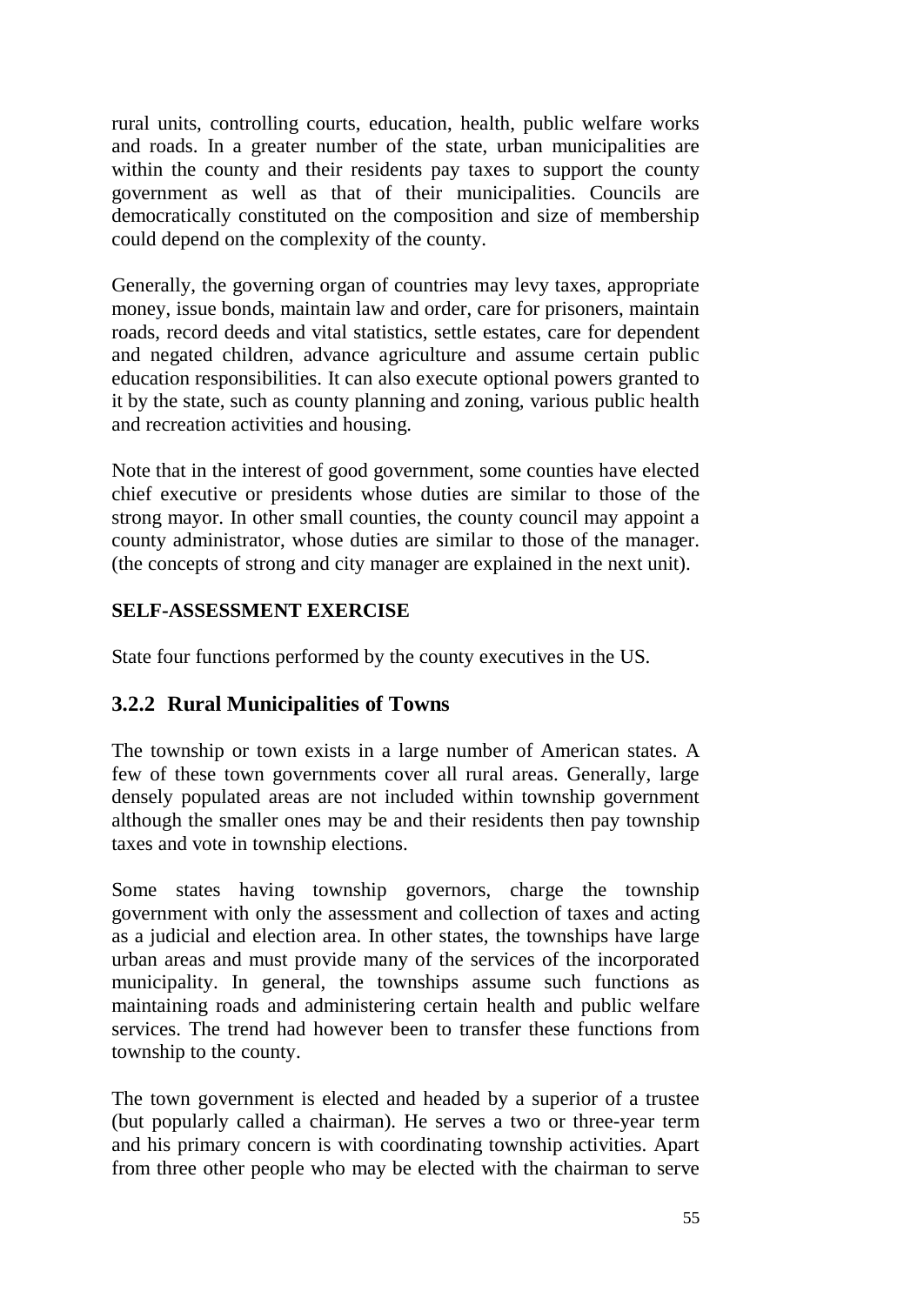as the governing organ, officials of the town administration may be a clerk, assessor, justices of the peace, constable, treasurer and tax collector.

#### **3.3 Democratic Structure of Local Government**

Local governments in the US are constantly democratic in nature. To the people, there is the belief that "small local government is better than distant big government".

In connection with this, the "Parent Commission" has once observed that it is only at "the lowest level of government that every citizen had the opportunity to participate actively and directly". So also has the Advisory Committee on Local Government expressed the following views on local government "local governments are to total government what basic tissues are to the human body. Within them, government would have no vitality".

All these observations point to the fact that the system is imbued with a heavy dose of democracy. One appreciates this at a glance if informed that all the "80,000 governments" practice some form of representative democracy, including counties or schools districts some with a population of 227 people. (This population must have changed with time).

One of the hallmarks of this democracy is the "home rule charter". This is an attempt by communities to seek legislation through which they could rule themselves. "Home rule means simply that local units are granted powers of self-government without interference from state law". (note however that there is nothing like complete autonomy for local units. It is a relative matter). The objectives of home rule are three:

- to prevent legislative interference with local government
- to enable cities to adopt the type of government they desire
- to provide cities with sufficient powers to meet the increasing need for services

Moreover, local units are said to be the pillars of American democracy. The various types of local governments down to the lowest unit (i.e. the districts) have their own executive bodies elected by the people. In fact, local authority units serve as returning officers in both state and national elections. Through such representative bodies, the will of the people is expressed and public accountability ensured. This democratic variable in addition, confers on city government wide powers in budget preparation while the state government hardly interferes with local government. On accountability, any executive that does not perform stands the risks of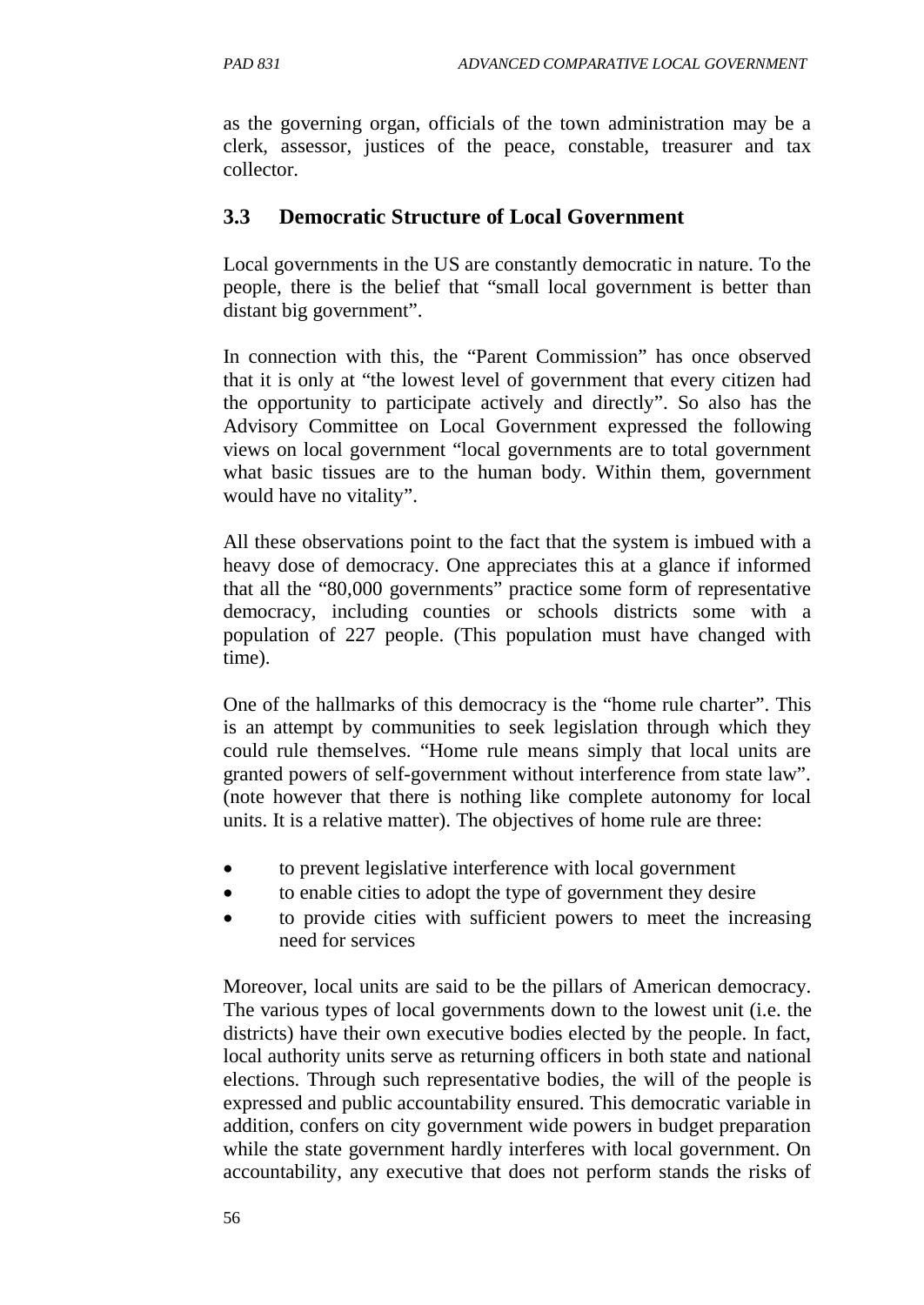being voted out or removed by the people. On the other hand, local governments are open in their administration and ensure prudence in financial management.

Furthermore, this democratic structure shields local government from the excesses of state council, in such a way that even though these units are established by state charters of legislation, no state government can dissolve a county or city council, since their primary mandate is from the people who elected them. In most cases however, the relationship is that of co-operation rather than antagonism.

# **4.0 CONCLUSION**

In this unit, you have been introduced to the structure and responsibilities of American local governments, especially the counties and townships. You were informed that the county is the basic tier of local government. Other local governments operate within this.

The major features of these local governments are that their governing body is elective, they assess and raise taxes in some cases (rating and electing authorities) and in some cases also, they are judicial and electoral units. Attention is placed on the county and township councils. What is left to be done is to look at the city councils. What is interesting in the city council is their type of executive. This will form the subject of the next unit.

# **5.0 SUMMARY**

The major points learnt in the unit are as follows:

- local governments in the US are the concerns of the state
- the county is the basic unit of local government under which are municipal, township, city and district councils (a multi-tier structure)
- the executives of these councils are elected.
- many communities seek 'Home Rule' to enhance democracy autonomy
- some council especially those in the townships could be a rating authority, a precepting authority, a judicial and electoral area
- counties perform functions like maintenance of law order, road maintenance, child welfare, advanced agriculture, public education.
- rural municipalities perform functions such as road maintenance, public welfare, health services, and tax collection.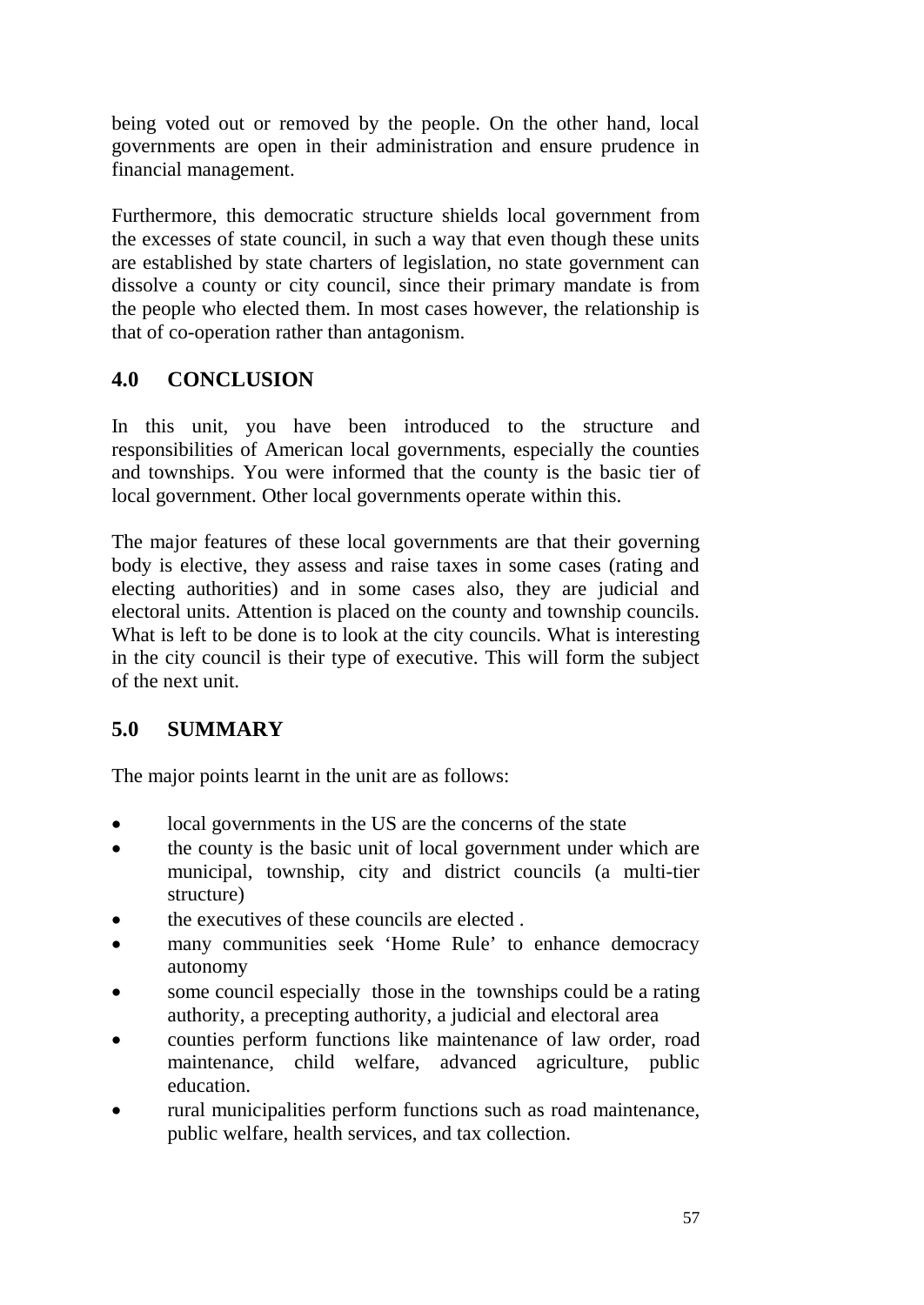#### **6.0 TUTOR-MARKED ASSIGNMENT**

Comment on the democratic nature of American local government.

#### **7.0 REFERENCES/FURTHER READING**

Alderfer, H. (n.d). *American Local Government and Administration.* 

- Humes, S. & Martin, E. (n.d). *The Structure of Local Government Throughout the World*.
- Price, J.H. (n.d). *Comparative Local Government*.
- Skidmore, M. & Wamke, M. (1981). *American Government: A Brief Introduction*. USA: St. Martin's Press Inc.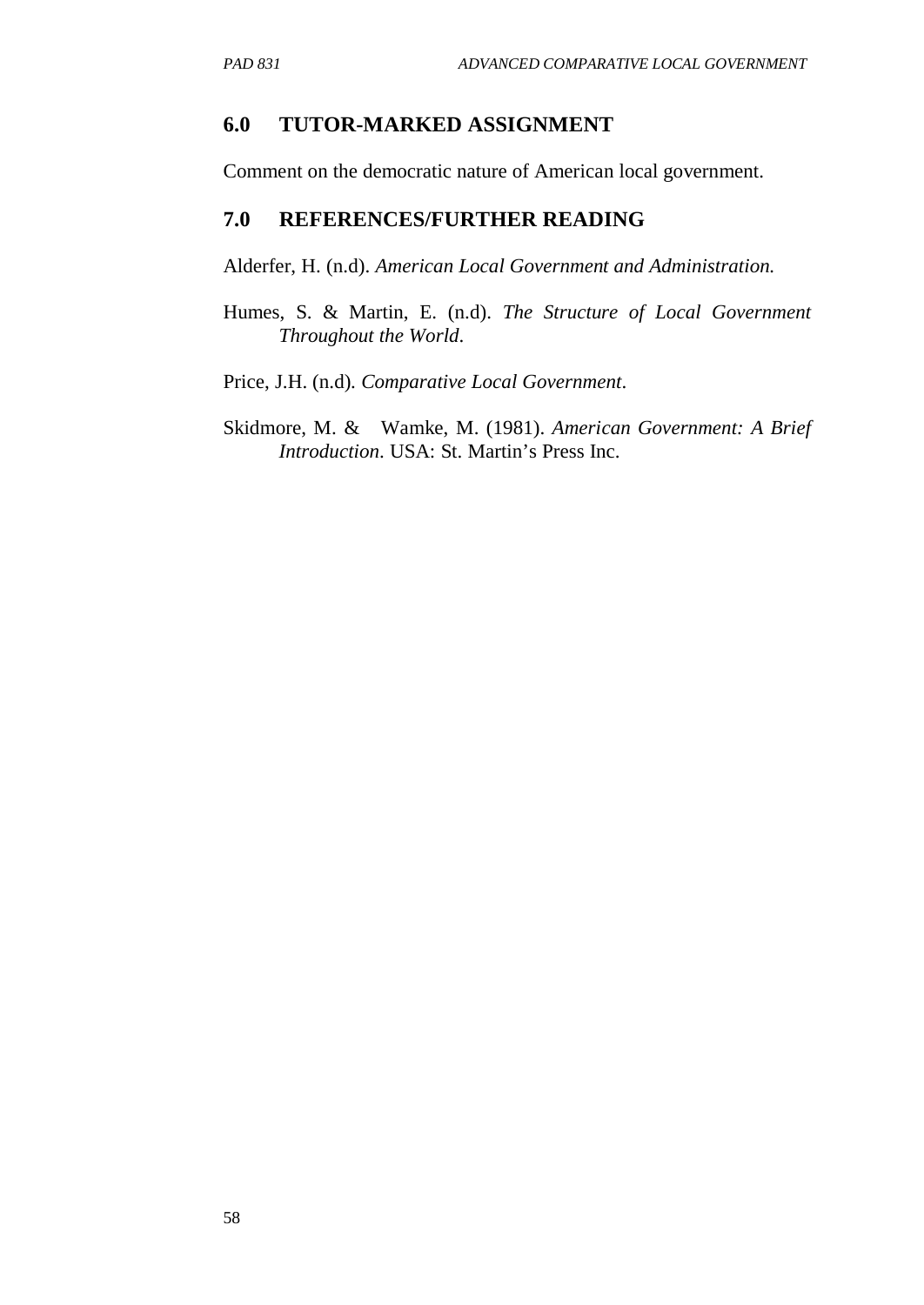# **UNIT 5 THE STRUCTURE AND FUNCTIONS OF LOCAL GOVERNMENT IN FRANCE**

## **CONTENTS**

- 1.0 Introduction
- 2.0 Objectives
- 3.0 Main Content
	- 3.1 Nature of Decentralisation
	- 3.2 The Structure/Administration of Local Government
		- 3.2.1 Departments
		- 3.2.2 The System of Preference Today
		- 3.2.3 Regions
	- 3.3 Functions/Responsibilities
- 4.0 Conclusion
- 5.0 Summary
- 6.0 Tutor-Marked Assignment
- 7.0 References/Further Reading

## **1.0 INTRODUCTION**

French local government presents a good example of both aspects of decentralisation. You may realise that the American system, even though unitary in nature, significantly devolves powers to the counties and Britain and promotes local self government. In this unit, French local government will be x-rayed before and after 1982. The functions and responsibilities of these councils and the democratic content of the councils will be discussed. At the end of the unit, you may (as in the American case) want to look at the epoch of local government administration in Nigeria and see how the French model applies to them.

### **2.0 OBJECTIVES**

At the end of this unit, you should be able to:

- identify the major units of French local government
- classify and explain the type of decentralisation that went on before and after 1982
- compare the role of the Prefect in the administration of 'departments' before and after 1982
- state the functions of each tier of government
- identify the types of executive or system of government as practiced in French local government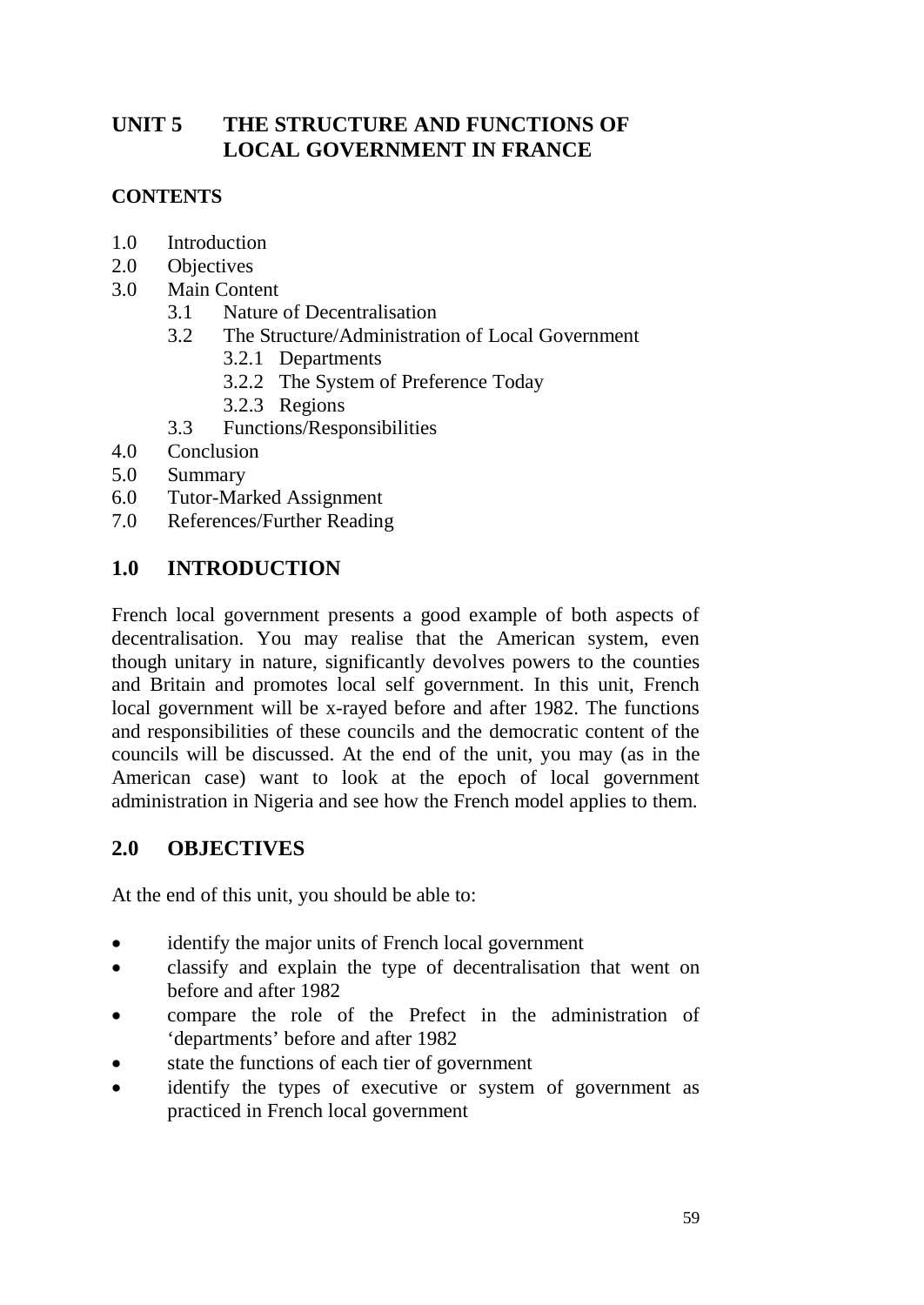# **3.0 MAIN CONTENT**

#### **3.1 The Nature of Decentralisation**

French operated a unitary system of government and by implication exercises much control over the local authorities. The structure of local authorities in France is multi-tier. The effective or basic unit of local government administration before 1982 has been the power of the prefect. During this period, the Prefect was more powerful than the elected local government executive council. But from 1982, the powers were greatly reduced. Let us now discuss the units, their administration, their functions or responsibilities and their power more systematically.

#### **3.2 The Structure/Administration of Local Government**

The structure of government in France is as follows:



Note that before the creation of regions, the province which is the department was the first local unit under the state. When regions were created in 1972 (as administrative unit) it pushes the department below it. Arrondissement and cantons are like sub-provinces and districts. The municipality is actually the commune.

The commune is the lowest unit of government in France. They were born out of the French Revolution and replaced the old parishes of the ancient regime. The whole of France is divided into 38,000 communes to make sure local uniformity is ensured.

It had served basic administration unit over the three centuries or more. The population of 38,000 communes leaves an average population of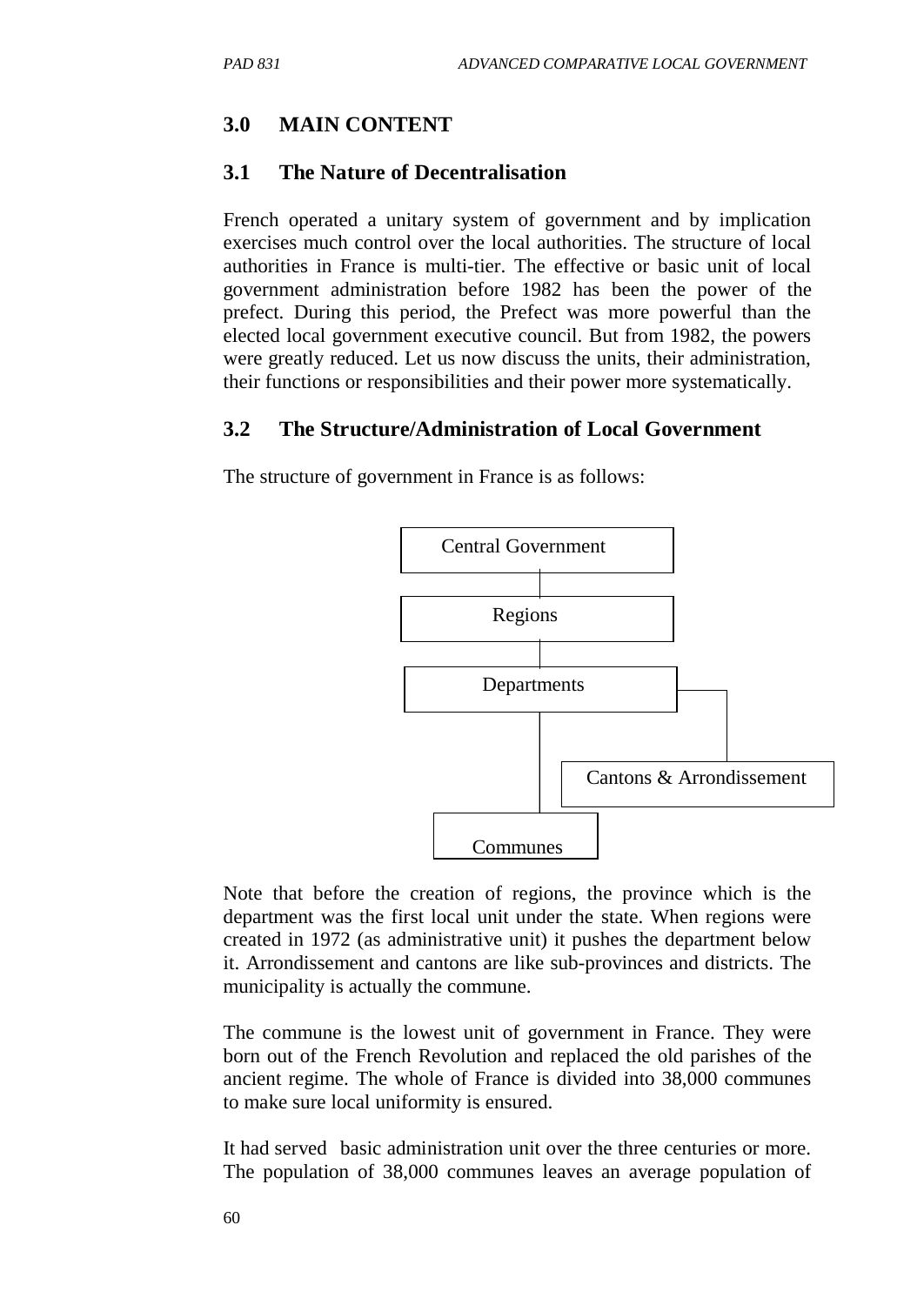1,300. As Blondel points out, if one excludes the large towns and cities such as Paris, Marseille, or Lyons, the average communes' size is even much smaller. For instance, 35,000 communes have less than 2,000 inhabitants as their average population.

This may look so small for any viable or credible administrative unit to emerge let alone of mobilising resources to develop such area. Nevertheless, the democratic principle is very strong here and the principle of representation forms the basis of administrative organisation. In this connection, the commune has a "deliberate body" elected by direct universal suffrage, (i.e. the municipal council) and an executive arm (the mayor) himself elected by the municipal council. (Mayor of communes have been elected since 1882 but under the Napoleonic order they were appointed by the central government, making the system authoritarian in nature).

The council holds at least four sessions in a year and its role is to primarily supervise the action of the mayor and to deliberate on the budget. Even though the council elects the Mayor, it does not have the right to vote him out or force him to resign. This is not true of the parliamentary system. In matters of budget, where the council refuse to approve the mayor's budget, he may be led to resign and government is then likely to dissolve the council and call for fresh elections.

Such exercises are rare because the majority party more often than not dominates the council and the mayor enjoys the goodwill and support of these members – at least a majority. This is not to talk of the fact that many Mayors have considerable personal followers in the communes and can distribute patronage store to parliamentary or higher governmental carrier.

#### **SELF-ASSESSMENT EXERCISE**

Present the structure of French local government in a diagram.

### **3.2.1 Departments**

"Departments replaced the old provinces whose continued stay was seen as a danger to national unity". There are 96 departments in France and they are supposed to have been created out of a group of communes. In other words, they oversee the activities of communes and either pool their activities together or support them individually to make them viable, considering their very small population and resources.

However, communes can be said to be more democratic than departments because of the nature of representation and leadership.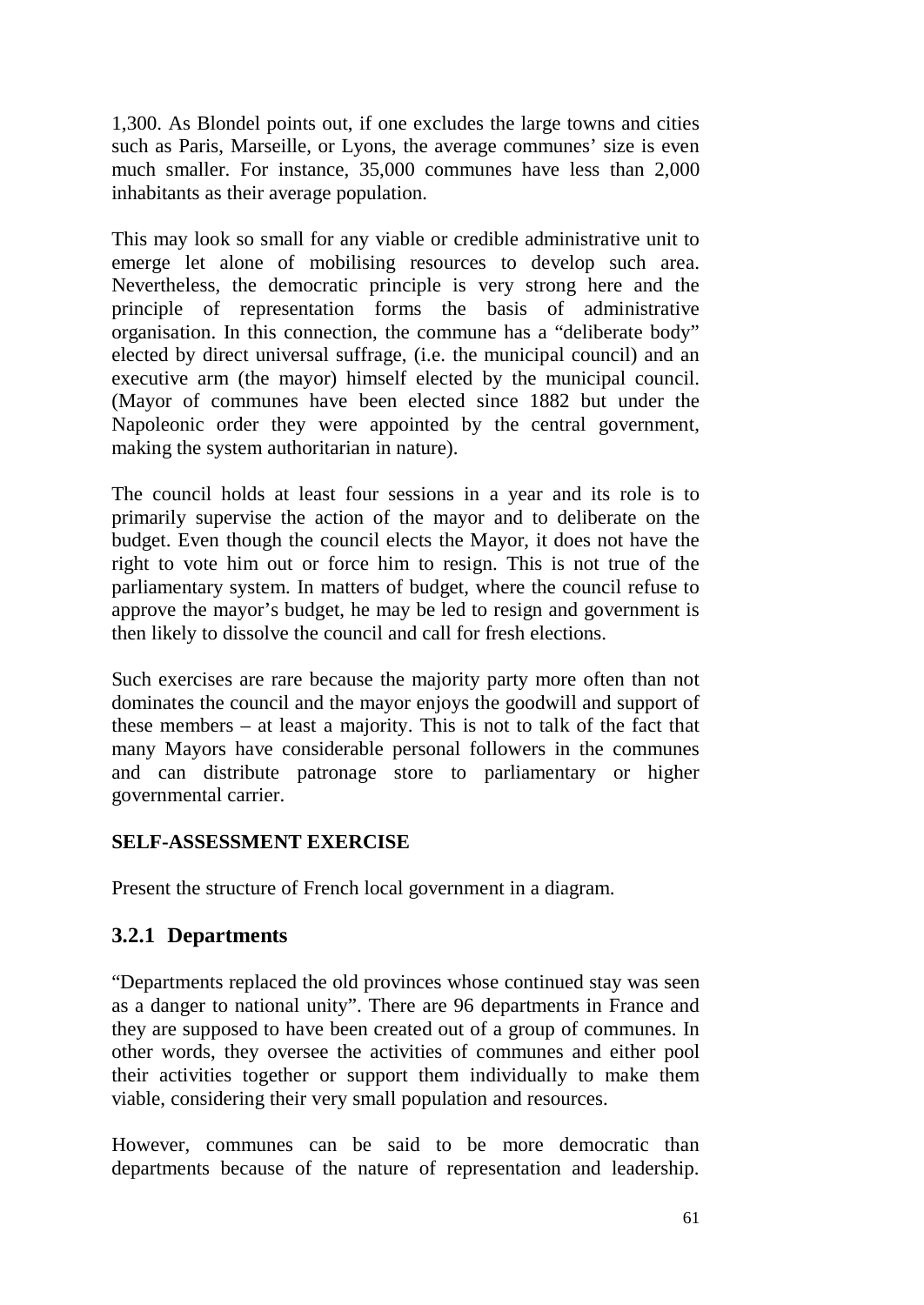There was normally a weak elected council of the department known as "general council" (conseil generale) in which executive power remained in the land of Nepoleon's creation, the Prefect.

The prefect was the representative of government in each department and also the executive agent of the department. He corresponds with the mayor of the commune but he is an appointee of the central government. He is more like a colonial governor than like the head of a local authority. The prefect before 1982 detracts from real local democratic activity in two ways. First, he is not local and does not come from the area; second, prefects are moved every two or three years as matter of policy so as not to get involved in local troubles as a result of a long stay. This would enable him concentrate on government policy.

In a lot of cases, prefects are chosen from among sub-prefects whose men are posted in each arrondissement to supervise the activities of mayors and if necessary, block or reverse their decisions within the limits of the powers which the law gives them.

Furthermore, prefects have among their central government functions, that of supervising the activities of mayors and municipal councils. Prefects had power to alter budgets, to appoint officials and sometimes even to suspend elected councils. This used to be the practice for many years. Note that budgets of small local authorities are, for instance, often drafted by agents of the sub-prefect as these mayors do not have the skill, or the staff to draft the budgets themselves. Note also that the relationships between prefects and mayors are not necessarily antagonistic because the prefects help out the mayors and other councils in technical problems apart from the budgets stated above. But this is rather as a result of the small size of the local authority. It does not necessarily justify the control.

The point made from the beginning about the control system in the French system is not borne out of the relationship between prefect and council and its subsequent negation of the people's supremacy.

#### **SELF-ASSESSMENT EXERCISE**

How does the council of a committee operate vis a vis the mayor?

#### **3.2.2 The System of Prefecture Today**

France today has moved away from this tight control measures with its attempt to relegate popular will. This is because of the 1982 Reforms which came into operation as a result of a "socialist government" which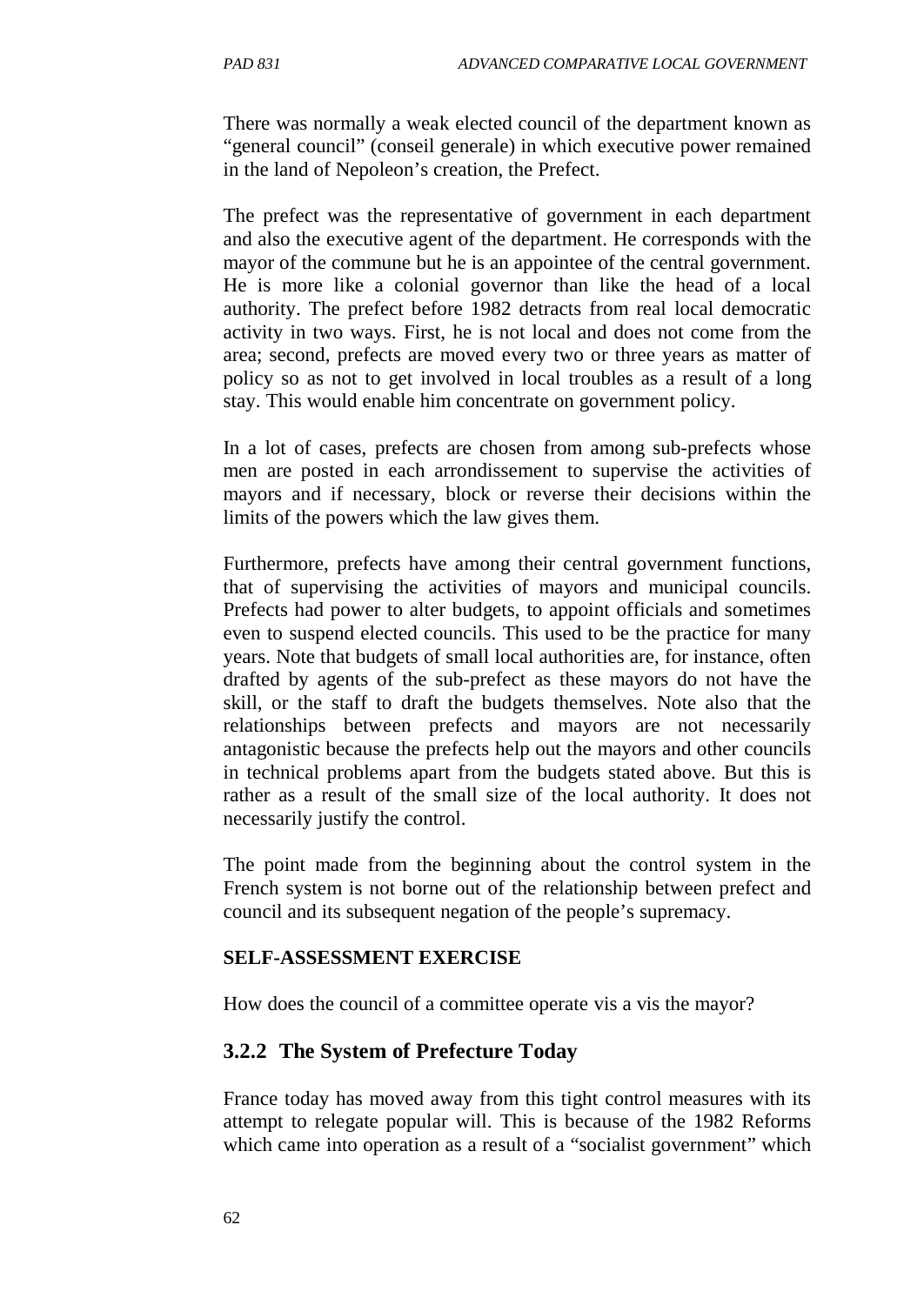regarded "decentralisation as a cornerstone of local government administration".

Briefly what this reform has done is to water the power of the prefect and enhance the power of council and the mayor. This was to affect all the communes, departments and the 22 regions. It embodied measures which rendered these authorities relatively more "autonomous and fully accountable". Secondly, it transferred to local authorities powers hitherto enjoyed by the central government and exercised by its national region of departmental representatives. Some of these newly devolved or decentralised powers include:

- Rights and liberties of communes, departments and regional Act of March, 1982
- Abolition of a priori powers i.e. Prefects veto power on measures adopted by local assemblies was reduced to advisory role
- Transfer of executive power in regions and departments i.e. the prefect no more served as the executive head of department and region (as the representative of central governments and regional councils). Prefects now prepare the measures adopted by council and ensure their implementation – some civil servants rather than policy-maker role
- Accountability of local government. Local government activities must however be overseen by the state in spite of the above concessions. Even though these concessions are wide, the prefect still serve as a watchdog for council activities. The only change now is that decision may only be reviewed by a superior. In this case, prefect may not overrule but the judiciary can review both administrative and financial acts. Prefects (now known as the commissioner of the republic) can refer illegal acts to administrative/legislative units. Local government can only act *intra vires*.

# **3.2.3 Regions**

The regions are a recent creation in France. The communes and departments were found too inappropriate for certain planning and development objectives to be implemented. Regions are more of planning units than overtly political as in the preceding two.

Actually a referendum was held in 1969 under De-Gaulle as to the need for regions but this was rejected. In 1972, however, the region appeared as a new administrative unit, with a council of its own (i.e deliberate body) whose members were appointed by departments and the communes. Membership also includes all the region members of Parliament plus an executive arm who is the regional prefect. This is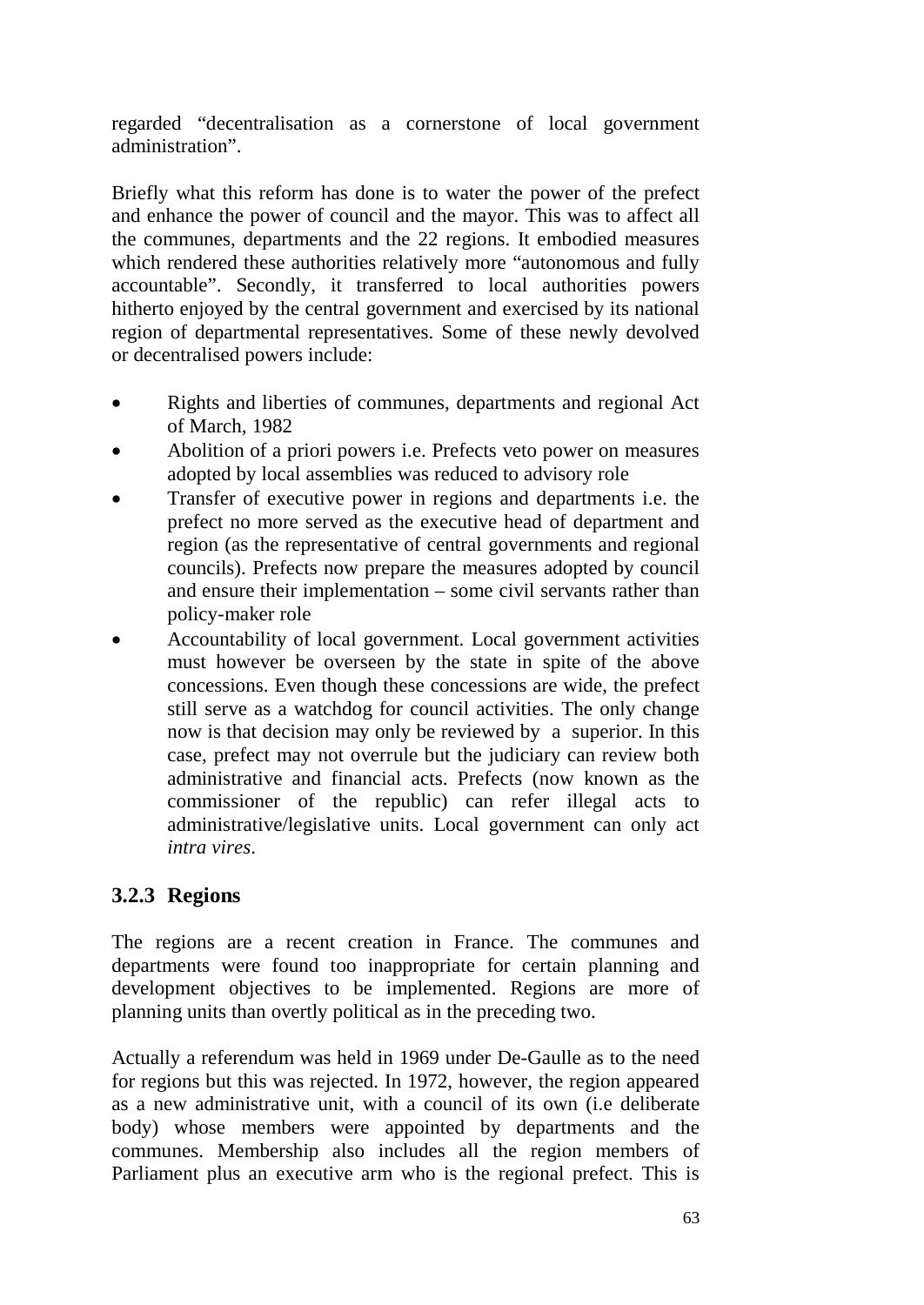another attempt in French administration towards decentralisation which, as was indicated earlier, picked up momentum with the 1982 reforms. Altogether, there are 22 regions.

It appears from all we have said on these local units that their central administrative control is an important feature of French politics but also that local autonomy is conceded, especially with the decentralisation reform which eroded some of the powers of the prefect.

One other important feature is that French politics is that of "politics of access". By this we mean ability to go to Paris and get as much cake for the periphery. The good Mayor or parliamentarian is one who is able to accomplish this. This is possible because of the structure and mobility available to the political elites within the system. For example, a mayor could be a member of the departmental council, the regional assembly and even a parliament in Paris or the central legislature. And that is why we said from the beginning that despite the seeming tight control by virtue of this multiple membership, which is locally sourced and rooted, the local units tends to enjoy autonomy because of this organic link between the centre and the periphery.

#### **SELF-ASSESSMENT EXERCISE**

How did decentralisation affect 'provinces' and regions?

### **3.3 Functions/Responsibilities**

These include:

- 1. Adoption of budget
- 2. Approval of the yearly financial records
- 3. Maintenance of public property
- 4. Building and road
- 5. Provision of public education, health, sanitation and assistance services

Cantons are a collection of communes initially found for the army, judicial and electoral administration and for the collection of taxes as well as for registration of various kinds of required information. The Arrondissement is purely administrative with elective body but purely to care of the administration of departments. The head of this body is the sub-perfect who is appointed by the central government. The sub-prefect has as his functions the following:

• receives and passes official papers, documents and orders from the governor to the municipalities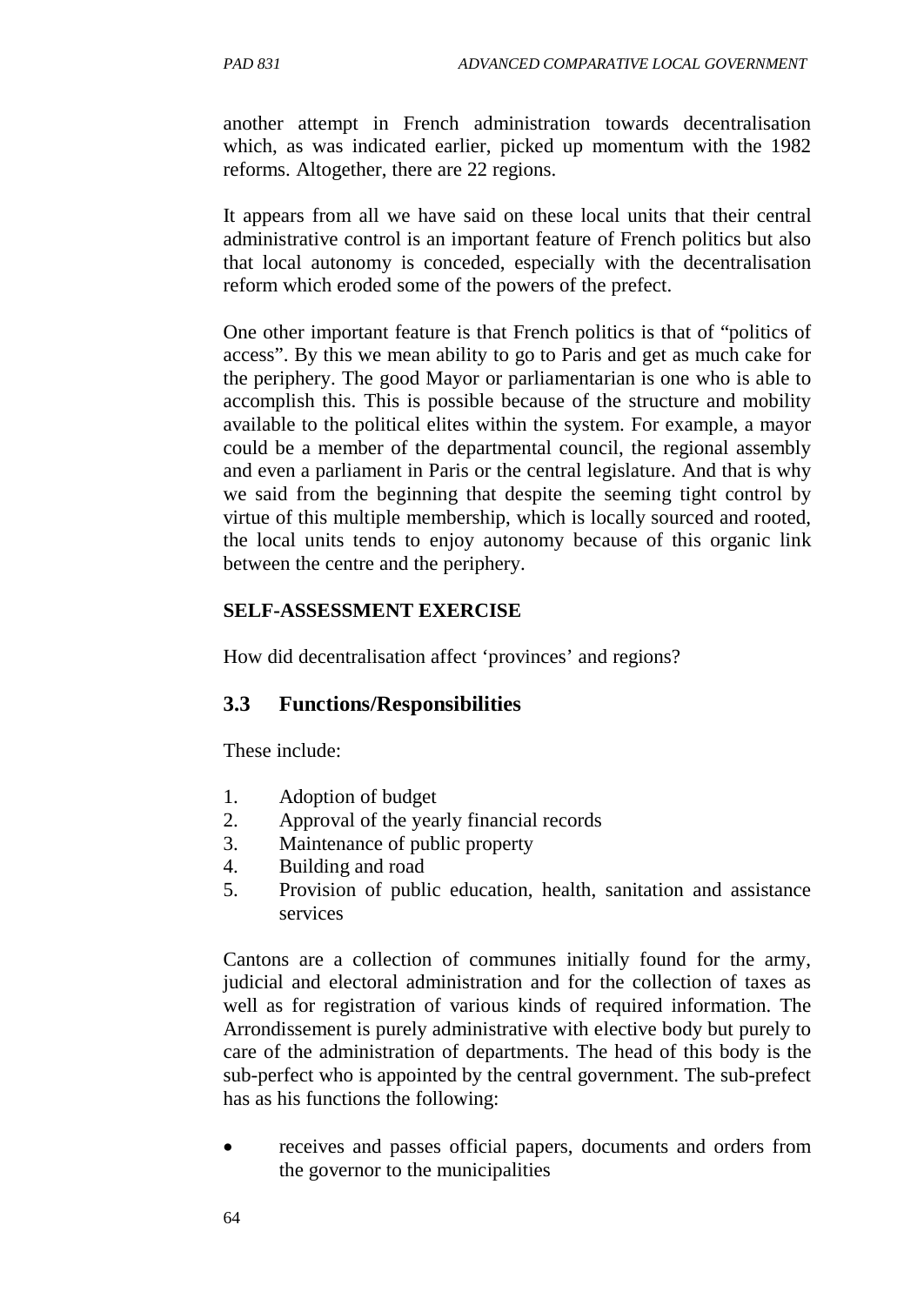- approves the appointment of certain officials (including local police)
- arranges the details of elections
- has certain supervisory powers over municipal mayors within his territory (particularly on budget and police ordinances)
- he/she gives technical assistance to those officials and liaise between the local and provisional governments
- advised the central government on putting into effect state or provisional policy within the area.

The function of the council here is to adopt a budget (which before 1982 was presented to the governor (i.e. prefect) after the local council have approved it. Council also does the following:

- dispose of provincial and estates matters
- build and maintain highways
- provide public assistance institution and welfare services
- provided certain aspects of public education
- can also set municipal rates and appropriate taxes for municipal development
- exercise control over the province (department) as the representative of the central government in the department. This is a source of sweeping powers over mayors and councils.

# **4.0 CONCLUSION**

You can see from this exposition on French local government that control under unitary system can be more exerting to local government. It has also demonstrated a classical case of decentralisation, meaning that devolution did not quite start until 1982. Even then, the prefect still remains the effective central government representative at the local level. (this chief executive status has not been totally eroded). Such systems have their advantage of ensuring accountability and efficient management of resources. The disadvantage is the encroachment on local democracy and hence local autonomy. The communes continue to perform their basic functions under same democratic inspiration and just like the department; their deliberative body operates the parliamentary system. The experience also demonstrated a situation where in a multitier arrangement, the departments exercised extensive control over the communes than in the other experiences we have come across. The experience (before 1982) is very relevant to the Nigerian experience before the 1976 Reform.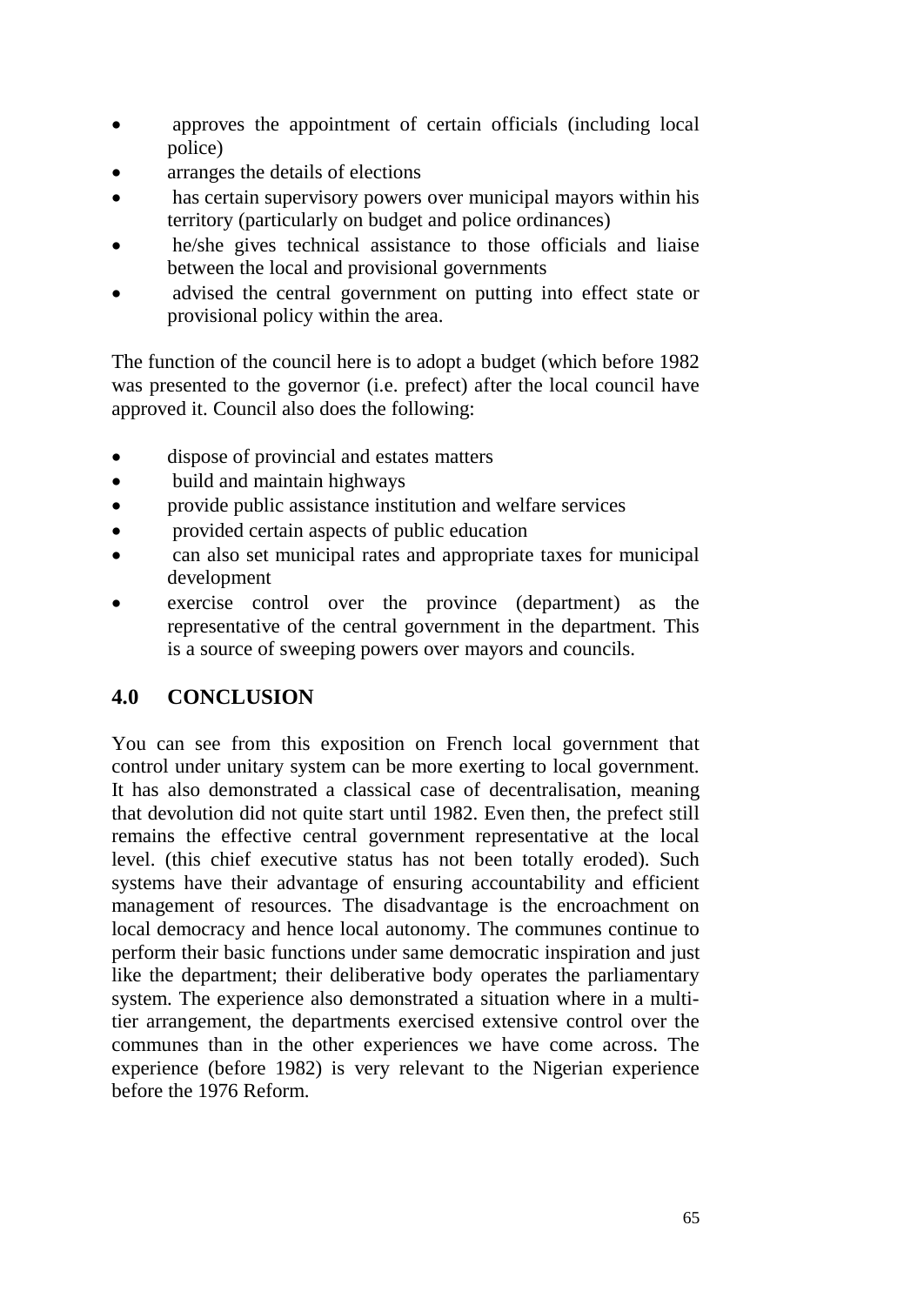# **5.0 SUMMARY**

Having completed this unit, the highlights could be stated as follows:

- France operates a unitary system and this makes control over local government enormous
- Even though the mayor of the communes has a lot of initiatives, the Department exercises extensive control over him especially that his action in most cases has to be *intra-vires*
- The department is the major unit of local government and under it are arrondissement and cantons. The primary level in this multitier system is the commune. Note: communes can be both municipal and rural
- The local authorities have a deliberate body headed by a mayor or chairman who has wide ranging powers but whose powers are often monitored by the prefect (secretary general). He is however subjected to his council and implements council's decisions. The council acts as a check on the chairman
- The reforms of 1982 brought in more devolution of powers and so it is properly tagged the decentralisation reforms. The main feature of this is that it waters down the powers of the prefect and increases council control of local affairs. The chairman is largely a policy maker and political leader while the prefect is charged with daily administration
- French local governments perform not too different functions from earlier ones in Britain and the U.S - education, works, building of roads, rates and police are the major functions. You may have noticed however that there is much talk about budgeting approvals, supervision and control

# **6.0 TUTOR-MARKED ASSIGNMENT**

Why are Departments and the Prefect remarkable features of French local government administration?

# **7.0 REFERENCES/FURTHER READING**

Blondel, J. (1974). *The Government of France*. Melthouse and Co. Ltd.

Blondel, J & F. Ridely, F. (n.d). *Public Administration in France*. London: Routledge Keagan Paul.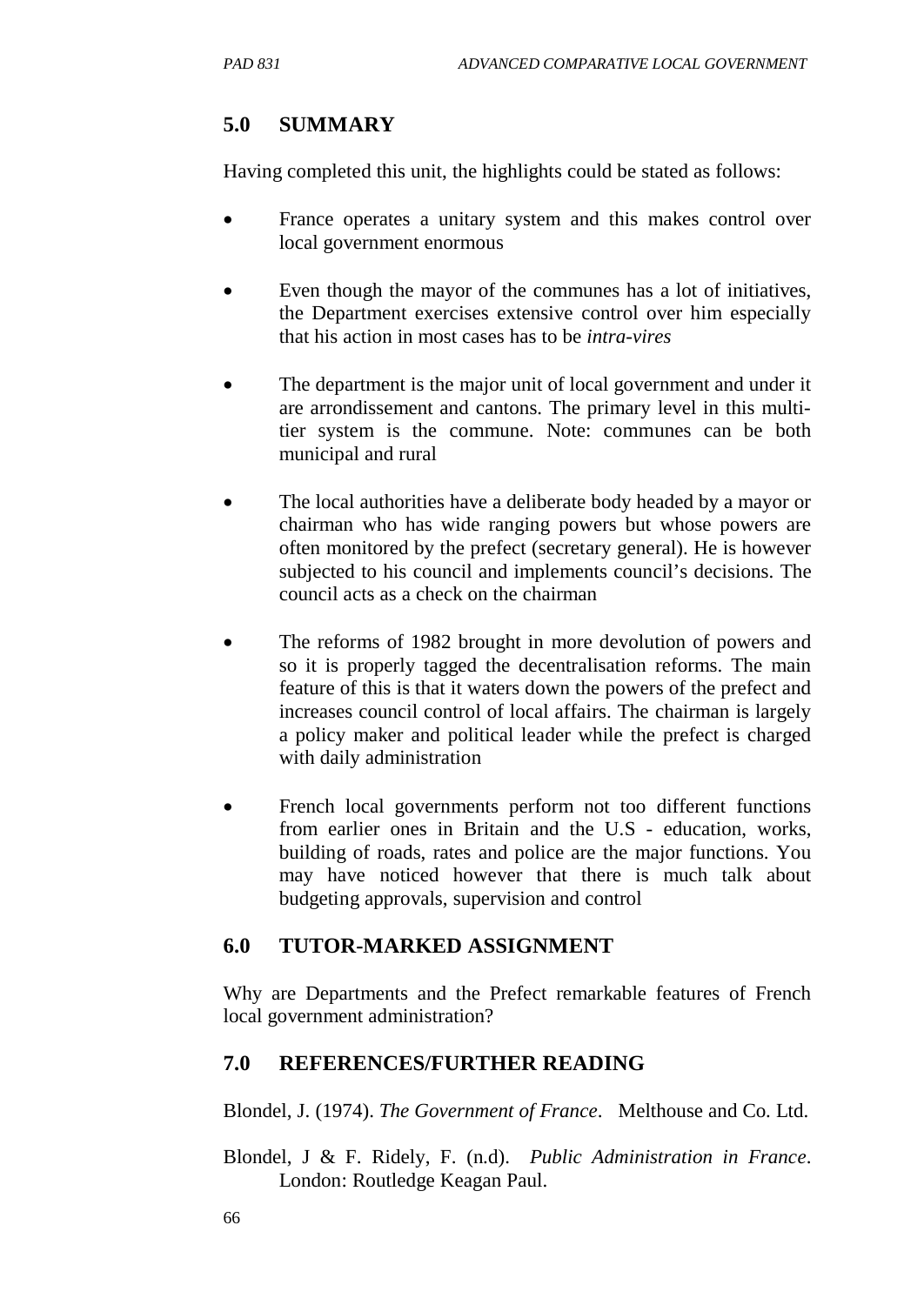Humes, H & Martin, E. (n.d). *The Structure of Local Government throughout the World*.

Price, J.A. (n.d). *Comparative Government.*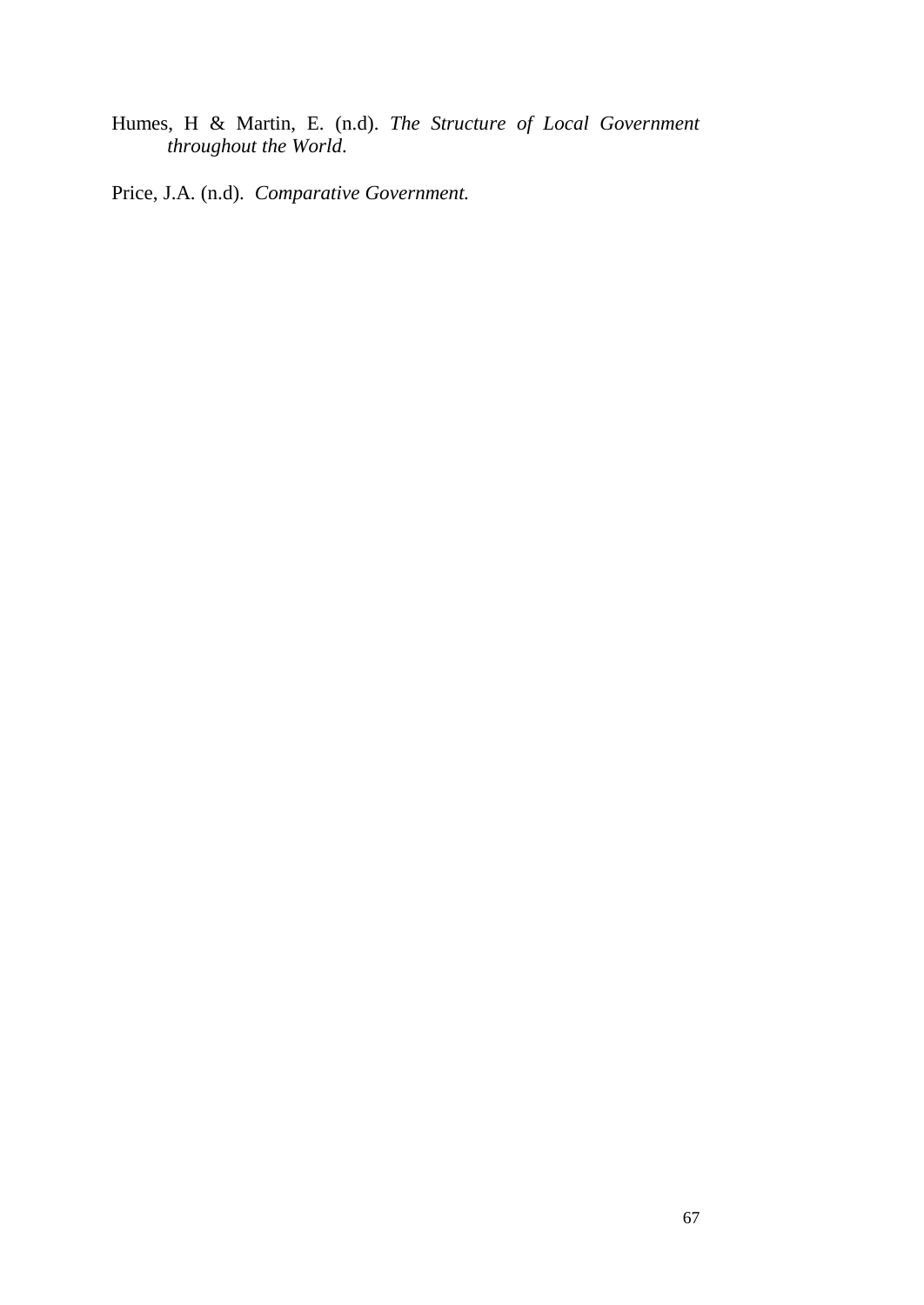# **UNIT 6 THE STRUCTURE AND FUNCTION OF LOCAL GOVERNMENT IN INDIA**

#### **CONTENTS**

- 1.0 Introduction
- 2.0 Objectives
- 3.0 Main Content
	- 3.1 Structure, Composition and Power of Rural Municipalities
		- 3.1.1 Panchayats
		- 3.1.2 Panchayats Samiti
		- 3.1.3 Zila Parished
	- 3.2 Functions of the Panchayati Raj
	- 3.3 Urban Councils (Composition and Functions)
- 4.0 Conclusion
- 5.0 Summary
- 6.0 Tutor-Marked Assignment
- 7.0 References/Further Reading

# **1.0 INTRODUCTION**

India like the United States of America operates a federal system of government. The expectation therefore is that devolution should occur at the local level. States exercise some form of control but this is at the level of the district. There are some measures of autonomy to control funds and run services. In this unit, you will be introduced to the major units of local governments in India, their structure, functions and composition. You may at the end start thinking of any general observable pattern of local government in federal settings. This will later on be strengthened by the Nigeria system which is also a federal system.

### **2.0 OBJECTIVES**

At the end of this unit, you should be able to:

- identify the major units of local government in India and describe their composition
- explain the relationship between these units
- state the functions of these units

### **3.0 MAIN CONTENT**

### **3.1 Structure/Composition and Powers**

Local government in India operates a three-tier system known as PanchayatiRaj. This actually sums up what an author refers to as a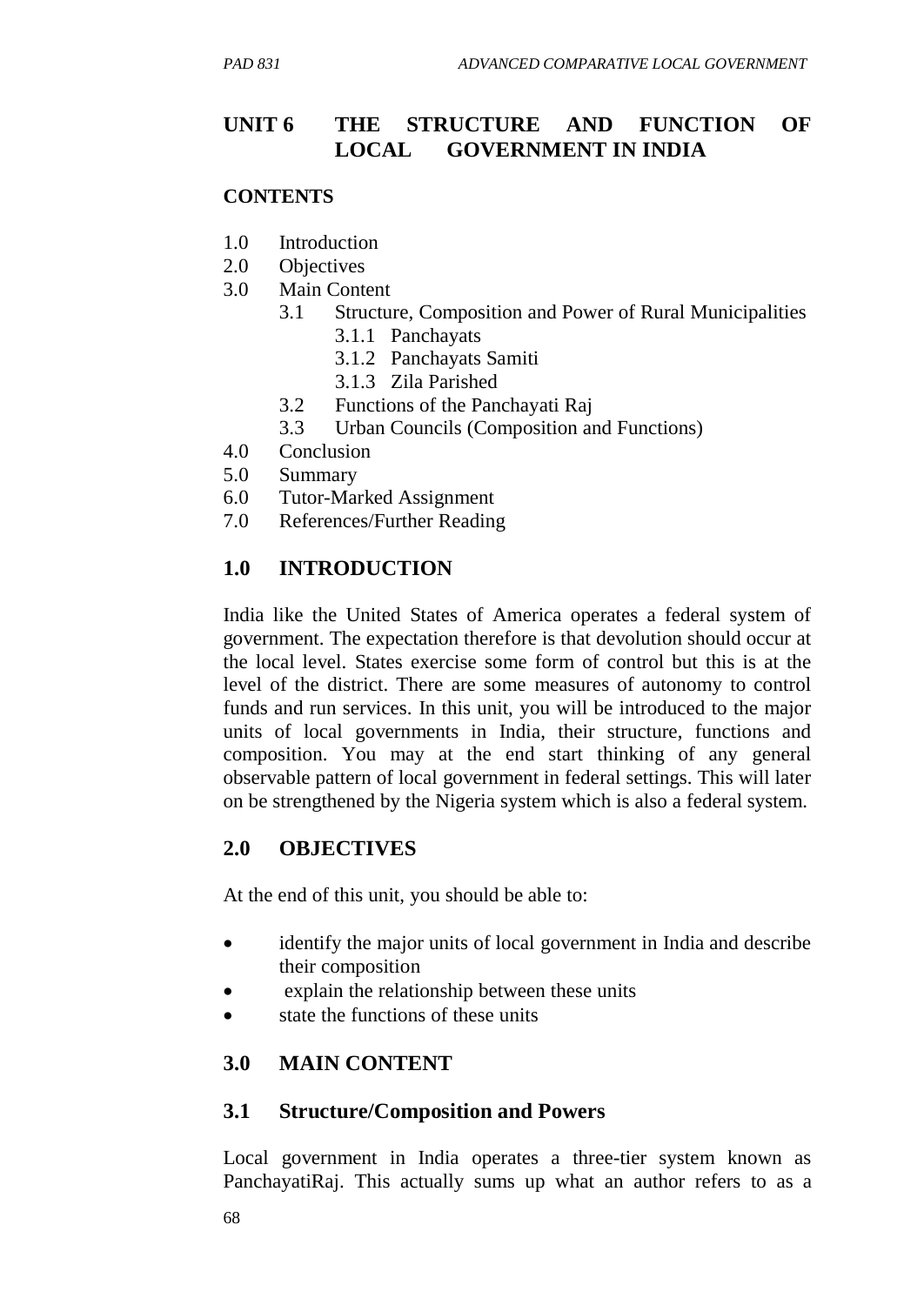"synthesis" consisting of the three levels of the districts, sub districts and the village levels. Locally, they are referred to as the Zila Parishad, the Panchayati Samitri (or Kshetra Samitri) and Panchayat respectively. They are normally structured according to ascending order of authority. This is represented in the diagram below:

#### DISTRICT LEVEL (ZILA PARISHAD) MUNICIPAL COUNCILS

### SUB DISTRICT (PANCHANYATI SAMITRI OR KSHETRA SAMITRI

#### VILLAGE PANCHANYATI

These units were actually created as a result of the balwantrai mehta committee which suggested a 3-tier system of local democratic decentralisation of powers. The premise for this idea lies in the fact that the constitution after independence was based on the plural nature of the India society, including the realisation of the villages (which houses 80% of the population) as the basic springboard of democracy. Added to this is the fact that the Indian Government Act of 1935 had offered autonomy to the provinces (now states), which in turn gave further impetus to development of local self government which in turn was the foundation of independence. Such right hand also has to be further extended to the grassroots for the reason stated earlier on.

#### **SELF-ASSESSMENT EXERCISE**

Graphically show the structure of local government in India.

#### **3.1.1 Panchayats**

Let us now look at the working of these units in ascending order of their authority.

This is the basic or lowest unit of local authority in India. Ordinarily, they are to be equated with villages which could be as large as 2,000 people and above. The major aim of this unit is to involve the people in government right from the grassroots level. Apart from this basic political function, there is the planning and functional dimension. The basic political arrangement is that the village panchayats is constituted on universal adult suffrage. There is some form of direct election into the village council but any other election to the higher authorities (smatia and parishad) are based on indirect or secondary elections. (mention must however be made of move by some states to have the higher authorities elected directly). Therefore there are variations in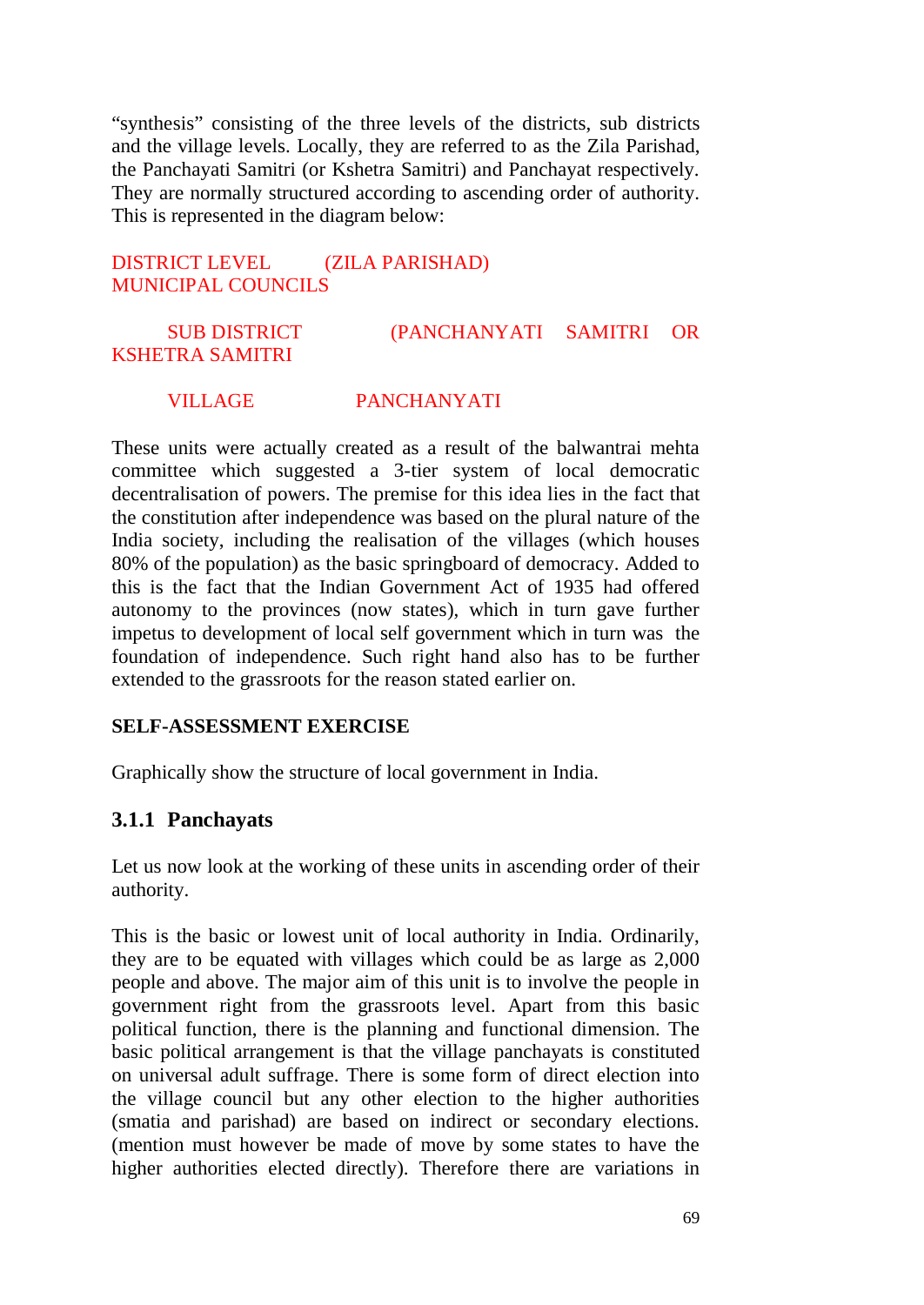pattern. Normally, the chairman of the village council becomes an exofficio member of the kshetra samiti.

Furthermore, at the panchayats level there is the meeting of all adult members in the village normally known as the gram sabba. It is normally consulted by the panchayats on proposed budgets and plans for development, especially agricultural production. Such plans are supposed to guide the village for a particular period of time. It is also consulted on progress of work over a period of time. This body meets periodically about 2-3 times a year or as occasion demands.

There is no gainsaying that this level is the least financially equipped and even their secretary, is hired and paid from state offices or secondary by the district council. This staff acts as liaison between the state and the village in the collection of revenue and maintenance of records and other documents. Departmental officers also monitor the activities of these panchayats.

The panchayats have judicial powers, but of a very limited nature. These are in the areas of minor thefts, trespassing, encroachment on public property and civil suits up to a few hundreds of rupees. In fact, a special council, nyanya panchayats or adalat panchayats whose membership is elected from among councilors of four to five villages may decide minor dispute involving cattle trespass, theft or gambling.

### **3.1.2 Panchayats Samiti**

This is also referred to as kshetra samiti. It is a form of "middle council" comprising a block or group of villages. They are more functional than political. Duties include more of execution of policy from districts and supervision of village activities. The population of such clusters of village or the samitis could range from 60000 to three million.

As pointed out earlier, the councils are constituted democratically, through the elected representatives of village on mostly indirect basis (i.e. from the panchayat). Their major function is sharing in development activities concerned with improving agriculture, forestry promotion, cooperatives, small industries, provision of educational, medical and public health services.

In terms of staffing, the chief executive officer is the "bloc development officer" who acts as secretary to the panchayats and responsible for ensuring that decisions of samatri are carried out. He in addition coordinates the activities of the various departments.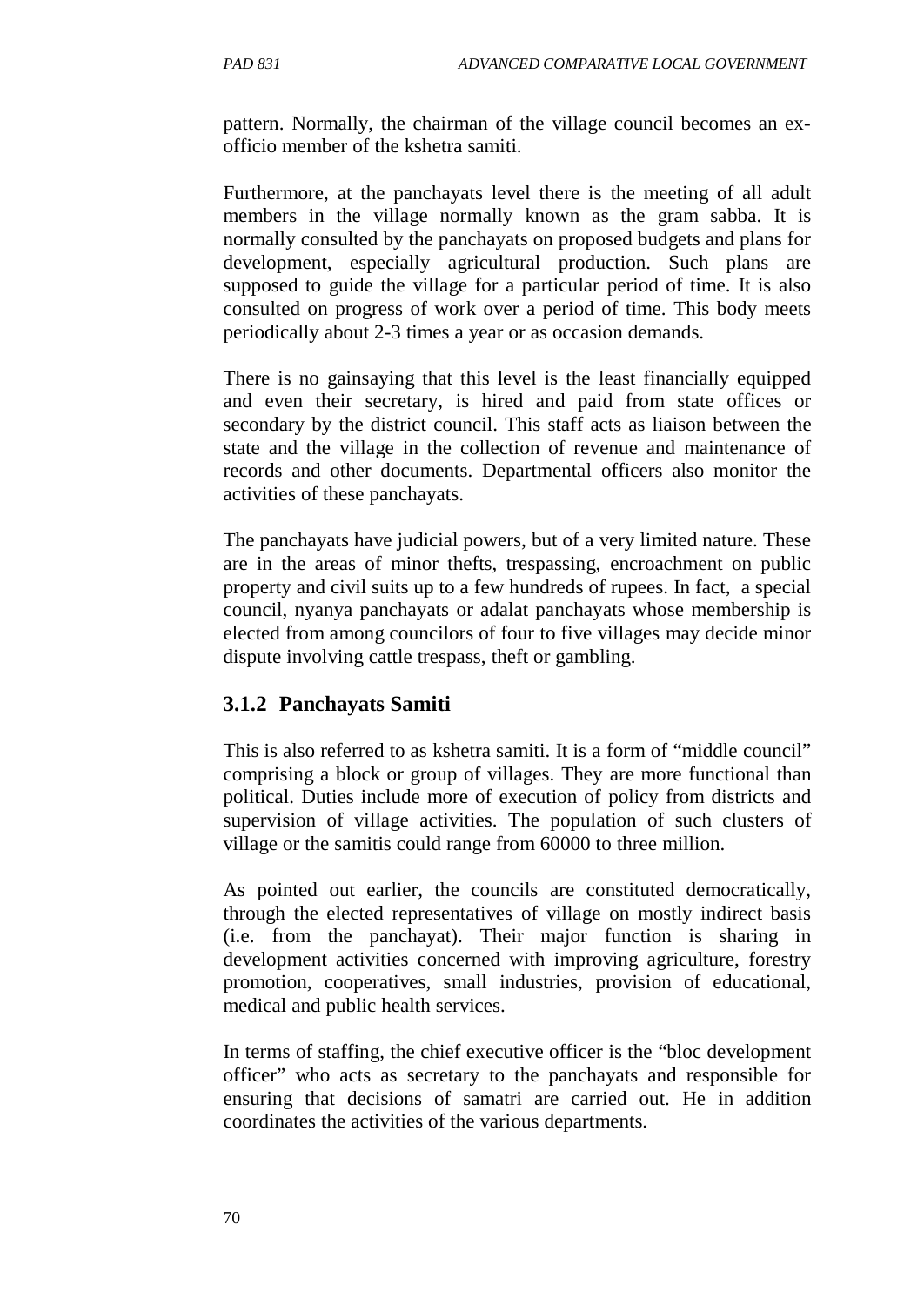### **3.1.3 Zila Parishad**

This is the colonial districts, basically carried out for the purpose of revenue collection and maintenance of law and order. It was inherited and adapted to suit post-independence structure. (It shares the same experience as in Tanzania). It is the most viable level of local government which works through the other tiers for grassroots development in revenue generation. It is also a vehicle for state government's presence in the rural area. The district therefore is important for development and for administrative purposes. Apart from these, it is also important as a representative body. It is the main local government council harbouring representatives of the panchayats, through the samiti to the districts. It can therefore be said to be an integration or synthesis of local democracy and administration, the embodiment of the unequal trinity – the Panchayats Raj.

Members of this body are elected either directly on the basis of universal adult suffrage or indirectly, for terms varying from 3-5 years. Such members could be between 20 and 40 in number. They could also include co-opted or association members in that area who may not speak but vote. The council could meet not less than 4 times a year or as often as possible. The president of the council is chosen from within the council in line with the cabinet system at the federal and state levels.

The major activity of the district is to meet, formulate and deliberate on plans and proper utilisation of resource, supervision and inspection by districts level officers of the various departments. Government or administration at this level could be organised through committees.

Its principal activities could also include construction and maintenance of roads and bridges and provision of education, mainly at the elementary level.

In its general administration, it exercises a lot of control over the units below it. For example, the zila parishad has power over grants going to the panchayats samiti and the latter over the panchayats. Zila parishad in every instance coordinates and supervises the work of the panchayats samiti in area of submission of budgets, of detailed development plans and of periodic progress report. Also, in administrative terms, the general administrator namely the collector, or deputy commission, the senior officer at the district level, is regarded by many as "the eyes and ears of the government". This is in tune with what happens in other developing nations were as a point of interest to government, effective control of the grassroots, is necessary through its appointed agents, be he the secretary of the commissioner at that level. Needless to say it is a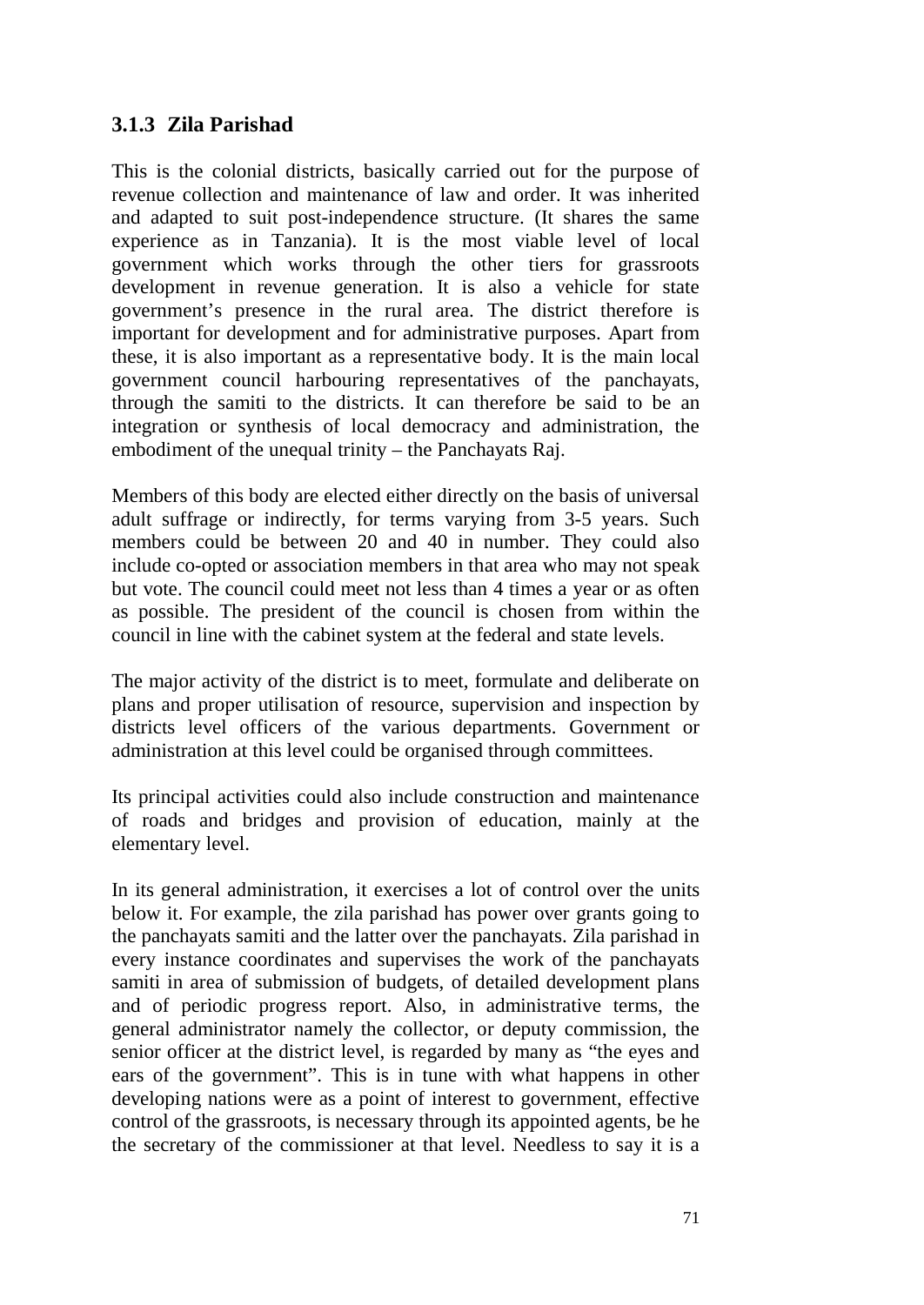colonial tradition. (Even the French have watered down the powers of the prefect considerably as seen earlier).

The technical officers at the district level are responsible for ensuring that in the panchayats samitis, both executive and technical departments are functioning efficiently and carrying through the programs properly. Thus, the framework exists through common representative, coordinating power and official hierarchy to bring together all three levels into a coherent system of local government and administration.

#### **SELF-ASSESSMENT EXERCISE**

What are the major roles of village councils?

### **3.2 Functions of the Panchayati Raj**

Besides the specific functions mentioned of each, there are certain general functions which are performed mainly by the zila parishad. These are functions found in any other setting in any developing country. These include all aspects of agricultural programmes affecting the former directly, animal husbandry, buildings and communication, education, administration (including secondary education) fisheries, forestry, small scale industries, irrigation, medical services, public health, social education and welfare and the collection of all land revenue. Many of these functions are handled by the district level while the minor ones are devolved to its subordinates. In some cases, subordinates are just used to execute these.

### **3.3 Urban Councils (Composition and Functions)**

There are over 300 urban municipalities in India. While some could be as large as some state capitals, others are either medium or small cities. Urban municipalities are also democratic entities and administration is either through a council, committee or board. Election is based on adult suffrage on a single member constituency. The duration of council could vary from between threetofive years. Such councils consist of chairman and members. The chairman could be mayor of president, elected from council among its own members for between onetofive years. He provides leadership but cannot override council as in many urban types of council. He could either be removed by a vote of no confidence of 2/3 (two-thirds) of council members, or by the state government. This is the parallel of the cabinet system at both state and federal/union levels as regards the democratic practice of removal. The other aspect of removal by state government is common with Third World countries. The experience is also similar in district council.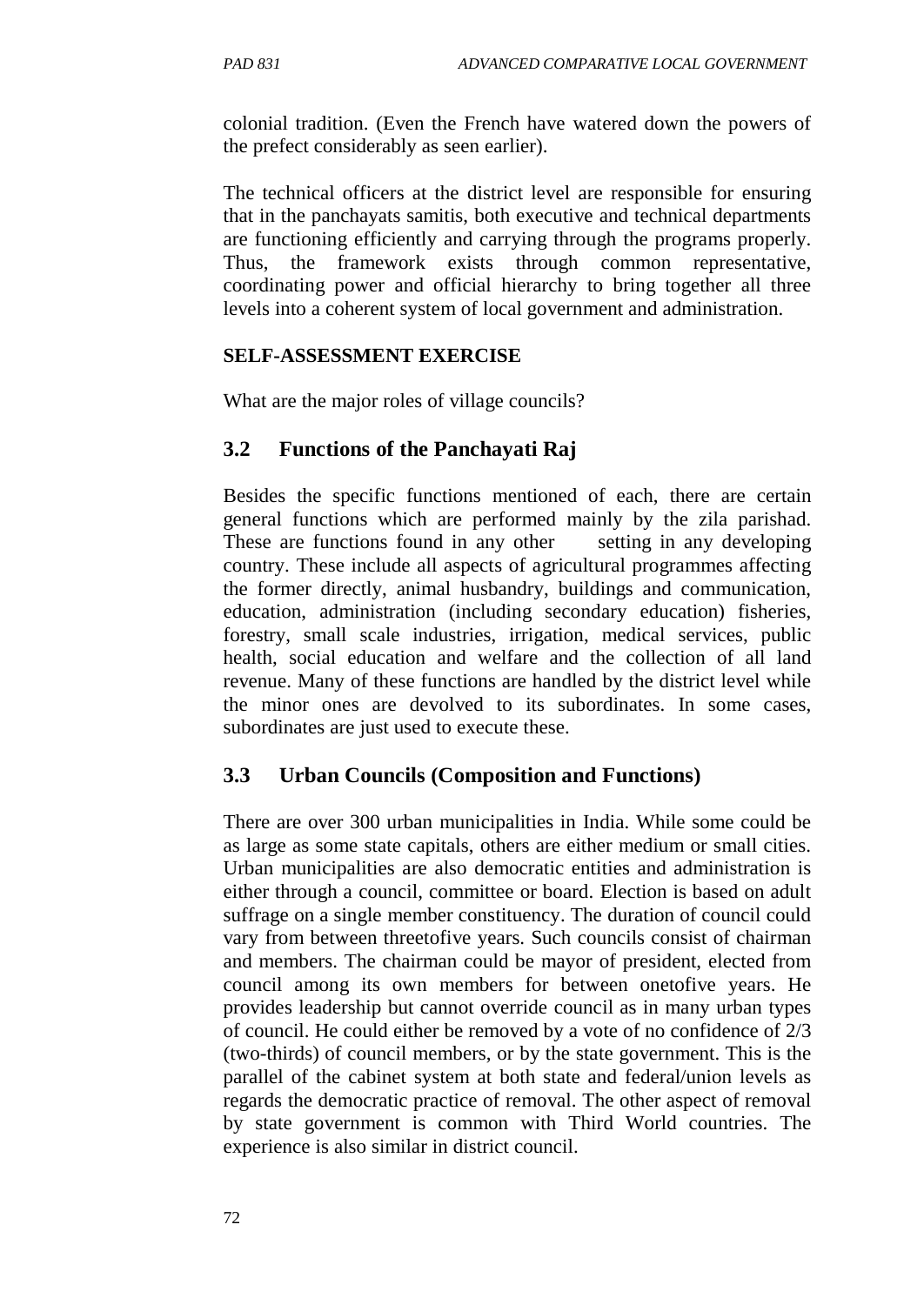Urban municipalities are viable because of their human, material and financial resources. They are also viable because of their strategic locations. They perform great tasks which could either be obligatory or discretionary. The former could include conservancy, street lighting, drainage, and construction and maintenance of road. Some larger ones in addition to the above embark on water supply, street cleaning and disposal of refuse and prevention of epidemics, while very large ones engage in additional functions like fire fighting services, health, markets, slaughters and primary schools.

Discretionary tasks include public concerns, public parks, gardens, museum, libraries, halls, rest houses, tree planting along roads, construction, or purchasing and maintenance of short distance railways and runways, providing public housing, city plan, land reclamation, census and other surveys, relief grants, and healthcare for the mentally ill.

From this listing, one could see that areas above the capabilities of local governments in certain other developing countries discussed in this work could be ventured into by urban councils here. Even in Britain, rail management is provided by British rail. Perhaps we can say at this juncture that those functions could be the prompting of certain ambitious councils. It may also depend on the national fiscal arrangement.

Broadly, urban councils perform both representative and administrative functions. At the political level, these councils make bye-laws, vote taxes budgets, sanctions above certain amount and appoint higher municipal employees. Administratively, they function through statutory and "permissive committee" which closely supervise the day-to-day functions of municipal operations.

## **4.0 CONCLUSION**

You have just gone through the structure of local governments in India. These structures or local units are taken very seriously because of the rural development focus of government. Community and rural development is topmost in federal and state governments' plans in as much as these are democratic structures. They are seen much more as instruments of change in rural areas. The colonial three-tier structure has lasted this while and has become very functional. In keeping with the rural development focus over the years, the panchayats have been turned into centers for agrarian development. Human resource development and mobilisation has become the cardinal strategy of India local governments.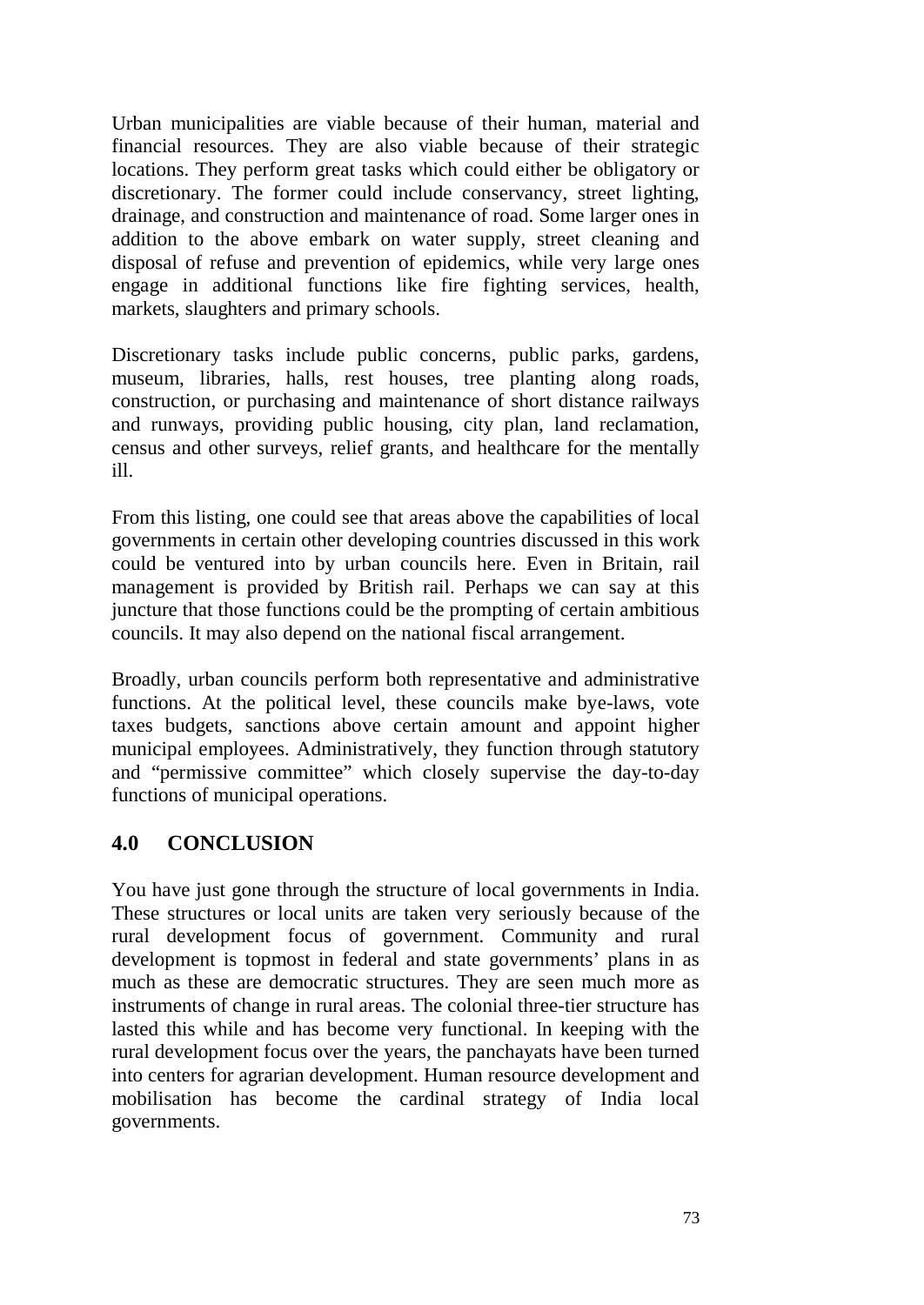Note that urban councils in a developing setting like India also undertake gigantic functions like short distance railways and support, public housing, land reclamation, census and other surveys. This tells you the rate at which urban councils have grown (i.e. in complexity).

# **5.0 SUMMARY**

Having gone through this unit, we can try to recall some of the major highlights of the unit together, as follows:

- the major tiers of local governments are the zila parishad, the kshetra samitri and the panchayat. These are district, sub-district and village councils respectively. There is also an urban council which is single tier in nature. The government system is known as the Panchayats Raj
- the councils or executives of these councils are elective. At the panchayat level is the village council. Members from here represent the panchayat at the village, subordinate and district levels (secondary election). The chairman of the village council is however an ex-officio member at the next level
- the samiti contains a group of villages and they are more functional than political
- the zila parishad is the most viable and highest level of local government. It works through the other tier of local government for grassroots development. The council is elected for a tenure of 3-5 years and the system of government is parliamentary
- there are 300 urban municipalities in India, some of which are as large as state capitals. The administration is either through a council, committee or board. The Mayor or President runs the council in a cabinet or parliamentary system
- functions of the Panchayat Raj range from agriculture, to education (including secondary) and to economic functions like small scale industries and revenue collection (especially land revenue).

# **6.0 TUTOR-MARKED ASSIGNMENT**

Identify the main features of the zila parishad as the main unit of local government administration in India.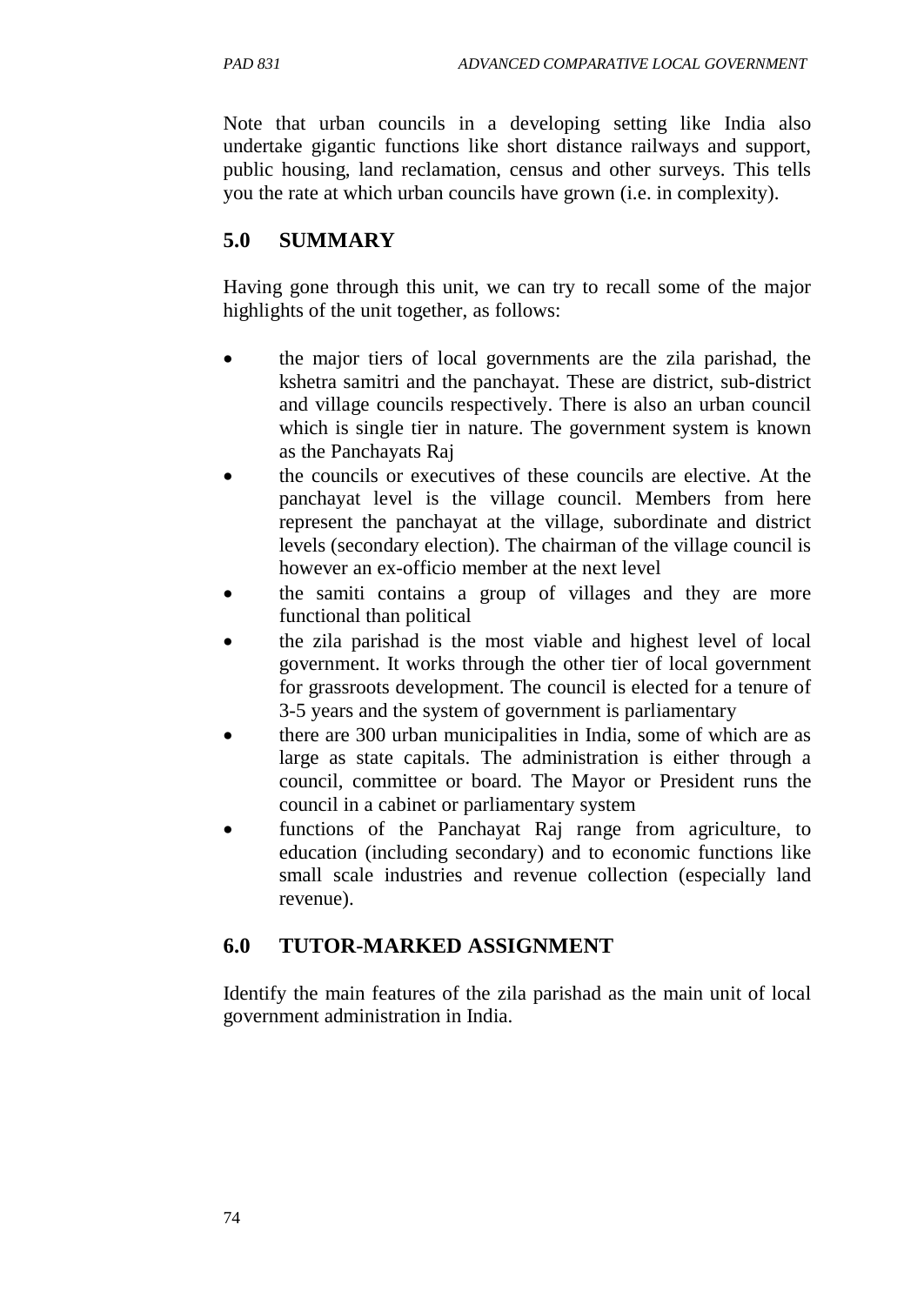### **7.0 REFERENCES/FURTHER READING**

Blondel, J. (1974). *The Government of France* Melthouse and Co. Ltd.

- Blondel. J. & Ridely, F. (n.d). *Public Administration in France*. London: Routledge and Keagan Paul.
- Humes, H. & Martin ,E.(n.d). *The Structure of Local Government throughout the World.*

Price, J.A. (n.d). *Comparative Government.*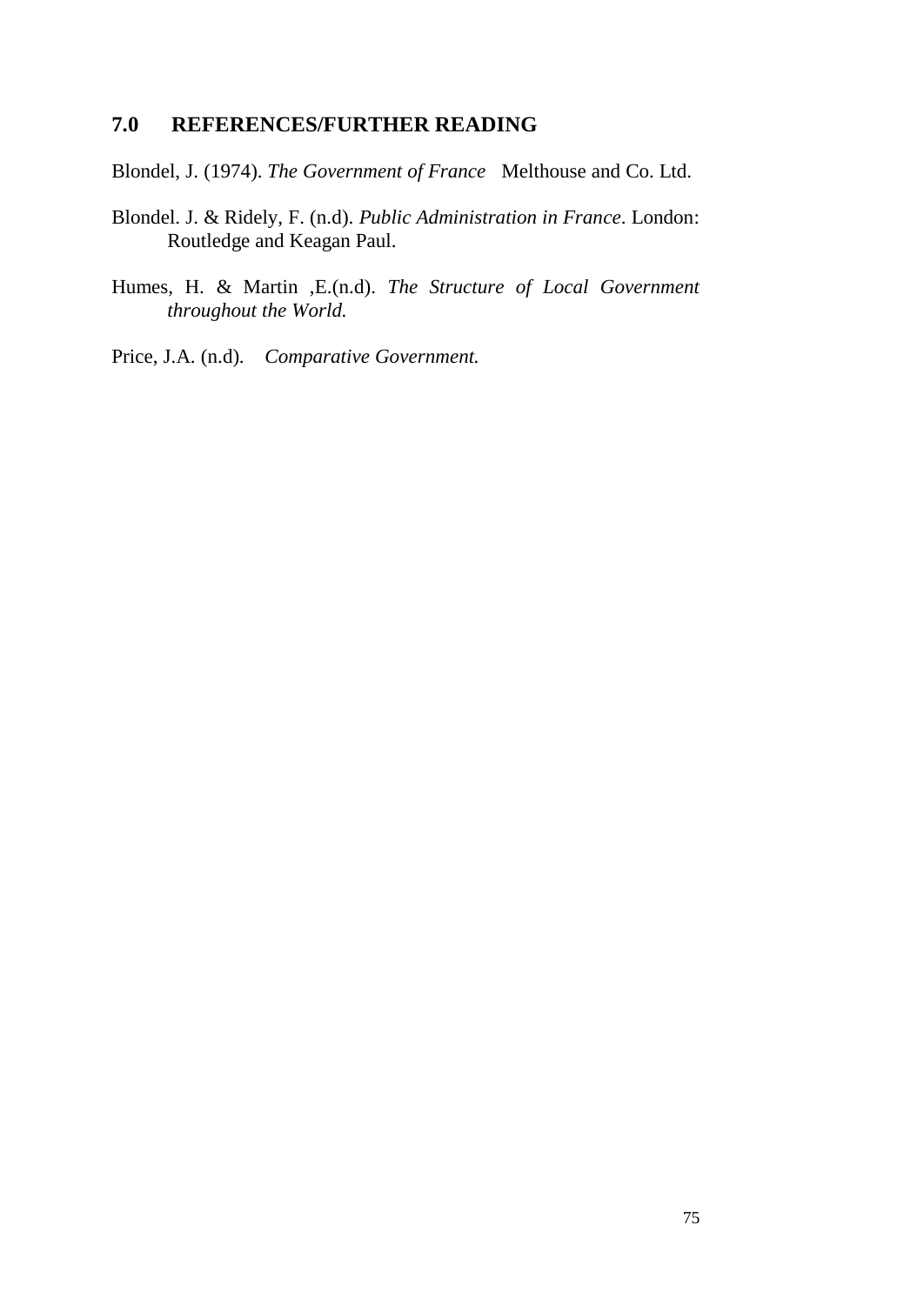# **UNIT 7 THE STRUCTURE AND FUNCTIONS OF LOCAL GOVERNMENT IN TANZANIA**

### **CONTENTS**

- 1.0 Introduction
- 2.0 Objectives
- 3.0 Main Content
	- 3.1 The Setting
	- 3.2 Local Administration Before and During Arusha i.e. The **Sixties** 
		- 3.2.1 Election and Composition of Council
		- 3.2.2 Administration and Functions
	- 3.3 Post-Arusha Governments: Major Changes
		- 3.3.1 Further Changes
- 4.0 Conclusion
- 5.0 Summary
- 6.0 Tutor-Marked Assignment
- 7.0 References/Further Reading

## **1.0 INTRODUCTION**

You have just been introduced to the structure and functions of local government in India. You are about to be introduced to the same exercise in Tanzania which is another developing country. The only difference is that Tanzania operates a unitary system of government. India parades a history of successful democracy while Tanzania has gone through a history of one-party democracy and highly ideological leadership especially during the Nyerere era. In this unit, you will come across the ideological basis for local government structure, composition and how it operates. You will also encounter cases of deconcentration associated with most unitary systems (and more especially as conditioned by the ideological structure). The discussion will be organised into local government before the Arusha Declaration of 1972 and after.

## **2.0 OBJECTIVES**

At the end of this unit, you should be able to:

- identify the structure of local governments and their functions before 1972
- describe the major changes that took place after 1972
- explain the role of ideology and party machinery in local government administration during these periods.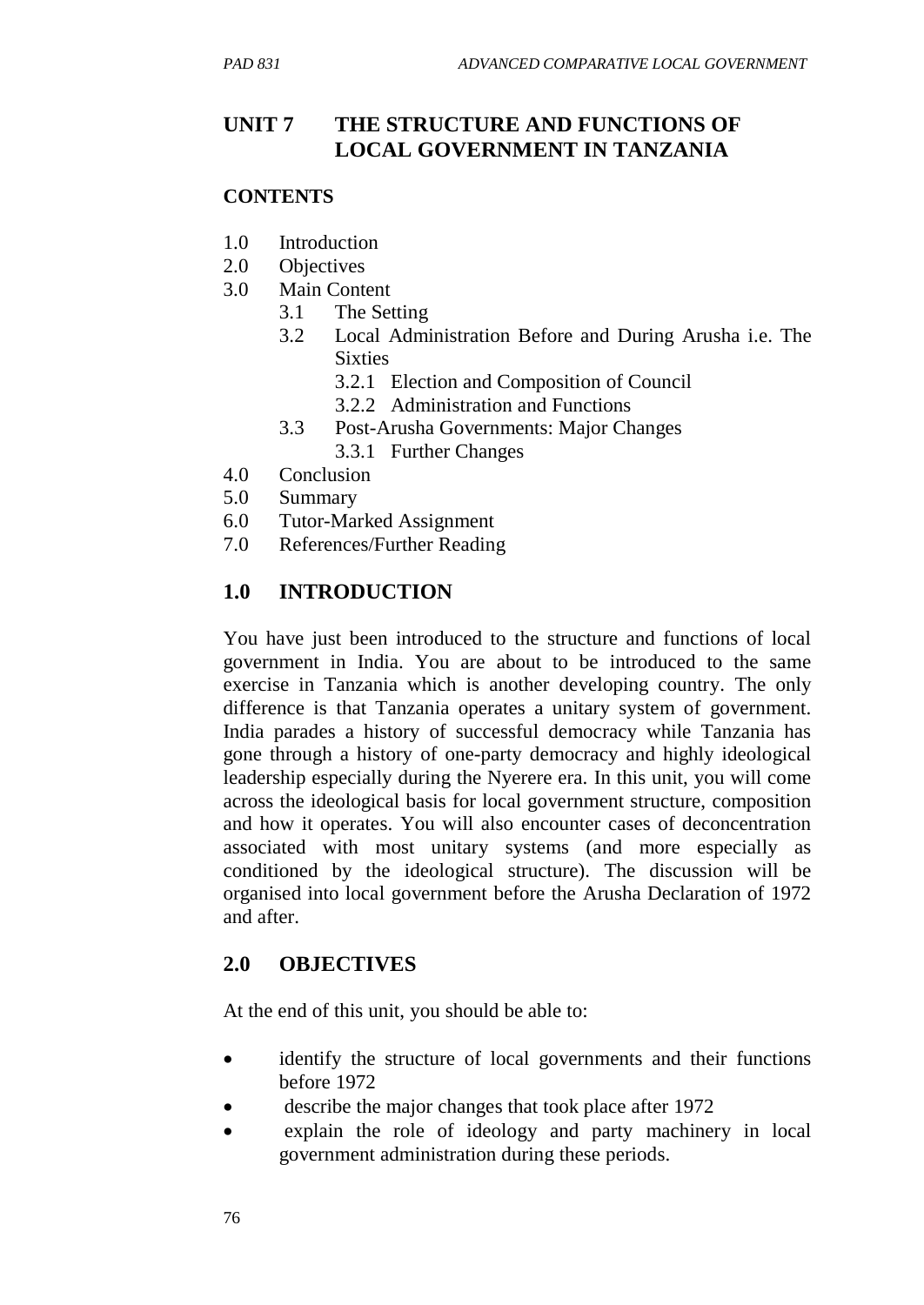### **3.0 MAIN CONTENT**

### **3.1 The Setting**

Tanzania, a union or federation between Tanganyika and Zanzibar, became independent in 1961 from British colonial rule, even though the actual union took place three years after independence. With such a union, Tangayika the senior and mightier partner, produced the president while Zanzibar the vice president (at least to start with).

Tanzania may not be a rich country but it has produced a main man of Africa, a talented and progressive leader, full of ideas and ready to go, but unfortunately constrained by both internal and external forces. Before we go into an exploration of this, let us go through a political structure/administration configuration of the country and the place of local government.

A one-party state, just like its Chinese and Soviet counterparts, the party was government and government was party. So every activity of government, every idea and every structure was either informed by or governed by party ideology.

Structurally, there is a central government in Dar es Salaam, below it are regions, then districts after which come division and villages. At least this was the position before Arusha and much of this was also retained even after Arusha. This is a unicameral parliamentary legislature at the center while each of these units except, perhaps the regions is democratically constituted. As pointed out above, the Tanganyika African National Union (TANU) is the sole party and the principal unifying force within the country. Politically, Tanzania has gone through three phases in its post-colonial history viz pre-Arusha, Arusha and post Arusha. These come with different ideological phases namely capitalist and socialist. The model local government system is discussed under the first era while changes to these are discussed under the other experiments.

## **3.2 Local Administration Before and During Arusha (i.e the Sixties)**

The following is a diagram of the structure of local government before being restructured in 1972.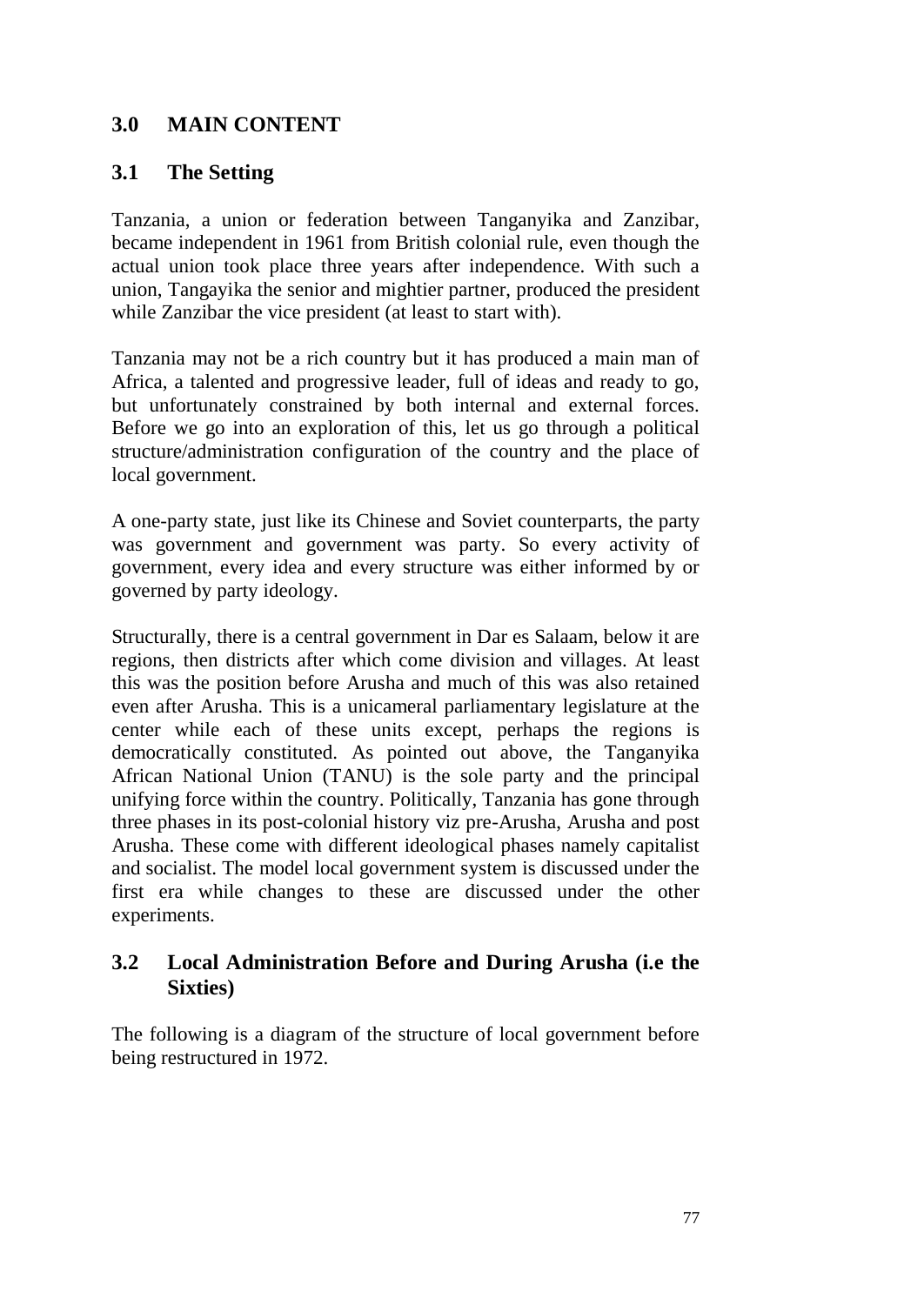#### CENTRAL GOVERNMENT

REGIONS

#### DISTRICT/URBAN COUNCILS

#### DIVISIONS

#### SUB-DIVISION

#### VILLAGES

The effective nucleus of local government is actually the district. Above the districts are regions, 17 in number. Regions are more of coordinative and planning bodies with no elected representatives but with some controlling powers. They are headed by regional commissioners, who in most cases is the regional secretary of TANU (does this remind you of French local government?).

There was 60 districts in Tanzania with a distribution of two to six in each region. This was the effective seat of local government administration even though subject to the regional government. For urban councils, there are 15 of them. The style of administration in Dar es Salam and Tanga towns are based on different sets of laws modeled after English local government.

Division, (subdivision) and villages operate below districts for planning purposes, welfare and other basic functions. Of course, the villages are the most natural entities out of these, while the rest are either artificial creations or done for administrative convenience. The structure as it looks could also have some coincidence with some traditional native authorities but after independence and especially under guidance of TANU, these structures were either removed, ignored or where retained and modernised to suit the postcolonial drive for development.

#### **SELF-ASSESSMENT EXERCISE**

Describe the structure of local government in Tanzania before 1972.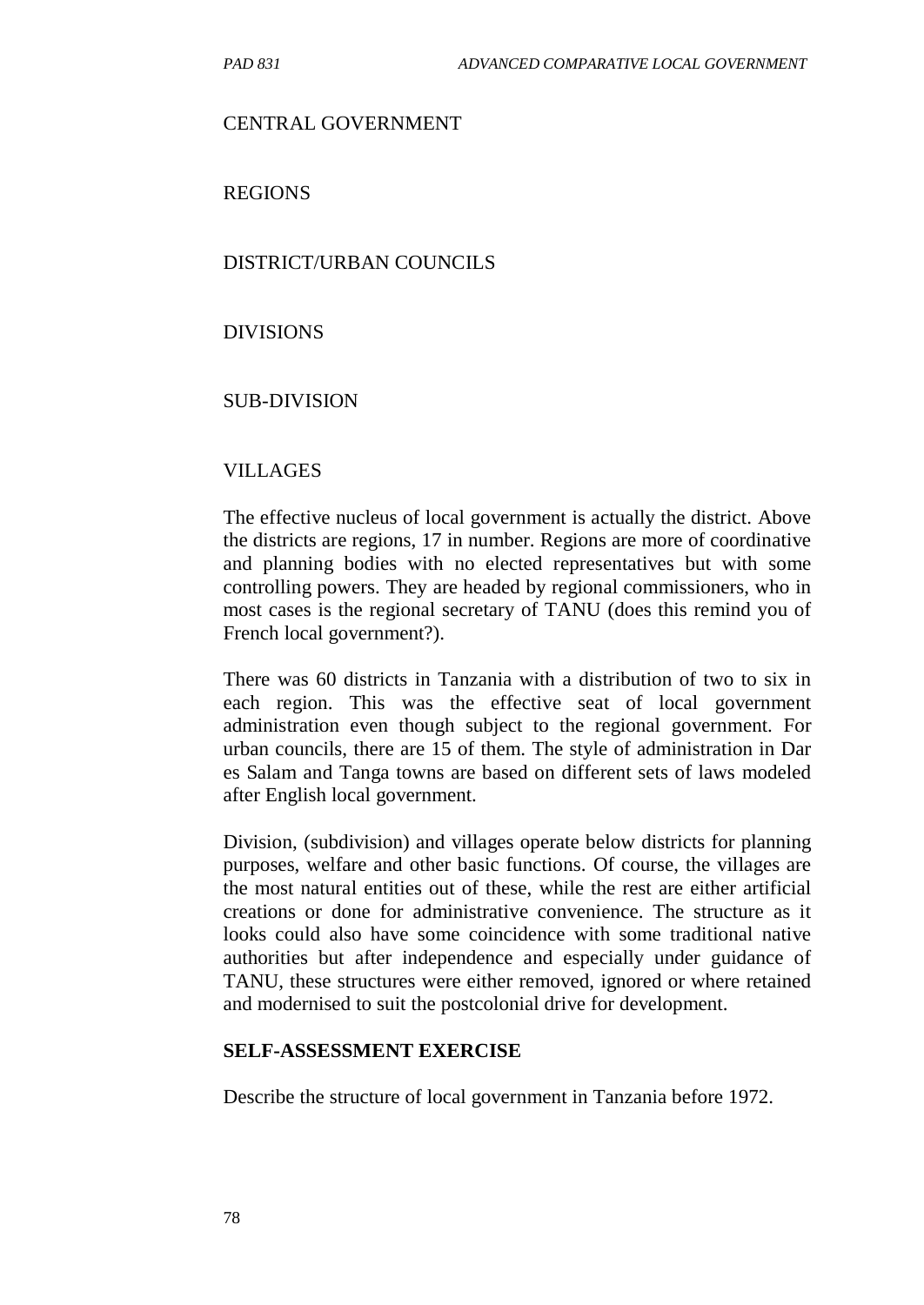## **3.2.1 Election and Composition of Councils**

Local governments, rural or urban are divided into wards, from where representatives are elected into councils. List of candidates are however drawn up by the local TANU while the president has powers and does actually appoint ten people into the council, mostly TANU district executive committee or civil servants. The local TANU leader becomes the chairman of the local council on ex-officio basis. Such exercise replicates themselves at the other subordinate levels. At the regional level however, the picture is much different. Because its major function is administrative i.e. development planning, its composition is that of a combination of party secretary, members, districts chairman and experts. Local governments can therefore be said to experience little democratic experience under an arrangement where list of candidates are preprepared and imposed. This of course is typical of one-party states.

### **SELF-ASSESSMENT EXERCISE**

What is the composition of a typical planning committee for local government?

### **3.2.2 Administration and Functions**

Normally, council is the highest authority in the local level but each subordinate authority is subject to that above it and entirely dominated in complexion by the TANU party at that level – a sort of "dual subordination'' as in the socialist state

The bureaucracy of the local government is headed at the district level by the Head of the administration, sometimes referred to as the executive officer (who is directly in charge of personnel and administration. His counterpart at the urban center is called the town clerk (as in Britain). However, the rest of the departmental heads are the representative of the various central government ministries serving in the district. This personnel system may cut overhead costs as an advantage but could create problems for local unit.

At the divisional level, the executive officer is appointed by the district council with the approval of the regional commissioner, while an assistant divisional officer takes charge of the subdivision. Village executive officers are also appointed by the district to take charge of village administration.

The major function of these tiers of local government right from the region to the village is planning. As such, there are planning committees replicated at each level with a hierarchy of authority and accountability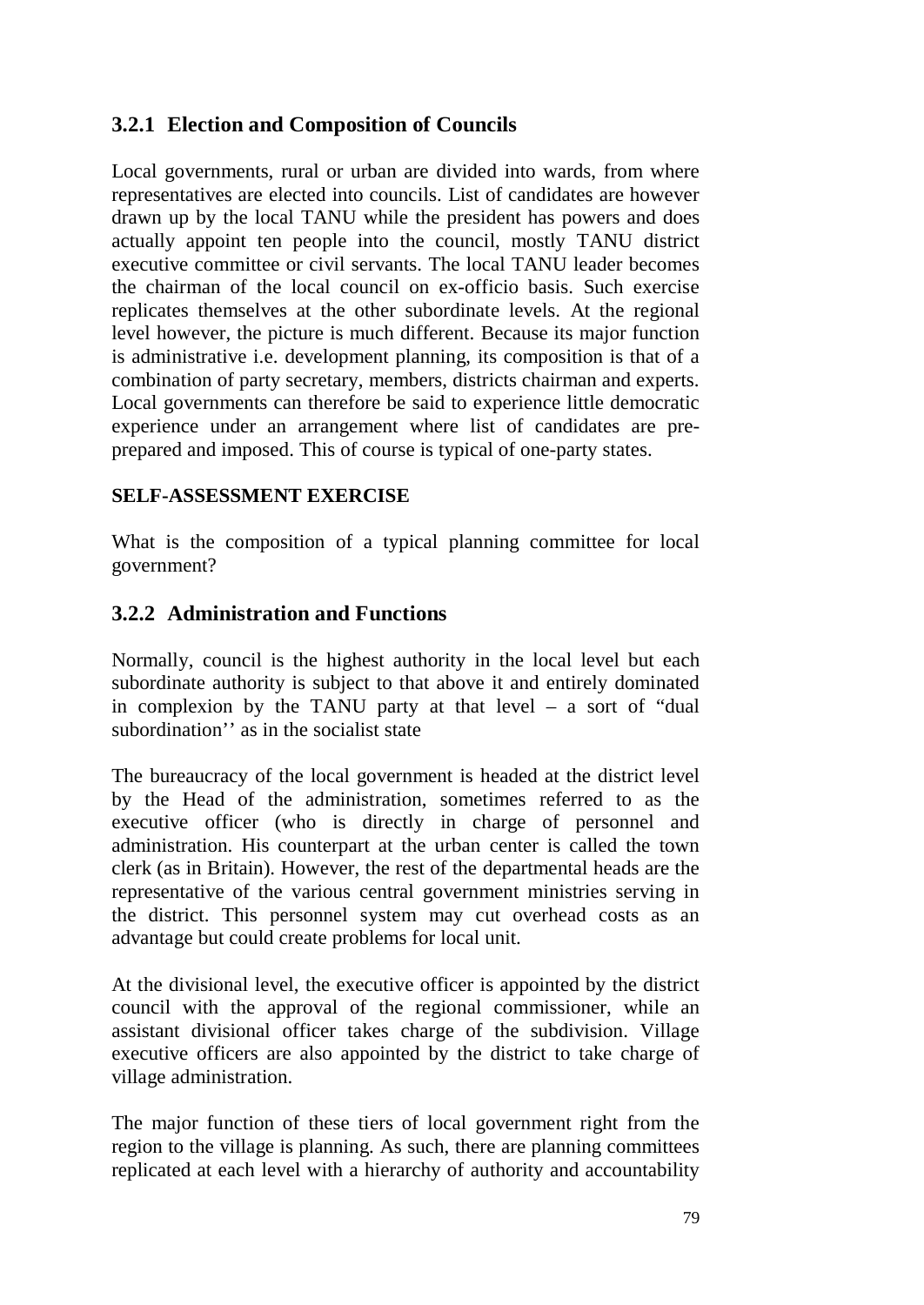in this respect. Development and planning committee become all too important in rural areas. The major function is to draw up budgets or annual development estimates which must be approved by council. On the other hand, these planning committees supervise projects through the various local committees i.e. right from regional to village level. Such plans must in the first case, pass through the estimated line of authority with much vetting done at the district planning committee level and "much politicking" at the regional and even central government levels.

A typical planning committee could include the regional commissioner as chairman, all members of the finance committee, all departmental and technical officers in the district, cooperative society officials, and the area chairman of TANU and the executive officer of the council who acts as the secretary. Such composition depicts politics, administration, and expertise at work but showing, of course, the overriding dominance of the political with both regional chairman and secretary (both TANU official) at the core.

The other functions which local governments perform are social and education (especially in the rural areas which are quite incapacitated by finance and personnel). District councils undertake roads, apart from trunk ones (for which grant is received). This is apart from the approval of plans from development and planning committee from below.

Much of the activities and administration of the councils are carried out through committees. One of it has been mentioned. Others could include finance committee. Central government officers serving in such areas could be co-opted into these standing committees. They normally make recommendation to council from time to time.

## **3.3 Post-Arusha Local Government: Major Changes (i.e. the Seventies and After)**

In 1972, the blue-print of political reorganisation began to receive actualisation on the ground, especially with the decentralisation of government Act of 1972. This abolished the old local government but transferred many of the functions previously performed by national ministries to regions and districts, where former local officials plus technical officials continued to serve as members of the national civil service. Administration therefore became four tiers with the president and his ministers dealing with issues of national and international scope, while local administration became the prerogative of regions, districts, wards, villages. The regional and districts levels were headed by a commissioner assisted by development directors (to promote Ujama). Wards and villages were served or headed by party secretaries.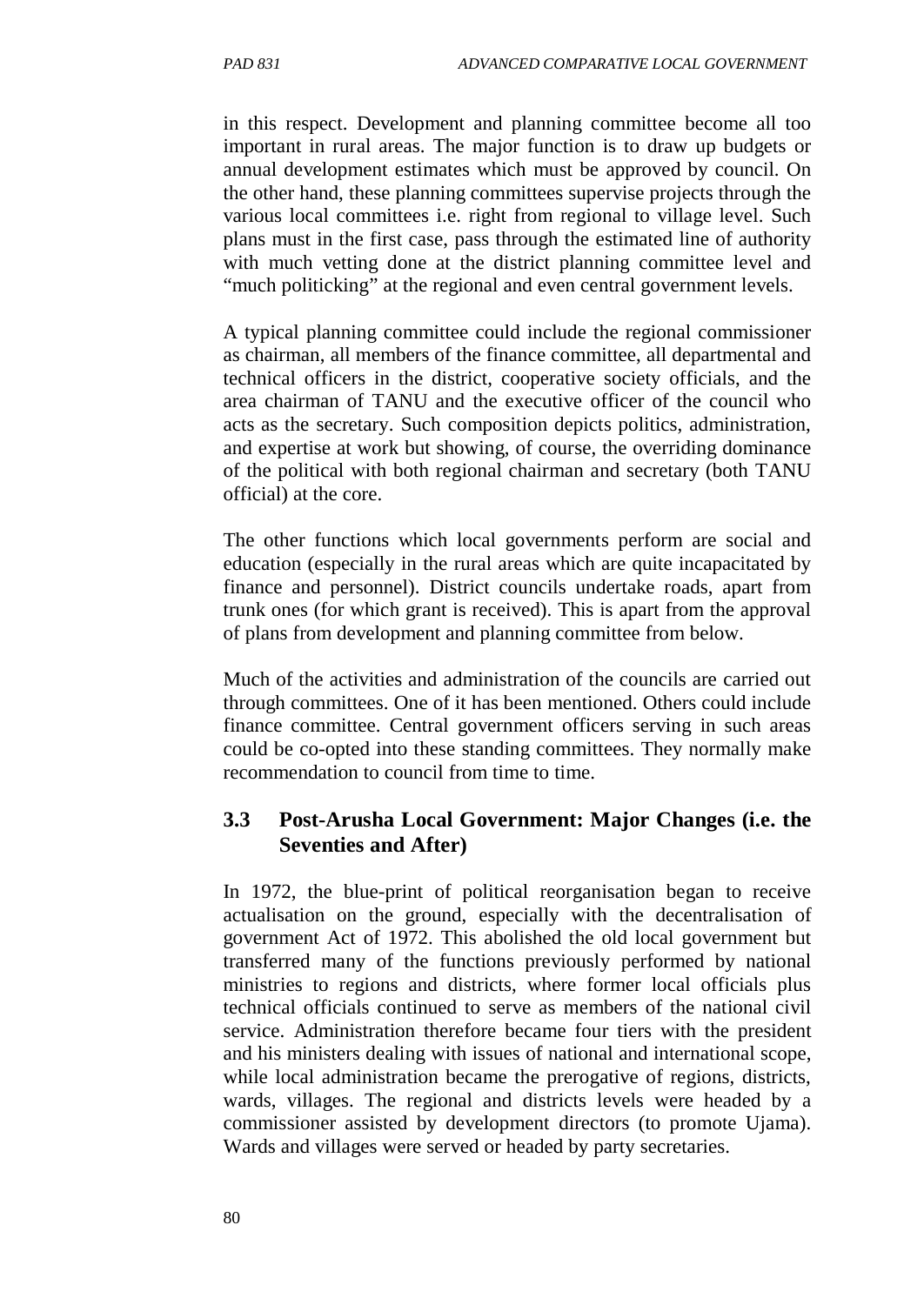As pointed out above, the new structures were meant to decentralise power to the people. Instead of the usual administrative and bureaucratic structure interlocking with the party structure which was often in conflict, these were put strictly under party leadership and control and a fused structure, sort of, evolved. This was necessary because this phase of socialism was fused to be the new 'Illagisation or Ujama'. The aim of such an exercise was to allow villages to pool resources together to be able to attract funding and become more viable and productive. Human resources would also be available for translating resources into service through such an experiment.

As would be experienced, such radical changes would move hamlets from their natural habitat to join more viable ones. Literature abounds on the Ujama programme and its successes and failures. The major failure of the programme, however, arose from the limited funds of government, apart from organisational problems.

So the elaborate plan of Nyerere in the 1970s to succeed, had to be village oriented/centered, a local democracy with some local autonomy. Following from the structure already discussed, there is the village development committee consisting of 25 members, chaired by the party secretary. Decision from here passed to the ward development committee for approval, then to the district development committee (to be received) and approved by TANU executive committee). From here, it passed to the regional development committee and then to the prime minister's office. The approval plans are then implemented by regional and district development directors.

The difference in the system of the 1970s was not much from what existed. As earlier indicated, the difference is in the area of invigorating the level of participation at the village, ward and district levels specially the first, but it appears the influence of the rural village man stops there. As can be seen, the same bureaucracy and control are evident by party and the service. It is not just enough to give the people more say. It is not an end in itself, especially when their input has no way of passing through bureaucratic and political channels un-mutilated. Even with the introduction of Ujamaa from 1973, with the demarcation of 250 families, and with its voluntary and later coercive results cannot register themselves where power is not located and where these results are supposed to be shown, which does not take us far as the Arusha stage. It meant there was still something fundamentally faulty with the society. The system of local government still required some shake up.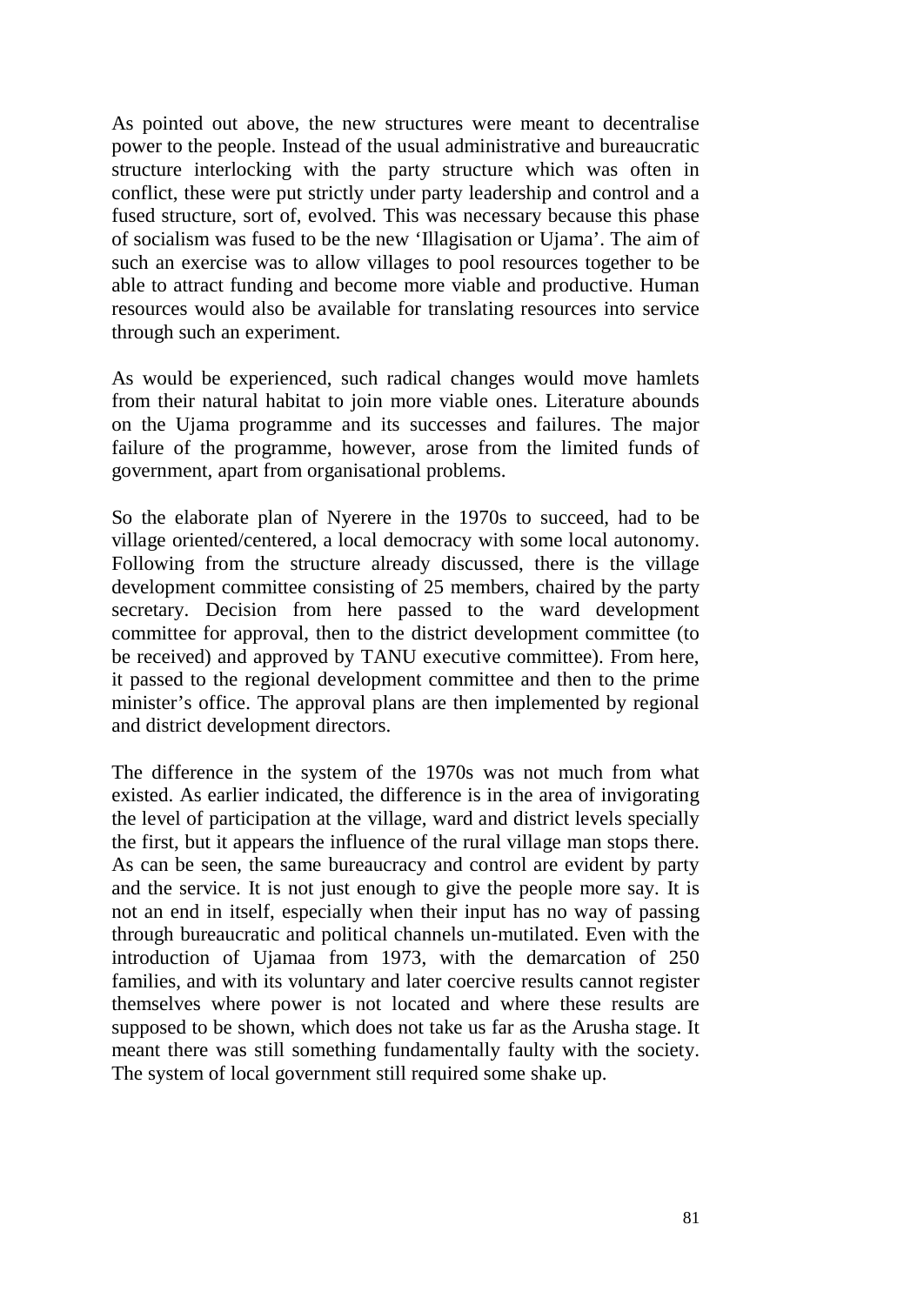# **3.3.1 Further Changes**

After some stock-taking over decades, another reform in 1982 made it glaring that neither the system of ideology, nor the structure it created nor the system of government worked.

The major functions are as follows:

- all major existing laws on local government were replaced by new legislation (including the 1975lLaw on villages) showing the admission that accelerated development via Ujama had failed
- urban and district councils resurfaced
- regional development committee survived and was to be "coordinative" and "consultative" in role
- urban councils were to become more democratic, thus terminating some ex-officio and regional nominees and even the power of the regional commissioners on these councils
- rural district became multi-tier districts, wards and villages. Wards were for planning purpose so also were villages and their activities responsible to districts
- districts could establish town authority while three of its members must be part of the town executive
- districts council became the only local government or body with sufficient finances to employ its own fully qualified staff
- the composition and administration of these various councils are laid out
- on staffing, experienced staffs were recalled while others were seconded to the new councils. A unified local government service like one of the 60s was adopted
- note also that the president retained the power of appointment of chief executive officers of urban councils while districts councils could exercise this under the advice of the local government service commission.

# **4.0 CONCLUSION**

The Tanzanian experience has been interesting not because of the fluctuating changes but because the ideological option which was supposed to remedy the system crumbled under a supposedly charismatic leader and a socialist system. However, the structure of local government reflected the ideological and party structures. One sees control of party and ideology through the district down to village councils. Such controls were so excessive that it did not give breathing space for local energies to be released for development.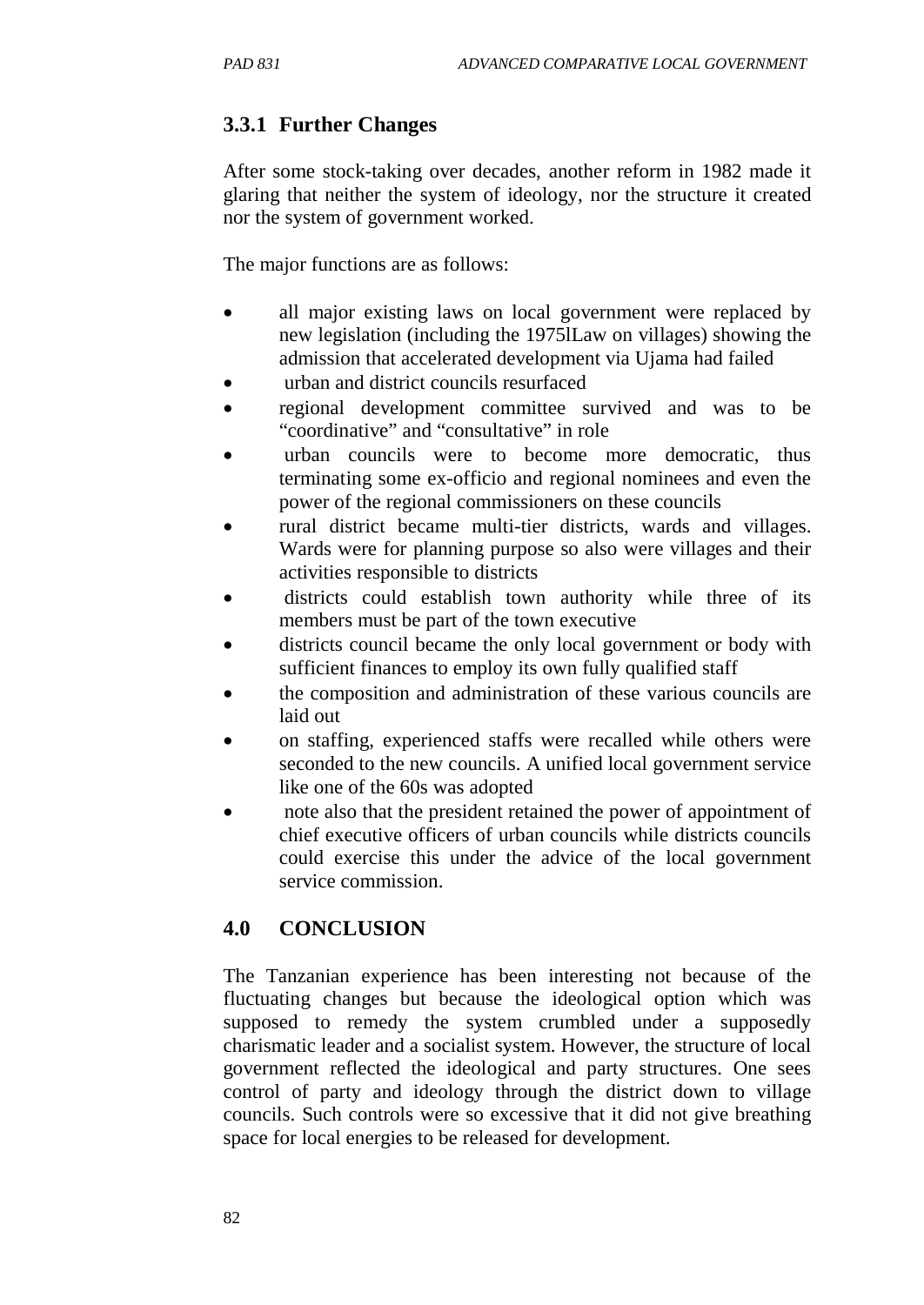Nevertheless, the impact of ideology on such structures and the development process has been a high level of mobilisation, especially political education and participation. There was mass awareness of both the ideology and the party structure and this worked for mobilisation of the people. The problem has been that such mobilisation did not translate into much of concrete development. Other variables outside the subject under study like finance may be able to explain this better.

## **5.0 SUMMARY**

Having gone through this unit, the following should occur to you as some of the main highlights.

- Tanzania operates a unitary system and therefore the experience here is more of deconcentration than devolution
- Ideology and the single party system impacted heavily on the structure and functions of local government in Tanzania.
- Tanzania operated a multi-tier system of local governmentdistrict/urban council division and villages with changes after 1972
- Councils were elected with local TANU leaders taking charge of the local council as chairmen.
- Major functions of Council includes planning, drawing up budgets, social services and education, roads and rural development.
- Greater decentralisation was attempted as from 1972 since more functions were transferred to them while transforming local governments into 4-tier structure with the addition of Regions. Such decentralisation was an evidence that the Ujamaa programme has failed.

## **6.0 TUTOR-MARKED ASSIGNMENT**

Highlight the major changes brought by the post Arusha Reforms of 1972 (i.e. before 1982 reform).

## **7.0 REFERENCES/FURTHER READING**

Humes, S. & Martin, M. (1963). *Local Government in the 20th Century*. IULA: The Hague.

Whool, P.M. (1987). "The Search for Participation in Tanzania." in P. Mawhood (Ed.) *Local Government in the Third World: The Experience of Tropical Africa*. New York: John Wiley and Sons.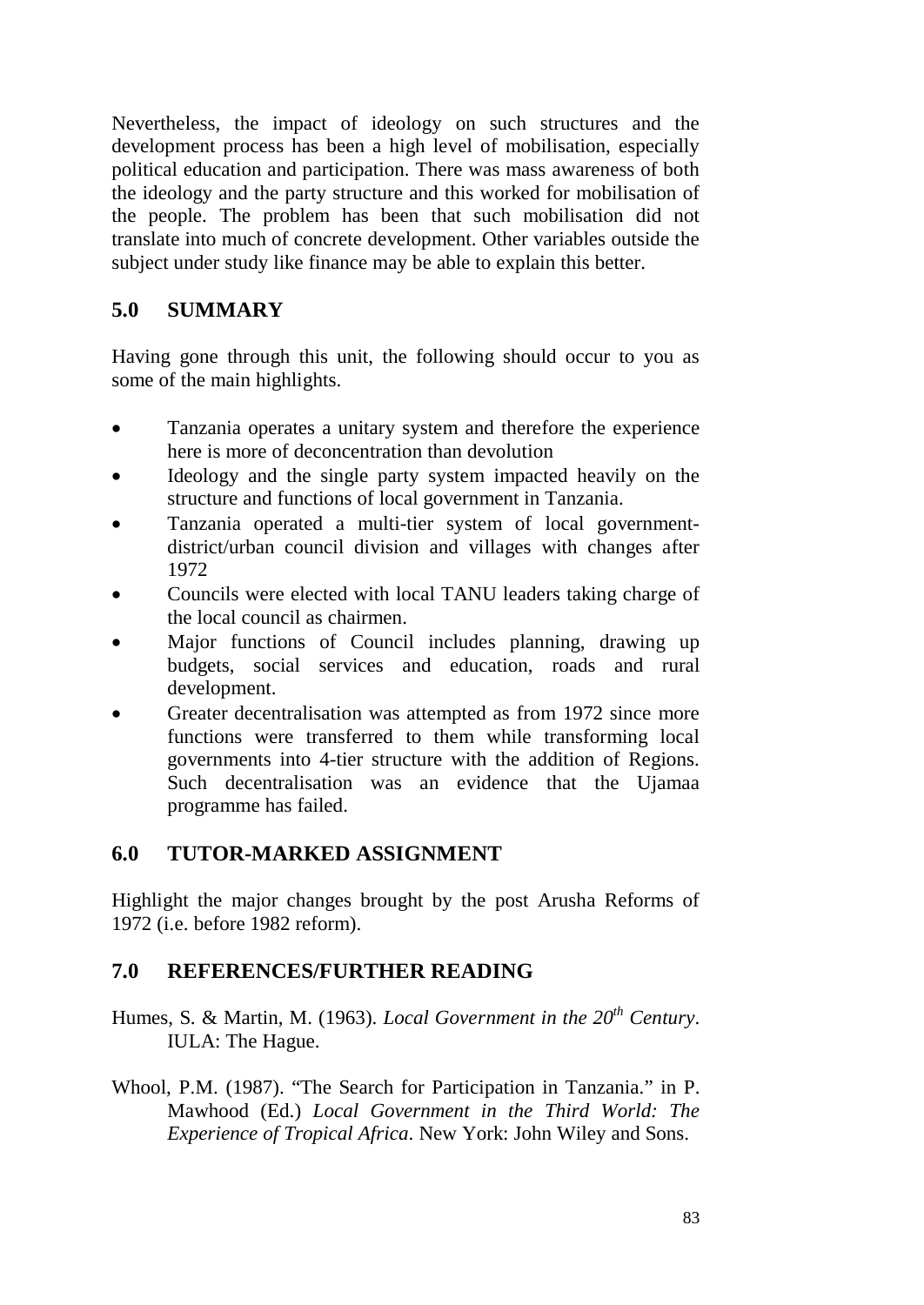# **UNIT 8 THE STRUCTURE AND FUNCTIONS OF LOCAL GOVERNMENT IN NIGERIA**

### **CONTENTS**

- 1.0 Introduction
- 2.0 Objectives
- 3.0 Main Content
	- 3.1 Single Tier Structure
	- 3.2 Political and Administrative Structure
	- 3.3 Functions
- 4.0 Conclusion
- 5.0 Summary
- 6.0 Tutor-Marked Assignment
- 7.0 References/Further Reading

# **1.0 INTRODUCTION**

A third of the federal system to be considered after US and India is Nigeria. We expect the level of decentralisation to be high. In Nigeria, it has been a vacillation between deconcentration and devolution, but since the landmark 1976 reform of local government, these units have become more of devolution, especially and ironically even though during a military administration. In this unit, you will be introduced to the structure of local government especially since 1976. Both political and administrative measures will be given attention. Functions are elaborately presented, classified and discussed. At the end of the unit, you will have a further chance to consider the pattern that still emerges from a federal structure.

# **2.0 OBJECTIVES**

At the end of this unit, you should be able to:

- explain the single tier structure of local government in the Nigeria local government system
- present the administrative structure of Nigeria local governments in a diagram (both for the 1976 structure and the 1998 structure)
- compare the political structure of 1976 to that of 1991
- state the mandatory and concurrent functions of local government in Nigeria and comment on what differentiates them.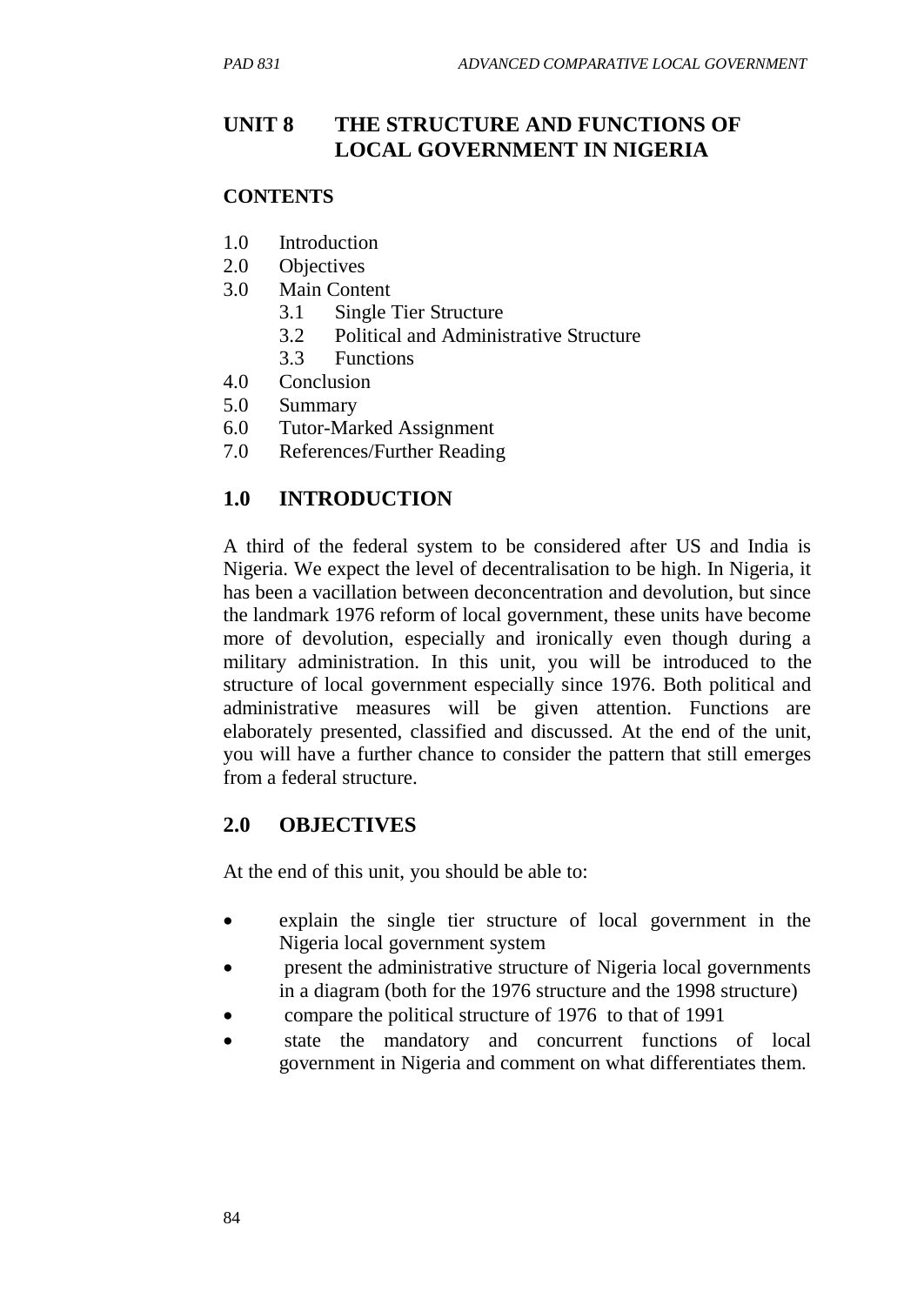### **3.0 MAIN CONTENT**

### **3.1 Single Structure**

The 1976 reforms explain this as follows:

All the statutory and public service functions of local government in Nigeria should be concentrated in multipurpose single tier institution called local governments with complete and self-contained budgets, so that the whole system of local government within any area can be identified, costed and coordinated.

It also went on to say this:

The term "tier" is used in this context as meaning a set of local governments with their own identity, powers and sources of revenue established under state legislation and with functions for which they are responsible to the state. Subordinate councils which are created by them and derive their funds by allocations from the "present" local governments do not comprise a separate tier but are part of the tier comprised of the parent local government.

Such local government should serve populations of between 150,000 and 800,000. The idea about the single tier structure here is that no unit created under the basic local government structure is recognised legally. They are just for administrative convenience.

### **SELF-ASSESSMENT EXERCISE**

Identify 5 main features of the single-tier structure of Nigeria local government as defined by the 1976 Reform.

## **3.2 Political and Administrative Structure**

Local governments have come to have similar structure and perform similar functions since the 1976 reforms. This is because the reforms emphasised and standardisation throughout the federation. The 1976 structure, which endured up to early 1991 (with little modification), can be divided into two, viz: political and administrative structures. At the top is the political structure consisting of the local government council and chairman followed by the committees and supervisory councilors, then the office of the secretary to the local government and the various departments. Normally, the departments operated in sections and units in 1988 but there was a reform that broke them down into divisions, branches and sections. Under the 1976 reform, the parliamentary system was the vogue but even then the chairman of the local government was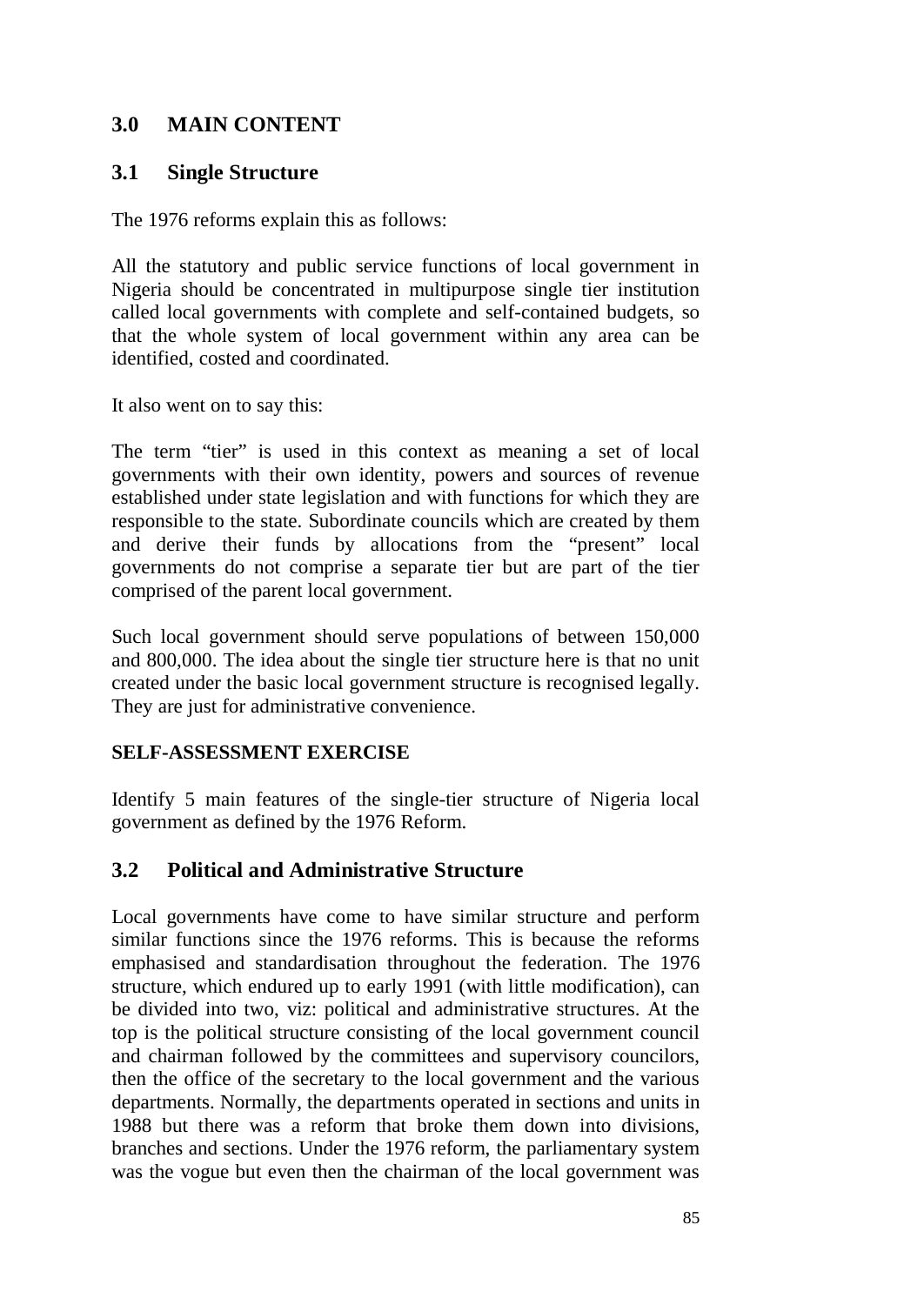picked out of 3 nominees of council by the state governor. He presided over council in both legislative and executive capacity. He was responsible for council but accountable to the governor who appointed him. The secretary was however the chief executive and acted like a Prefect.

In 1991, with the operation of the presidential system in local government (and its attendant principles of separation of powers), there was a plurality in the political structure, with even the office of the secretary becoming political. So, there was the executive council, the legislative council, office of the chairman, office of the secretary, and departments (with the personnel department exalted among the others because of additional responsibilities). The chairman nominated his supervisors outside council (3-5of them). He depended on the council to approve his budget. Council also made laws for local government. The secretary as a political figure never enjoyed the power of the former secretaries. The power passed down to the director of personnel or administration department (such powers include signatory to cheques). Hitherto, the secretary was part of this. A diagrammatic representation of both structure are as follows:

#### Local Government Council Chairman

| Supervisory<br>Committee |                                | <b>Standing</b>  | Councilor  |       |
|--------------------------|--------------------------------|------------------|------------|-------|
|                          | <b>Office of the Secretary</b> |                  |            |       |
| Admin<br>Medical         | <b>Treasure</b>                | <b>Education</b> | Agric $\&$ | Works |
|                          |                                |                  |            |       |

This structure is typical of a cabinet system with the chairman and councilors belonging to the same council with a strong secretary as chief executive. In 1988 the civil services reform, changed the nomenclature of the two service departments of administration and treasury to personnel management and finance and supplies respectively. In the 1991 structure below, the executive council which is headed by the chairman operates separately but interdependently with the legislature council. This is a presidential type of structure.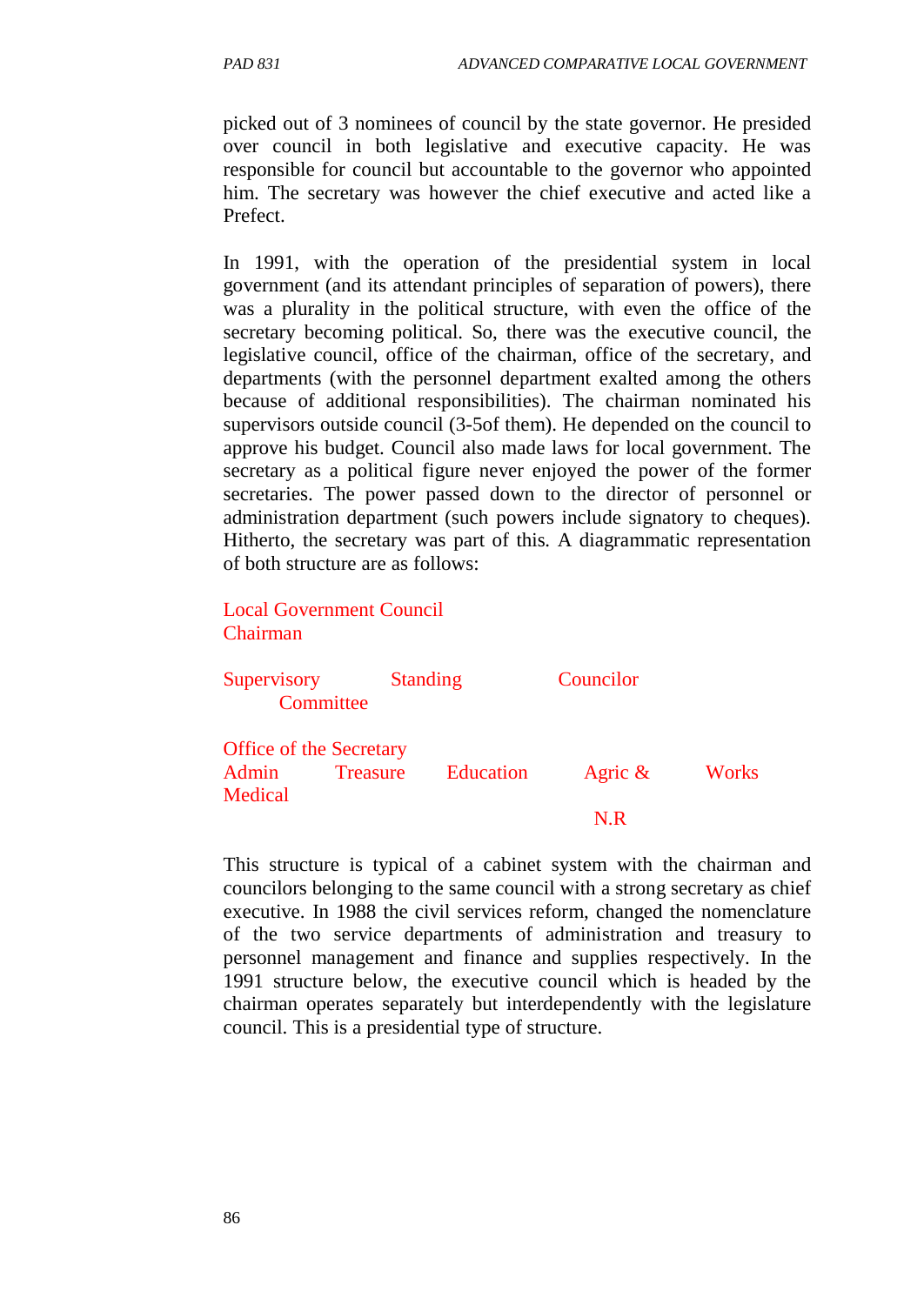### **The 1991 Structure**

Executive Council

Office of the Chairman Legislative Council

Office of the Secretary

**Departments** 

Agric WorksP/Mgt.Finance Medical Education

### **SELF-ASSESSMENT EXERCISE**

Draw the structure of Local Government.

### **3.3 Functions**

Local governments can be said to perform both mandatory and concurrent functions. The mandatory ones are the ones they have to perform without necessary assistance from higher governments. The concurrent once are shared with the other tiers of government especially the state government. Before commencing on these functions, let us itemise them below:

### **1. Mandatory Functions**

- a. Economic planning of the local government
- b. Collection of rates, radio and T.V. licenses
- c. Establishment and maintenance of cemeteries, burial grounds and homes for the destitute or the infirm
- d. Licensing of bicycles, trucks, (other than mechanically propelled trucks) canoes, wheel barrows and carts
- e. Markets, motor parks and public conveniences
- f. Roads, streets, drains, public highways, parks, open spaces
- g. Naming of roads and streets
- h. Provisions and maintenance of public conveniences and refuse disposal
- i. Registration of births, death and marriage
- j. Tenement rates or property tax
- k. Control and regulation of: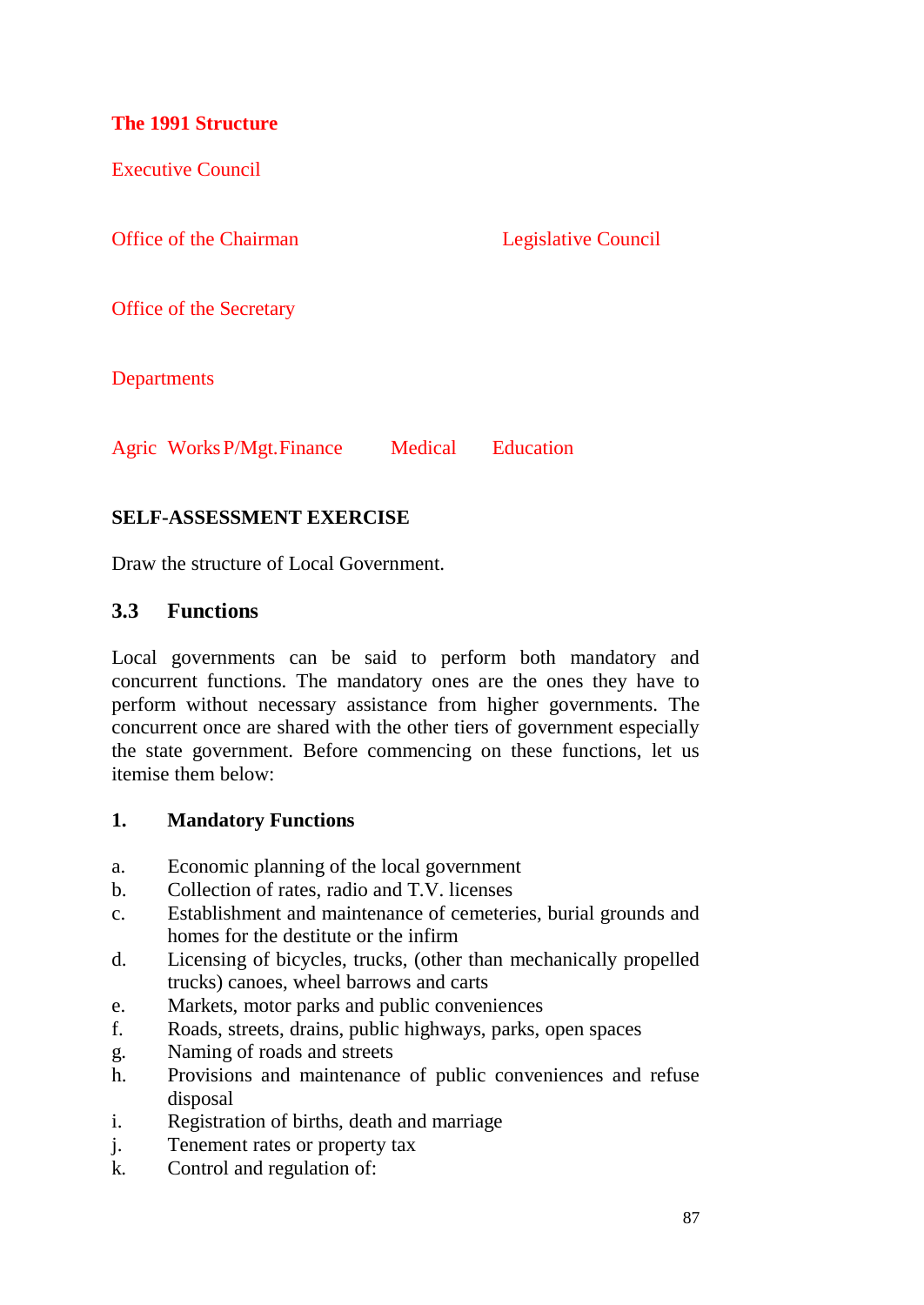- i) Out-door advertising and boarding.
- ii) Movement and keeping of pets of all description.
- iii) Shops and kiosks.
- iv) Restaurants and other places for sale of food to the public.
- v) Laundries.

### **2. Concurrent Functions**

The functions which a local government can perform with other tiers government especially state are in respect of:

- a) Provisions and maintenance of primary education
- b) The development of agriculture and natural resources other than the exploitations of minerals
- c) The provision and maintenance of health services
- d) Such other functions as may be conferred on a local government council by the house of assembly of the state

Looking at the mandatory functions, there appears to be a wide range of such functions. Nevertheless, they look very mundane and residual. Of course, this is why local government should perform such functions. Moreover, apart from the functions of economic planning, all other functional items carry a financial implication with it, with further exception of function (f) on the list. Even then, good roads encourage the opening up of rural areas and markets and hence ability to generate revenue.

The key and major functional area that could generate revenue is rates and T.V. licenses, market and parks and property rating. In the rural areas, markets are the dominant sources of internal revenue while for urban, property rating and markets and parks contribute the most.

While the mandatory functions carry revenue implication with it, the concurrent functions emphasise provisions of certain costly social services. These are services that do not raise revenue directly. They are rather investment in human capital. Except for agriculture that produces food on the short run, all others produce results that may be more than short term. A lot of money is invested in primary education and health care. It is because of such expenditure implication that these functions are shared with other governments. Of course, if we take a look at local government capital estimates, most of the money goes into these areas especially primary education until very recently.

Finally on functions, we should note that certain changes have taken place between 1991 and the present, especially in the area of concurrent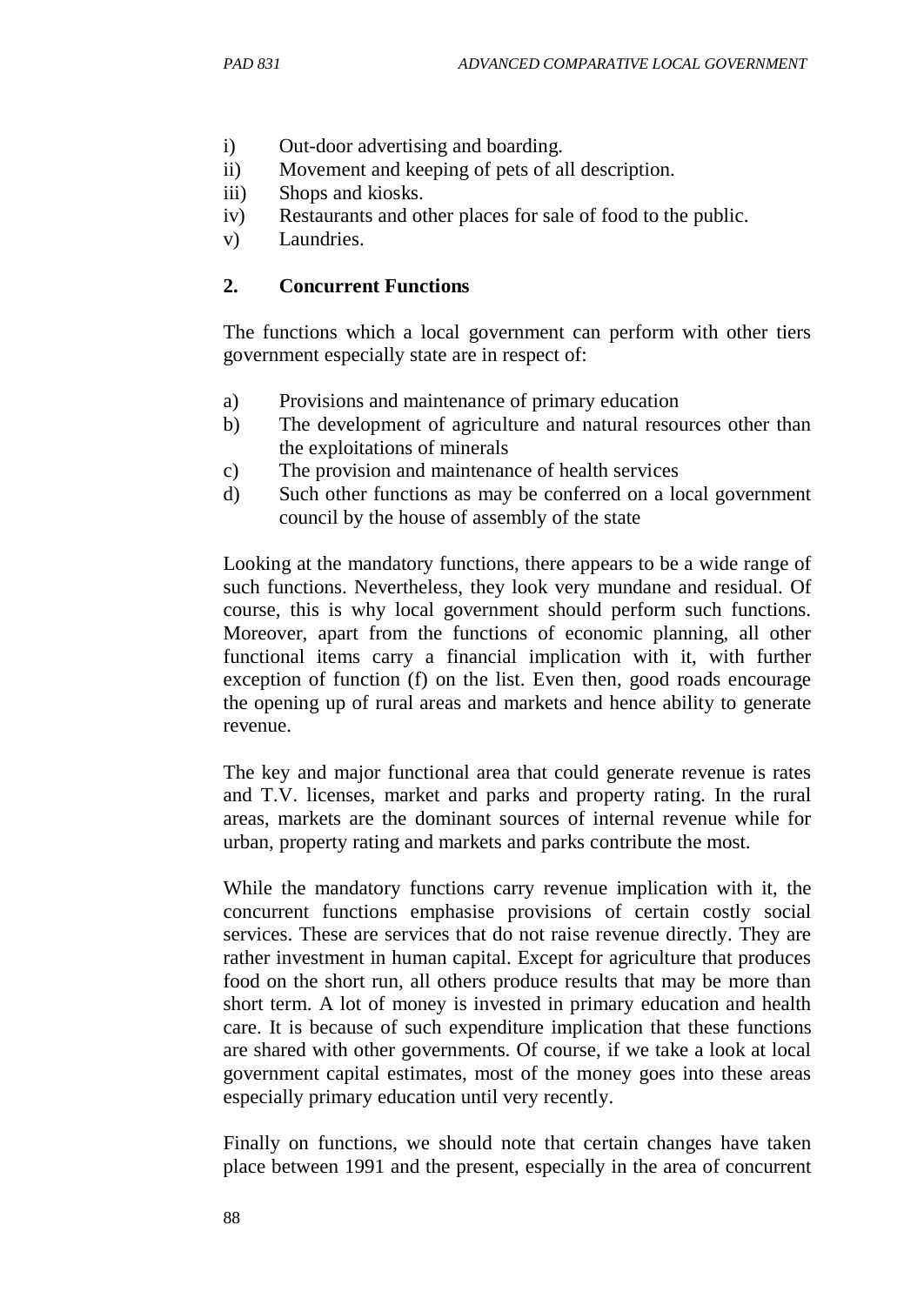functions. For example, a commission for primary education has been set up. The commission is now responsible for the funding and management of primary education in the country.

# **4.0 CONCLUSION**

Structures of local government in Nigeria have remained fairly stable since the 1976 reform. More changes have been experienced at the political level because of the different stands of political leadership that run local government administration. At a point, it is the parliamentary type, at other point it is the presidential type. In between, there has been appointment of sole administrators and what is referred to as caretaker or management committees. These to a large extent are undemocratic, especially the sole- administrator system. Their administration of local government has been least responsive even though they record success at bringing into organisation efficiency in services division. The administrative structure was only modified by the 1988 civil service reforms and the presidential system. The single tier structure is still in vogue even though by 1984, the Dasuki Report on local government had recommended establishment of development area which was just for administrative purposes. The functions have however remained more stable with primary education as the knotty problem area.

# **5.0 SUMMARY**

We shall give a summary of this unit as follows:

- local government in Nigeria is a third tier structure
- leadership and political structure have taken on several forms as the parliamentary system, the presidential system, sole administrator system and the caretaker/management committee system
- the secretary was the chief executive of local government between 1976 up to the 1988 civil service reforms. After this, the local government chairman took total charge
- the administrative structure of local governments have remained fairly stable with changes coming in the nomenclature of two departments in 1988. (namely personnel and finance). The director of personnel took effective charge of the functions of the administrative secretary when the latter became politically appointed
- functions of local governments have remained stable since the 1976 reforms with only education serving as the knotty problem area. The medical department has also changed to primary health care department and taken up enormous basic health activities.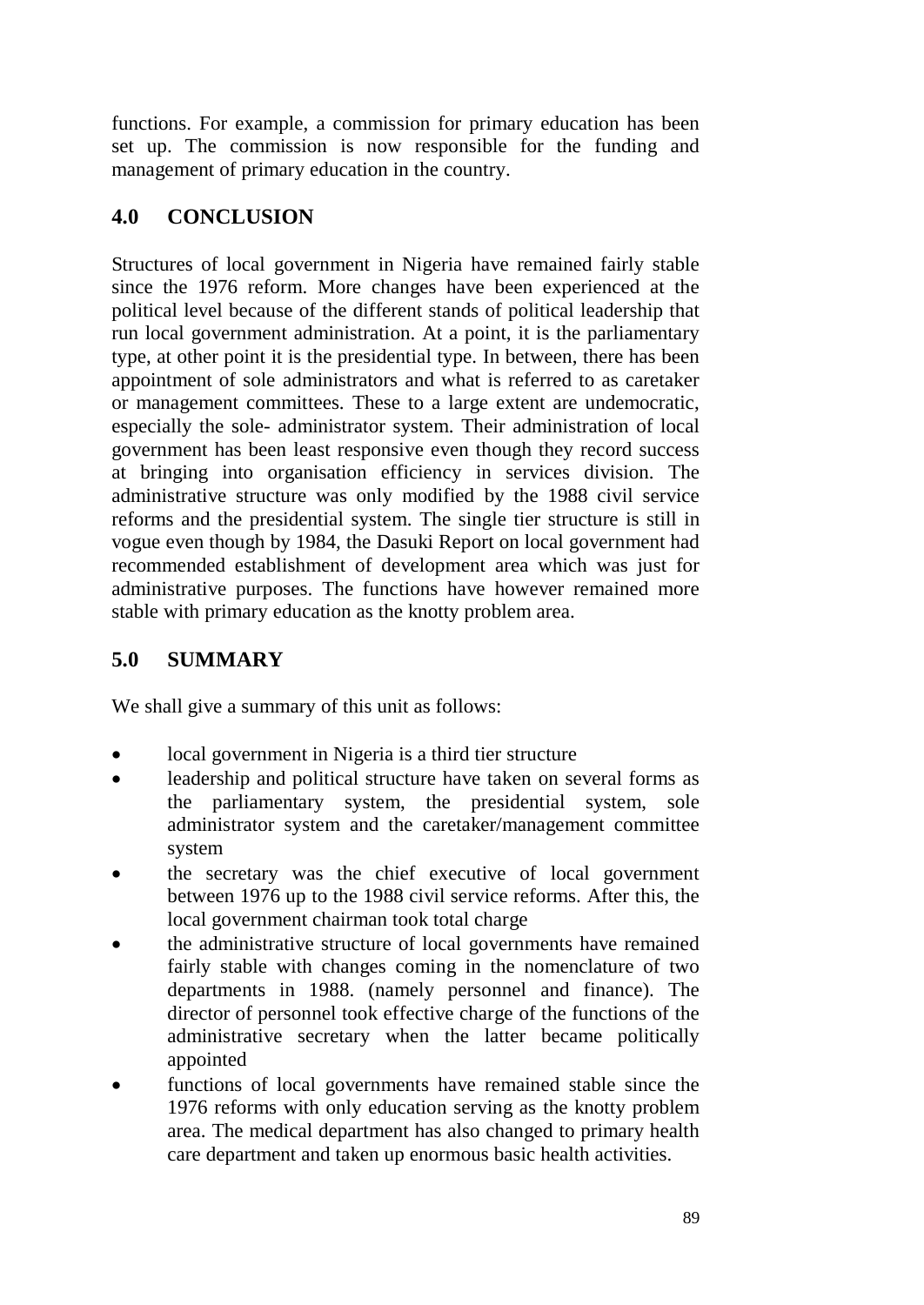### **6.0 TUTOR-MARKED ASSIGNMENT**

Identify mandatory functions that are revenue raising and those that are service providing and those that are administrative.

### **7.0 REFERENCES/FURTHER READING**

- Gboyega, A. (1987). *Political Values and Local Government in Nigeria*. Lagos: Malthouse Press Ltd.
- Price, J.H. (1975). *Political Institutions of West Africa*. London: Hutchinson & Co. Publications.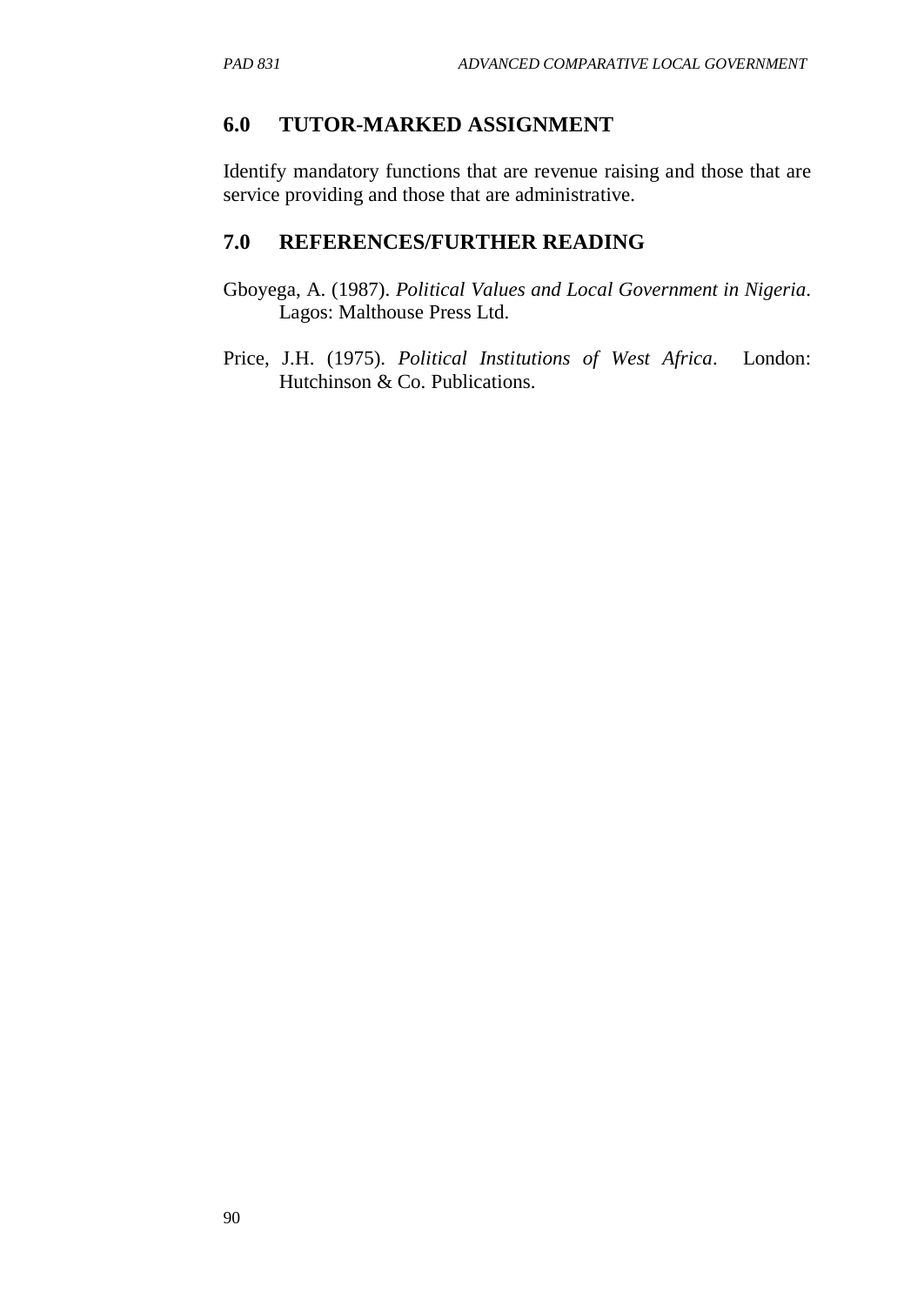## **MODULE 3 THEORIES OF LOCAL GOVERNMENT**

- Unit 1 Efficiency Theory of Local Government
- Unit 2 Democracy Theory of Local Government
- Unit 3 Accountability Theory of Local Government

## **UNIT 1 EFFICIENCY THEORY OF LOCAL GOVERNMENT**

### **CONTENTS**

- 1.0 Introduction
- 2.0 Objectives
- 3.0 Main Content
	- 3.1 Efficiency Theory of Local Government
- 4.0 Conclusion
- 5.0 Summary
- 6.0 Tutor-Marked Assignment
- 7.0 References/Further Reading

## **1.0 INTRODUCTION**

We have provided the justification for the existence and adoption of local government system in most countries of the world. This unit theoretically provides further explanatory opinions and assumptions for the relevance of local government in the administrative arrangement of a state. Three basic theories will be examined in three successive units. The theories are the efficiency, democracy and accountability theories of local government. This unit will first treat the efficiency theory.

## **2.0 OBJECTIVES**

At the end of this unit, you should be able to:

- enumerate by way of recalling the justification for local government existence
- explain the basic values of Local government
- describe the efficiency service theory of local government
- explain the factors that made efficiency service delivery possible at the local level.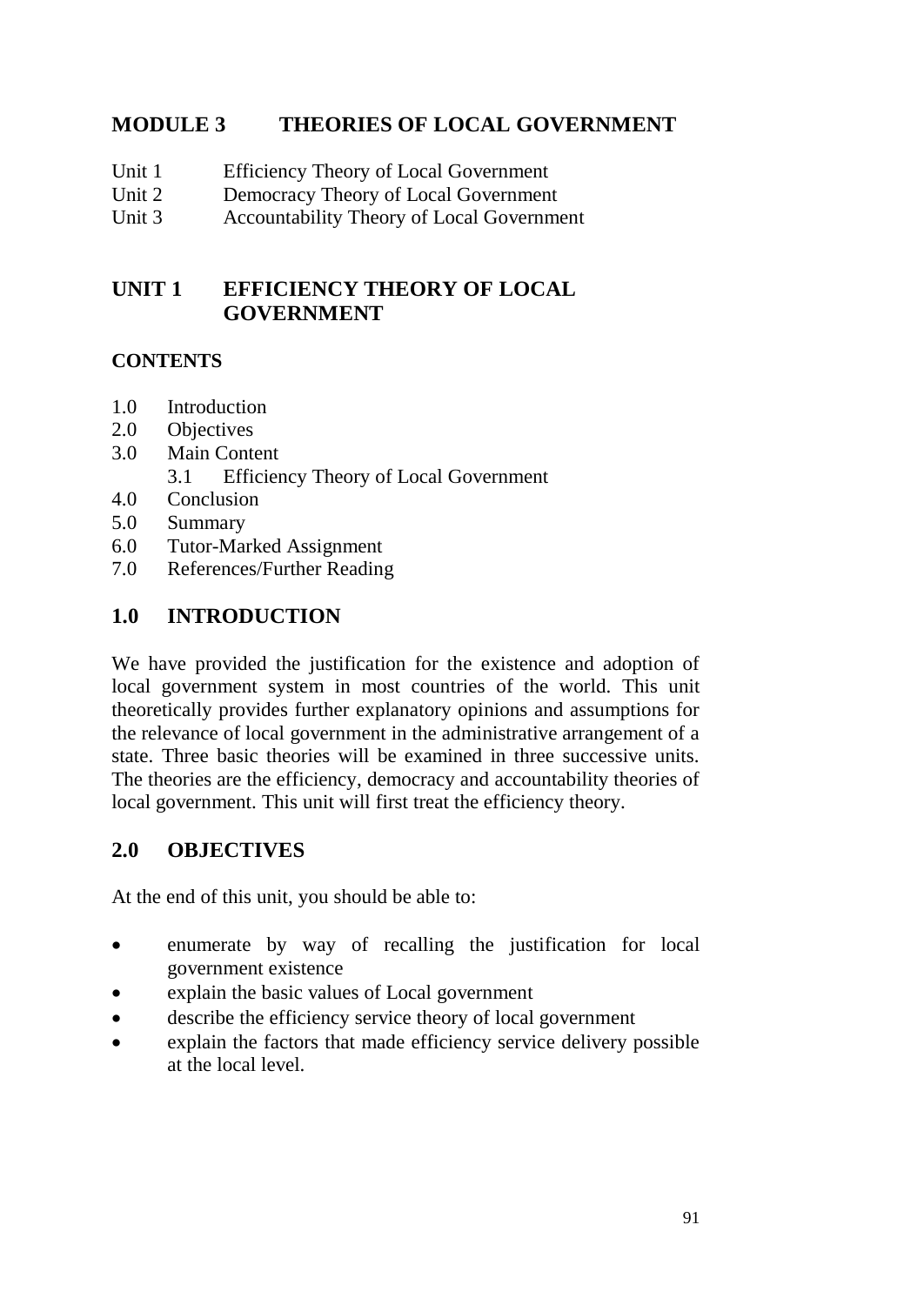# **3.0 MAIN CONTENT**

### **3.1 Efficiency Theory of Local Government**

You have learnt the varied explanations why local government has become accepted to most countries of the world. As you will recall, one of these justifications was for the purpose of decentralisation in order to promote administrative convenience.

Decentralisation is thought necessary because many states are very large in area and in terms of population. It therefore becomes very difficult to administer all part of the nation concerned from the national capital. Decentralisation through local government made possible the creations of small units and centers of government power that can cater for equally smaller numbers of the population.

You also learnt that the burden of governance in the modern day world grows every day. Both man-made and natural disasters affect a nation's everyday existence. This therefore demands that the central government should only concern itself with national issues while minor and local issues should be left to the small units of government.

You were also told that local government serves to bridge the communication gap between the rural, grassroots people and the other higher levels of government. In most cases, the local people are not aware of the existence of the higher levels of government, and likewise, the higher tiers of government are too pre-occupied with national issues and therefore, may not have sufficient time to pay adequate attention to local issues. The local government becomes a tool to bridge the communication gap between the two.

The efficient services or efficiency theory of local government provides insights into the value of local government as a grassroots government. The efficient services theorists believed that the local government occupies the best position for the efficient performances of certain functions. This is made possible because of the nearness of the council to the people, and the smallness of the population.

Firstly, decisions on policy issues are easily and quickly arrived at since the targets of decisions can be quickly reached, consulted and responses (feedback) from them known quickly.

The closeness of the local government similarly makes possible in-depth knowledge of the nature of the problems of the people and invariably the appropriate solutions to the problems. Adequate understanding of the people's problems and the resultant solutions are easier to know because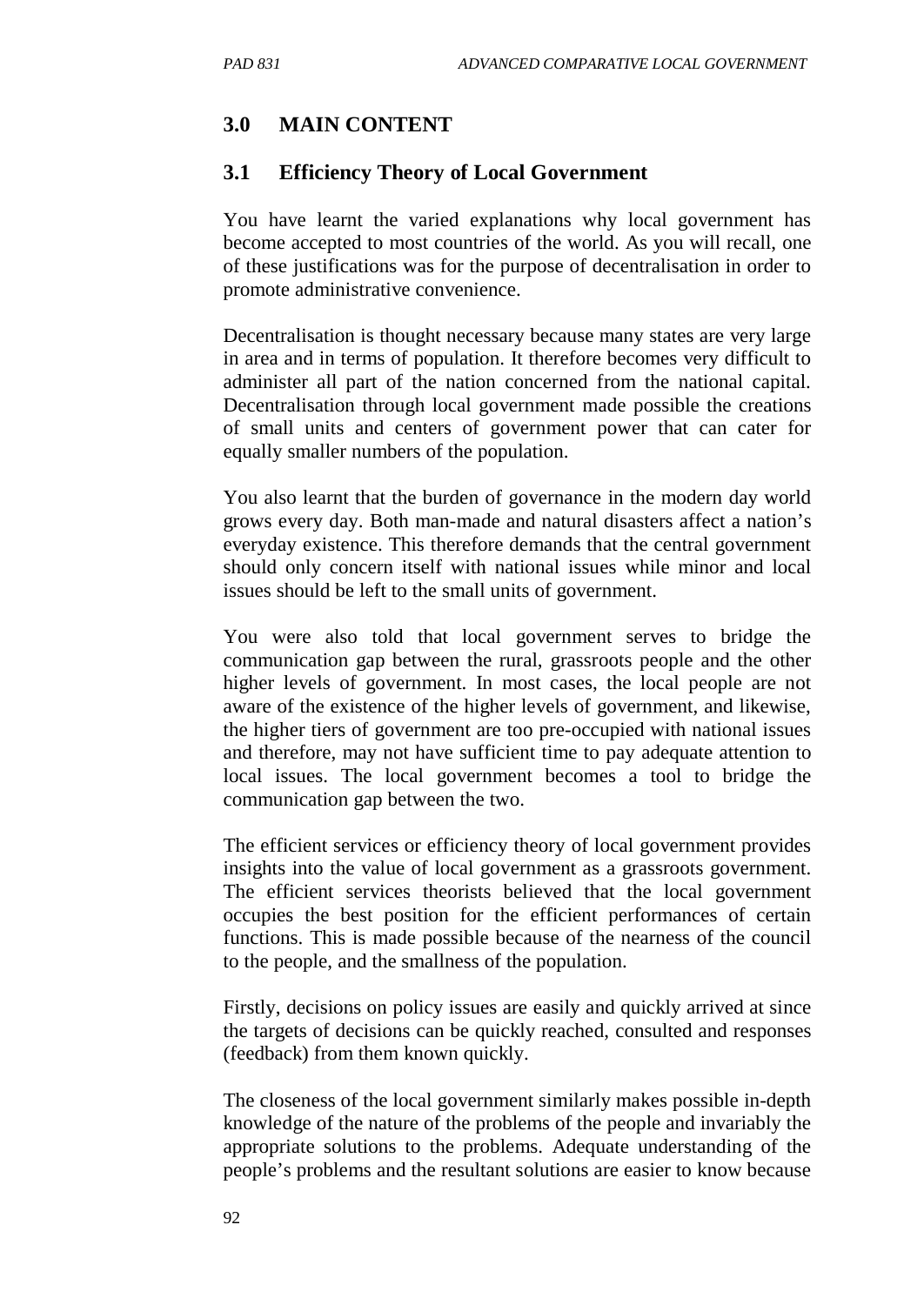a large percentage of the localities are indigenes that know the local government area inside-out and have adequate knowledge of the peculiarities of the area.

### **SELF-ASSESSMENT EXERCISE**

- i. Highlight and discuss briefly four basic justification local government.
- ii. Discuss the claim that local government is in the best position to provide efficient services.

## **4.0 CONCLUSION**

The smallness of local government area coupled with an equally small population avails local governments the advantage of small scale production of services, which therefore means dealing with a small number of clients, small number of problems, prompt, efficient and effective remedies to the problems. It is based on this very perspective that local governments are created to handle local problems; whereas higher levels of government with larger population and geographical area require more time, financial, personnel and material resources to handle problems within their respective areas.

## **5.0 SUMMARY**

In this unit, you learnt the efficient services theory which believes that local government is best placed to engage in efficient service delivery to the local people, because of its narrow geographical area and small population and the limited level of resources required to perform. You also learnt that as a result of the limited operational scope of local government, they enjoy the merit of small-scale production with little capital and labour.

### **6.0 TUTOR-MARKED ASSIGNMENT**

- i. Identify and discuss the basic propositions of the efficiency theory of local government.
- ii. Account for the submission that local government is best positioned to serve the people more efficiently than other tiers of government.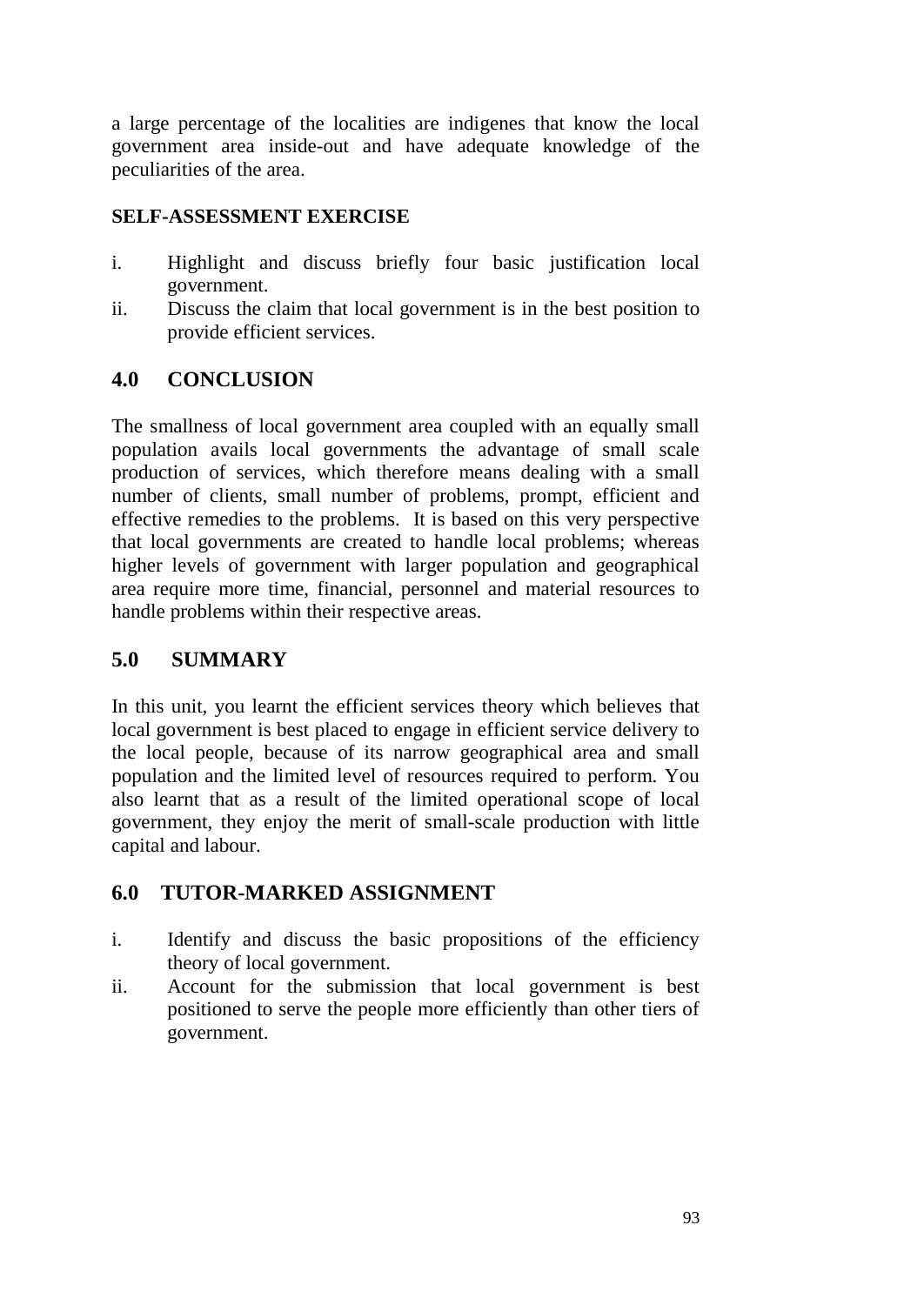#### **7.0 REFERENCES/FURTHER READING**

- Gboyega, A. (1987). *Political Values and Local Government in Nigeria*. Lagos: Malthouse Press.
- Kunle, A. (2000). "Justification and theories of Local Government." In Kunle Ajayi (Ed.) *Theory and Practice of Local Government,* Ado-Ekiti: University of Ado-Ekiti.
- Laski, H. J. (1982). *A Ground of Politics*. London: Allen & Unwin.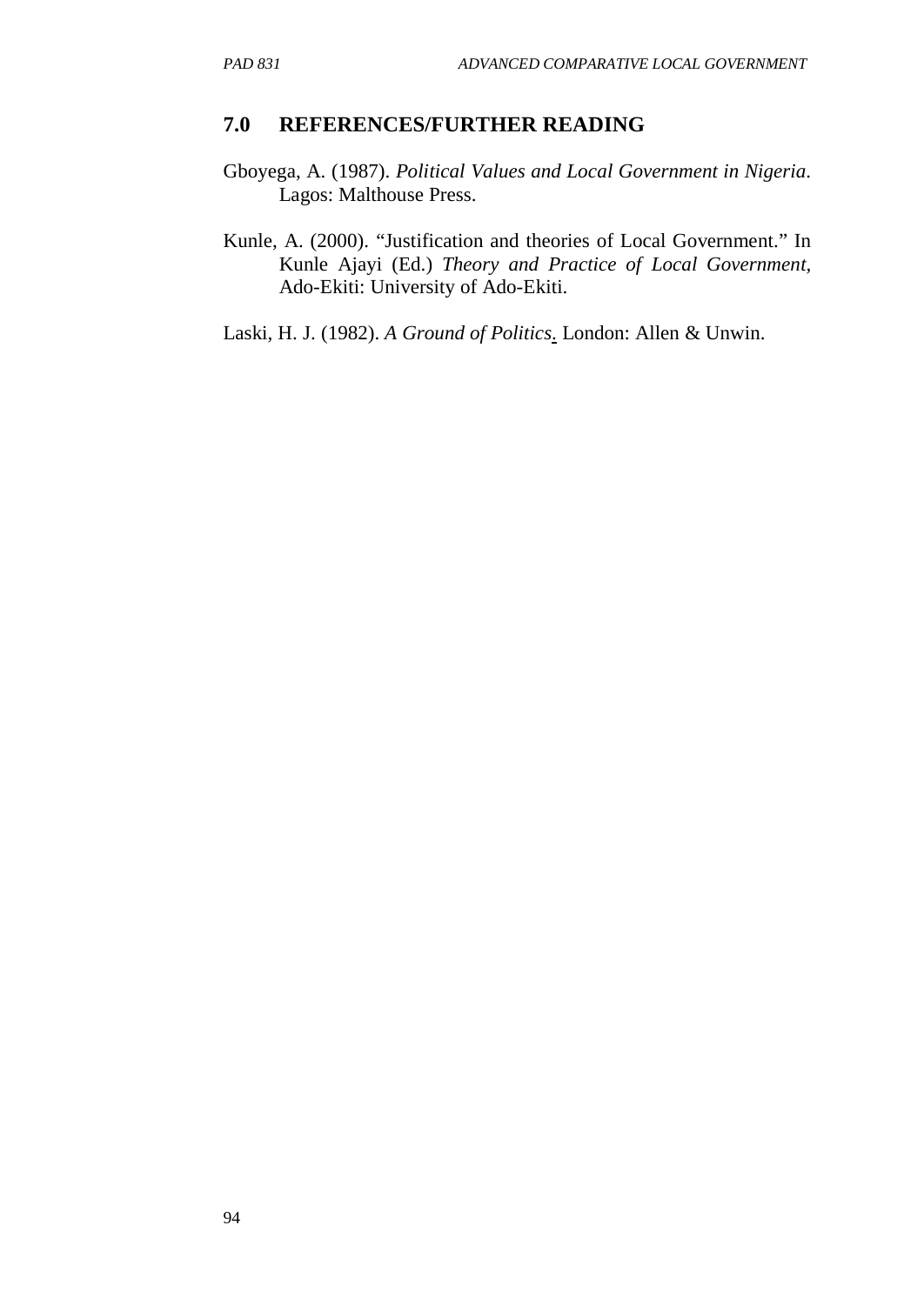## **UNIT 2 DEMOCRACY THEORY OF LOCAL GOVERNMENT**

### **CONTENTS**

- 1.0 Introduction
- 2.0 Objectives
- 3.0 Main Content
	- 3.1 Democracy Theory of Local Government
- 4.0 Conclusion
- 5.0 Summary
- 6.0 Tutor-Marked Assignment
- 7.0 References/Further Reading

# **1.0 INTRODUCTION**

This unit presents another theoretical view of local government. The last unit discussed the view of efficient services theorists on local government. According to them, local government occupies the best positions to provide efficient services to the people of the local area; the reasons being that local government operates on the basis of small scale due to the small population being served and also coupled with the smallness of land area. Due to the fact that it renders limited services, only small resources are therefore required to perform its functions.

The local government is also in a vantage position to know the nature of the problems confronting the people and invariably in a better position to know the appropriate solutions better than the higher levels of government. The democracy theory of local government perceived the system from another perspective.

## **2.0 OBJECTIVES**

At the end of this unit, you should be able to:

- recall the cardinal opinions of efficiency school of local government
- explain the relevance of local government in the growth and development of democracy in any state
- appreciate the place of local government in political education
- evaluate the political training capacity of local government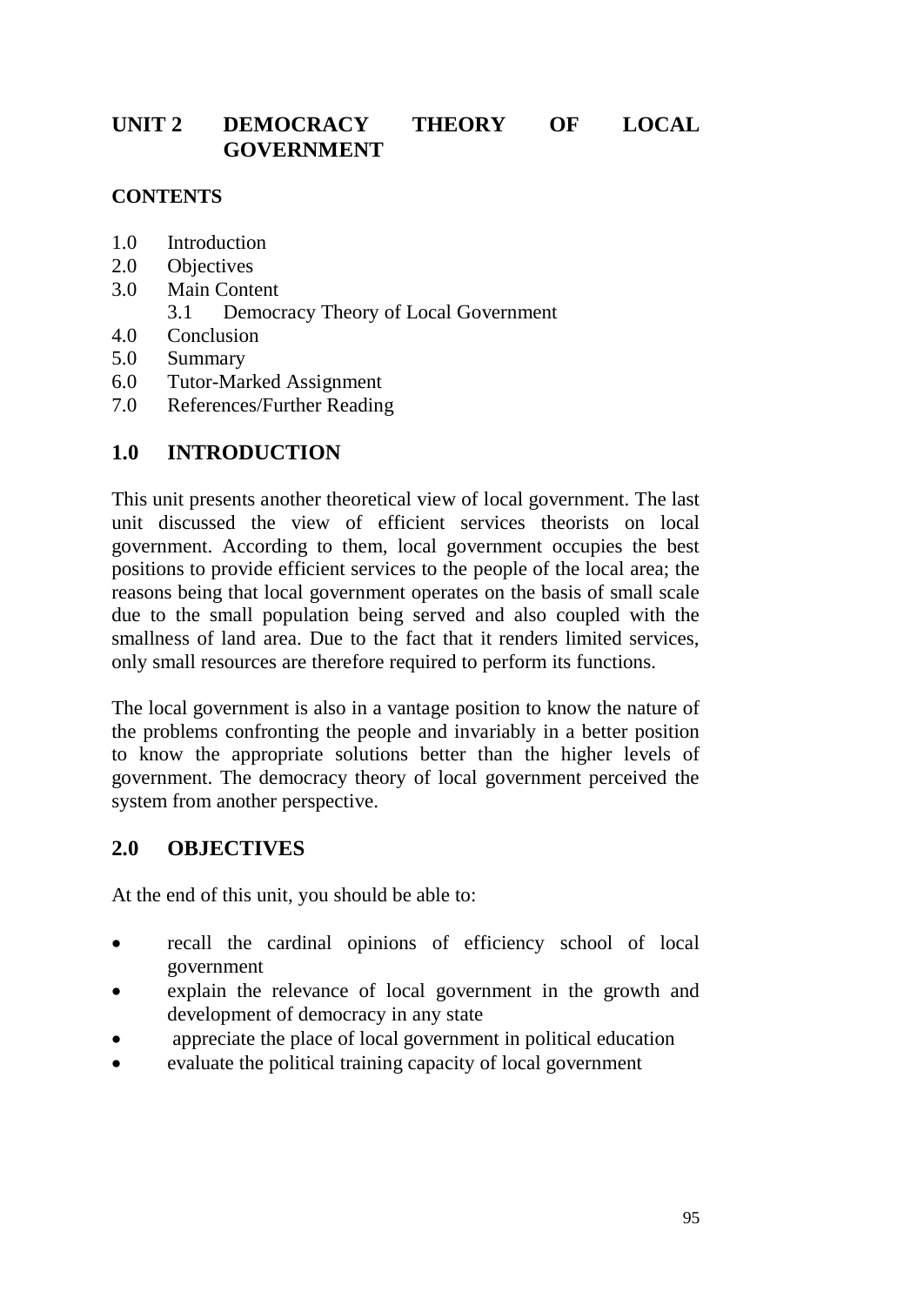## **3.0 MAIN CONTENT**

### **3.1 Democracy Theory of Local Government**

There is the need to refresh your memory on what you have learnt in the last unit concerning the efficiency theory of local government. According to the theory, local governments occupy the best place in providing efficient theory services to the people because of the smallness of the geographical area, small population coupled with limited resources required. It is also averred that because the local government officials are closer to the people, they have the advantage to appreciate the nature of the problems of the locality and consequently provide the most suited solutions.

The democracy theory of local government focuses on the democratic benefits derivable from the practice of local government system. The theory believes that local government serves as a training ground for political leaders. It holds that most national politicians use local government as leverage for acquiring political training and leadership qualities by first contesting as councilors at the local government level (Ajayi, 2000:6).

After spending some years at the local government level and having secured the necessary experience at that level, these local politicians can then contest politics at higher levels of the state and federal governments. It is based on this opportunity provided that Lord James Bryce remarks that local government is the best school of democracy and the best guarantee for its success is the practice of local selfgovernment.

The concept of self-government at the local level simply implies that it is the local people themselves that govern themselves. This is made possible because the indigenes of the local government area constitute more than 70% of the workforce in the local government. All the political offices in the council such as the chairman, vice-chairman, secretary to the local government, supervisory councilors, house leaders, councilors and other positions are occupied by the indigenes of the area. Even, the workforce mainly consists of the indigenes of the area.

Local government is also seen as one of the institutions which provide political education. This involves the political education of the citizens by the local administrative institutions.. The political role of local governments gives many people who lack either the opportunity or resources for national politics to participate in grassroots politics.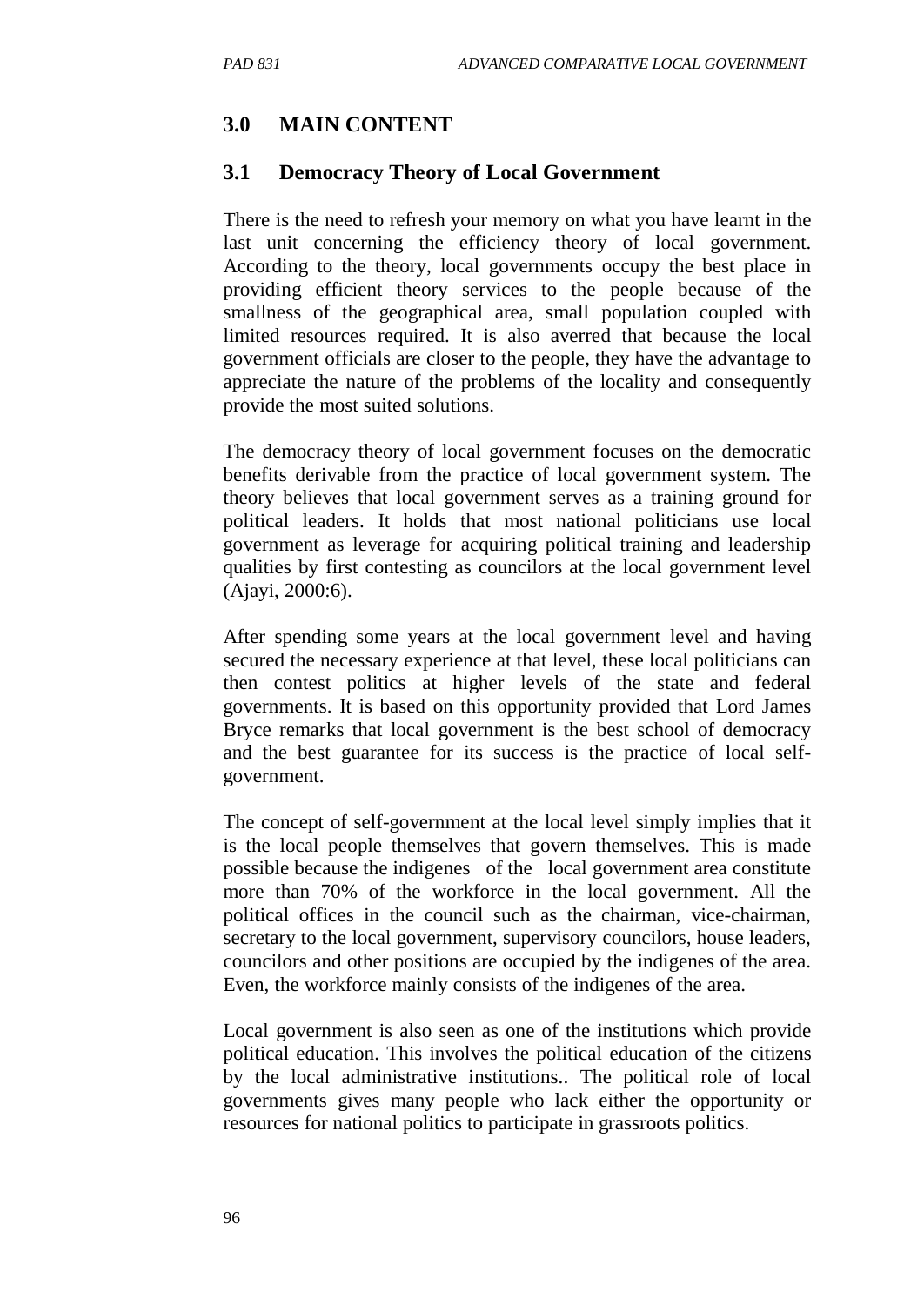### **SELF-ASSESSMENT EXERCISE**

- i. In what ways can local government be regarded as political training school?
- ii. Discuss the assertion that local government is the best platform for self-government.

## **4.0 CONCLUSION**

The democracy school of local government has projected the institutions as an avenue for political "apprenticeship" for future politicians and national leaders. This is so because it allows local politicians to undergo the necessary training and acquire the basic political and government experience to be able to cope with higher national callings that is necessary in governance and larger politics.

## **5.0 SUMMARY**

You have learnt in this unit that local government serves as a kind of democratic, political school for people at the grassroots to enable them acquires the needed experience for higher political responsibilities. You also learnt that the concept of self-government is best demonstrated at the local government level. This implies that the political and administrative management of the local government is being shouldered by the indigenes of the locality that constitute the bulk of the workforce of the local government.

# **6.0 TUTOR-MARKED ASSIGNMENT**

- i. Discuss the assertion that "local government is the best guarantee for the success of self-government".
- ii. In what way is local government regarded as a place of "apprenticeship" for local politicians?

# **7.0 REFERENCES/FURTHER READING**

- Gboyega, A. (1987). *Political Values and Local Government in Nigeria.* Lagos: Malthouse Press.
- Kunle, A. (2000). *Theory and Practice of Local Government.* Ado-Ekiti: University of Ado-Ekiti Press.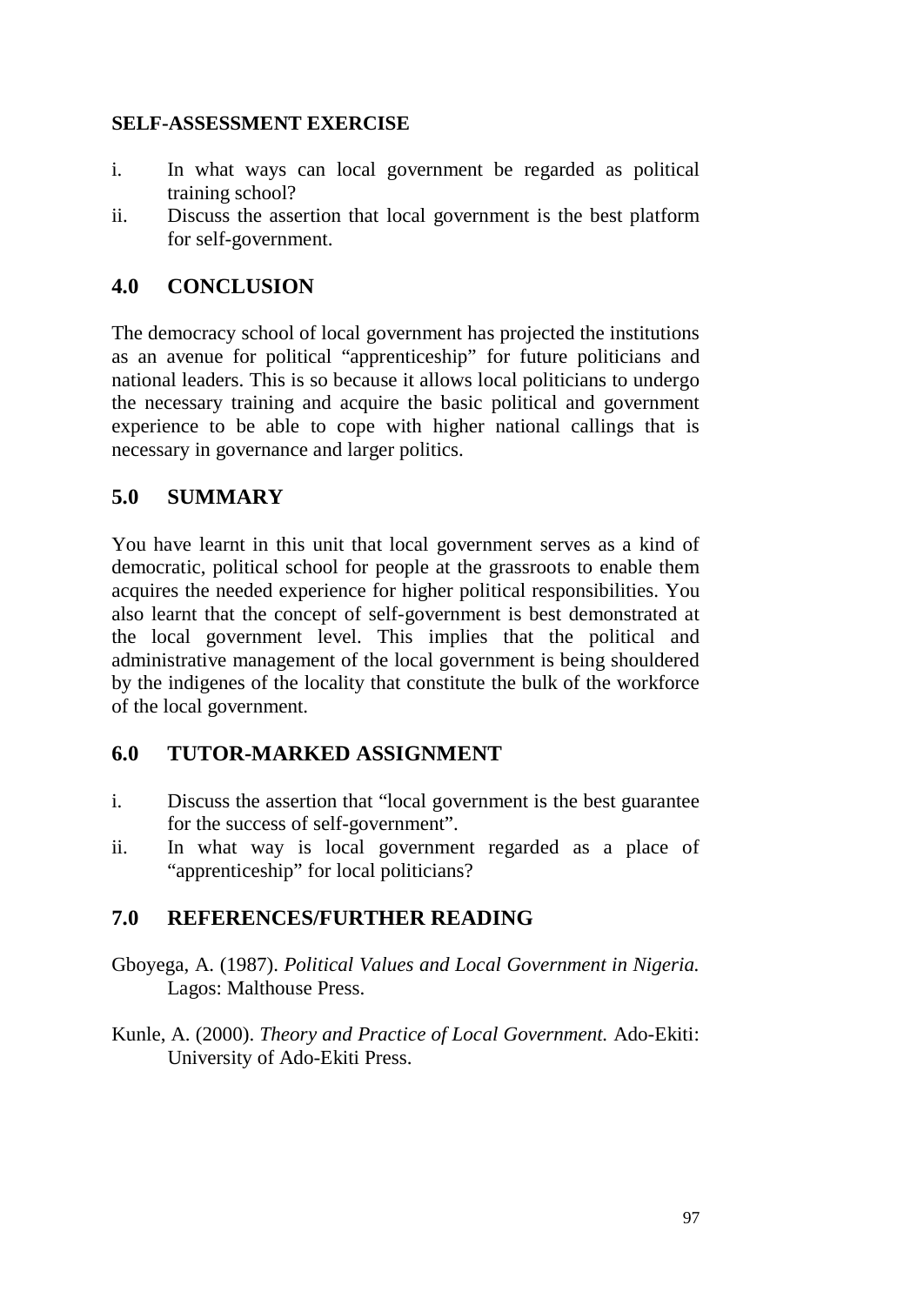## **UNIT 3 ACCOUNTABILITY THEORIES OF LOCAL GOVERNMENTS**

#### **CONTENTS**

- 1.0 Introduction
- 2.0 Objectives
- 3.0 Main Content
	- 3.1 Accountability Theory of Local Governments
- 4.0 Conclusion
- 5.0 Summary
- 6.0 Tutor-Marked Assignment
- 7.0 References/Further Reading

## **1.0 INTRODUCTION**

This unit will conclude our discussion on the theories of local government. The first and second units respectively treated efficient services and democracy theories. In this unit, you will learn about Accountability theory. The demand for accountability is germane to good governance. Those who control and manage public resources must be made accountable, while political office holders must be held responsible for their promises and manifestoes to the electorate. The concept of accountability and the demand for it permeates every level of government including the local government.

## **2.0 OBJECTIVES**

At the end of this unit, you should be able to:

- explain the basic tenets of efficiency and democracy theories of local government as a way of recalling what you learnt in the previous units
- explain the concept of accountability and what it constitutes
- identify and discuss the basic assumptions of accountability theory as it applies to local governments
- appreciate the important role of accountability in governance.

## **3.0 MAIN CONTENT**

## **3.1 Accountability Theory of Local Government**

It is important to recall what you learnt in the last unit which dealt with the democracy theory of local government. Democracy theory espouses that local government is a training school for politicians and future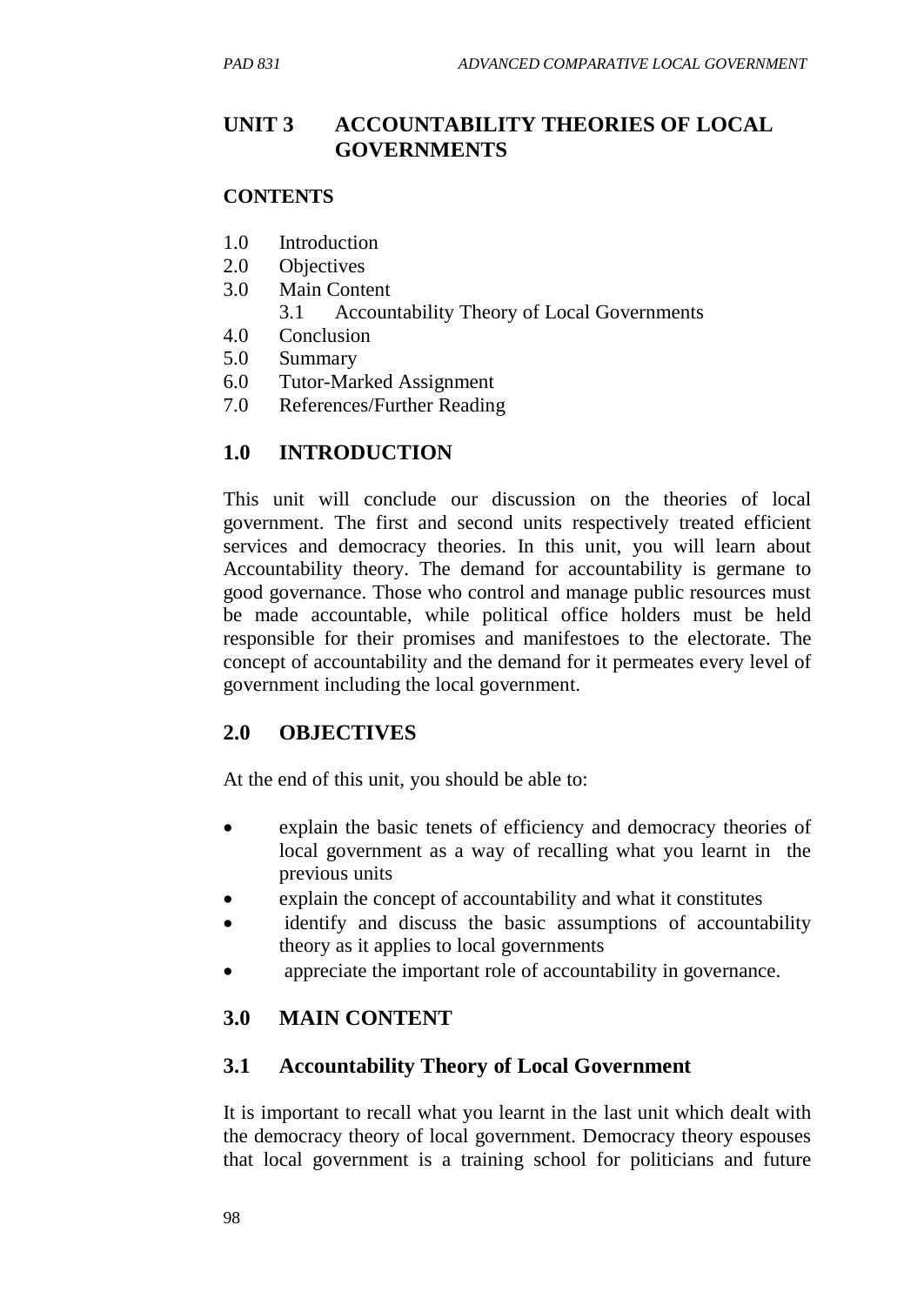leaders because it provides the primary avenue for knowing or learning about the intrigues of politics and complexity of governance. Local government is also perceived by this theory as the best parameter for gauging and guaranteeing the success of the practice of self-government. This submission is informed by the fact that majority of the workforce in the local government is made up of the sons and daughters of the local government area. You also learnt, according to the theory, that local government provides political education for the citizens and thereby affording people at the grassroots to be politically enlightened.

Accountability and control theory of local government views the institution from another perspective. According to these theorists, political participation of the citizens in their local affairs through election ensures they elect their representatives into the local councils. The electorate elects whoever they trust and is competent to shoulder the burden of responsibility of the council. The electorate elects the chairman, councilors, legislators and vice-chairman, from the locality.

The local election allows the electorate to choose between competing claims and contestants. It is through choosing their representatives by themselves that the people can make the representatives accountable (Ajayi, 2000:7).

The implication of the local electorate role of choosing their representatives directly is that they can be made accountable to the people. Again, a major advantage of this practice is that whatever may be the success or failure of the locality, they are in the best position to decide whether the political officials will be re-elected again or rejected at the polls. Consequently, the function of electing the council officials, and the duty of watching and checking them rest with the citizens who are the electorate in the locality.

### **SELF-ASSESSMENT EXERCISE**

Evaluate the major contributions of accountability and control theory to the understanding of local government system.

## **4.0 CONCLUSION**

In this unit, you learnt the basic propositions of accountability theory of local government. It is the belief of the theory that local government provides the primary opportunity and best avenue to make politicians, right from the grassroots accountable for their political deeds in office. That the local electorate has the power to choose whoever they like to govern them based on the parties programmes (manifesto) which are promises made during electioneering campaigns.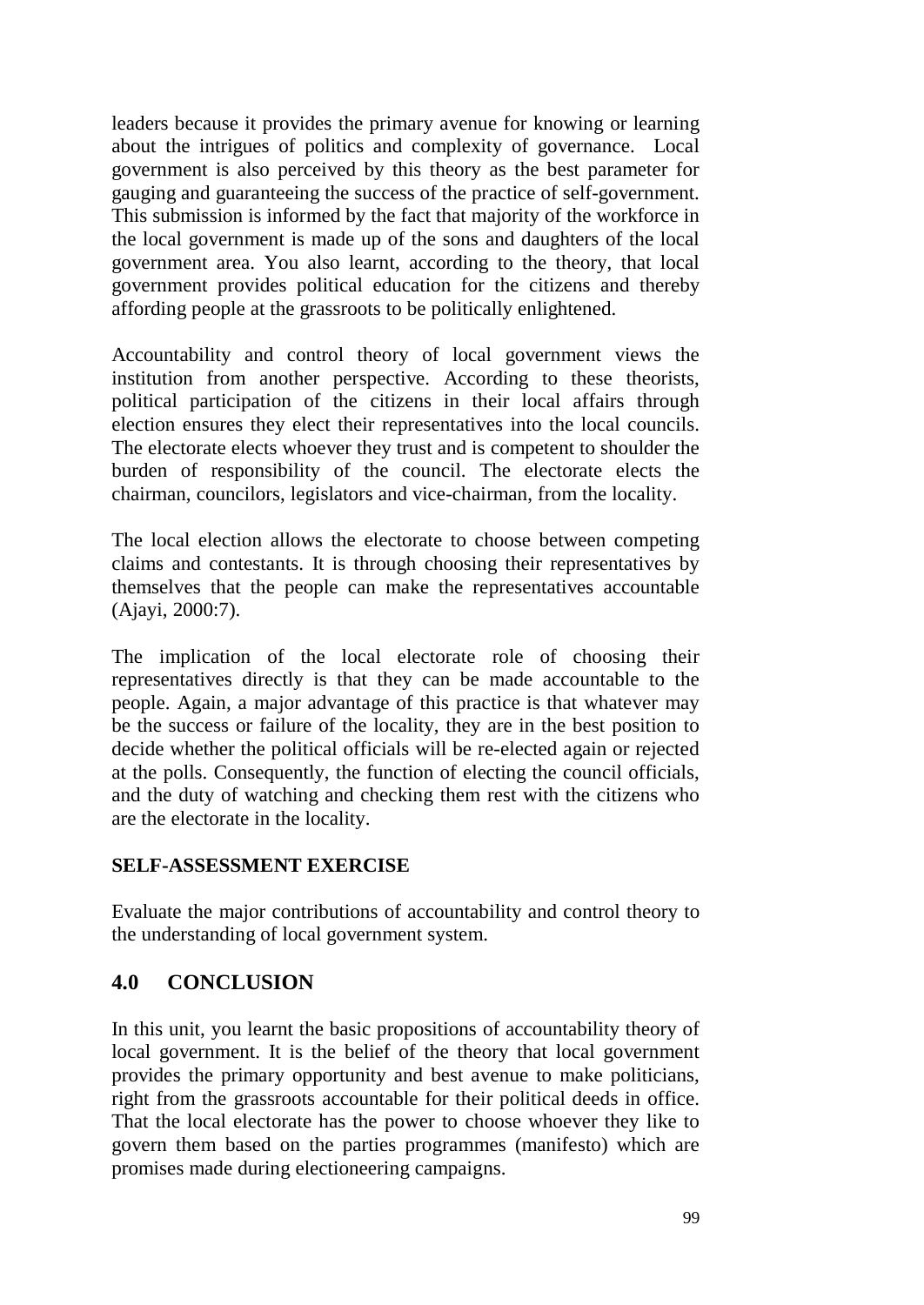The elected officials are held responsible for the advertised programmes and promises during the campaigns. Since the representatives are answerable to the people through the polls, the future of their political career lies with the people, and therefore, they (the representatives) will strive to perform while in office to the best of their ability. This will determine whether they will be re-elected or not. Participation of the local people in the local administration therefore teaches them the art of weighing and choosing between competing claims and the choice as a just one.

### **5.0 SUMMARY**

- You have learnt in this unit the basic contributions of accountability and control theory to the understanding and relevance of local government institutions as a grassroots government. Specifically, you learnt that the local people participate directly in the choice of their representatives in the local council. They elect the political officials whom they can trust to fulfill their election promises and perform efficiently.
- You also learnt that once the representatives are chosen by the people themselves they can be made accountable to the people. You learnt further that the political future of the local politicians serving in the councils are determined by the people who will determine whether to return the representatives to power or not, based on their success or failure in office. The people are therefore the watchdog of political officials at the grassroots.

#### **6.0 TUTOR-MARKED ASSIGNMENT**

- i. Discuss in details the basic propositions of the accountability and control theory of local government.
- ii. Examine the roles played by the local electorate to make council political officials responsible.

### **7.0 REFERENCES/FURTHER READING**

- Gboyega, A. (1987). *Political Values and Local Government in* Nigeria Lagos: Malthouse Press.
- Kunle, A. (2000). *Theory and Practice of Local Government.* Ado-Ekiti: University of Ado-Ekiti.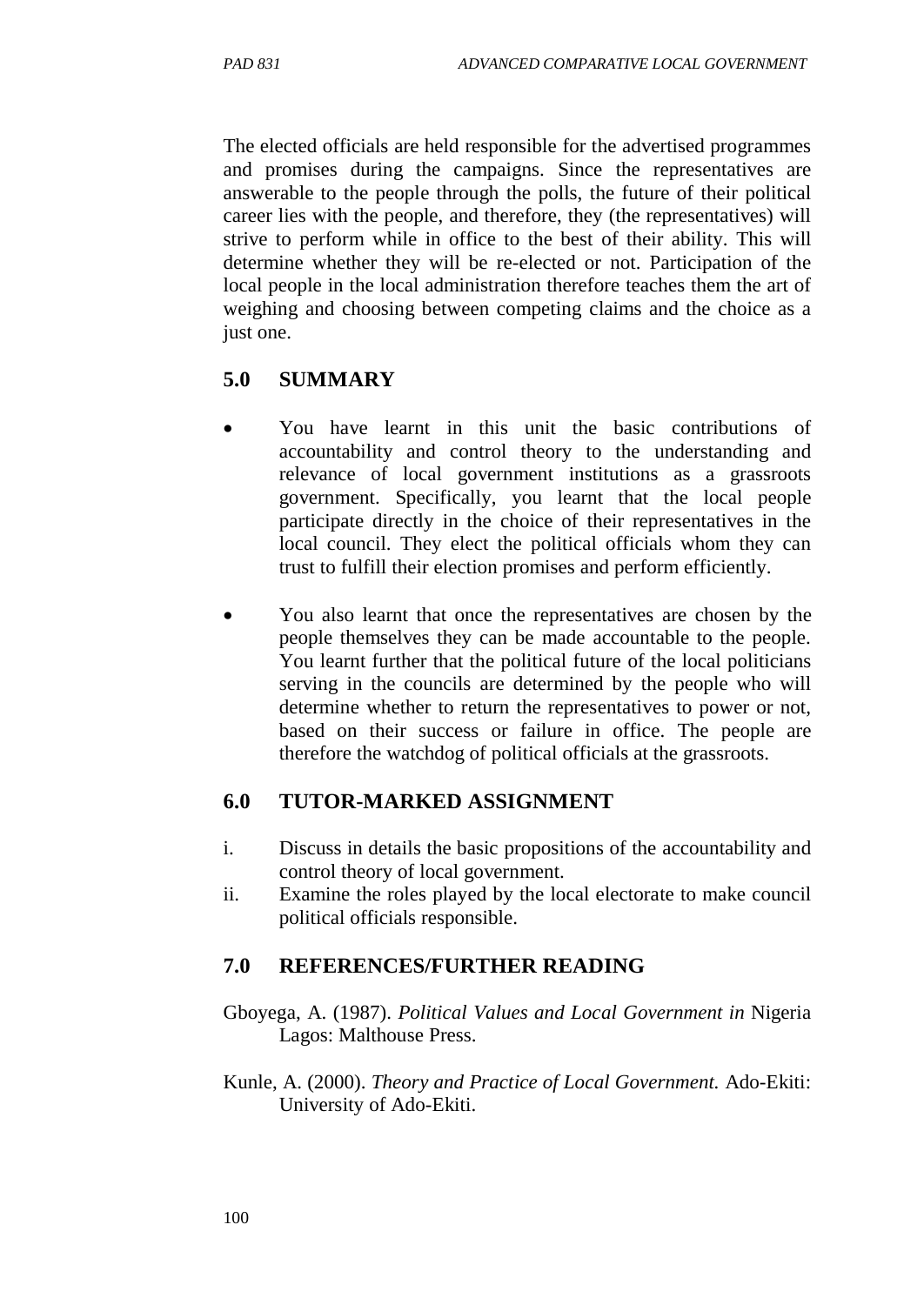# **MODULE 4**

- Unit 1 Imperatives and History of Comparative Local and Public Administration
- Unit 2 Nature, Utility and Problems of Comparative Local Government
- Unit 3 Differences and Similarities in Strategies of Comparative Local Government Administration
- Unit 4 Experimental, Statistical and Case-Study Strategies of Comparative Local Government

## **UNIT 1 IMPERATIVES AND HISTORY OF COMPARATIVE PUBLIC AND LOCAL GOVERNMENT ADMINISTRATION**

## **CONTENTS**

- 1.0 Introduction<br>2.0 Objectives
- Objectives
- 3.0 Main Content
	- 3.1 Imperatives for Comparative Study
		- 3.1.1 Everyday Experiences
		- 3.1.2 Requirement for Science of Politics, Public and Local Government Administration
		- 3.1.3 Understanding Administrative Behaviour
	- 3.2 Historical Development before WWII
		- 3.2.1 Development from End of WWII
		- 3.2.2 Development in Contemporary Times
- 4.0 Conclusion
- 5.0 Summary
- 6.0 Tutor-Marked Assignment
- 7.0 References/Further Reading

# **1.0 INTRODUCTION**

In this unit, we shall mainly focus on why it is necessary to embark on a comparative study of public and local government administration in different settings. You will learn the evolution of comparative public and local government administration as a discipline. A cross national comparisons of political systems is as old as history having had its root in Europe through the works of Aristotle in 4 B.C. You will learn in this unit the different phases of the growth and development of the study.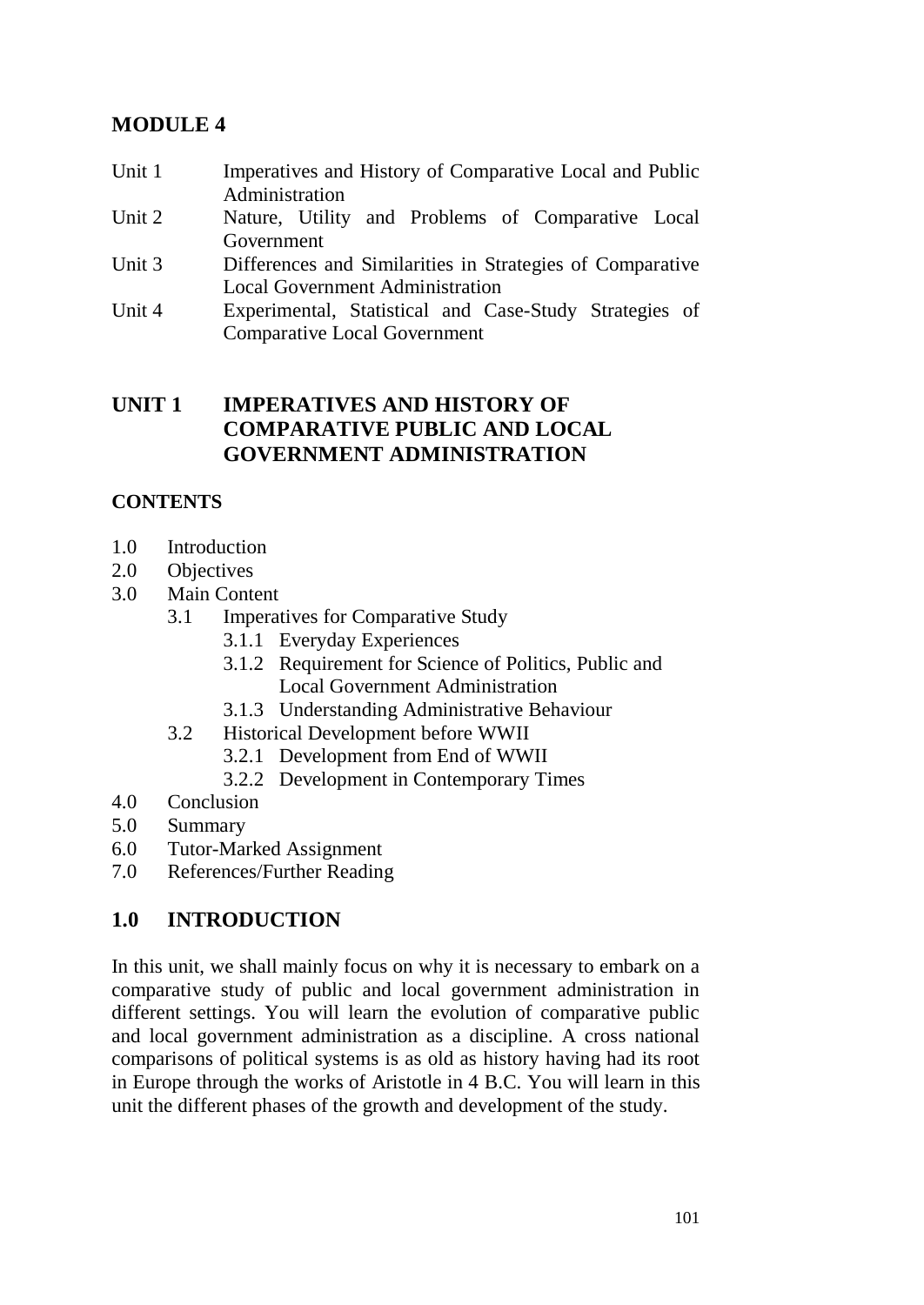# **2.0 OBJECTIVES**

At the end of this unit, you should be able to:

- explain why comparative public and local government administration has become an indispensable discipline
- explain how comparative public and local government administration emerged through the historical years
- analyse the nature of comparative public and local government administration
- identify and explain the fundamental motives why students study comparative public and local government administration
- evaluate reasons for different administrative behavior in various settings.

# **3.0 MAIN CONTENT**

## **3.1 Imperatives for Comparative Study**

## **3.1.1 Everyday Experiences**

You go out everyday to your school or work place, market, church or mosque. You also travel to other cities, tourist center or to other countries to find out that in our daily contacts, we evaluate some people as beautiful or ugly, good or bad, hostile or friendly, tall or short, fat or thin.

We also compare non-human objects. Some houses are just simply beautiful and attractive, while others are adjudged as un-fascinating and inhabitable. When we do all these, we are directly or indirectly engaging in comparative analysis. To compare and identify similarities and differences by us are parts of the in-built nature of man. Comparison is therefore a daily affair in our contacts and observation with people and objects.

## **3.1.2 Requirement for Science of Politics, Public and Local Government Administration**

Local government administration is a subset of a country's public administration. It is a special science or management discipline which relies on scientific approach in its findings. It is about understanding all variables/ phenomena in administrative setting. To make its findings valid, it relies on observations for factual data. Similar variables are grouped together, while variations are noted. Feit et al (1978) note that the more variations displayed by examples, the more likely it is that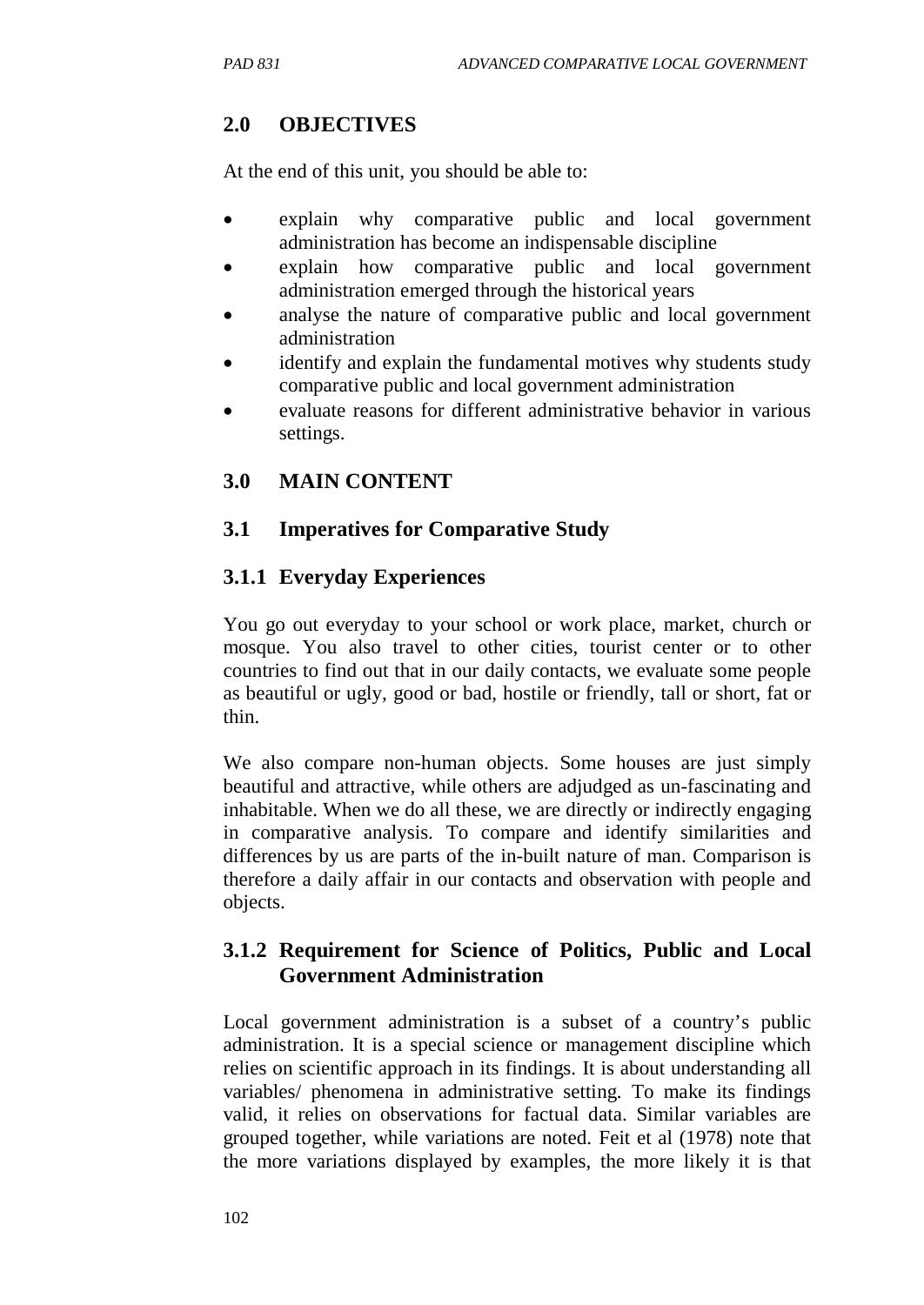many cases will have to be studied before reliable generalisations will be possible.

Thus, to make a valid explanatory generalisation on any issue, we need to compare assembled facts (data).

It is therefore a key requirement of science to gather information (data) with examples, compare them, and based on these, make accurate explanatory generalisations which are later built into theories. Observations make comparison possible; the later in turn makes scientific generalisation and theory building possible.

# **3.1.3 Understanding Administrative Behaviour**

Your knowledge of comparative public and local government administration will enable you to appreciate the behavioral attitude in different milieu. Public and local government administration across countries address differently, exhibits various degrees of efficiency, earn different salaries, project differences in conformity with administrative law, perceive accountability and abuse of office (corruption) from different perspectives and so on. All these are as result of varied factors.

Administrative practices are therefore similar in some countries which share some commonalities of factors. Comparative public and local government administration provides the methodology and tool for understanding whatever similarities and differences there are in the different political systems.

# **SELF-ASSESSMENT EXERCISE**

- i. In terms of methodological approach, compare public and local government administration with other disciplines in the social or management sciences.
- ii. Discuss the requirement of scientific study.

# **3.2 Historical Development before WWII**

Comparative study of public and local government administration in its rudimentary form evolved at about 4.B.C through the works of Aristotle. Aristotle was a western political theorist. How did Aristotle start this? In his curiosity to know what happens in other lands, government systems, laws, and regime types, he sought to find out perceivable similarities and differences. In doing this, Aristotle assembled about 130 different national constitutions and carefully studied them. His findings produced two major enduring outcomes namely: one, he was able to evaluate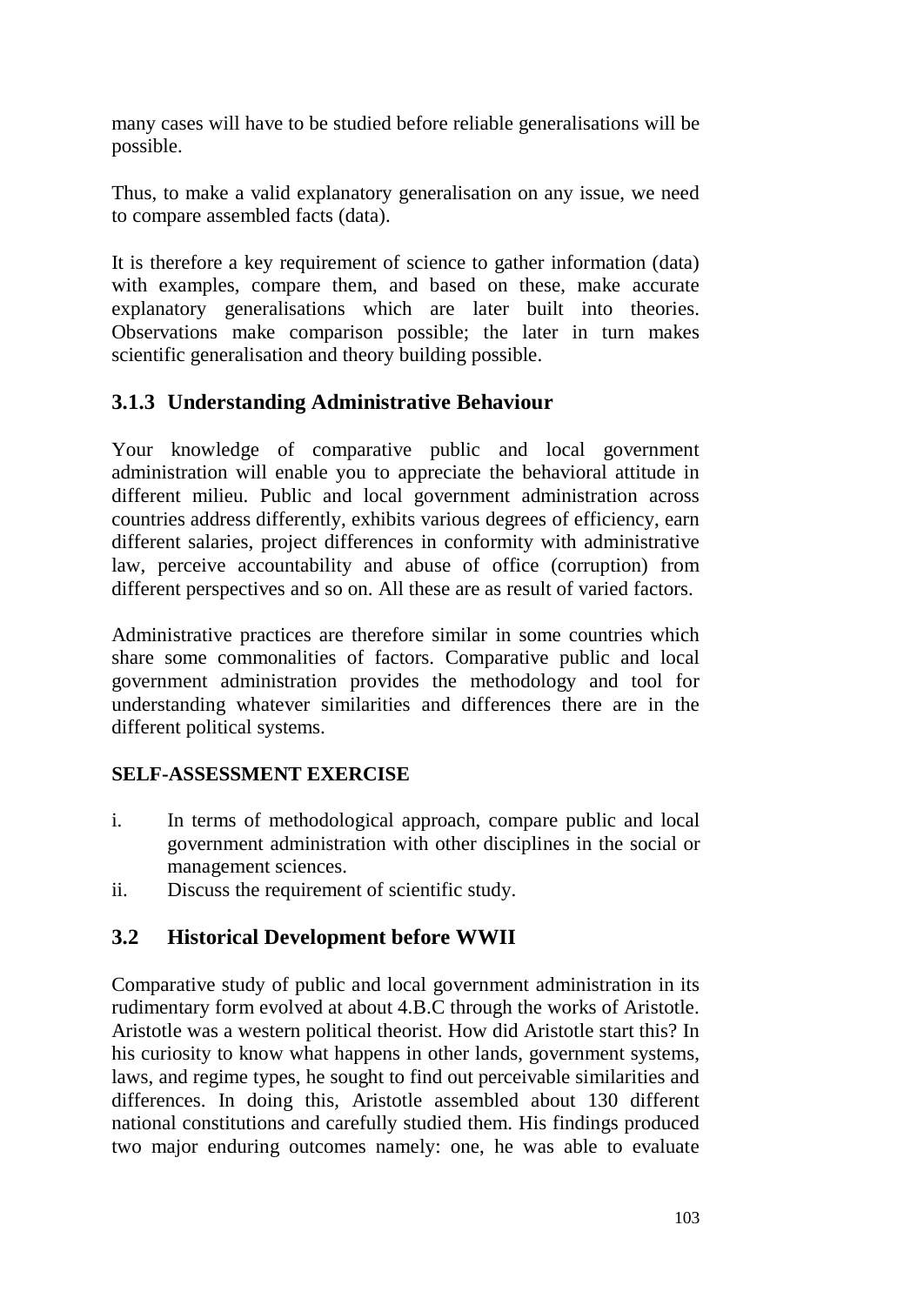some government as good or bad. Two, he categorised political systems into different classifications as shown in **fig. 1** below:

| No        | of   In whose interest power is exercised |                                                 |  |
|-----------|-------------------------------------------|-------------------------------------------------|--|
| person    |                                           |                                                 |  |
| who rules |                                           |                                                 |  |
|           | All                                       | (collective) Themselves (sectional) tyranny     |  |
|           |                                           | monarch Aristocracy kinship Oligarchy Democracy |  |
|           | Polity                                    | or mob rule                                     |  |

**Fig. 1: Aristotle's Classification Scheme**

Source: *Modern Political Analysis*. Robert, D. (1984:64). Prentice Hall: Englewood Cliffs.

The foundation laid by Aristotle later became the basis for contemporary comparative study in politics, public and local government administration. The development of comparative public and local government administration in its contemporary form is traceable to the periods between 1895 and 1920 when comparative research efforts gained momentum.

Max Weber, a German sociologist played significant roles in further advancing its status as a discipline. Robert Freud (1920; 318-344) acknowledged Weber's contributions when he opined that "lifting comparative political and administrative studies from a level of analysis to a height of sophistication, and with breath of scope seldom attained since". More European scholars during the 1930's carried out other comparative studies.

# **3.2.1 Development from End of WWII**

At the end of World War II (WWII), the centre of comparative study of political, public and local government administrations shifted from its traditional European base to the United States. Interest in comparative study became high; a development fuelled by the American Political Science Association (APSA) and the Society for Public Administration (SPA). Several scholars in these associations demonstrated aggressive research efforts towards building a universal comparative theory of public and local government administration.

Another impetus for the growing interest by scholars in comparative studies was the technical assistance programmes of United States, United Nations and private foundations to countries after the war.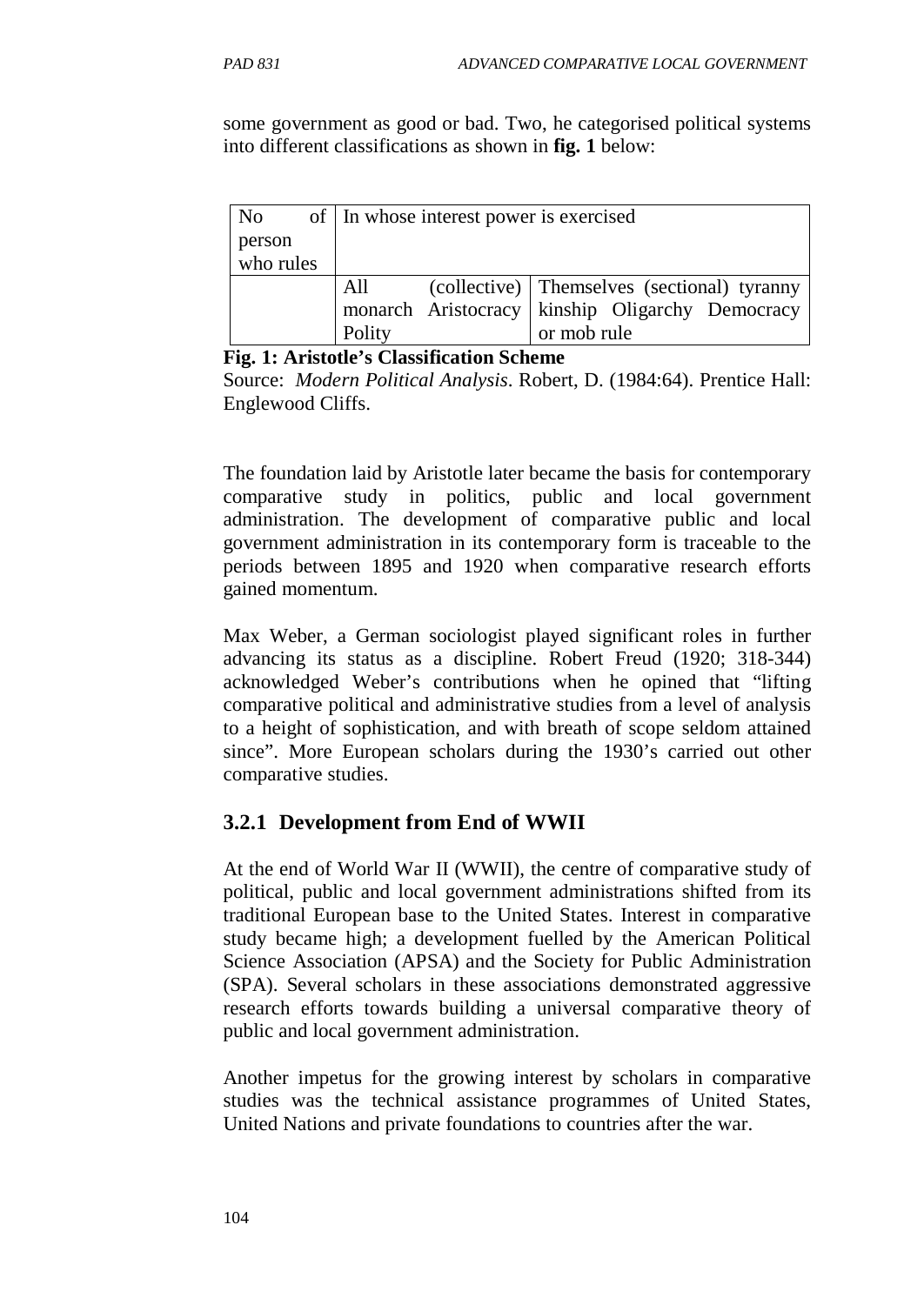Consequently, American students, teachers of public and local government administration and professionals found themselves in foreign countries. This exposure therefore stimulated interest in making comparison between American and Western and nonwestern political systems and practices imperative (Dwight Waldo, 1984: 4-18).

The post war period also coincided with the behavioral science movement in Europe and particularly in America. The movement was characterised by scientific methodology in making enquires. Scientific enquiry became a norm in many discipline, and without being an exception, it was attended to by the study of administration. There was emphasis on observations and other techniques for data collection for hypotheses testing and generalisations.

# **3.2.2 Development in Contemporary Times**

The impact of behavioral science continued to be felt in the field of comparative administration beyond the post war era. The Comparative Administration Group (CAG) was formed in the 1960s.

The group committed all available resources towards building a universally accepted theory of public and local government administration through comparative study and analysis. Toward this end, scholar's developed various theories for the understanding of different societies.

Fred Riggs, for instance, developed the theory of prismatic society based on his study of public administration in non western institutions that were legal-rational, in form but not in traditional as a matter fact (Riggs, 1964).

Scholarly interest in comparative studies not only continued during the 1960s but also spread beyond Europe and American sphere to the Middle East, Asia, Africa and Latin America. Between 1965 and 1975, publications on comparative public and local government administration flourished as reflected in a number of books written basically on comparative public and local government administration, including articles on the topic published in journals, monographs and conference proceedings.

The scientific basis of the study continues to be consolidated and efforts intensified in its competition with the natural and physical sciences, regarding the scientific methodology approach. The era of globalisation and the ease in information gathering through super information technology has facilitated easier comparative research. This is because data on across national administrative practice can be sourced on the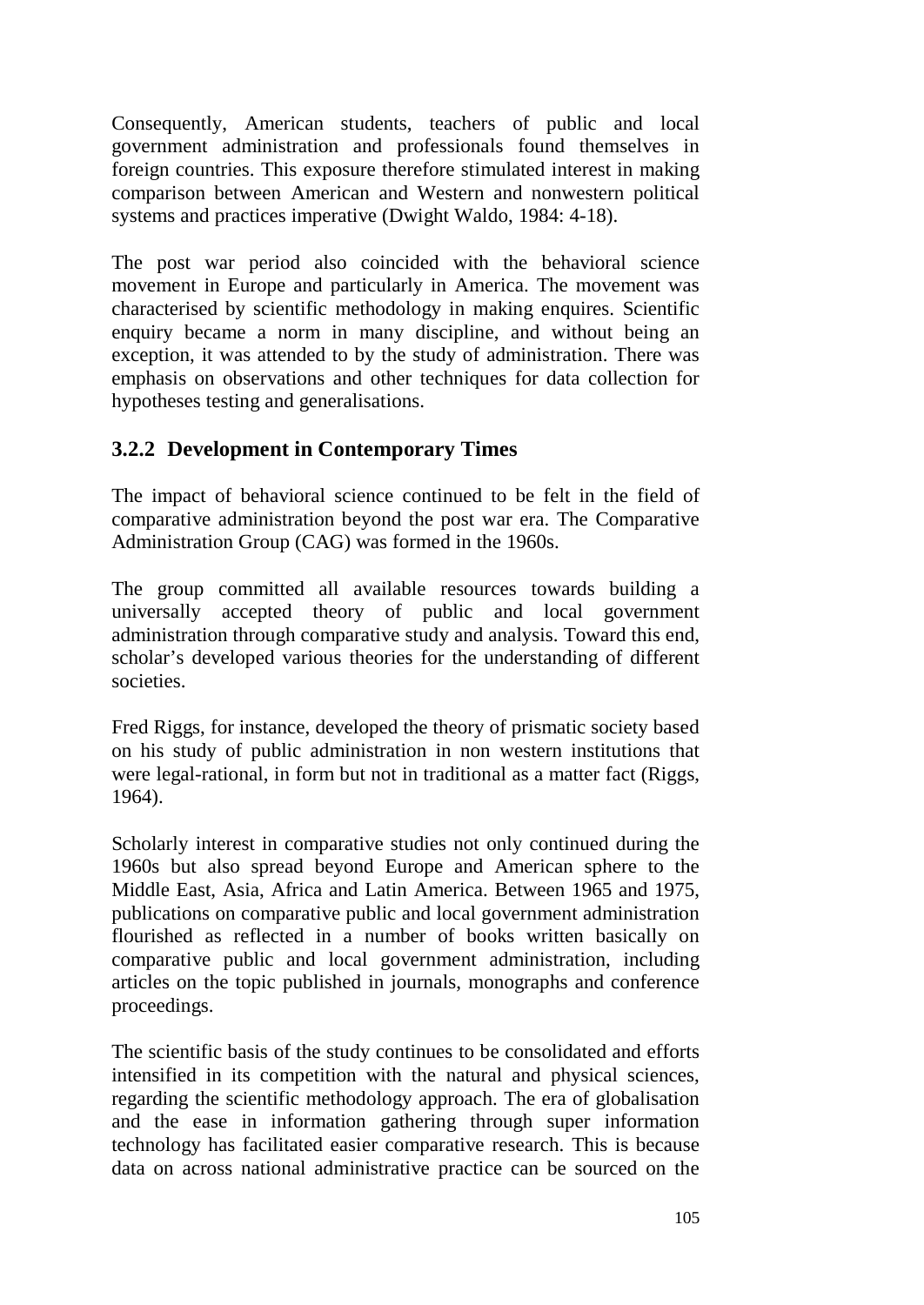internet and websites. Global system of mobile phones equally eased the problem of oral research interviews across the globe.

### **SELF-ASSESSMENT EXERCISE**

- i. Examine the contributions of Aristotle, American government and other agencies to the development of contemporary public and local government administration.
- ii. Highlight the fundamental requirements for science of politics, public and local government administration.

## **4.0 CONCLUSION**

In this unit, the basis for studying comparative public and local government administration was examined, as comparisons is part of our daily life. As you move along, you compare in your mind the people, objects, houses, animals and musical songs we come across implying that, comparison is as old as man.

## **5.0 SUMMARY**

In this unit, you learnt the imperatives and historical background of comparative public and local government administration. You learnt the comparison is as old as man because in our daily life we do compare things, people and institutions.

- You also learnt about the science of politics, public and local government administration which burdens on the application of science methodology to the study of comparative administration. You, in addition, learnt that the essence of science of comparative public and local government administration is to build theories of comparative public and local government administration which are universally acceptable and verifiable.
- You also learnt that enhancing your capacity for understanding administrative behavior is a key motive of comparative public and local government administration studies.
- Again, you also learnt that historically, comparative public and local government administration emerged in Europe through the works of Aristotle in 4 B.C. It was later that more European scholars joined in carrying out various comparative studies.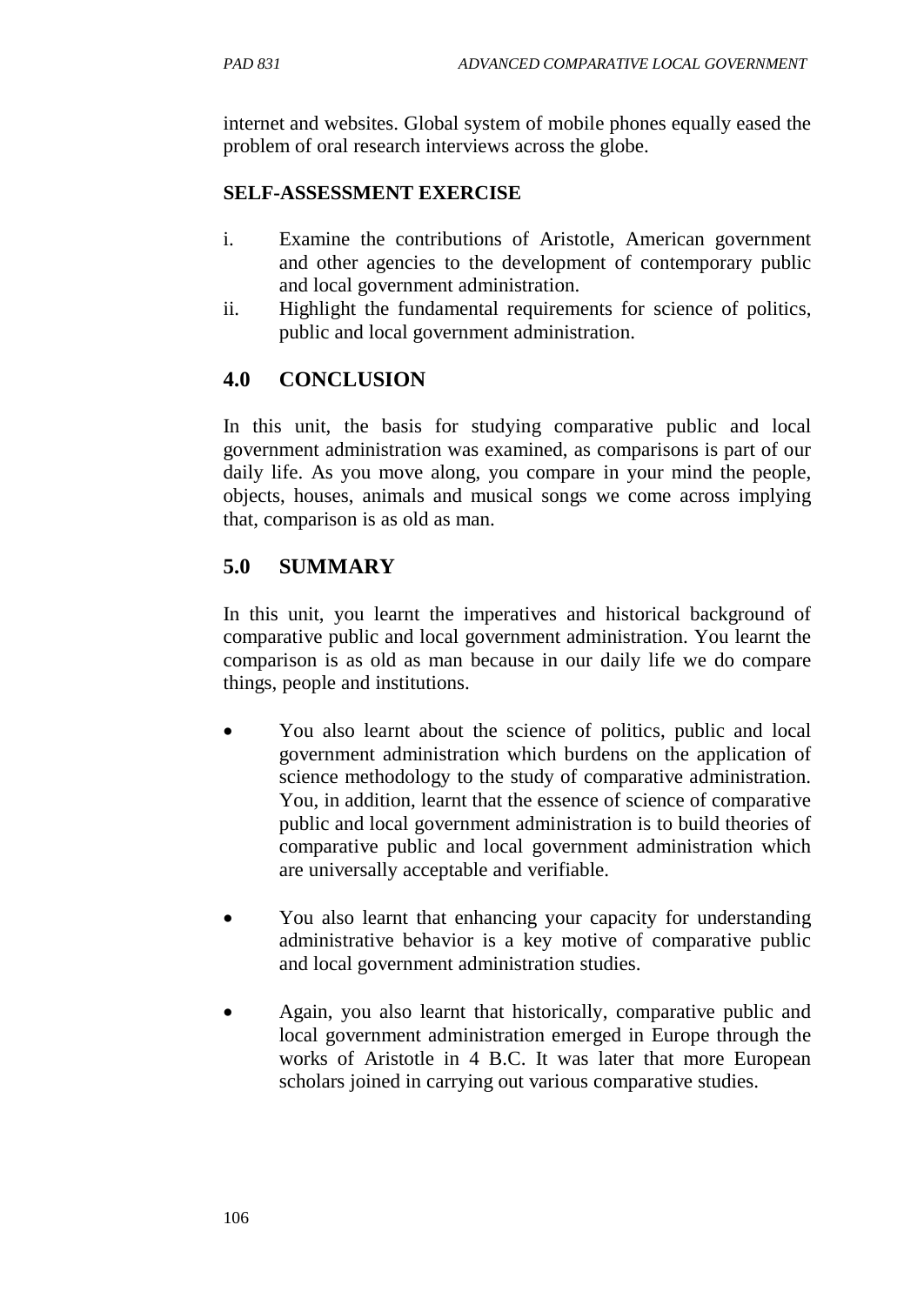#### **6.0 TUTOR-MARKED ASSIGNMENT**

- i. Explain reasons why you think the study of comparative public and local government administration is desirable.
- ii. Examine the basic contributions of Aristotle and American institutions to the growth and development of comparative administration.

#### **7.0 REFERENCES/FURTHER READING**

- Agagu, A. A. (2001). *Comparative Political and Administration Studies.* Ado-Ekiti: Department of Political Science, UNAB.
- Felt, E. *et al.* (1978). *Government and Leaders an Approach to Comparative Politics*. Houghton: Mifflin Company.
- Finer, S. E. (1971). *Comparative Government*. London: Penguin Press.
- Fried, R. C. (1902). "Comparative Public Administration: The Search for Theories". In N.B. Lynn and A. Wildarsky (Eds). *Public Administration: The State of the Discipline*. New Jersey: Chatham House Publisher.
- Riggs, F. W. (1964). *Administration in Developing Countries: The Theory of Prismatic Society*. Boston: Mifflin.
- Robert, D. (1984) *Modern Political Analysis*. Englewood Cliffs: Prentice Hall.
- Waldo, W. (1980). "The Study of Public Administration". In R. J. Stillman (Ed.) *Public Administration Concepts and Case*. London: Mifflin.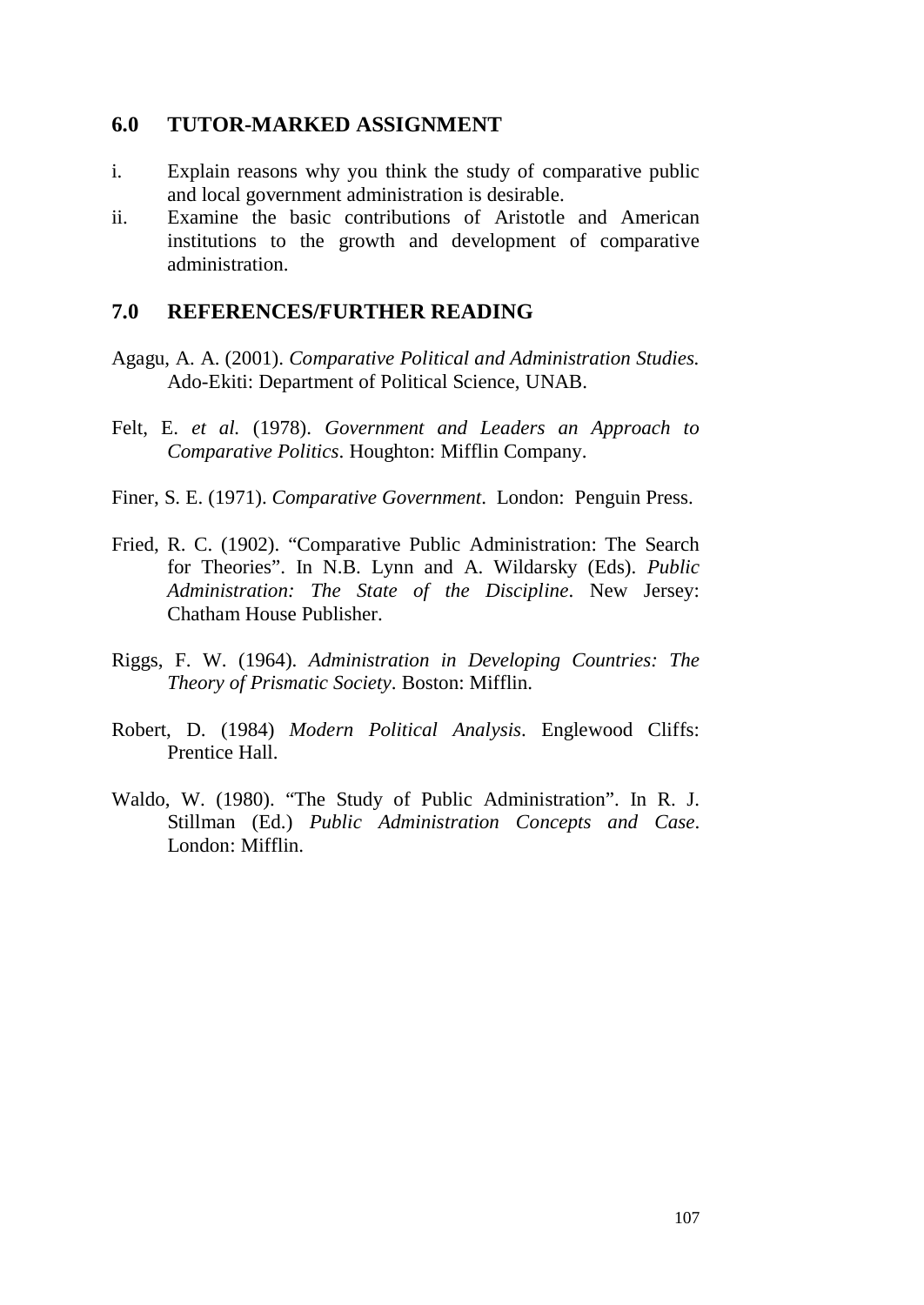## **UNIT 2 NATURE, UTILITY AND PROBLEMS OF COMPARATIVE LOCAL GOVERNMENT**

#### **CONTENTS**

- 1.0 Introduction
- 2.0 Objectives
- 3.0 Main Content
	- 3.1 Nature, Utility and Problems of Comparative Local Government
		- 3.1.1 Nature of Comparative Local Government
		- 3.1.2 Utility of Comparative Local Government
		- 3.1.3 Problems in Comparing Local Governments
- 4.0 Conclusion
- 5.0 Summary
- 6.0 Tutor-Marked Assignment
- 7.0 References/Further Reading

### **1.0 INTRODUCTION**

In the last unit, you learnt the basis for studying comparative local government and its historical background. You specifically learnt that making comparisons between objects and people is as old as man. This is because our everyday activities are full of making comparison either directly or indirectly.

However, you learnt that the initial most systematic attempt at comparing local government system was made by Aristotle. His achievements invariably became the foundation for contemporary studies in comparative local government.

You also learnt that after WWII, the focus of development attention of comparative studies shifted from Europe to the United States, where the government, the United Nations and private institutions sponsored varied technical assistance programmes, which enabled local administration, lecturers of local government administration and professionals to travel to foreign countries. This exposure stimulated greater interest in comparative study resources on American, European and Non-western political systems.

In this unit, you will learn the nature, utility and problems of comparative government as a discipline. The nature of comparative government administration reflects its major concern as a field of study, while utility is concerned with its values. Like other disciplines, comparative study of local government has its own peculiar problems.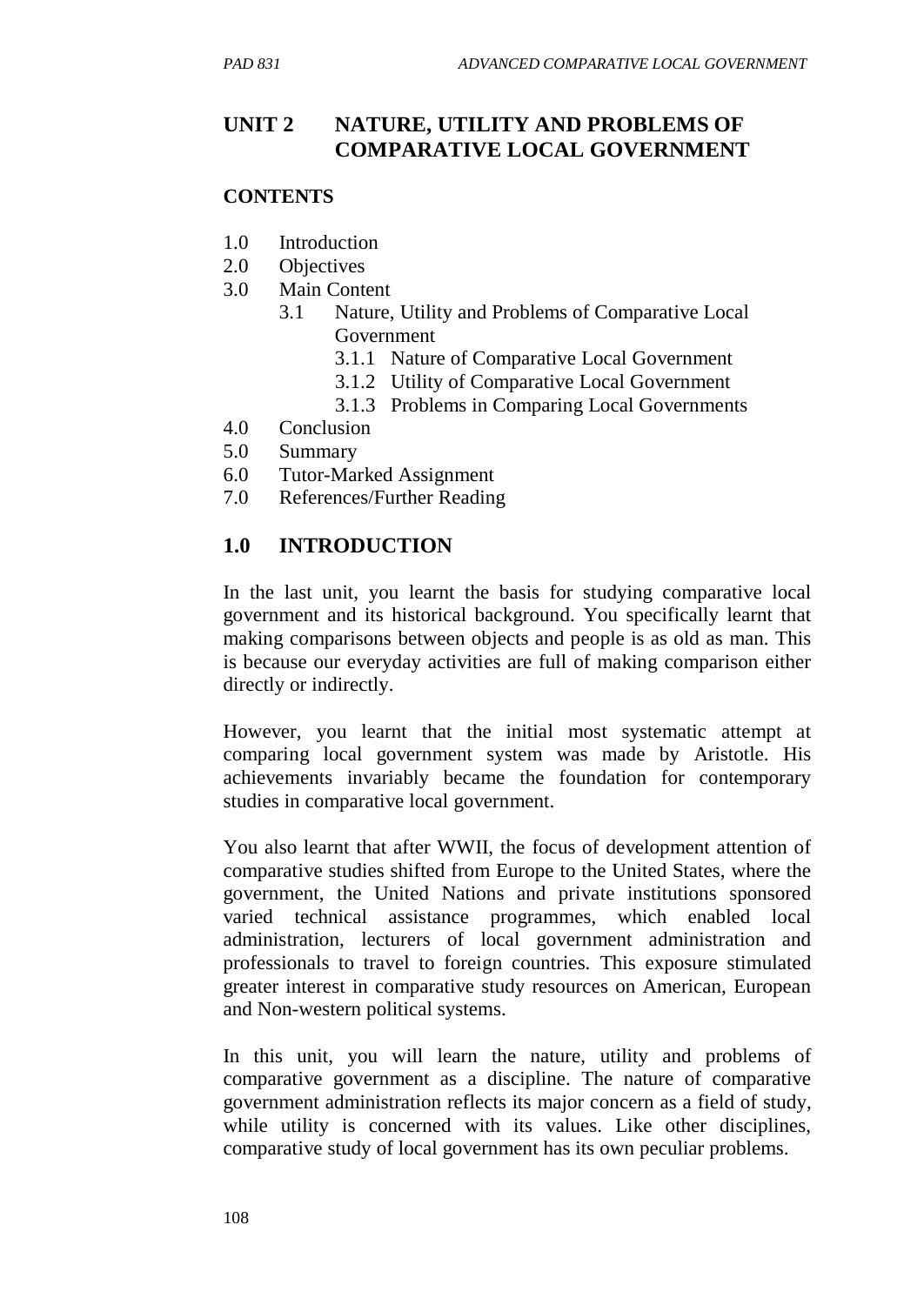### **2.0 OBJECTIVES**

At the end of this study, you should be able to:

- explain the subject matter of comparative local government
- describe the values of the study
- appreciate the major constraints facing comparative studies researches
- evaluate why administrators behave the way they do
- explain the major problems confronting researchers of cross national administrative studies.

### **3.0 MAIN CONTENT**

#### **3.1 Nature, Utility and Problems of Comparative Local Government**

### **3.1.1 Nature of Comparative Local Government**

The nature of comparative local government reflects its major concern as a field of study. The primary goal of the discipline is in line with the scientific demand which is to build and test proposition about administration, and assumption that is universally shared within the public administration fraternity (Signalman, 1976; 621-25).

It is committed to verifiable generalised statement about local government across political systems and different environments. It is believed by scholars of comparative local government studies that public officials, the entire political process will perform better if local government and its practice can be rooted in developed theoretical and empirical foundations.

Signalman believed that local government which reflects theorising and empirical research as its core activities denies its adherents (and practitioners) any legitimate claim to political influence. Essentially, therefore, comparative local government's major interest is building theories from the study of local government practice in different political settings so as to generate a universal theory of local government that can be applied to varied cultures and political environments.

## **3.1.2 Utility of Comparative Local Government**

Comparative local government has two major values which are enumerated as follows: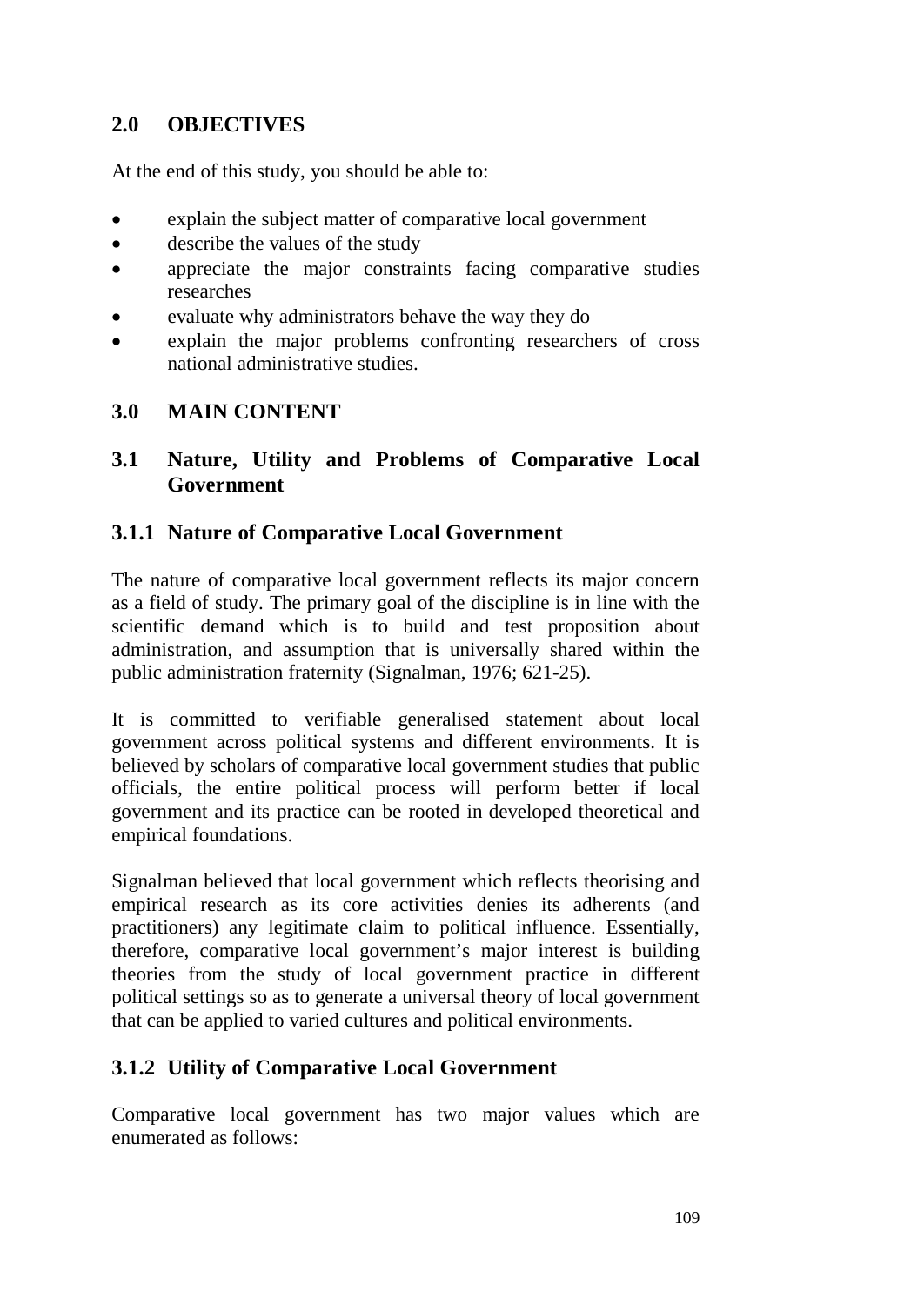- 1. It affords us as scholars, analysts and practitioners greater understanding of local government across national boundaries. Observed difference in practice and scope can be situated within varied identifiable factors, including ecology which encompasses very many other factors such as the type of political system, culture, economy, level of education and other variables. These factors will also determine the level of efficiency of practitioners. Thus, the local government system can be evaluated as efficient or inefficient depending on the prevailing internal factors.
- 2. Understanding administrative behavior of bureaucrats and political officials is another enduring legacy of comparative administrative study. Bureaucrats or administrators of each country have their peculiar characters and behavior different from others in another country. Therefore, among the tasks of comparative local government is the administrative behavior which covers different political settings. Generally, knowledge of comparative local government administration saves scholars and practitioners some embarrassment and surprise when having the advantages to operate beyond their immediate political and cultural environments.

### **3.1.3 Problems of Comparing Local Governments**

As a field study, comparative local government scholars are confronted with various limitations and challenges. First, is the problem of openness of some countries. Some countries are open, while others are closed in varied degrees. Freedom in terms of accessibility to crucial data is greater in the liberal developed western countries.

Data on issue, even including to a large extent, on security and defense, are readily made available to comparative researchers. But one cannot say the same about closed societies such as China and the former socialist states. Search for comparative data could be translated to espionage, stealing of cultural property, spying and sabotage. These are all criminal offences with heavy punishment. Therefore, concluding comparative research in these political systems is a high risk.

Further compounding the problem of data gathering is issue of differences in the level of information dissemination. Some countries such as the western world, enjoy advanced information technology, including modern telephone communication system and satellite, radio and television facilities, and marine and orbit information technology. These arrays of technological inventions afford easy data collection about other countries without leaving one's shores. The Third World does not enjoy these kinds of facilities as they lack the technological know-how for developing them.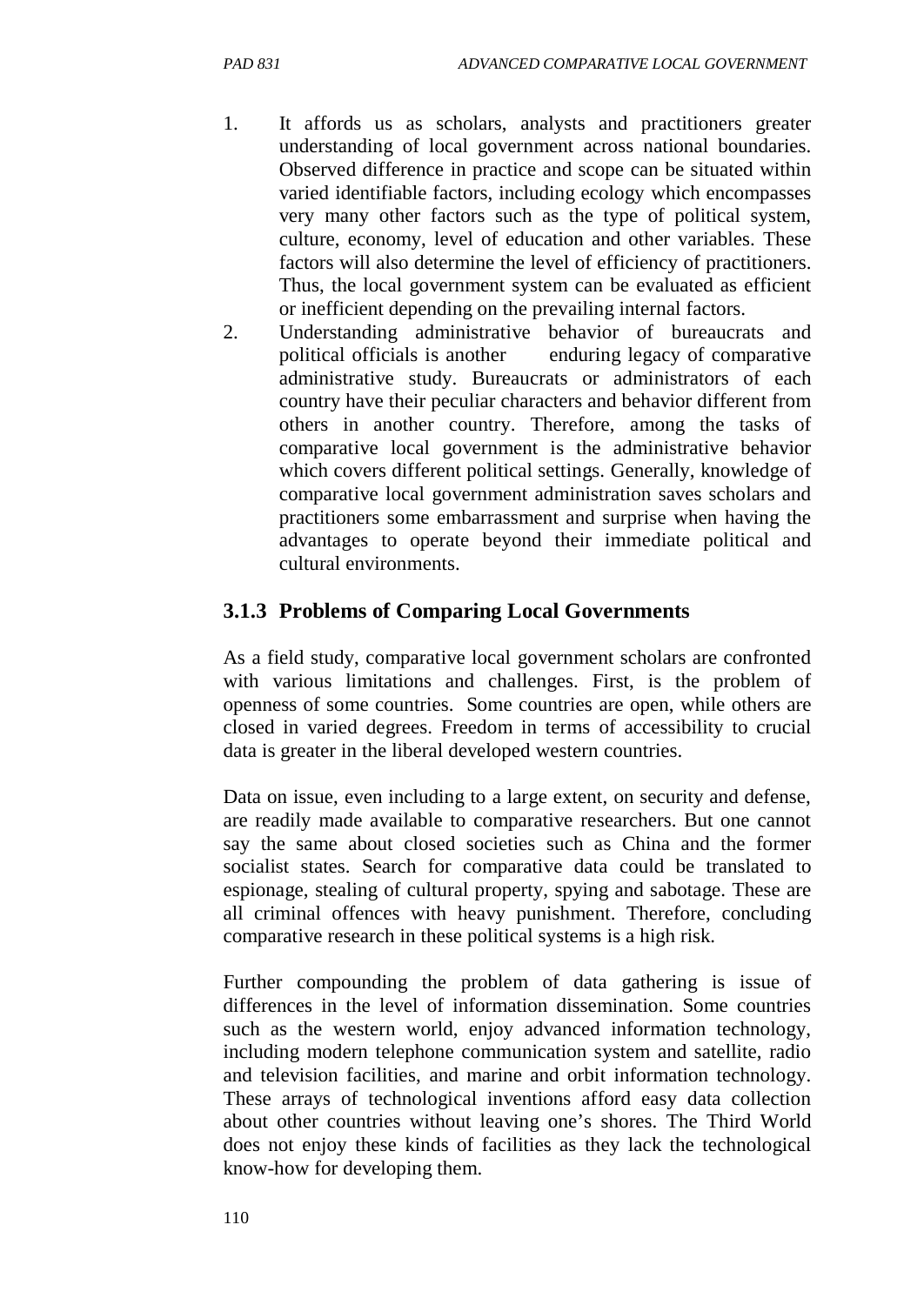While data collected through the internet and website exploration has become a tradition in America, Europe and Australia; it is yet to take proper shape in academic researchers in Africa, Latin America and Asia because of lack of basic infrastructure such as regular provision of electricity.

Regime types also condition accessibility to information and data. Some countries are democratic, while others are dictatorships including military rule. Democratic regimes afford researchers ample freedom to conduct investigations and collect data including interviews and examination of documents such as parliamentary proceedings, cabinet papers and so on. But dictatorship regimes foreclose such opportunities, and researchers can even be passed as spies, saboteurs and opposition agents. Comparative studies are therefore made difficult in such environments.

Introduction of behavioral, scientific approach to the study of administrative behavior is also faulted. It is believed by people, that political and bureaucratic officials are unpredictable and therefore not readily subjected to scientific assessment compared to non-living things and lower animals.

The non-predictability of political leaders had on many occasions led to frequent changes in administrative systems and styles. For instance, in Nigeria, during the Babangida administration, permanent secretary was changed to director-general in 1998, while the situation was reversed by the Abacha regime in 1997. Some other administrative changes were effected during Obasanjo's regime.

Therefore, behavioral instability of leaders, coupled with actual political instability is a major problem to comparative studies in local government administration.

#### **SELF-ASSESSMENT EXERCISE**

In what ways is the administrative behavior of local government administration in your country different from those of other country?

#### **4.0 CONCLUSION**

You have learnt that your daily experiences have always involved comparing people and objects. Comparative local government administration as a scientific discipline makes it possible for you to explain administrative behavior of administrators across national borders.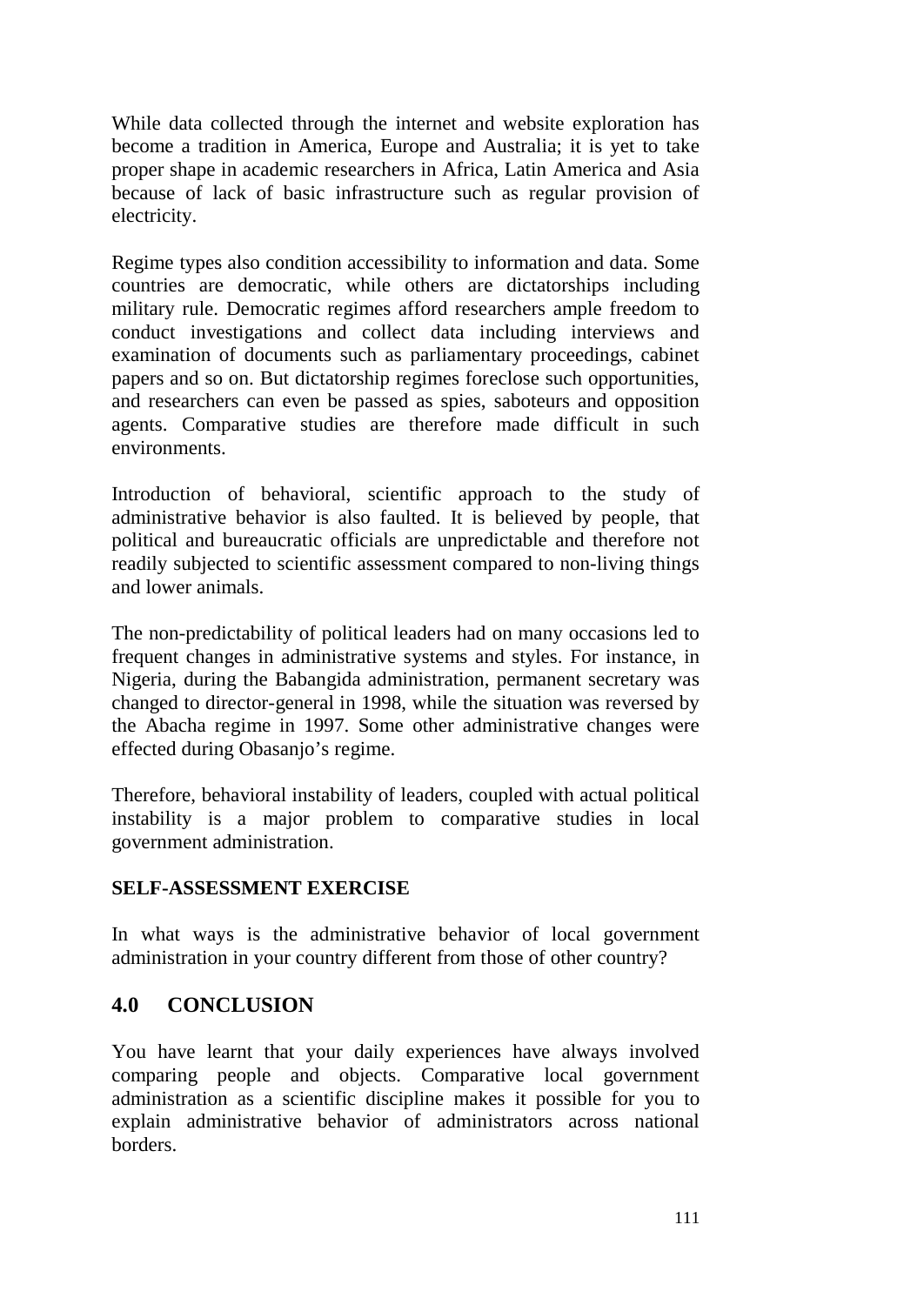Its methodological orientation becomes more emphasised since the end of WWII and its progressive development has not wanted since then. You also learnt that comparative study of local government administration goes beyond national borders and has its own limitations embedded in human factors and variations in level of political stability.

### **5.0 SUMMARY**

This unit has explained to you why it is necessary to study comparative local government administration. You were told that it makes possible the understanding of administrative behavior in different political and cultural settings.

• You also learnt about the nature, utility and problems of comparative local government administration, which provides theories that can be universally applied in the analysis of local government administration of countries. The unpredictability of human beings coupled with variations in the degrees of openness and technological development of countries pose the most serious problem to comparative studies of local government.

### **6.0 TUTOR-MARKED ASSIGNMENT**

Assuming, a German scholar is in Nigeria for comparative research investigations on the country's local government administration, enumerate and discuss the problems that may confront the German in the research endeavour.

### **7.0 REFERENCES/FURTHER READING**

- Agagu, A. A. (2001). *Comparative Political and Administration Studies.* Ado-Ekiti: Department of Political Science, UNAB.
- Felt, E. *et al.* (1978). *Government and Leaders an Approach to Comparative Politics*. Houghton: Mifflin Company.
- Finer, S. E. (1971). *Comparative Government*. London: Penguin Press.
- Fried, R. C. (1902). "Comparative Public Administration: The Search for Theories". In N.B. Lynn and A. Wildarsky (Eds.) *Public Administration. The State of the Discipline*. New Jersey: Chatham House Publisher.
- Riggs, F. W. (1964). *Administration in Developing Countries: The Theory of Prismatic Society*. Boston: Mifflin.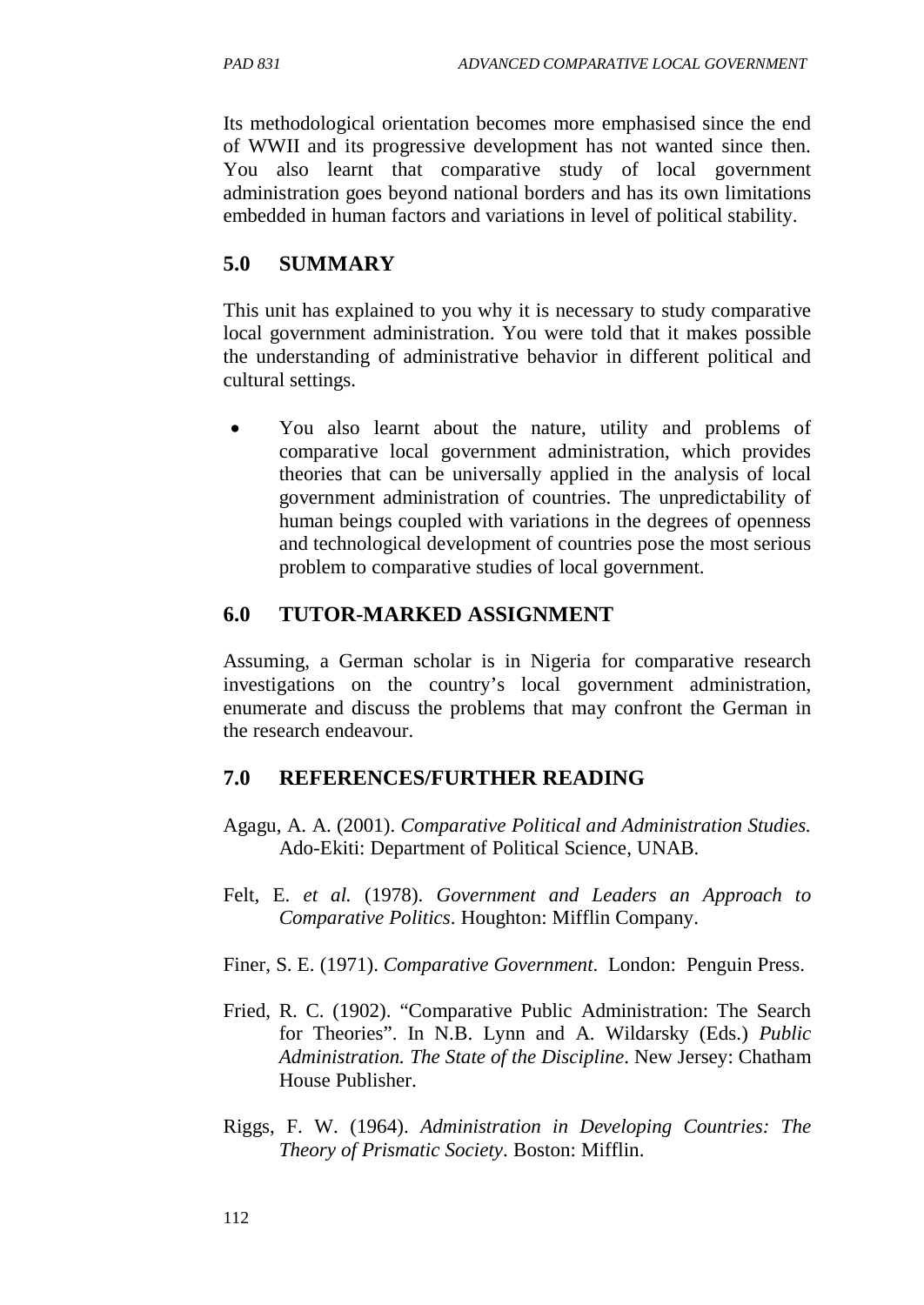- Robert, D. (1984) *Modern Political Analysis*. Englewood Cliffs: Prentice Hall.
- Waldo, W. (1980). "The Study of Public Administration". In R. J. Stillman (Ed.) *Public Administration Concepts and Case*. London: Mifflin.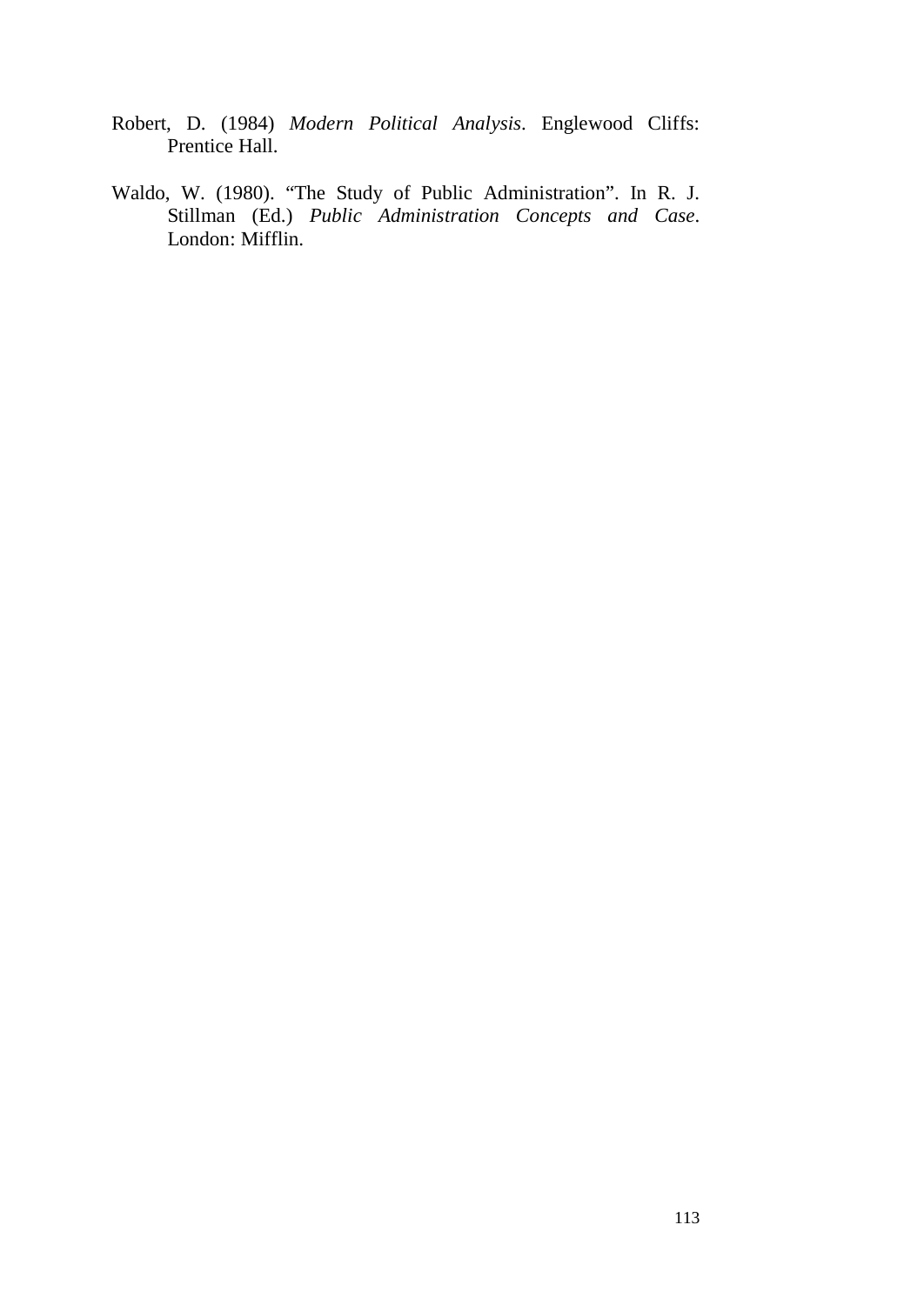## **UNIT 3 DIFFERENCES AND SIMILARITIES IN STRATEGIES OF COMPARATIVE LOCAL GOVERNMENT ADMINISTRATION**

#### **CONTENTS**

- 1.0 Introduction
- 2.0 Objectives
- 3.0 Main Content
	- 3.1 Differences and Similarities in Strategies
		- 3.1.1 Difference Approach
		- 3.1.2 Similarities Approach
- 4.0 Conclusion
- 5.0 Summary
- 6.0 Tutor-Marked Assignment.
- 7.0 References/Further Reading

### **1.0 INTRODUCTION**

Strategies of comparative public and local government administration deal with the various methods of making comparative analysis. You will learn the differences, similarities, experimental, statistical and case study methods of comparative public and local government administration in general.

However, this unit will specifically address the differences and similarities strategies of comparative public and local government administration.

### **2.0 OBJECTIVES**

At the end of this unit, you should be able to:

- explain the basic approaches for making comparison
- identify differences between a seemingly similar people, object and institutions
- describe similarities between likely different people, object and institutions
- recall the basic explanations of the two strategies learnt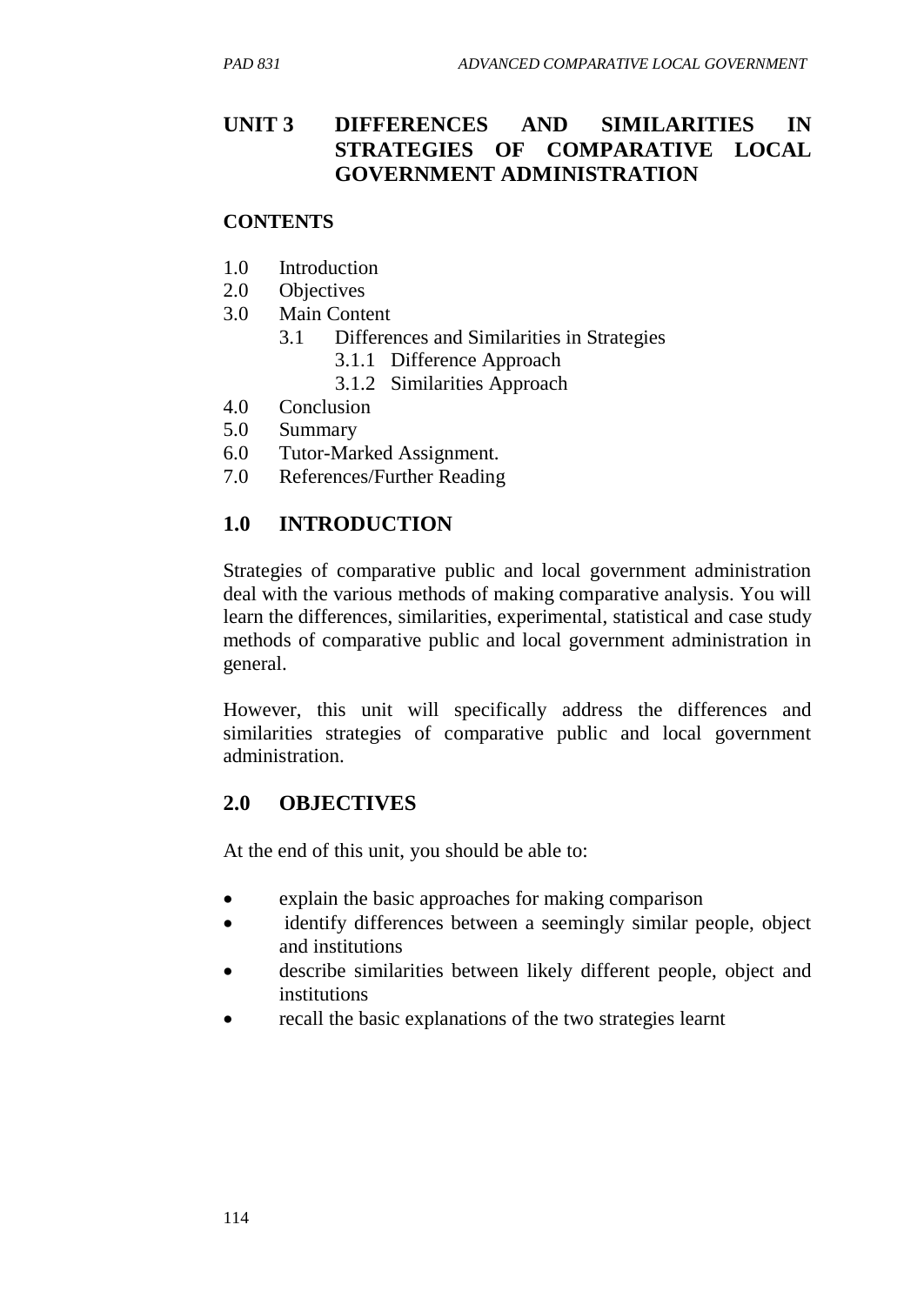### **3.0 MAIN CONTENT**

### **3.1 Differences and Similarities Strategies**

### **3.1.1 The Differences Approach**

In your everyday contacts with people, objects, institutions and practices, you tend to believe that the only identifiable attribute between or among them is that they all look differently. The only perceivable difference between two women is that one is fat and the other is thin. One house is beautiful, the other one is not.

The differences approach proffers a contrary opinion. First, it acknowledges the fact that there may be differences between the people, objects and institutions, but at the same time, there are similarities between the compared people, objects or particles no matter how few or non-prominent.

For instance, the administrative behavior of public and local government administration in the Western world may be significantly different in forms of belief about corruption and abuse of offices, but the basic bureaucratic principles regarding hierarchical structure and which rules regulations are common and shared between the two.

Japanese workers are noted for their exceptional industry and efficiency contrary to Nigeria workers. On the other hand, the political officials of both political systems are corrupt with varying degrees. It is therefore the contribution of the approach that no two things or people are totally different without some element of similarity.

## **3.1.2 The Similarities Approach**

It is often claimed that there are identical twins, or that there are people that look "exactly alike" to the extent that many people, including their parents on some occasions, cannot differentiate between the two.To compound the problems of observers, friends and relations, the identical twins most of the time dress and talk the same way. These are indeed realities.

However, despite the constraint in differentiating similar people and things, the similarity approach enables us to know that there are some differences in very similar cases, no matter how small or few. For instance, a small dot on the ear of the identical twins is enough to give him away. One may be a fraction of an inch taller than the other.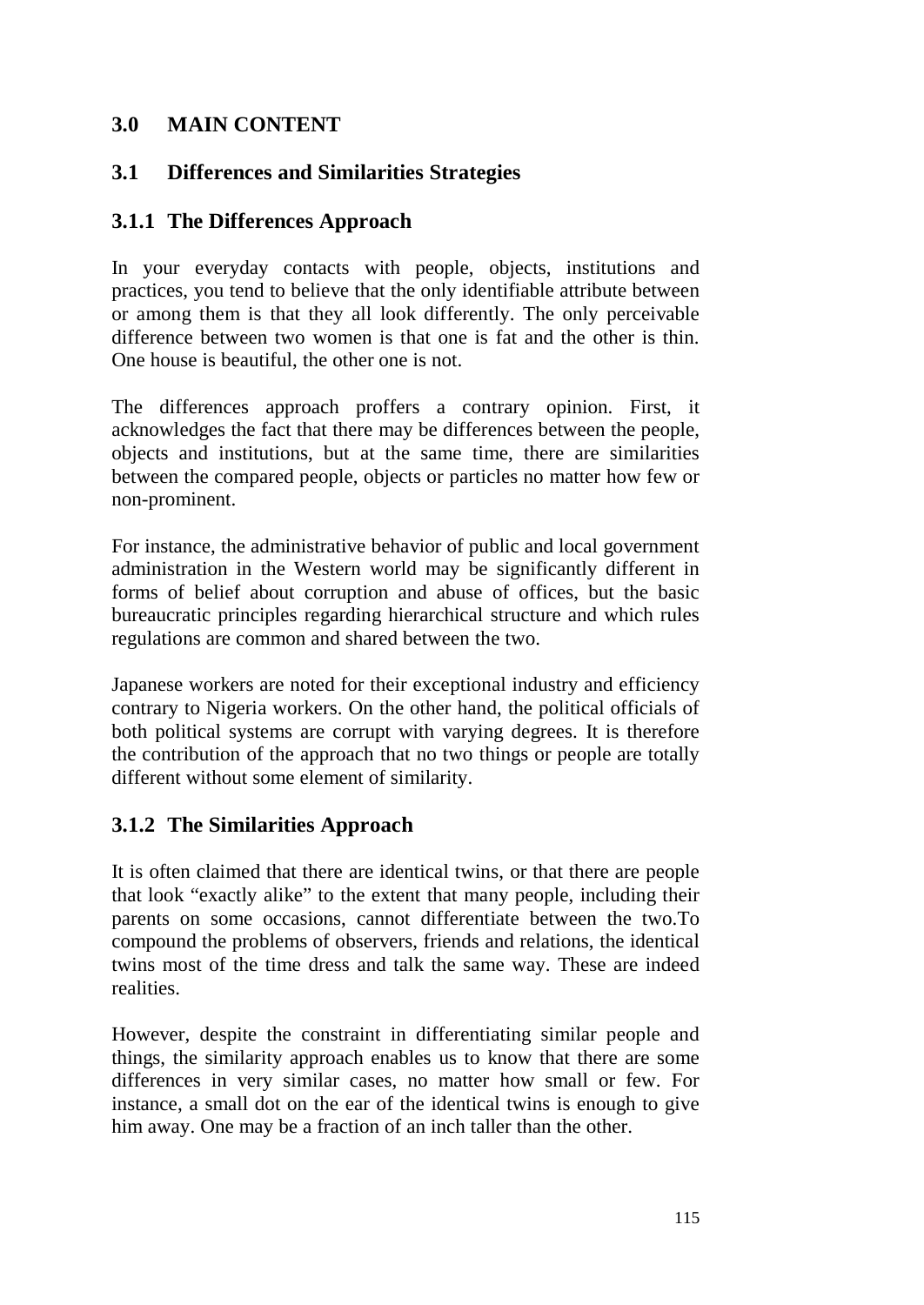In terms of behavioral attitude, one may be polite than the other. Two cars of the same brand definitely have differences which could be in terms of colour, chassis number or year of manufacture. United States of America and Nigeria are both practicing democratic administration, but the America democracy is older than that of Nigeria. You should note that in all cases therefore, there are no totally similar people, things system or practice. In a way, things, people, system and countries have their differences.

#### **SELF-ASSESSMENT EXERCISE**

- i. Look very well around you and identify two people or objects that are contradictorily different. Highlight ten ways in which they look similar (variations of answers are acceptable).
- ii. Ghana and Nigeria are both developing African countries with emerging democracies, highlight ten attributes that makes them look un-similar.

### **4.0 CONCLUSION**

This unit has treated two methodologies of analysis in comparative public and local government administration. Each discipline has its own way of doing things, ways of analysis, and ways of research enquiries. The two strategies you learnt here are unique in that you might probably in the past, like most other observers, thought that similar things are so similar or look alike in all respects. Or think that all things or people who look very un-similar or different do not have common features at all. You have learnt in this unit that is not the case.

### **5.0 SUMMARY**

You have also learnt in this unit two major approaches in the practice of making comparisons in comparative public and local government administration. You learnt that the differences approach concern identifying points of similarities in two seemingly different objects, people, countries or practices. The approach believes that whatever may be the differences there is also a little similarity.

The similarity approach has a direct opposite thinking with the differences approach. It believes that differences exist between people, objects, particles and countries despite the fact they seemingly look similar. That though, the differences may be so insignificant, yet the little differences, really makes the difference.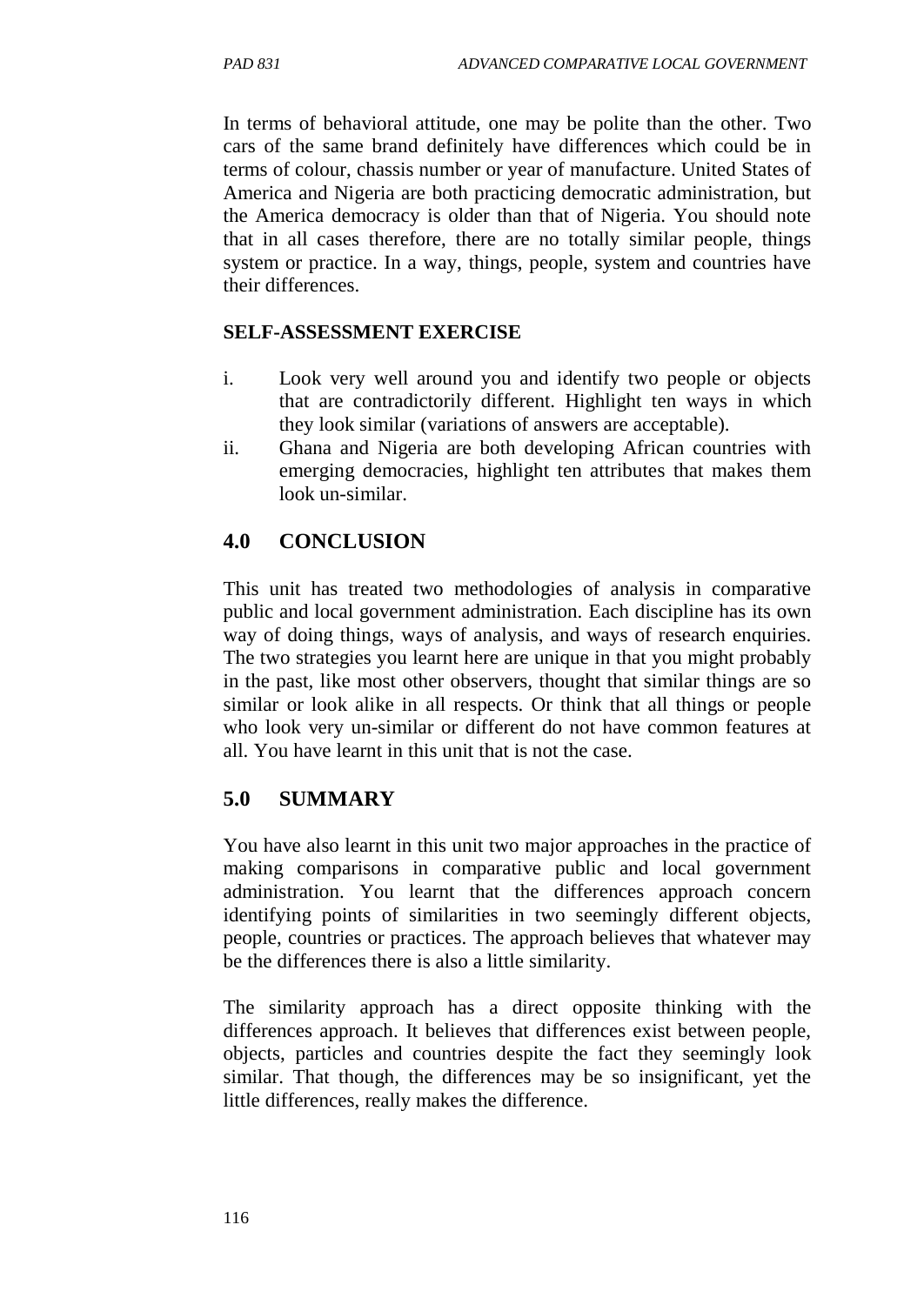### **6.0 TUTOR-MARKED ASSIGNMENT**

- i. Identify and discuss the major attributes of differences and similarities in approaches in comparative public and local government administration.
- ii. Ghana and Nigeria are both developing countries in Africa with emerging democracies highlight 10 attributes that make them look un-similar.

#### **7.0 REFERENCES/FURTHER READING**

- Akindele, S. T. *et al.* (1996*). The Subject Matter of Political Science*. Ibadan: College Press.
- Kolawole, D. (1997). *Readings in Political Science*. Ibadan: Dekaal.
- Sharkansky, I. (1975). *Public Administrative Policy Making in Government Agencies*. (3rd ed.). Chicago: Rand Mc Nally College Publishing Company.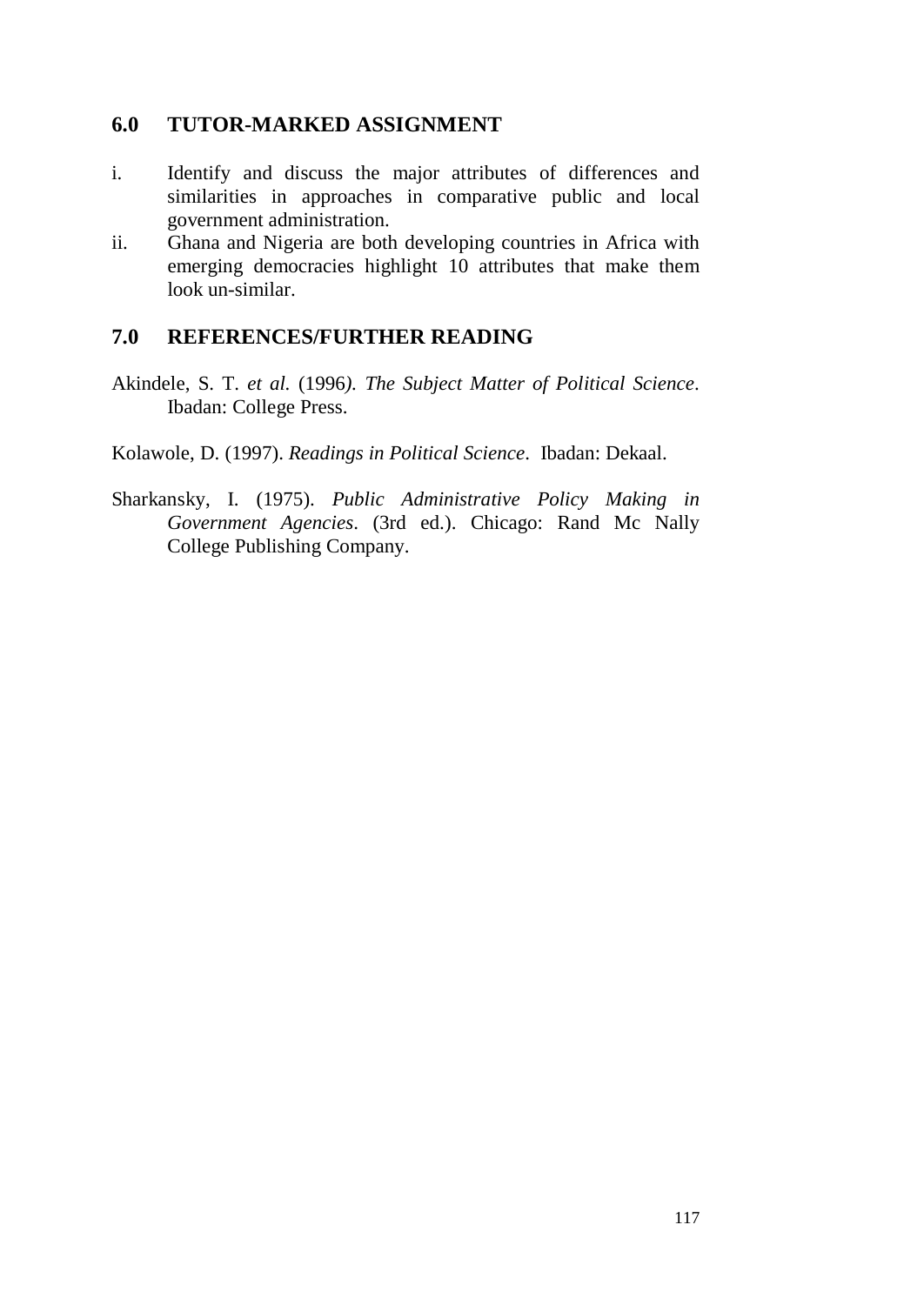### **UNIT 4 EXPERIMENTAL, STATISTICAL AND CASE STUDY STRATEGIES OF COMPARATIVES LOCAL GOVERNMENT**

#### **CONTENTS**

- 1.0 Introduction
- 2.0 Objectives
- 3.0 Main Content
	- 3.1 Experimental Approach
		- 3.1.1 Experimental and Control Groups
	- 3.2 The Statistical Approach
		- 3.2.1 Partial Correlation of Variables
	- 3.3 The Case Study Approach
		- 3.3.1 Stereotypes
		- 3.3.2 Categories
- 4.0 Conclusion
- 5.0 Summary
- 6.0 Tutor-Marked Assignment.
- 7.0 References/Further Reading

### **1.0 INTRODUCTION**

In the last unit, you learnt about differences and similarities approaches in the study of local government. You should be able to recall the major facts in the two approaches.

You learnt that the differences approach concerns itself with identifying some similarities between the objects, people, practices systems and countries that we are comparing . The method makes us believe that no matter the degree of differences between what we may be comparing that there are some similarities also between them, no matter how little or insignificant.

You also learnt in the second approach, which is the similarities approach based on the same principles of differences method. It submits that no matter the level of similarities between what is compared, they are not totally similar as there are some differences between them, no matter how little.

In this unit, you will learn further about the other methods utilised in local government studies, such as the experimental approach. Each of them has its own uniqueness.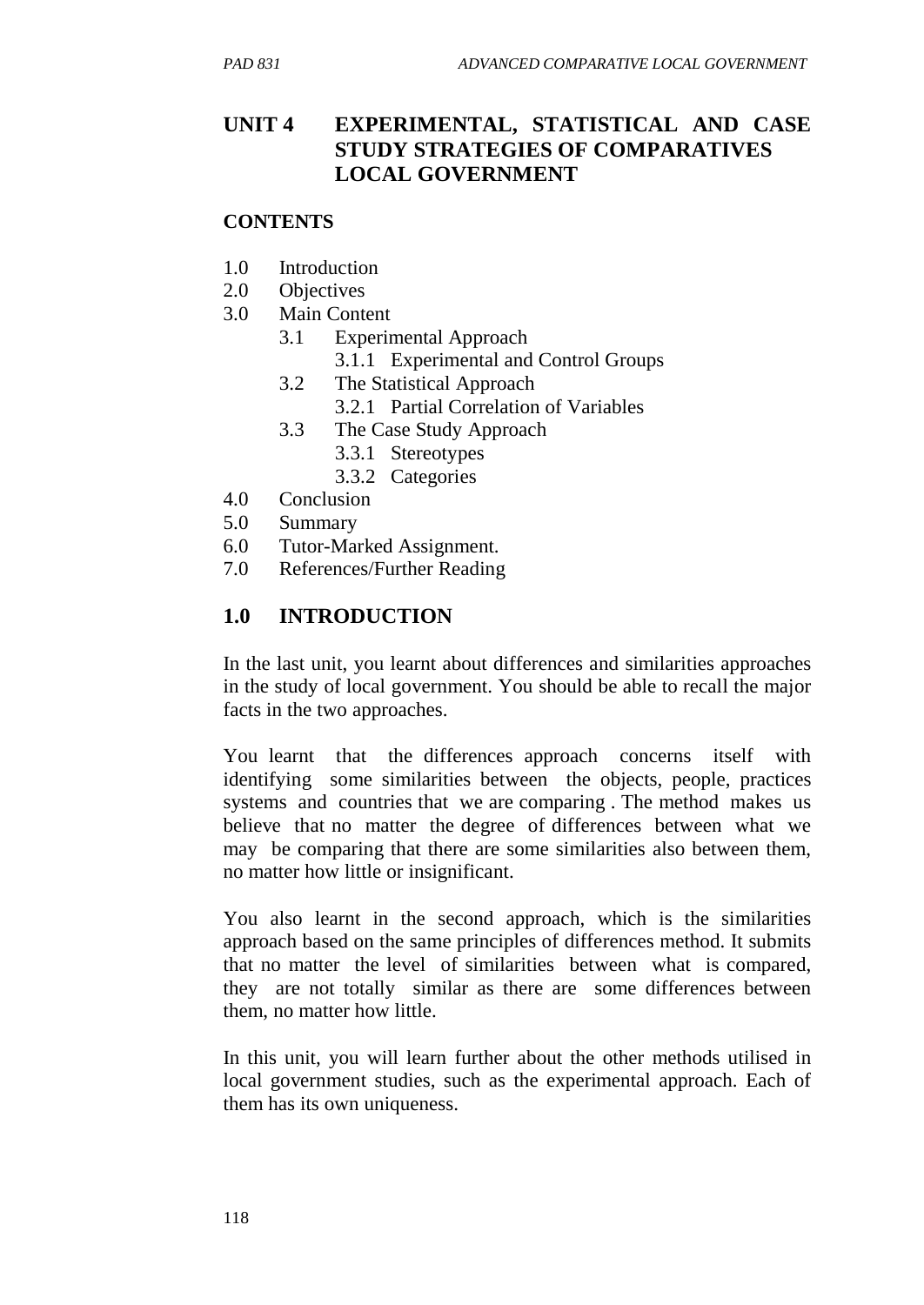### **2.0 OBJECTIVES**

At the end of this unit, you should be able to:

- recall the basic facts about differences and similarities approach
- explain the basic principles of experimental approach
- explain the concept of control group and experimental group
- analyse how case-study approach works
- describe how statistical tools can be used for comparative analysis.

### **3.0 MAIN CONTENT**

### **3.1 Experimental Approach**

### **3.1.1 Experimental Approach and Control Groups**

You have learnt before that the goal of the experimental approach is to make verifiable comparison of cases based on scientific explanations. In doing this, two equivalent groups are provided, one group is labeled experimental group while the other is the control group. A stimulus which we may also call an independent variable is introduced by the experimental group, though it is derived from the control group.

Therefore, the two groups are kept on observation to evaluate the effects of the stimulus. A concrete example of this situation is testing the effect of alcohol on the two groups.

Some of your friends do take alcoholic drinks such as beer. It is therefore easy for us to predict the outcome on the experimental group to which it was introduced. Drunkenness is the effect experienced by the experimental group provided no variable was introduced.

The control group did not experience drunkenness because it was not introduced to the alcohol stimulus. Comparative explanations can be made on the two groups based on the scientific experiment on them. You need to know that experimental comparative approach has limitations bordering on what was previously said.

#### **SELF-ASSESSMENT EXERCISE**

Design an experiment on your own which should involve an experimental group and a control group; introduce a stimulus to the experimental group only and later measure its effects. Compare the relationship between the two groups thereafter.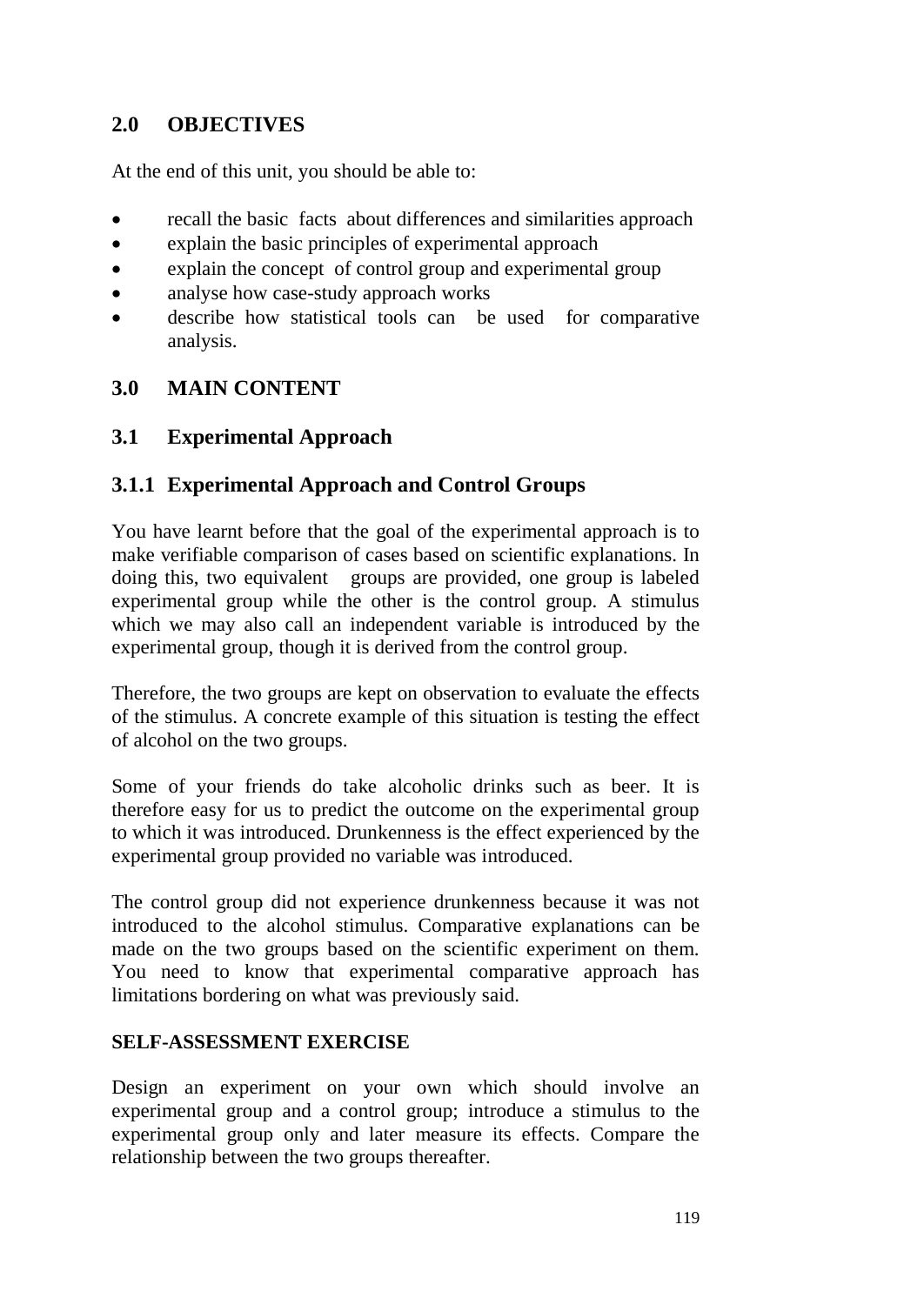### **3.2 The Statistical Approach**

#### **3.2.1 Partial Correlation of Variables**

You have just learnt that experimental approach aims at scientific explanation about certain issues. The statistical approach has similar aim, though its processes are not the same.

The difference in their processes concerns the manipulation of empirically observed data in the statistical method but which is not possible in the experimental method, so as to identify controlled relationship among the variables.

Partial correlation is used to deal with the problem of controlling the variables. For example Agagu (2001:21) said if you want to look into relationship between political participation and level of education attained, a student should control the influence of age because younger generations have received more education than older generations.

A student can achieve this by dividing his sample into a number of different age groups and looking at the correlation (relationship) between participation and education within each age bracket.

In essence, statistical approach is about identifying relationship between variables (education and political participation), pointing out how and to what degree one has brought impact or influence on the other.

You should note that statistical approach seems to be an approximation of experimental method as they both share the logical attributes of science, but this should not be taken to mean that they are equivalent to each other. This is because; statistical approach lacks the control aspect of the experimental method.

#### **SELF-ASSESSMENT EXERCISE**

Appraise the essential distinctions between experimental method and Statistical approach of local government.

### **3.3 The Case Study Approach**

#### **3.3.1 Stereotypes**

This is more common in the advanced world, where particular crimes are arrogated to certain groups and races because of past cases involving one of its nationals.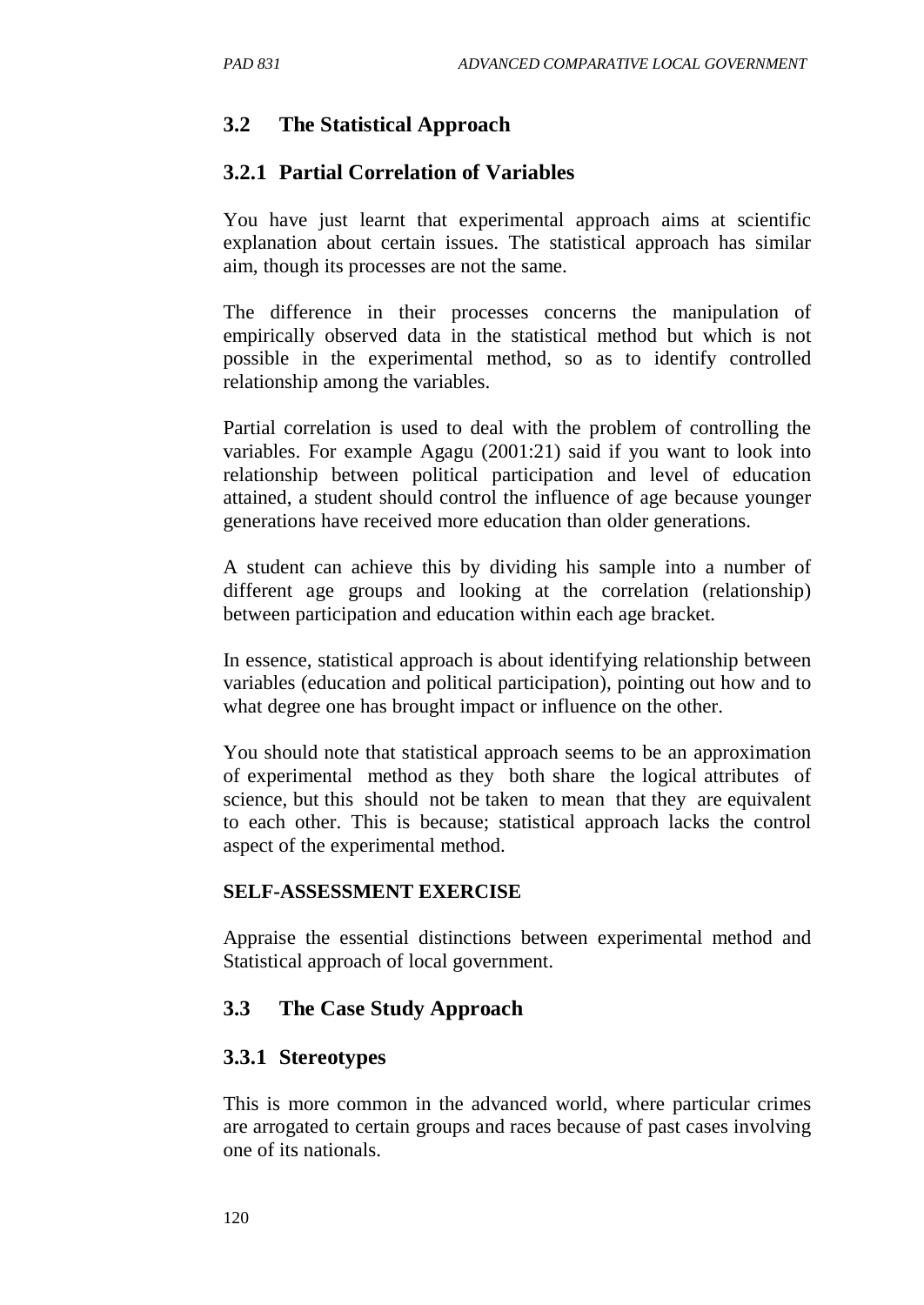The case study approach in essence is about focusing on a single, specific case at a time. The value of this case study is that it gives ample opportunity for a thorough consideration of all attributes of a case at hand. And on the basis of the findings, propose general propositions that can eventually lead to theory building.

### **3.3.2 Categories**

You learnt in unit **3.1.1** that the focus of the case study method is "one case at a time", so as to generate proposition that can be applied to a larger group. Students should note the various categories of case study approach. They are the descriptive theoretical and hypothesis-generating case studies.

### • **Descriptive Case Study**

Descriptive case study essentially describes the basic attitudes of a particular case. It does not aim at providing explanations for an action, but just to describe the actions exhibited by the case. It has the advantage of providing large volumes of data that are useful for theory building arising from generalisations.

### • **Theoretical Case Study**

A theoretical case study has its goals in providing an extensive analysis of the areas of interests in the case being studied rather than trying to build theories. It throws more light on the case by examining it in all its ramifications.

A theoretical case study, according to Lizphart (1971), is a study in applied sciences since it does not aim to contribute to empirical generalisations. Consequently its value in terms of theorybuilding is nil.

### • **Hypothesis Generating Case Study**

This type of case study is motivated by a desire to formulate general propositions that may lead to theory-building. It begins with some basic assumptions meant to be tested by gathering basic data.

Hypothesis generating case study is a direct contradiction to a theoretical case study. As you have learnt, a theoretical case study is motivated by the need to formulate a general theoretical construct.

#### **SELF-ASSESSMENT EXERCISE**

Distinguish between theoretical and descriptive case study.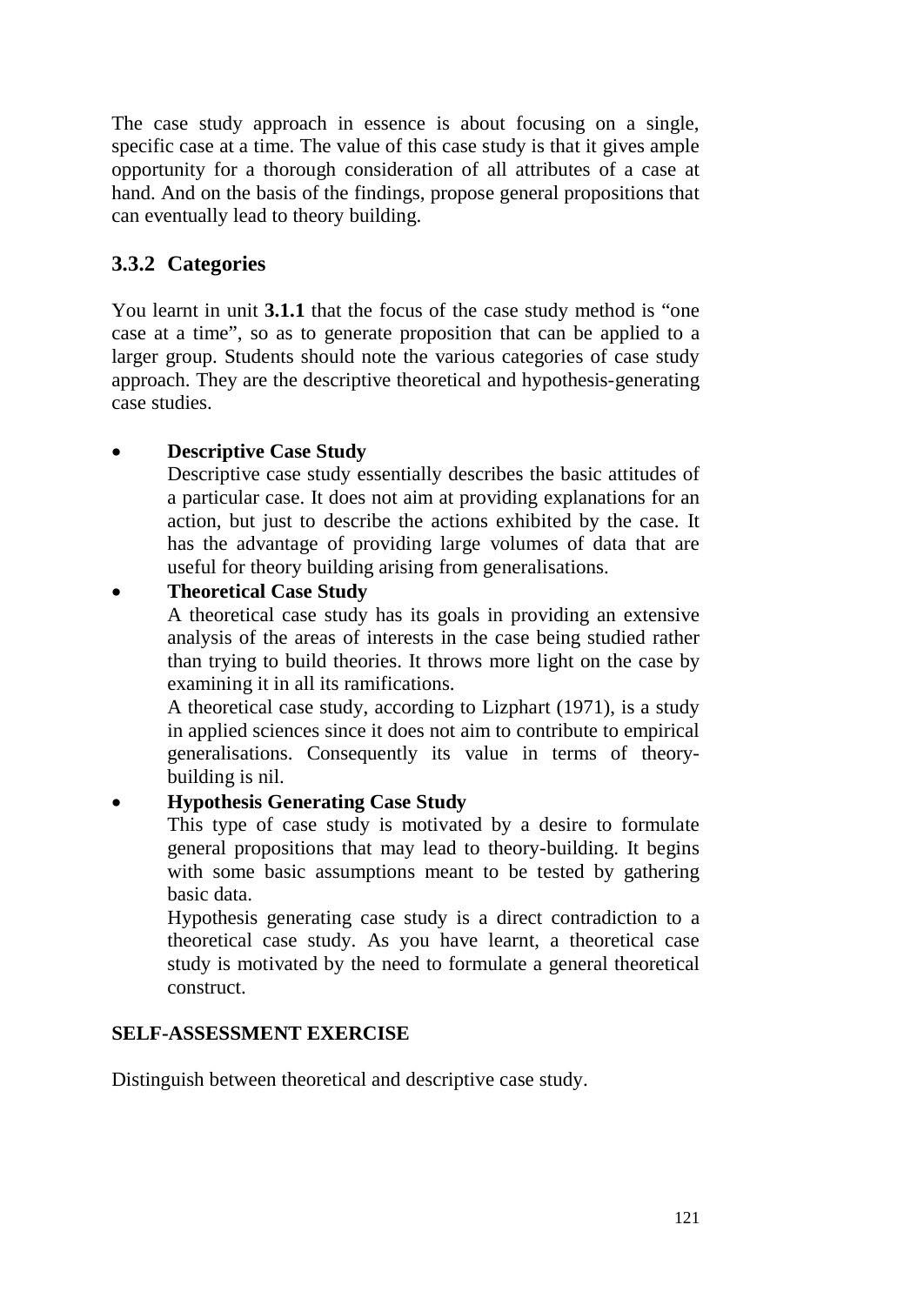# **4.0 CONCLUSION**

In this unit, you were introduced to various approaches (methods) which can be used to compare political and administrative systems and behavior. Some of these methods aim at generalisation that leads to theory building, while others are motivated by mere descriptions of the attributes of the cases rather than providing generalisations for theorybuilding. You should employ some of these methods on your own in your daily attempts at distinguishing people, things and issues.

### **5.0 SUMMARY**

What you have learnt in this unit is the numerous methods you can use to compare administrative systems, practice and behaviour. You learnt five (5) methods altogether. The differences methods identify similarities in cases, while the similarity methods identify differences. The experimental and control groups for its comparative explanations, is based on the introduction and measurement of a stimulus in one group (experimental). Statistical approach uses partial correlation to gauge the relationships between variables such as education and political participation. The case study method concentrates on the examination of the attributes of only one case which is seen as sufficient enough to make generalisations .

## **6.0 TUTOR-MARKED ASSIGNMENT**

The case study methods of local government studies gives room for stereotyping, describing in details the various categories of the method. Identify and discuss the major elements of experimental approach.

## **7.0 REFERENCES/FURTHER READING**

Akindele, S. T. *et al.* (1996*). The Subject Matter of Political Science*. Ibadan: College Press.

Kolawole, D. (1997). *Readings in Political Science*. Ibadan: Dekaal.

Sharkansky, I. (1975). *Public Administrative Policy Making in Government Agencies*. (3rd edition). Chicago: Rand Mc Nally College Publishing Company.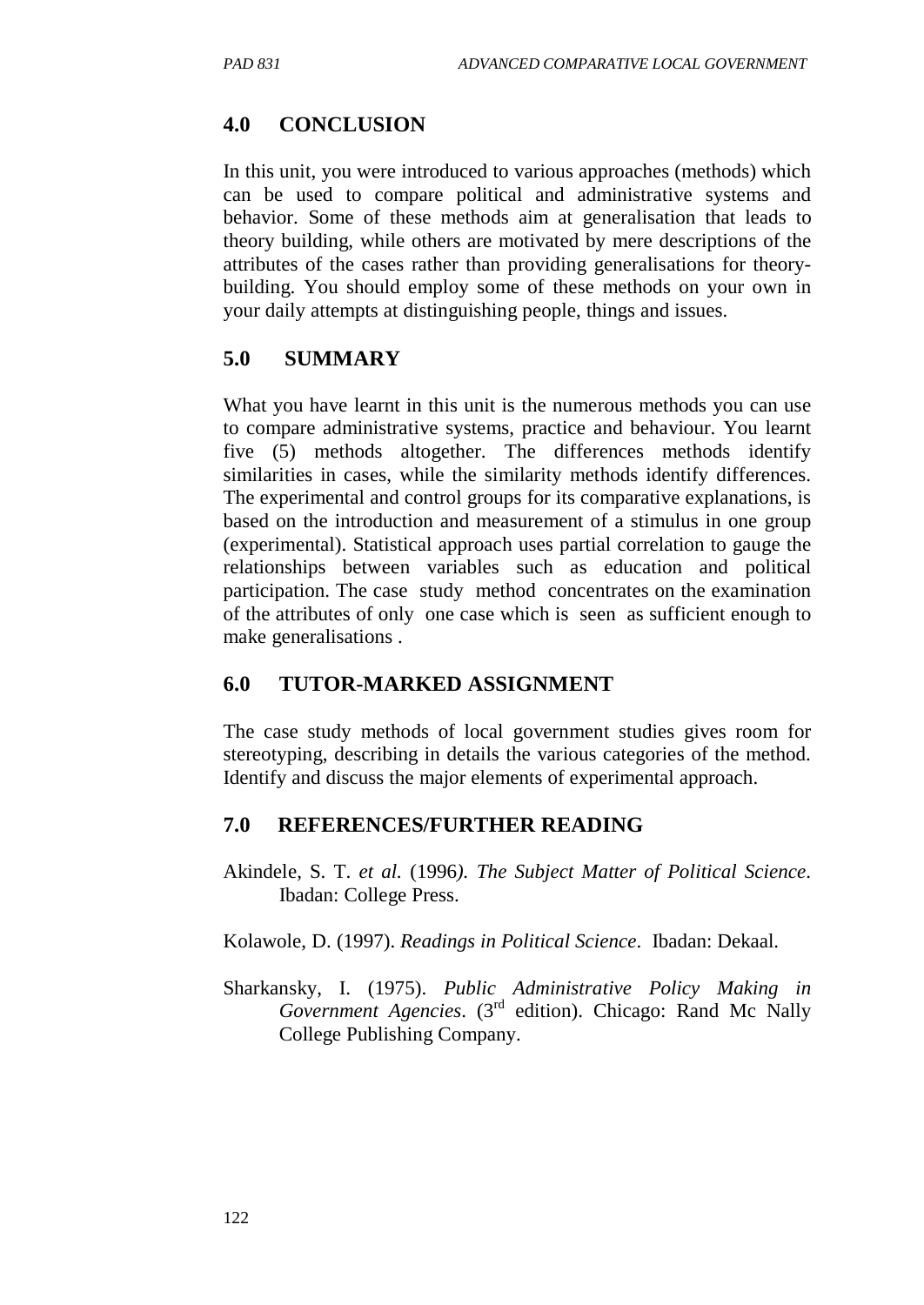# **MODULE 5**

| Unit 1 | Local Government as an Instrument of        |
|--------|---------------------------------------------|
|        | Development                                 |
| Unit 2 | Problems of Development at Local Government |
|        | Level                                       |

### **UNIT 1 LOCAL GOVERNMENT AS AN INSTRUMENT OF DEVELOPMENT**

### **CONTENTS**

- 1.0 Introduction
- 2.0 Objectives
- 3.0 Main Content
	- 3.1 The Meaning of Development in Local Government
	- 3.2 Development Potentials of Local Government
	- 3.3 Planning and the Development Process in Local Government
	- 3.4 Achievements of Performance
		- 3.4.1 General Assessment of Performance
- 4.0 Conclusion
- 5.0 Summary
- 6.0 Tutor-Marked Assignment
- 7.0 References/Further Reading

## **1.0 INTRODUCTION**

At grassroots level, people are more interested in imperial development, which has to do with institution building. In assessing the role of local government, people are interested in physical development by sighting physical infrastructures. These dovetails to the projects whose general functions can be of benefit to communities within a given period of time. The question is what have been delivered and what have been the obstacles in the attempt to deliver them. These are the concerns of this unit.

### **2.0 OBJECTIVES**

At the end of this unit, you should be able to:

- identify what constitutes development at the local government level
- describe the planning and development process in local governments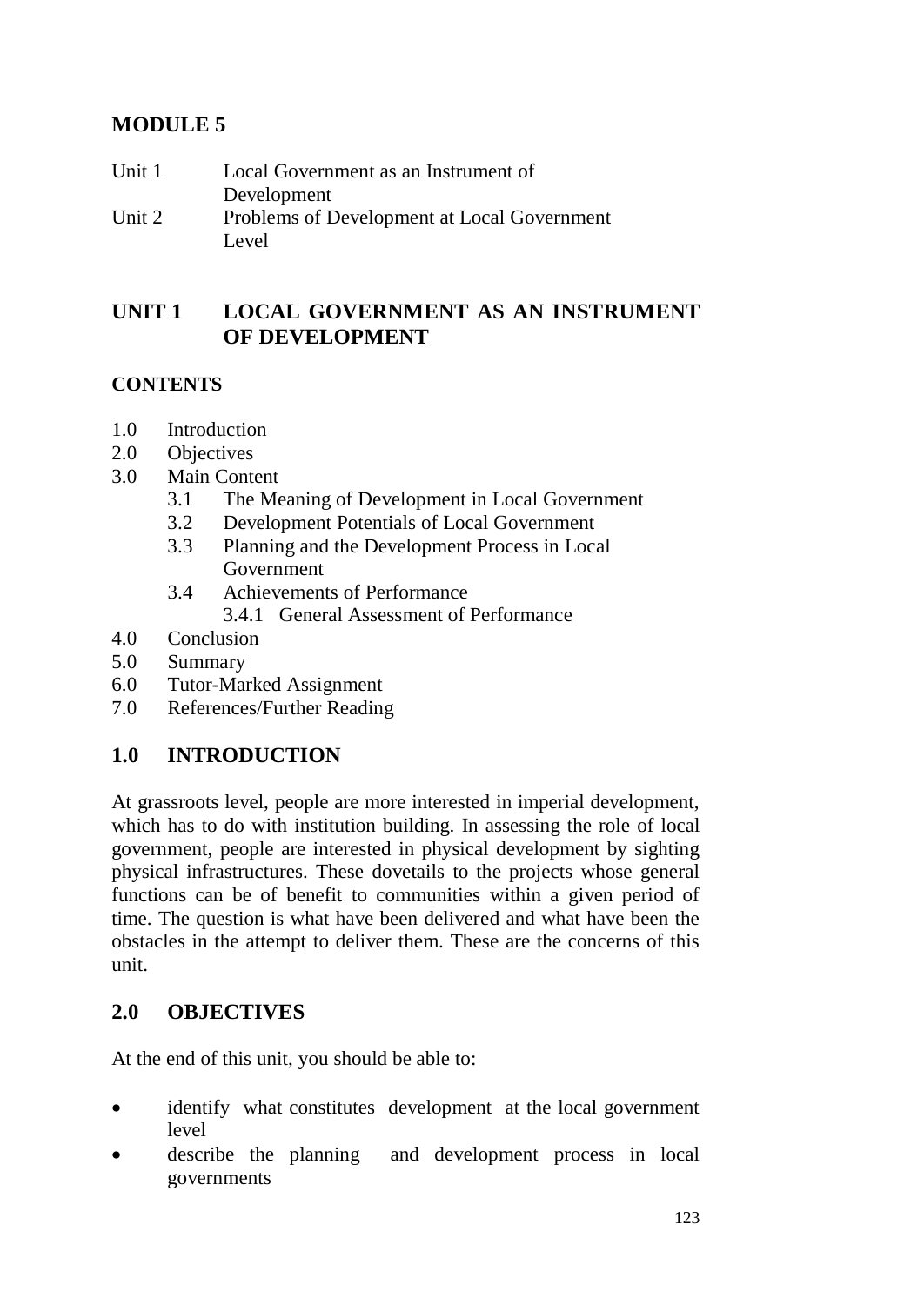- identify the nature of projects associated with various sections in the budget
- give examples of what services have been actually delivered by local governments.

# **3.0 MAIN CONTENT**

### **3.1 The Meaning of Development in Local Government**

The meaning of development may be difficult to pin down but it points at some quantitative and qualitative advancement in structures, values and skills in a society. It deals with advancement, progress, increase, transformation etc. Development therefore is movement to a much more desirable stage than the one presently experienced.

Development is supposed to tackle obstacles, be they human or physical. Conquering this means making progress. Overall, development should improve the content and quality of life of individuals or groups or the community as a whole.

In local government administration, such areas where such improvement is required are infrastructure like roads and markets. It also includes service areas like education, health, sanitation, works etc. This is a breakdown of local government services and functions. The question is how have local governments gone ahead to handle these projects and services and what has actually been delivered and at what cost.

### **3.2 Development Potentials of Local Government**

Local governments are known as agents of transformation at the grassroots level, because of the capabilities of local government to bring about development at the local communities. These capabilities are based on their potentials. Such potentials are sourced from their constitutional basis, their financial wherewithal, their quality of personnel, the quality of leadership and the support they get from the local communities. When these variables are rolled together in an optimum mix, there should be no reason for not performing its role of socio- economic development.

What is required of local governments is how to plan for resource mobilisation (both funds and community resources) and translate these into services. Planning becomes the key instrument here which must be backed up by good and dynamic leadership and a good human and capital resource base.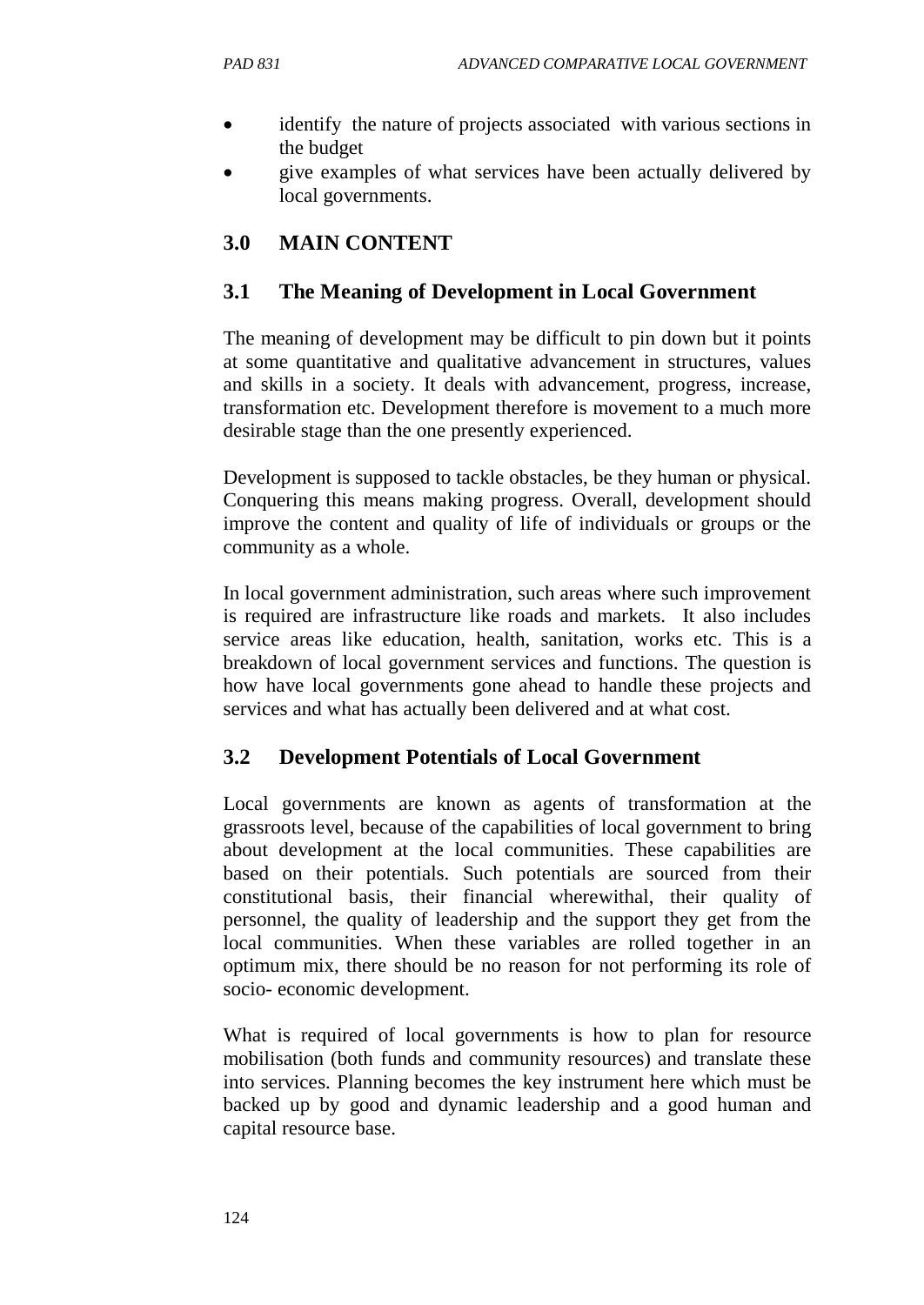#### **SELF-ASSESSMENT EXERCISE**

What constitutes the development potentials of local government?

### **3.3 Planning and the Development Process in Local Government**

Planning is considered as a proposal of action of a person, group or government within a given environment, providing obstacles and opportunities which the policy is proposed to utilise and overcome in an effort to reach a goal or realise its objectives or a purpose (Frederick, 1963).

Simply put, planning brings to focus the need for efficient allocation of scarce resources in any society or by every organisation. Planning therefore refers to the process of preparing a set of decisions for future action directed at achieving goals by some means. The key elements in a plan therefore are:

- it is futuristic in nature
- it is goal oriented
- it is prescriptive (i.e. based on existing order, it prescribes steps to follow in future)
- planning is an administrative and management ability undertaken by government's organisation and groups.

A planning document at the local government level goes through the following process:

- a. the statement of goals or objectives
- b. an analysis of system structure i.e. components of the problem and how they are interrelated
- c. evaluation and selection of possible solution to problems
- d. the design of the implementation procedure (i.e how these solutions are to be translated into concrete actions).

In a local government set up, there are short, medium and long-term planning structures. The importance of planning for development, therefore, is that the plan states its objectives in relation to development, the activities to be engaged in and how they are arrived at, the cost of the activities and projects, and the strategies for implementing the activities. It is these activities that translate into policies, programmes, sub-programmes, and projects in local governments. These are concretely conveyed or elaborated on by the local government budget, where concrete plan for the year is drawn and concrete projects and services are itemised, including their costs; the approval of this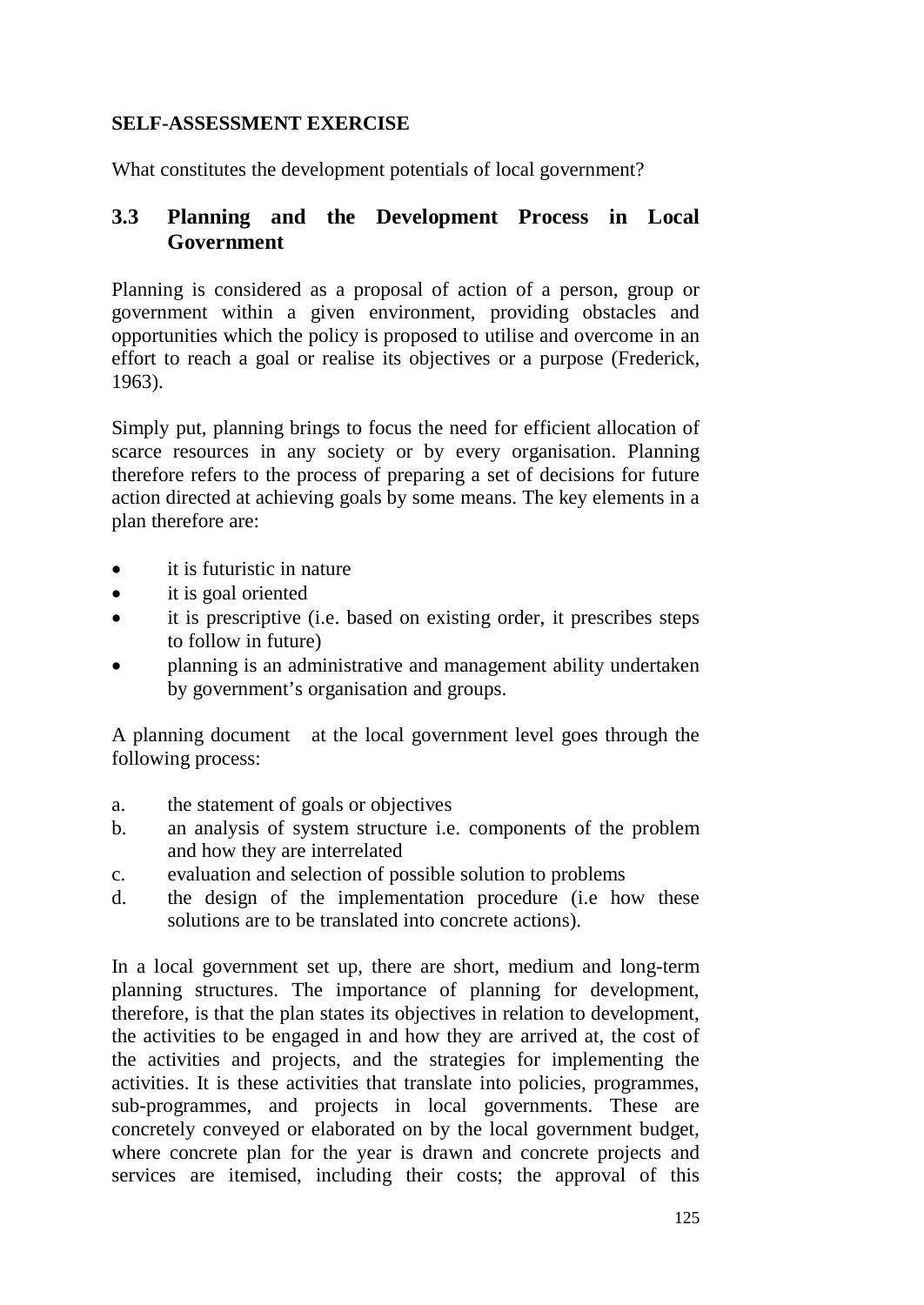kickstarts their implementation. It is the implementation of these that translates into infrastructural and other socio-economic development in the local councils. When a particular project in the plan cannot be implemented in a given year, it is rolled over into the following year. But the pending issue(s) still remains, what is the impact of grassroots development as regards the rural existence.

#### **SELF-ASSESSMENT EXERCISE**

What constitutes developments in a local council?

- i. Planning
- ii. Policies
- iii. Programmes
- iv. Budgeting
- v. Implementation
- vi. Project and Services
- vii. Development

### **3.4 Achievements or Performance**

It is very difficult to put the achievements of local government in a project form. There are however different ways of assessing achievements or physical performance.

One of the ways of assessment is to look at the functional schedule of local government and measure to what extent each has been performed. Another way is to look at the plans of local government and assess them in terms of implementation according to the time frame and the projects.

Moreover, assessment can be done by taking a look at the local government capital budget and assess how much of the projects and services that are targeted have been implemented. One can also look at the chairman's annual address on achievements in his local government and get a feel of what the local government has been able to do. There are various sources and yardsticks and many studies and evaluations carried out in the local councils' physical performance are drawn from these sources.

### **3.4.1 General Assessment of Performance**

In Nigeria, the exclusive or mandatory functions of local governments have lagged behind the concurrent functions. The first mandatory function of local governments is that of planning. Local governments have not taken the issue of planning very seriously. They rather engage in perfunctory planning, but sooner or later jettison the document partly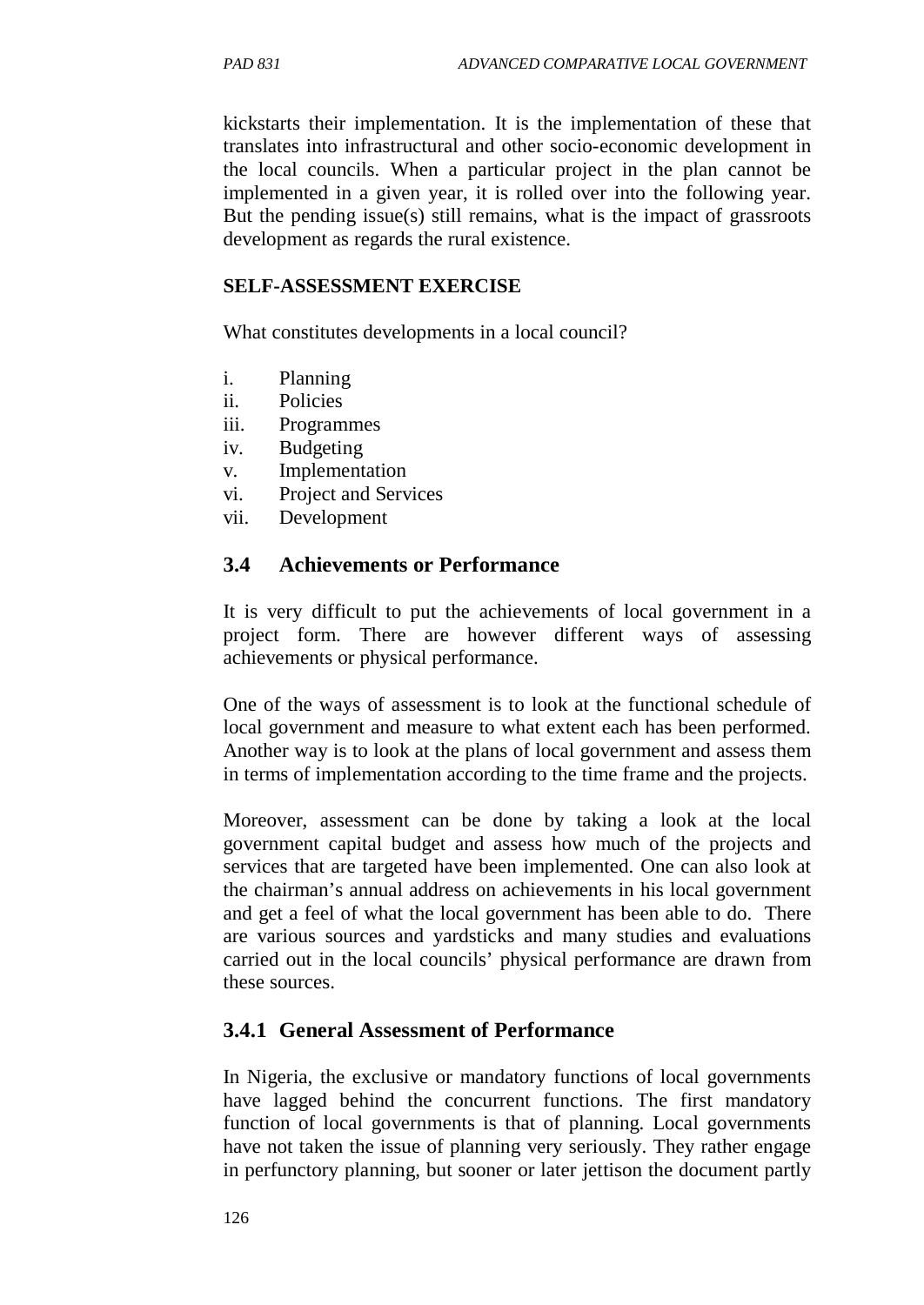because of the instability in government leadership. The incoming executive does not always believe in the efficacy or relevance of the plan he meets on the ground and so it is avoided. Some chief executives do not even believe in plans as they feel that plan do not support their own attitude to development.

The other mandatory functions which are largely revenue generation do not receive considerable attention either. Apart from markets and motor parks, community tax and collection of rates on shops and business premises, the very lucrative ones like radio and television licensing and property rating do not appear to be exploited. In fact, most local governments in the rural areas rely on markets as their major source of internal revenue. In the same vein, services like roads, naming of streets, street lighting, recreation, sanitation and burial grounds and cemeteries are not given the right priorities.

On the other hand, local governments concentrate on the concurrent functions of agriculture, health and education where the tendency for expenditure is higher. They do not emphasise revenue generation but prefer to wait for the monthly grants from the federation account to pay salaries and pay contractors for projects whether executed or not. Local governments do more of expending than generating. This is one of the biggest problems of local governments in development today. When politicians campaign, nobody asks them about where they are going to get money to deliver on their campaign promises. The answers are of course from the federation account. There is almost a zero initiative about transforming the rural economy in order to expand the wealth and tax base which in turn will provide adequate funds for local administration.

The vibrant departments in the local councils are the primary health care, education and until recently agriculture.

Primary healthcare is implementing the national primary health care policy and therefore receives additional funding or assistance from the federal and state governments and even international donors from time to time. In local governments, the United Nations Children Emergency Fund (UNICEF) assisted programmes on capacity building and safe delivery are evident. The Bamako initiative has also been a big project of the international agencies and the federal government. Local government builds, equips and staffs rural health facilities. The major problem has been the sustainability of drug supply.

Primary education was hitherto a programme of local governments, but the national primary education commission has taken this over. Nevertheless, local governments still control this aspect due to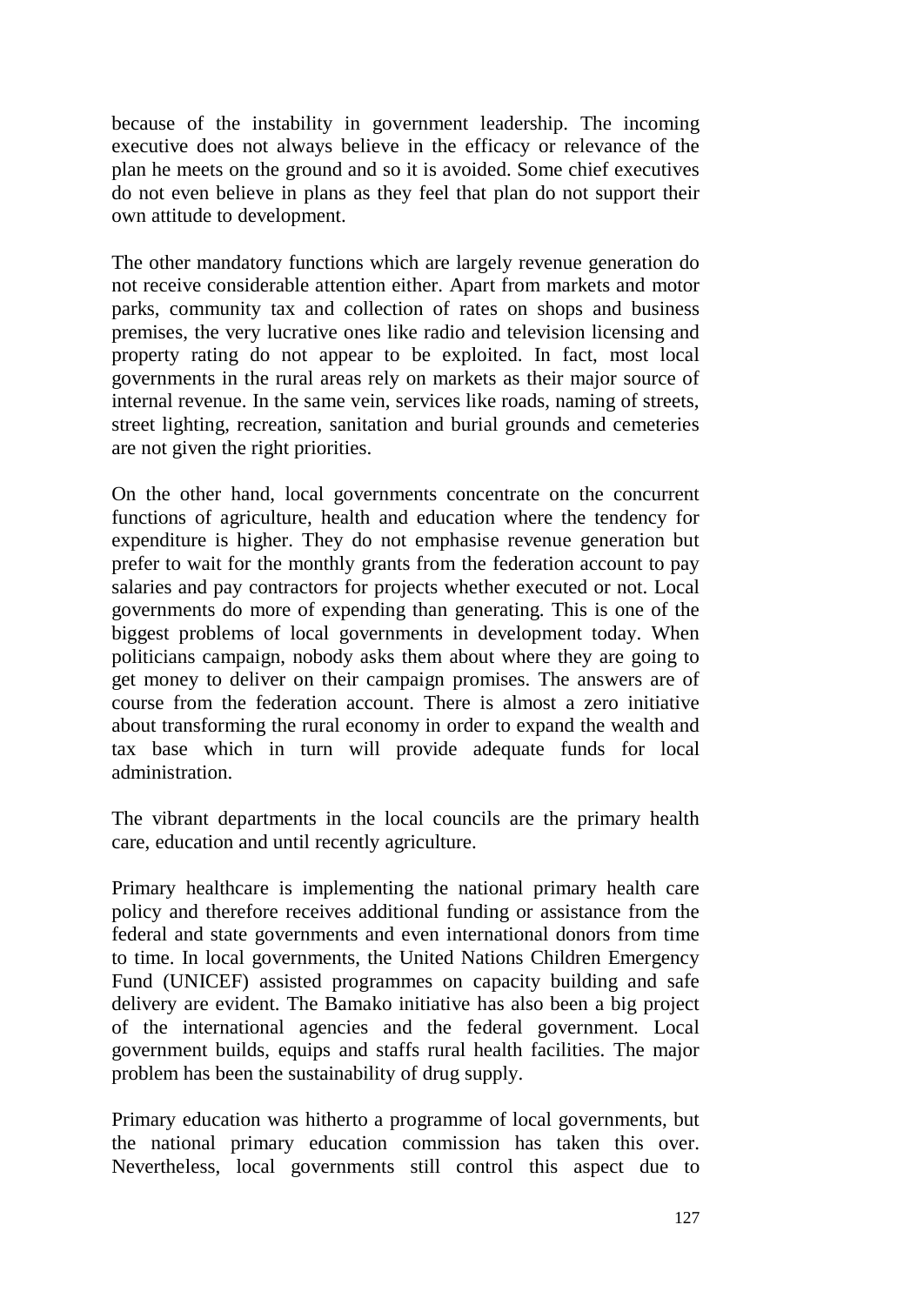deductions from the source of teachers' salaries. This has thrown many local council into debts. This is the source of the 'Zero Allocation'. The commission builds schools, so do local governments. Both bodies also equip them. The local inspection and coordination however rests with the local authority education committee of which the chairman of local governments still head.

Agriculture is not vibrant as other sectors. Most of the activities associated with agriculture are fertilizer procurement and distribution, farm inputs, seed multiplication, tractor hiring and forestry. Serious funds are not allocated to this sector. Fertilizer appears to be the most vibrant activity in a lot of local councils especially in the north. Animal husbandry is also an activity that is promoted. Tractor hiring is important, especially, for people in the North because of the suitability of the land for mechanical ploughing.

In terms of rural works, local governments can boast of attempts to provide trunk **C** roads, culverts, drains, building of markets, and motor parks, small scale irrigation works, boreholes as well as television viewing centers, staff houses, district heads' house, latrines and a few demonstration.

#### **SELF-ASSESSMENT EXERCISE**

In what ways can we assess development at the local level?

### **4.0 CONCLUSION**

Development in local government may not be straight forward to report. This can however be done by looking at functions, projects in plans and budgets and the physical or actual budgets on the ground. To be meaningful, the financial allocation to these projects and services will allow the reader appreciate the nature and quality of such projects.

The clue to understanding development at the local level is the capital budget. The amount allocated to this vis-vis the recurrent expenditure is indicative of the development potentials and attention.

Local governments tend to perform more of the concurrent functions than the exclusives ones. This is because it is less painful to spend than to generate revenue. The statutory allocation encourages them to spend without recourse to their internal source which leads to their lack of attention to these sources.

The items of expenditure of local governments remain very basic yet local governments find it difficult to implement these. The difficulty in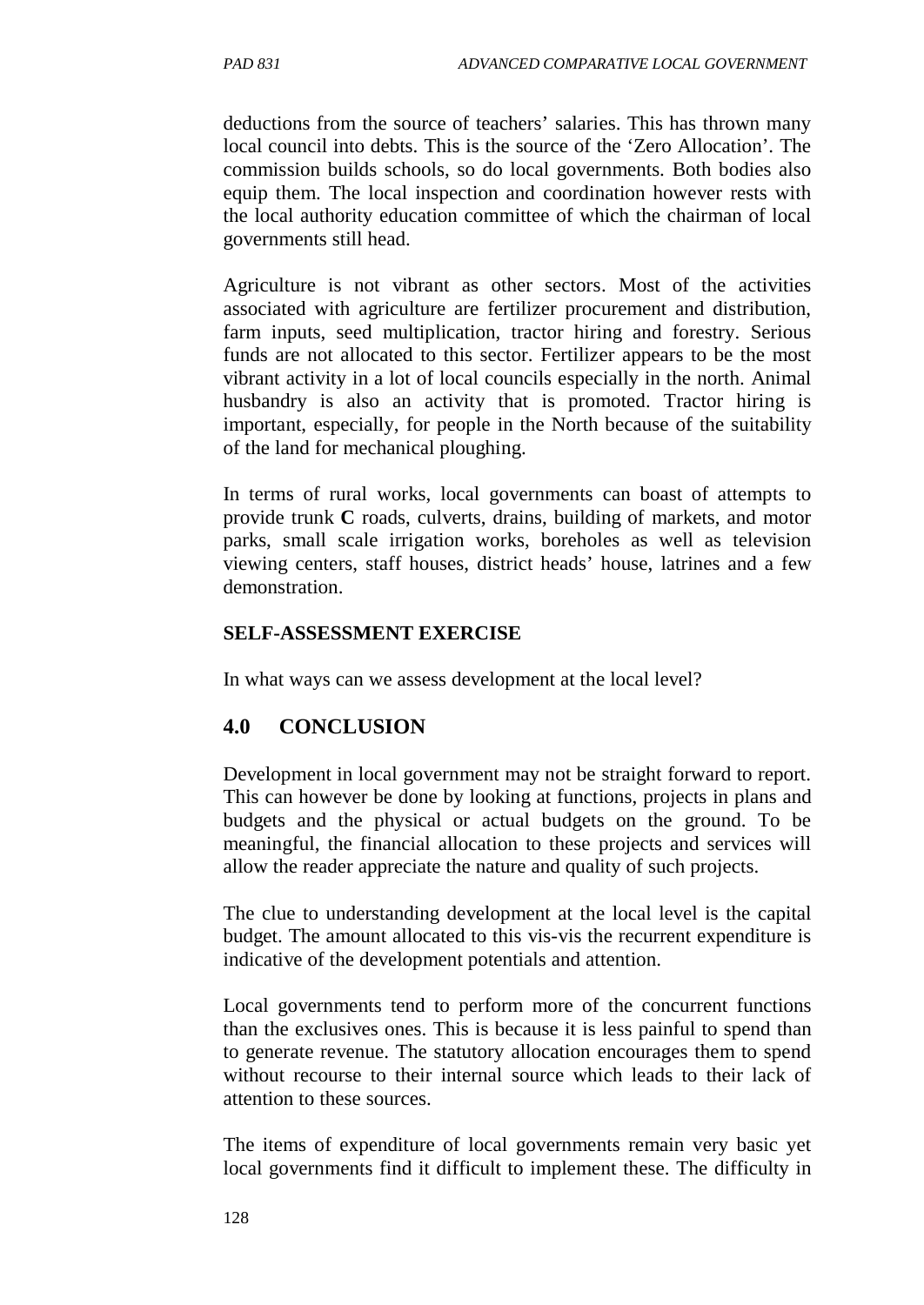providing services is as important as the level of services that has been delivered.

# **5.0 SUMMARY**

Having gone through this unit, it can then be summarised as follows:

- development at a local level, especially as contained in the functional schedule of local governments, is mainly a socioeconomic issue. These consists of projects, infrastructure and services
- a local government's development potentials lie in its revenue base, leadership quality and personnel quality, and support from local communities
- general achievements or performance of local governments lie in the concurrent functions and a few items under exclusive functions
- local governments spend more than they generate. The statutory allocation has been responsible for this.

## **6.0 TUTOR-MARKED ASSIGNMENT**

In what ways can we describe local government as an instrument of development at the community level?

## **7.0 REFERENCES/FURTHER READING**

- Aliyu, A.Y. (1980). *The Role of Local Government in Social, Political and Economic Development in Nigeria*. Zaria: Ahmadu Bello University.
- Oyeyipo, E.A & Odoh, A. (1980). *Local Government as a Vehicle for National Development*. Zaria: Ahmadu Bello University.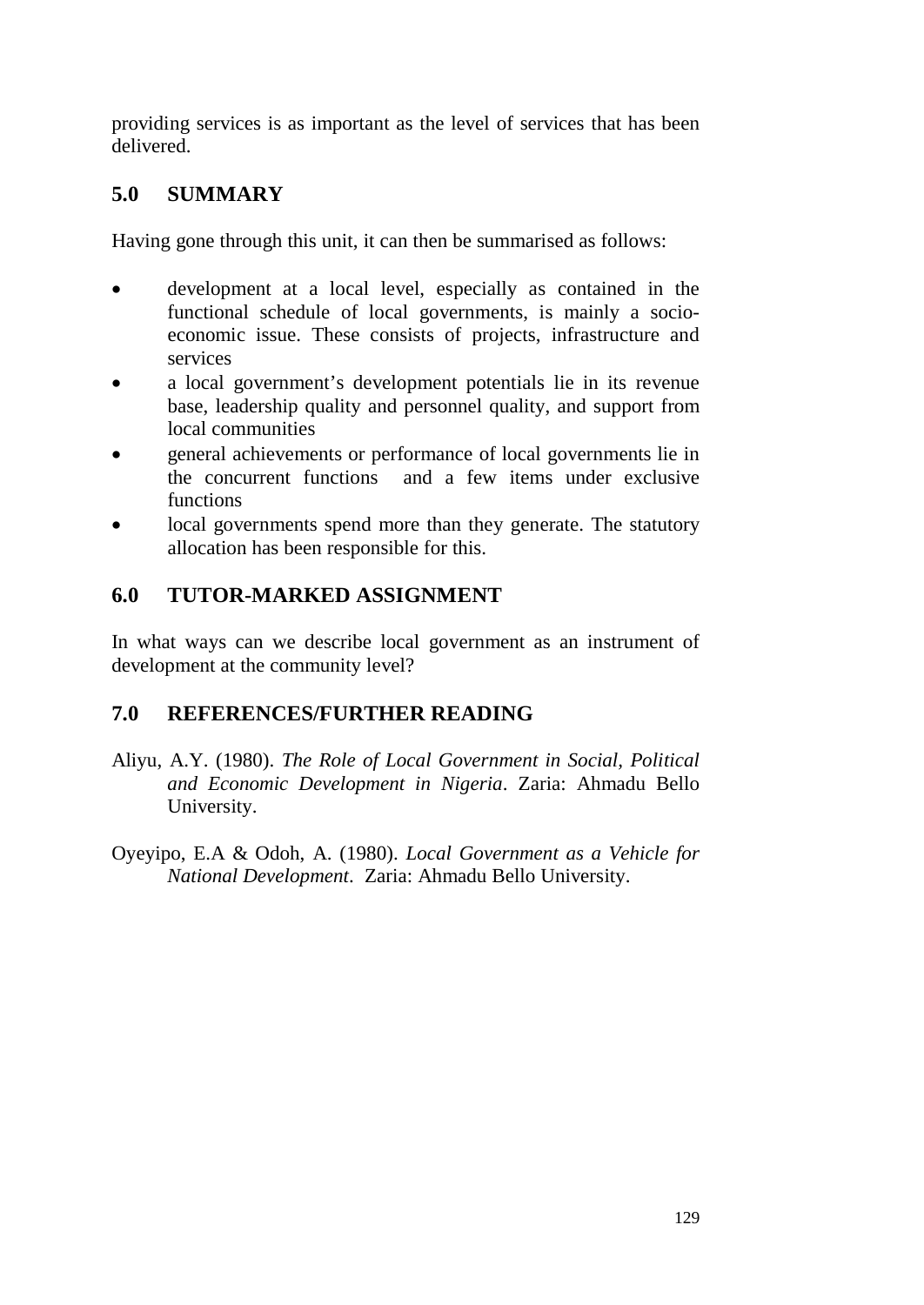# **UNIT 2 PROBLEMS OF DEVELOPMENT AT THE LOCAL GOVERNMENT LEVEL**

### **CONTENTS**

- 1.0 Introduction
- 2.0 Objectives
- 3.0 Main Content
	- 3.1 Finance
		- 3.1.2 Personnel Incompetence
		- 3.1.3 Politics and Leadership
		- 3.1.4 The Community
		- 3.1.5 Intergovernmental Relations
		- 3.1.6 Planning and Ideology.
	- 4.0 Conclusion
	- 5.0 Summary
	- 6.0 Tutor-Marked Assignment
	- 7.0 References/Further-Reading

## **1.0 INTRODUCTION**

In this unit, you can state categorically that measuring development in local councils can be done in form of structural facilities provided and service delivered. Development has been largely discussed around functional, budgetary and project activities. In this unit, you would be concretely exposed to the specific problems local government are facing in the provision of efficient service delivery or rural infrastructure. These problems revolve around the finances of local governments, personnel, politics, community or societal problem, inter governmental relations and a lack of effective planning and local government ideology.

### **2.0 OBJECTIVES**

At the end of this unit, you should be able to:

- identify the major problems militating against local governments (in Nigeria) in their developmental efforts
- raise two issues discussed under each of these factors or problems

### **3.0 MAIN CONTENT**

### **3.1 Problem Areas**

As mentioned in the introduction, the problem areas to be discussed are, finance, personnel, politics and leadership, community attitude,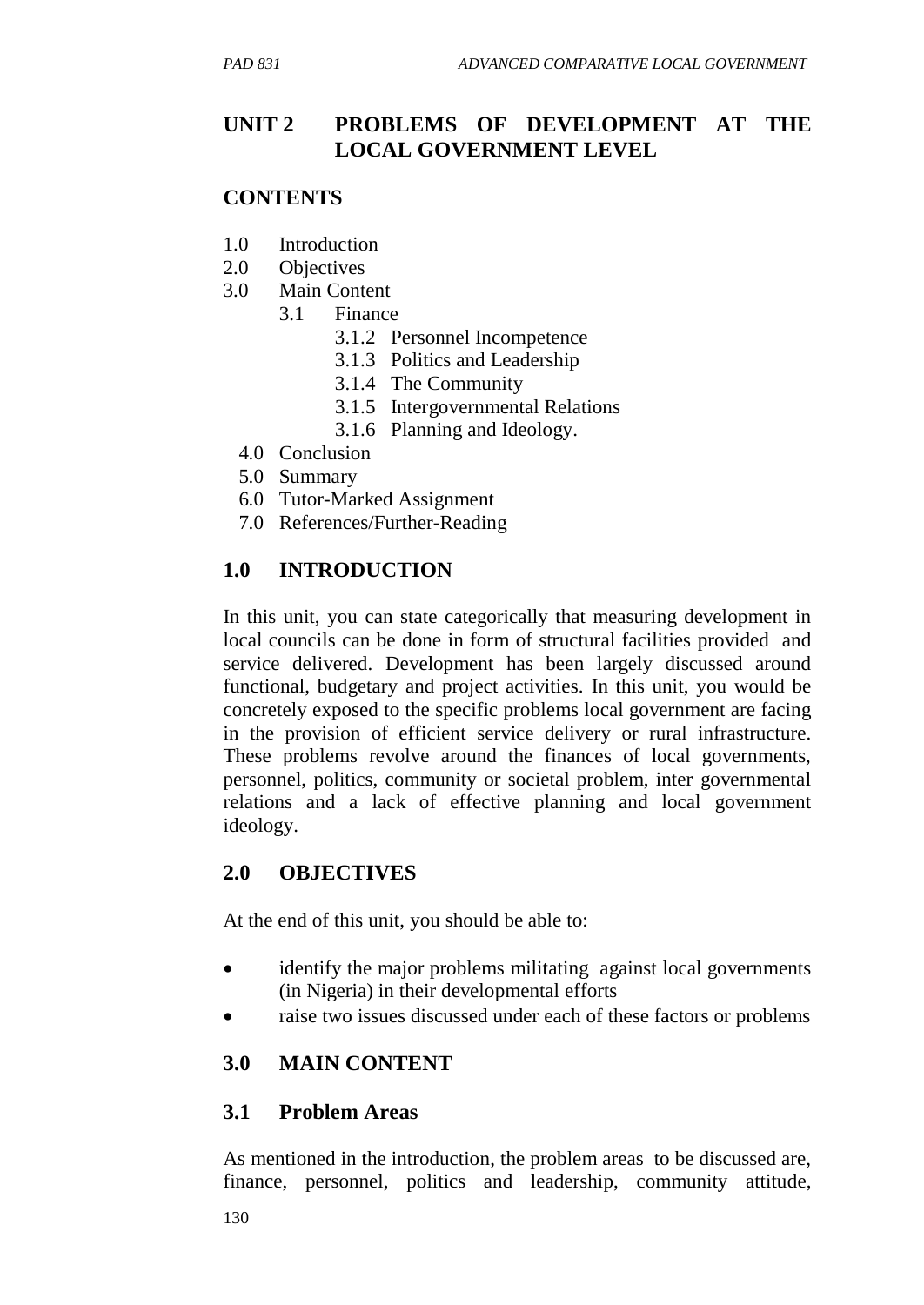intergovernmental relations, planning and ideology. This is one way of classifying these problems.

# **3.1.1 Finance**

Finance is mainstay of local government development, but too much money is spent on recurrent budget, sometimes up to 80-90% leaving a smaller percentage for social and economic services. This is in consonance with the low base of internally generating revenue capacity of local governments, which amounts to only 10% of the total local government revenue. The over-dependence on statutory allocation has made the prospect of economic and social development rather slow in the local government. Coupled with this, leadership is slow to explore alternative sources of revenue in local governments.

Despite the low level of finance, massive corruption takes place in the local government. Both administrative and political officials are involved. Contracts are issued even to council staff and politicians. Evidence of corruption surfaces from inspectors reports and probe panels into local government council funds.

# **3.1.2 Personnel and Competence**

Surveys have shown that in recent years, the quantum of staff has increased. Also, there has been more quality staff in administration than the technical and professional fields in local governments. A survey in 1977 by the UNDP shows that the planning and research unit of local government has been under-staffed and those that managed these units do not receive any special training to prepare them for the job. One also hardly finds an economist or a statistician or a social scientist in this department. Many of the staff in the health departments are merely community health workers. Medical doctors are difficult to come by. Agriculturalists are largely those who have gone for one diploma course or the other. The import of all these is the fact that planning for development is handicapped in local governments because of the dearth of qualified staff. Plans therefore become an incremental thing, a traditional muddling through, than an objective and data fed-document. Professional advice to politician too suffers as a result of the quality of intellectual weight brought to bear on the exercise. When it comes to implementation, it is replete with the same stories. Targets and standards in plans may suffer as a result of paucity of professional requirement and competence. Even where there are qualified staff to do this, they will still fall victim of the corruptive influence of society brought to bear by either the contractor or politicians or community pressure. In summary, local government lacks the executive, technical and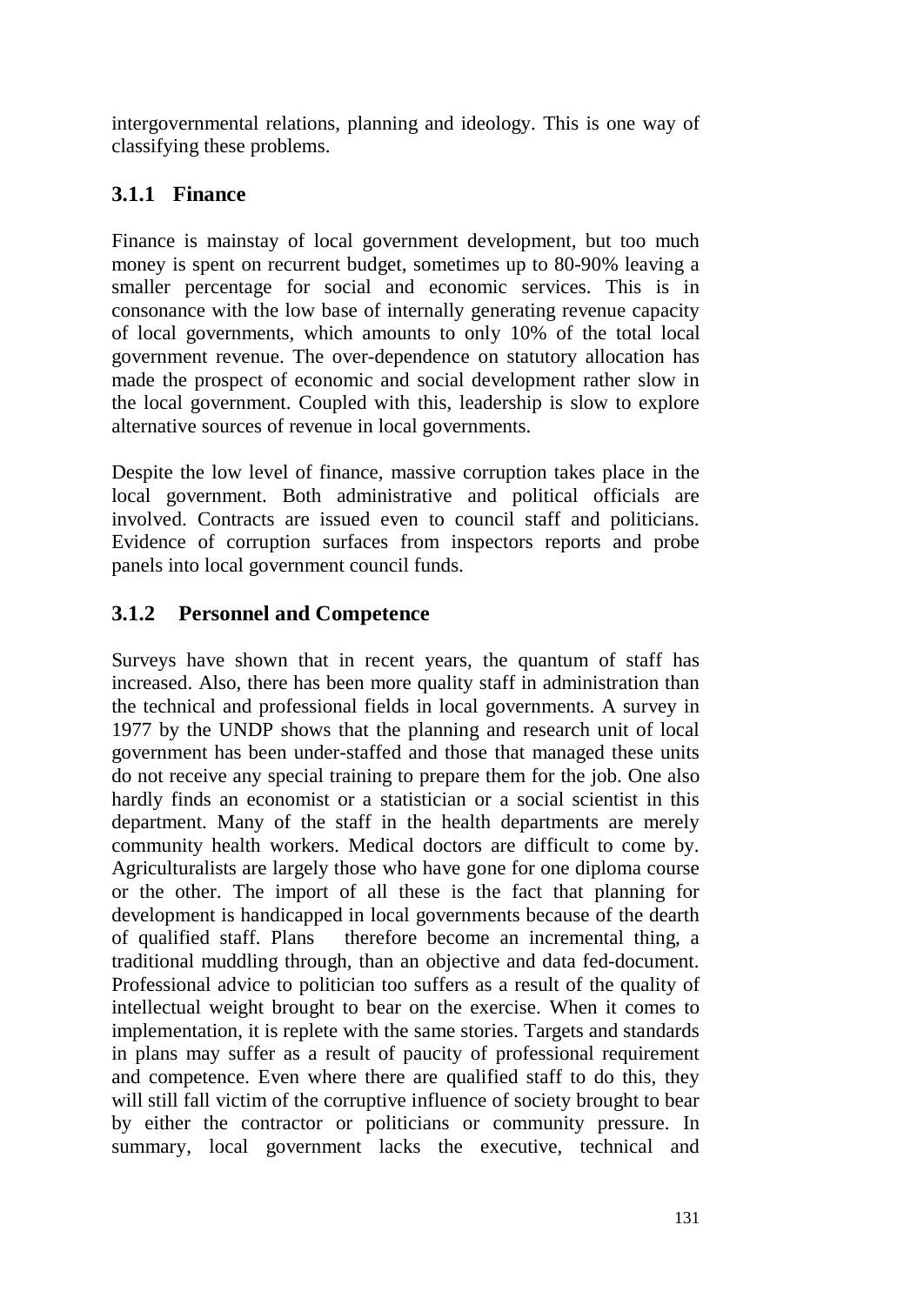professional competence to formulate good plans and to implement them.

# **3.1.3 Politics and Leadership**

The attitude of politicians to development may not coincide with established ways to doing community needs assessment by the local government bureaucracy. Some projects are outrageously sited even without assessing their utility. Political criteria overrides data based issues. The politician imposes his will partly because of the impulse driven by his constituency needs and because of his party manifesto. More importantly is his perception of community and the goings in the other tiers of government. Because corruption is fashionable and politics has become an avenue of getting rich, the chairman sees his period in power as his own opportunity to amass wealth. So the few resources base of the local government is illegitimately depleted leaving the crumbs for developmental purposes. This is the problem of development today. Governance has become a reward system for contractors and party supporters. There is a large retinue of local supporters who have to be catered for from the lean resources base of local government.

## **3.1.4 The Community**

The communities often feel marginalised in development. Even community development efforts are not adequately supported by local government. Even where the intervention occurs, it is not done in a participatory manner. The net effect of this is that the community feels marginalised from development programs and efforts.

This also affects the sustainability of projects. The more programs and projects are community-driven and participatory, the more the community would want to own and sustain the program. This is a far cry from what happened at the local level. This is why the community is not bothered on the issues of theft or fraud.

Community attitude also reinforces the corruptive attitude of politicians. Instead of demanding for accountability from politicians who amass lots of wealth and status symbols while in office, they perceive this as the ultimate objectives of politics. Going into politics means going to defraud the council and where politics stops at primitive accumulation without results, development hardly becomes an objective.

## **3.1.5 Intergovernmental Relations**

Intergovernmental relationships in Nigeria are usually associated with control. Too many things are being controlled like the personnel,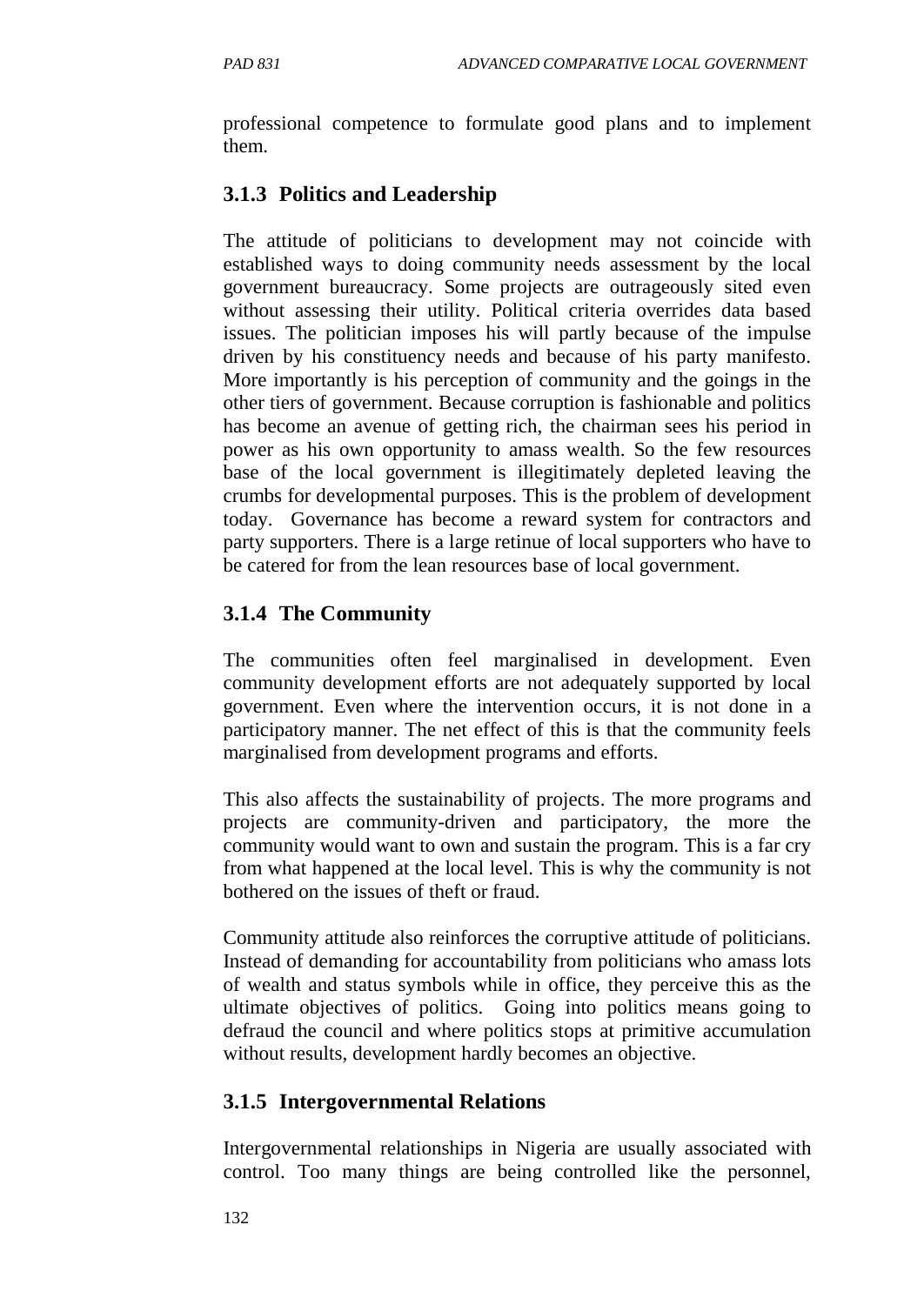finance, guidelines for administrative practices, budgets, projects etc. Control may be functional but to the extent that it facilitates the business of government in an efficient and effective manner. It has been realised, however, that control in a lot of cases impede development. Control of finance which is revenue and disbursement has hampered development in the past. When money is centrally paid into a joint account for local governments, local government tampers with this thus reducing the volume of funds coming to local government for development. In Nigeria, most state governments do not remit their 10% statutory allocation of their internal revenue to local governments. Worse still, local governments keep getting circulars and directives from the state that amount to extra budgetary commitment. This is because even without their knowledge, approval would have been issued by the state government directing them to do certain purchases or contribute to one project or the other, which in almost all cases, may not have been their budgetary commitment. The implication is that they have to abandon their original budget to take care of such projects. This is not healthy for development, let alone planned development at the local government level.

Furthermore, call circular from the ministry at the beginning of the budget exercise restricting the expenditures of local government and allocations to certain areas or sectors expenditure is not healthy for local government development. Development ought to be based on a need assessment of local communities. These functions should be performed by operational departments in the local governments and with readymade data from extension workers. Such imposition does not always augur well for elected officials who want to deliver on their promises.

Inter-governmental relations and politics also demoralise the local government development efforts. Sometimes, some state chief executives impose candidates on local governments or communities and by the time candidates get power, he sees himself as more accountable to the state rather than to the people. Some sections of the community may avoid his administration and refuse to be drawn into any participatory overtures. The rapport between communities and such chief executive cannot guarantee the necessary development.

State policies on personnel may also end up being detrimental to development in a way. Certain personnel of local government are key to development efforts, but some of these personnel insist on the right thing- an internal auditor who insists on standards before approvals are given and cheques released. The impatient local government chairman may consider this as an affront, or politicise these actions and brand these personnel as enemies of his administration. He could liaise with state officials at the service commission and ministry and effect such an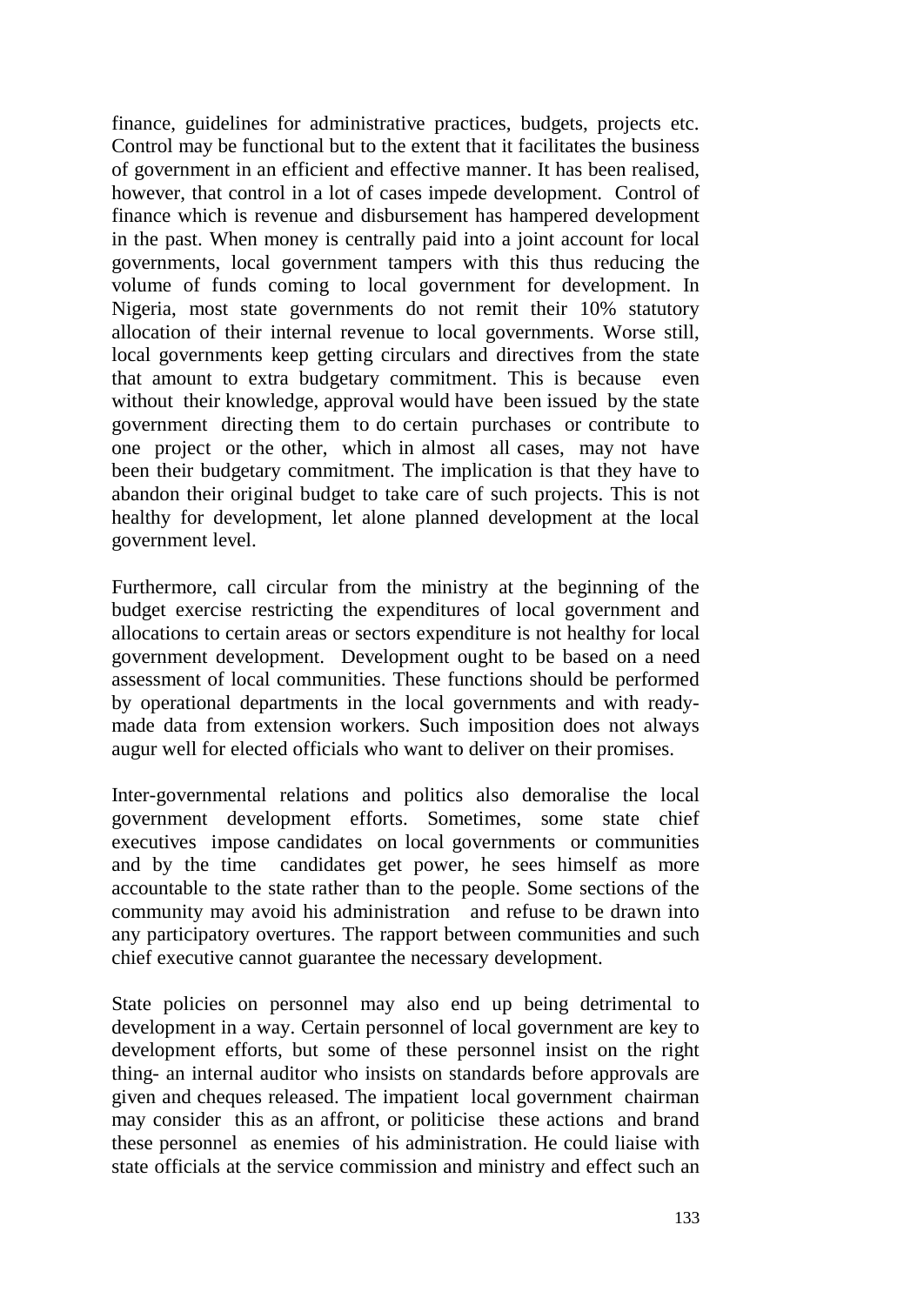officer's transfer. Pliable officers could replace them and that would be the end of efficiency and quality project in that local government.

Associated with the above is the way inspectors' reports are treated at the state level. Many of their reports are politically treated rather than the administrative consideration they deserve .This encourages corruption at the local councils.

### **3.1.6 Planning and Ideology**

Local governments' plans in Nigeria are supposed to fit into state and national plans. In the 1975 plans, the federal government came up with very sketchy phrases that defined the objectives of the plan such as 'a just and egalitarian society'; 'a land full of promises and opportunities' etc. These were supposed to serve as the ideology of the plan. Since then, subsequent plans built their overall objective around these.

However, the implementation of plans since 1974-80 has not demonstrated any systematic effort to achieve the objectives. Instead, plans have become more and more meaningless because they become mere documents of intentions rather than documents of commitments.

This attitude has spilled over to the state and local governments. State governments have not demonstrated any leadership planning, and neither have they showed any commitments. If plans are instruments for developments, which they are, the lack of commitments to them means lack of systematised development. The type of development that takes place at the state and local government levels are impulsive, haphazard and un-coordinate. The cumulative effects of the plan cannot be seen; neither can the evidence of phased development.

Even in the type of development, planning has not benefitted the rural population much. The state and local governments are satisfied with the provision of social services and rural infrastructure. Their hope is that this will always stimulate the rural economy. There is no direct or concerted efforts or attempt in their part to intervene in real economic development. Attempts have stopped in either agriculture or building of rural markets. Agricultural production is not enough to stimulate the rural economy. Even then, it is bedeviled by many problems. Markets can be seen as mere social and commercial entities that facilitates trade. The real problem is in the area of production. Agricultural production alone cannot improve the economic nature which ought to have been promoted by now; so also glaring area like small scale industries of an agrarian nature relevant to community resources. Such direct interventions are lacking and until more investment is planned in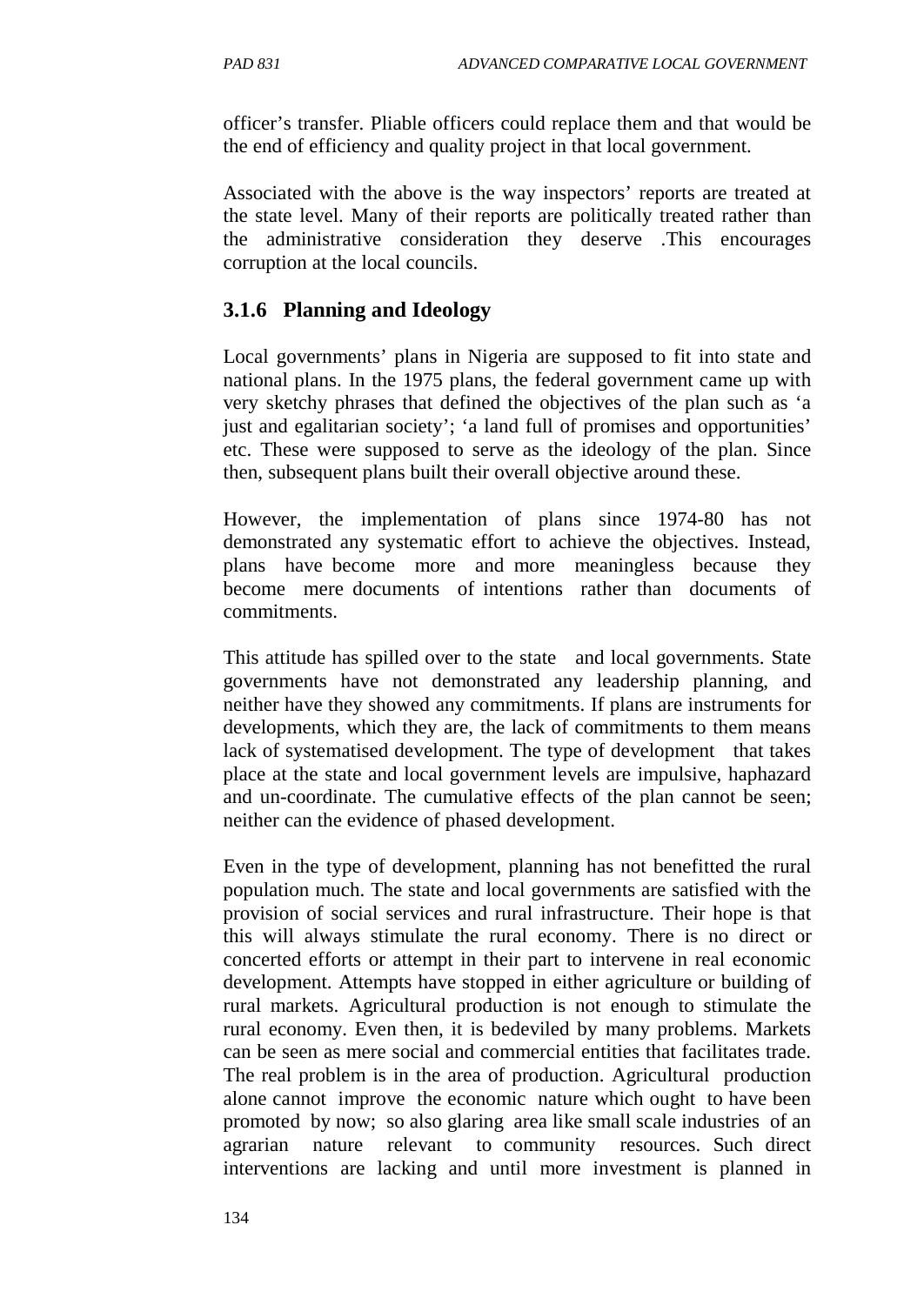employment-generating ventures in rural communities, the standards of living of the rural person will not appreciate. This is really the challenge of local government as they plan rural development. The capitalist ideology which operates at the national level must also start penetrating the rural areas for concomitant development.

All these will require a more positive, dynamic and even selfish attitude to development on the part of leadership. This is so because this requires substantial capital outlays and sustained monitoring and interaction with local communities.

#### **SELF-ASSESSMENT EXERCISE**

Highlight the main issues under the financing of local councils.

## **4.0 CONCLUSION**

From the above discussion, local government problems can be classified as institutional problems, political problems and societal problems. A lot of problems have been institutional, which includes personnel, finance, planning, and intergovernmental relations that relates to the way the local governments operate.

### **5.0 SUMMARY**

In this unit, the problems of local government administration in its developmental process were identified to include:

#### 1. **Finance**

This is the bedrock of local government development but in terms of revenue base and even they way these revenues are managed, they do not portend good prospects for development.

### 2. **Personnel and Competence**

There is the problem of qualified personnel in the technical and professional departments in local government and unfortunately these are the staff that implements and monitors local government developments projects.

#### 3. **Politics**

The attitude of politicians is such that they see local government as a rehabilitation center rather than as an instrument of development. They pursue policies that promote their welfare rather than the overall development of the institution and the society. A very important factor in policies and leadership is the unstable leadership at the local level. This encourages disjuncture